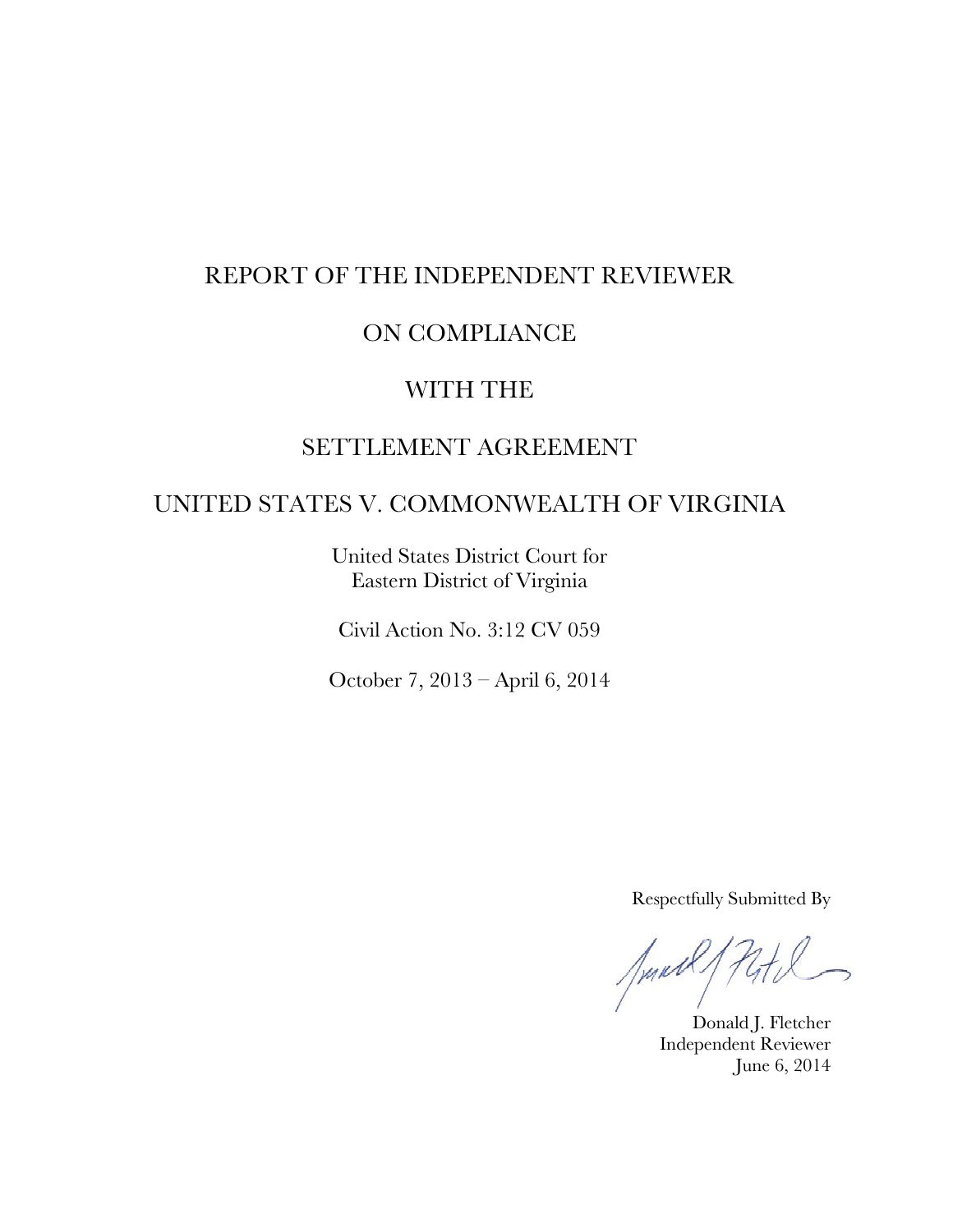# **TABLE OF CONTENTS**

| I.   |                | <b>EXECUTIVE SUMMARY</b>                             | $\mathbf{1}$            |
|------|----------------|------------------------------------------------------|-------------------------|
| II.  |                | SUMMARY OF COMPLIANCE: YEAR TWO, SECOND HALF         | $\overline{\mathbf{4}}$ |
| III. |                | <b>DISCUSSION OF COMPLIANCE FINDINGS</b>             | 25                      |
|      |                | A. Methodology                                       |                         |
|      |                | <b>B. Compliance Findings</b>                        |                         |
| IV.  |                | <b>CONCLUSION</b>                                    | 35                      |
| V    |                | <b>RECOMMENDATIONS</b>                               | 36                      |
| VI.  |                | <b>APPENDICES</b>                                    | $\mathbf{A1}$           |
|      | A.             | <b>Individual Review Study</b>                       | ${\bf A2}$              |
|      |                | 1. Behavioral Support Summary                        | A <sub>9</sub>          |
|      | <b>B.</b>      | <b>Crisis Services</b>                               | A13                     |
|      | $\mathbf{C}$ . | <b>Integrated Day Activities-Employment Services</b> | A35                     |
|      | D.             | <b>Community Living Options</b>                      | A57                     |
|      | E.             | Licensing                                            | A62                     |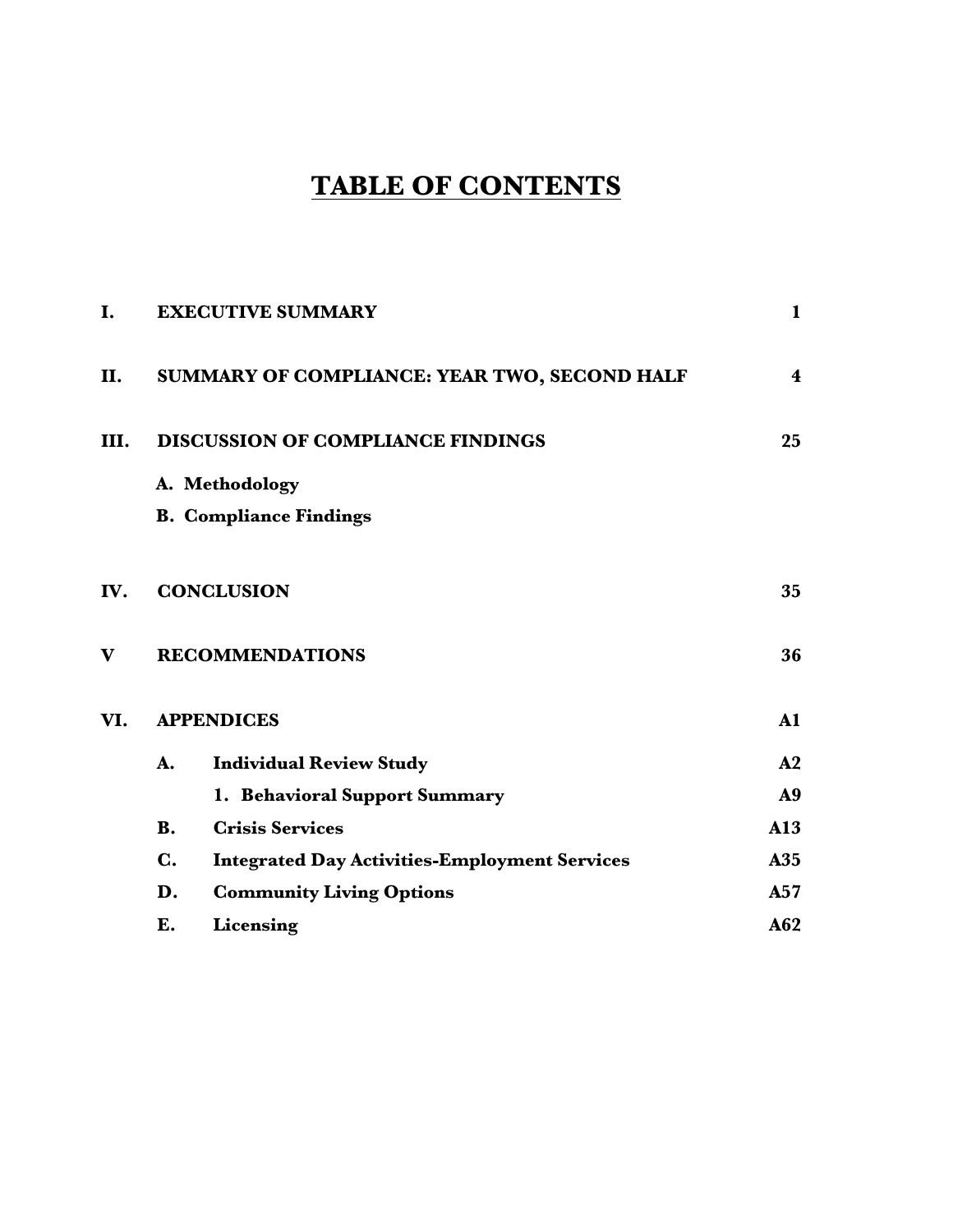#### **EXECUTIVE SUMMARY**

This is the Independent Reviewer's fourth report on the status of compliance in the Settlement Agreement (Agreement) between the Commonwealth of Virginia (the Commonwealth) and the United States, represented by the Department of Justice (DOJ). This report documents and discusses the Commonwealth's efforts and the status of its compliance with the obligations, as of April 6, 2014. A Summary of Compliance is included.

The Parties acknowledged in the Settlement Agreement that successfully implementing its provisions would take time. Due dates exist annually through 2021 to create 4,170 new waiver slots to afford members of the target population access to, and funding for, an array of community-based services. The Agreement provisions that were due during the first two years are critical elements for the development of a system that is truly responsive to the needs of individuals with intellectual and developmental disabilities. These provisions include the creation of waiver slots, increased case management and licensing oversight, discharge planning and transition services with a post-move monitoring process, regional crisis services and crisis stabilization programs, offering practicable non-work integrated day activities and supported employment, the development of increased community living options, and the beginning stages of systems to collect and analyze data about safety and quality.

The Commonwealth has achieved compliance with many provisions of the Agreement. At the end of the review period, it had created and distributed more than the minimum required number of waiver slots; more than 1445 slots to allow services for individuals with ID and DD who were on waiting lists, often for many years, and in urgent need. Receiving these services has significantly improved the quality of life for these individuals and their families. More than 310 individuals had transitioned from the Training Centers to live in community homes. Individual reviews of the services and circumstances of individuals who moved from the Training Centers concluded that, overall, they have adjusted well to their new homes, live in typical neighborhoods, and have experienced positive life outcomes. The Independent Reviewer previously reported that the Commonwealth developed, by June 2012, and improved over time, a discharge planning and transition process and a post-move monitoring process. Both have been well organized and effectively implemented to comply with many provisions of the Agreement. Case Management and Licensing Services have been increased. This period's Individual Review study confirmed that all individuals sampled during the past two review periods received case management services; and during the most recent period, all eligible individuals received monthly face-to-face visits. An independent consultant also verified that the frequency of oversight and regular unannounced licensing inspections occurred as required. For adults with ID/DD, in each Region, the Commonwealth provided mobile crisis teams, crisis support, and crisis stabilization services with trained staff. The Commonwealth's Department of Behavioral Health and Developmental Services (DBHDS) is building a quality and risk management system. Several workgroups are meeting regularly, planning, problem solving, and implementing new, or reforming existing, systems. To strengthen its ability to provide quality community-based services for individuals with complex medical and behavioral needs moving out of facilities, the Commonwealth has created new interim tools (i.e. Bridge Funds, Exceptional Rates), until its HCBS waivers and rates are restructured.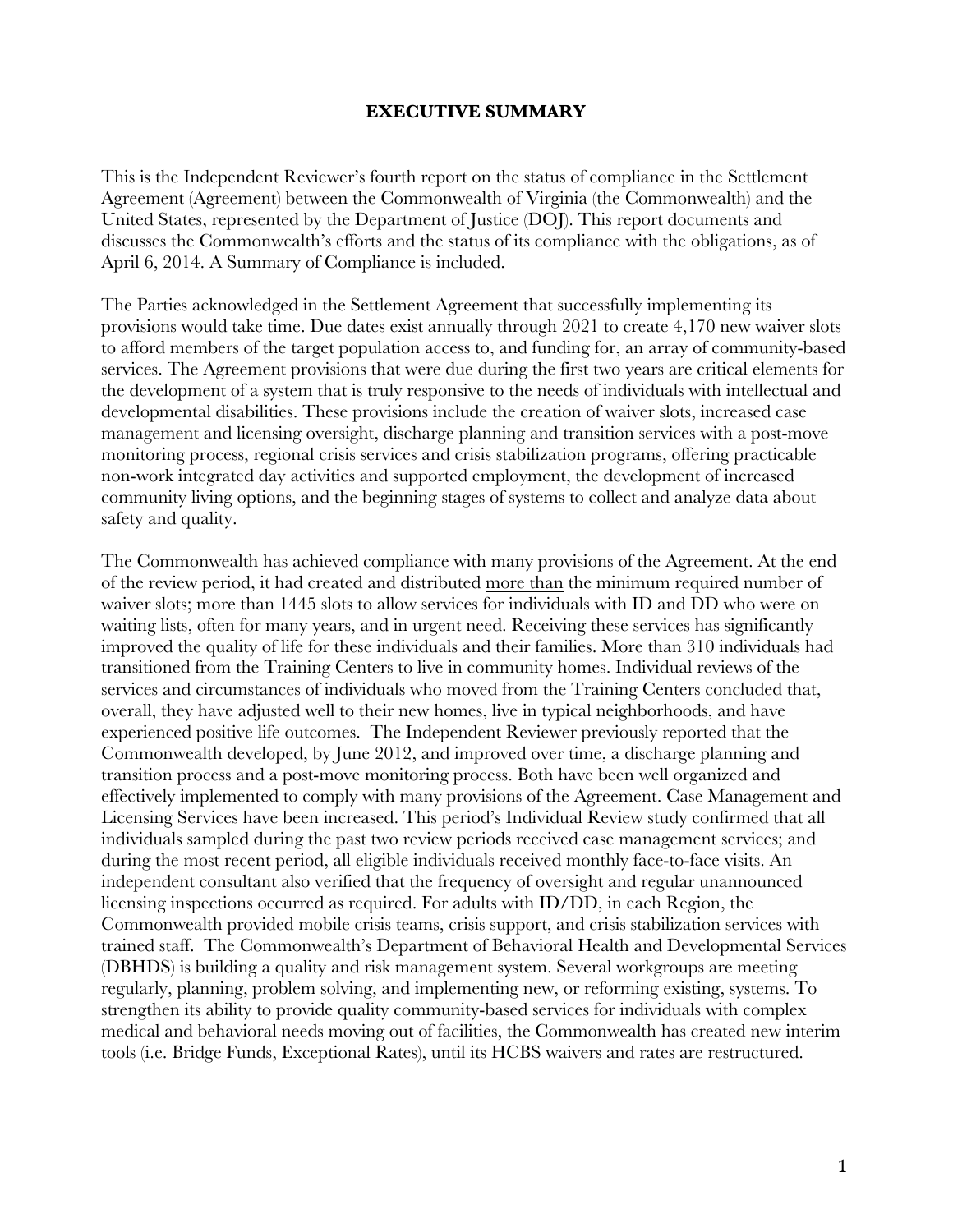The Commonwealth has again demonstrated good faith in its efforts to implement the provisions due to be completed by April 6, 2014, the end of the review period covered by this report. Despite these efforts, the Commonwealth is significantly behind schedule with repeated delays in complying with certain obligations. It is essential that the Commonwealth redouble it efforts and expedite its plans to meet its commitments.

At the recent meeting with the Court, the Commonwealth's new leadership team made a sincere commitment to the principles and goals of the Agreement and described several positive new initiatives, especially regarding housing and non-work integrated day activities. Appointed since the Governor was elected last November, DBHDS Commissioner, Dr. Debra Ferguson; DBHDS Assistant Commissioner for Developmental Services, Connie Cochran; Settlement Agreement Advisor, Peggy Balak; and Deputy Secretary for Health and Human Resources, Suzanne Gore, were joined by the long serving Director of the Virginia Department of Housing and Community Development, William Shelton, in pledging a coordinated and collaborative effort to fulfill the Commonwealth's commitments.

The Commonwealth acknowledges that additional work is needed with respect to crisis services for children, integrated day opportunities, community living options, and transitioning children from nursing facilities and large intermediate care facilities. DBHDS and DMAS have each recently added new staff in leadership roles to oversee implementation. Regular meetings are being held amongst state agencies to facilitate collaboration and problem solving in planning and implementation in areas of non-compliance. DBHDS has also recently planned changes to the individual support planning process in response to the Independent Reviewer's reported concerns and recommendations.

Based on many sources of information available to the Independent Reviewer and his expert consultants, it is clear that a majority of the provisions due in the second half of year two have been met. It is equally clear that there remain significant areas of non-compliance. It is this Reviewer's opinion that the Commonwealth's recent actions and future plans to increase resources and expertise devoted to areas of non-compliance is required to achieve desired outcomes and compliance. The recent increase in interagency collaboration and problem solving is also essential to making needed progress. At this stage of program and system development, the Independent Reviewer determined compliance for many provisions based on quantitative measures, i.e. whether the required program components, the building blocks of the community service system, have been developed and are operating. To determine compliance in future review periods, the Independent Reviewer will increasingly review qualitative measures, such as whether the new and reformed programs are delivered effectively and achieve needed outcomes.

In the Agreement, the Parties agreed to many vitally important Quality and Risk Management provisions (Section V). Complying with these provisions involves the development of new systems and the reform of existing ones. The Parties did not include the dates when the Commonwealth would comply with these provisions. During the third review period, the Independent Reviewer retained a consultant with expertise in quality management to provide a baseline assessment of, and feedback to, the Commonwealth about its planning and development efforts for many of these provisions. The Independent Reviewer will determine the Commonwealth's compliance with the Quality and Risk Management provisions without due dates as of October 6, 2014 and will report the status of compliance in his December 6, 2014, report to the Court. For this report the Independent Reviewer defers determining the Commonwealth's compliance with these provisions.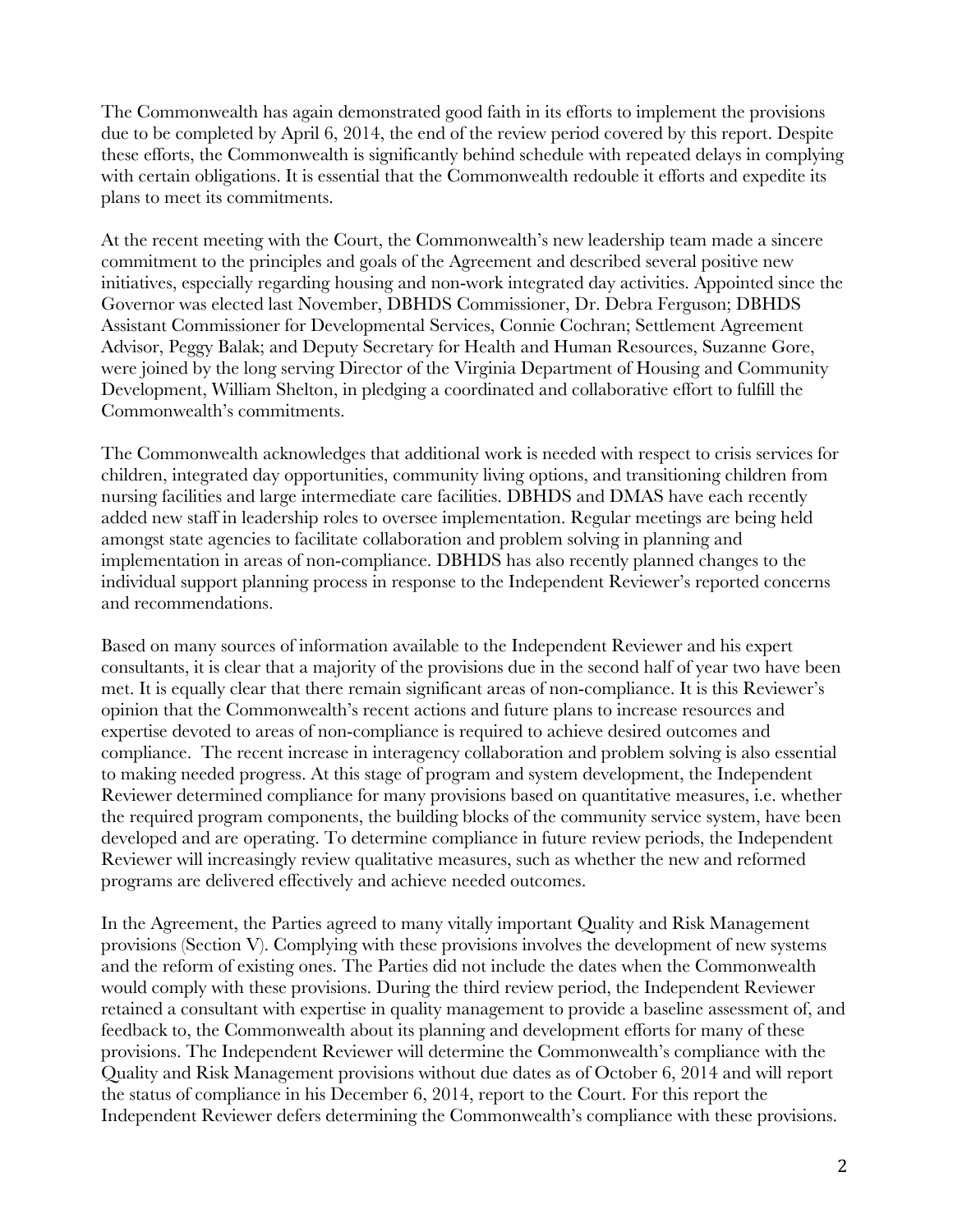The implementation of the Agreement has been advanced by the Commonwealth's good faith efforts. During the transition to the new administration, reform efforts were continued and the pace of implementation was maintained. Implementation with some initiatives has been expedited. Throughout the review period, DBHDS leadership and staff, as well as the VA Attorney General's attorneys, have been accessible, forthright, and responsive to the many requests of the Independent Reviewer. The DOJ attorneys have assisted effective implementation by gathering information, by providing consultation on the requirements of the Agreement, and by working with the Commonwealth to build shared understanding of the provisions. The Parties have maintained a collaborative working relationship and reached reasonable solutions when sharing and discussing the issues and concerns that naturally arise when implementing new programs and reforming statewide systems of support. The involvement and contribution of the stakeholders are vitally important aspects of effective planning and implementation. My appreciation is given to the individuals and the families, providers and CSBs, for their assistance with visits to families and to community residential and day programs, and for their responsiveness to requests for information.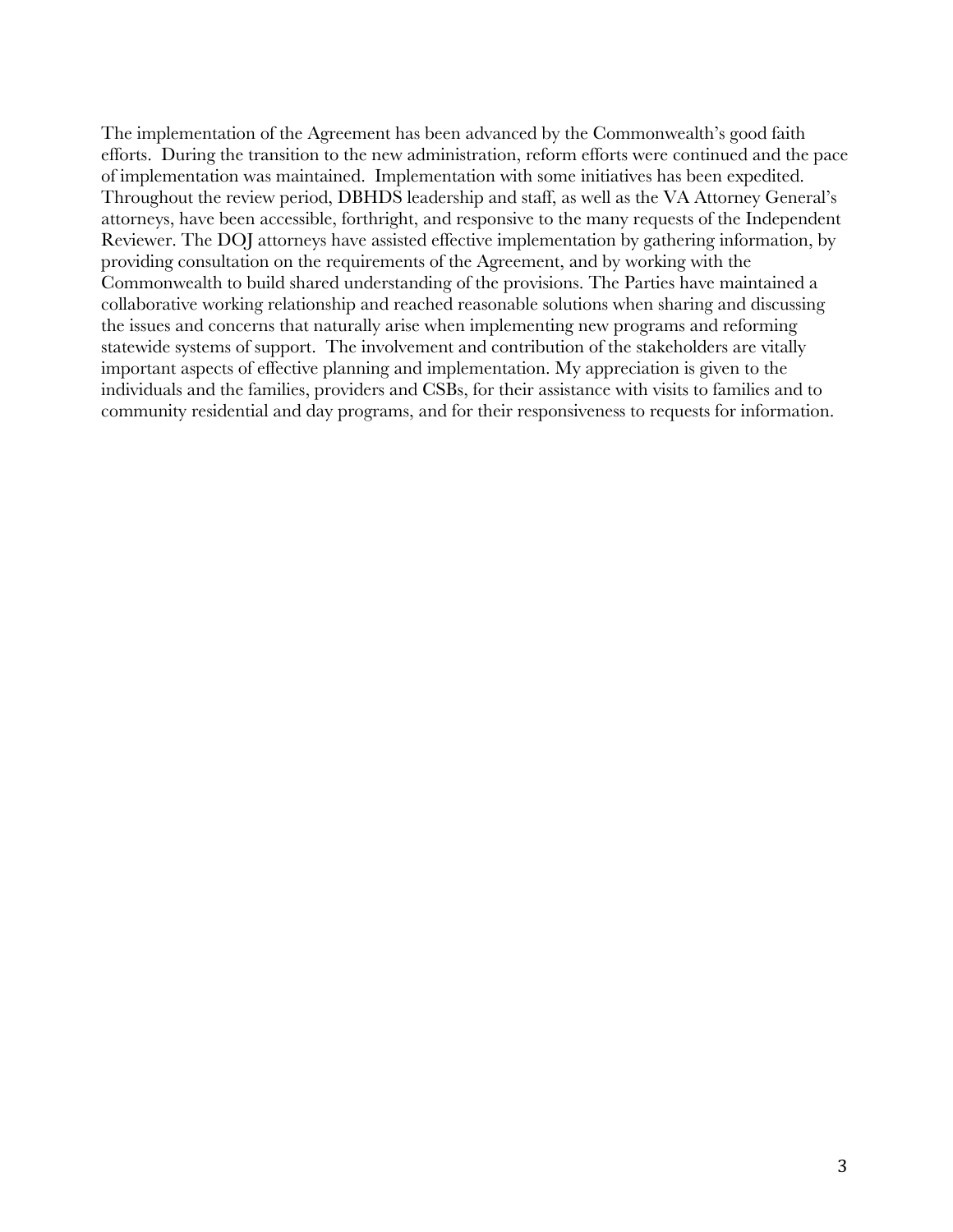# **SUMMARY OF COMPLIANCE: YEAR TWO, SECOND HALF**

| <b>Settlement</b><br><b>Agreement</b><br>Reference | Provision                                                                                                                                                                                                                                                                                                                                                                                                                                                                                                                                                                                                                                                                     | Rating     | <b>Comments</b>                                                                                                                                                                                                                                                                                                                                                                                          |
|----------------------------------------------------|-------------------------------------------------------------------------------------------------------------------------------------------------------------------------------------------------------------------------------------------------------------------------------------------------------------------------------------------------------------------------------------------------------------------------------------------------------------------------------------------------------------------------------------------------------------------------------------------------------------------------------------------------------------------------------|------------|----------------------------------------------------------------------------------------------------------------------------------------------------------------------------------------------------------------------------------------------------------------------------------------------------------------------------------------------------------------------------------------------------------|
| III                                                | <b>Serving Individuals with</b><br><b>Developmental Disabilities In the</b><br><b>Most Integrated Setting</b>                                                                                                                                                                                                                                                                                                                                                                                                                                                                                                                                                                 |            |                                                                                                                                                                                                                                                                                                                                                                                                          |
| III.C.1.a.i-iii.                                   | The Commonwealth shall create a minimum of 805<br>waiver slots to enable individuals in the target<br>population in the Training Centers to transition to the<br>community according to the following schedule:<br>In State Fiscal Year 2014, 160 waiver slots.                                                                                                                                                                                                                                                                                                                                                                                                               | Compliance | The Commonwealth created<br>220 waiver slots during FY 12<br>and 13, and an additional 160<br>in FY 14 for a total of 380<br>waiver slots, as required.                                                                                                                                                                                                                                                  |
| III.C.1.b.i-iii                                    | The Commonwealth shall create a minimum of<br>2,915 waiver slots to prevent the institutionalization<br>of individuals with intellectual disabilities in the<br>target population who are on the urgent waitlist for a<br>waiver, or to transition to the community individuals<br>with intellectual disabilities under 22 years of age<br>from institutions other than the Training Centers<br>(i.e., ICFs and nursing facilities). In State Fiscal Year<br>2014, 225 waiver slots, including 25 slots prioritized<br>for individuals under 22 years of age residing in<br>nursing homes and the largest ICFs.                                                               | Compliance | The Commonwealth created<br>575 waiver slots during FY 12<br>and 13, and an additional 575<br>in FY 14 for a total of 1150<br>waiver slots, 425 more than<br>the minimum the Agreement<br>required.                                                                                                                                                                                                      |
| III.C.1.c.i-iii.                                   | The Commonwealth shall create a minimum of 450<br>waiver slots to prevent the institutionalization of<br>individuals with developmental disabilities other<br>than intellectual disabilities in the target population<br>who are on the waitlist for a waiver, or to transition<br>to the community individuals with developmental<br>disabilities other than intellectual disabilities under<br>22 years of age from institutions other than the<br>Training Centers (i.e., ICFs and nursing facilities).<br>In State Fiscal Year 2014, 25 waiver slots, including<br>15 prioritized for individuals under 22 years of age<br>residing in nursing homes and the largest ICFs | Compliance | The Commonwealth created<br>215 waiver slots during FY 12<br>and 13, and an additional 130<br>in FY 14 for a total of 345<br>waiver slots, 145 more than<br>the minimum the Agreement<br>required.                                                                                                                                                                                                       |
| $III.C.2.a-b$                                      | The Commonwealth shall create an individual and<br>family support program for individuals with<br>ID/DD whom the Commonwealth determines to<br>be the most at risk of institutionalization. In the<br>State Fiscal Year 2014, a minimum of 1000<br>individuals supported.                                                                                                                                                                                                                                                                                                                                                                                                     | Compliance | The Commonwealth met the<br>quantitative requirements by<br>supporting 1294 Individuals in<br>FY 2014; 693 for individuals<br>on the urgent wait list, 373 on<br>the non-urgent wait list, and<br>228 on the DD wait list. The<br>Independent Reviewer has not<br>determined whether the<br>current program fulfills the<br>qualitative requirements for<br>this program, as defined in<br>Section II.D. |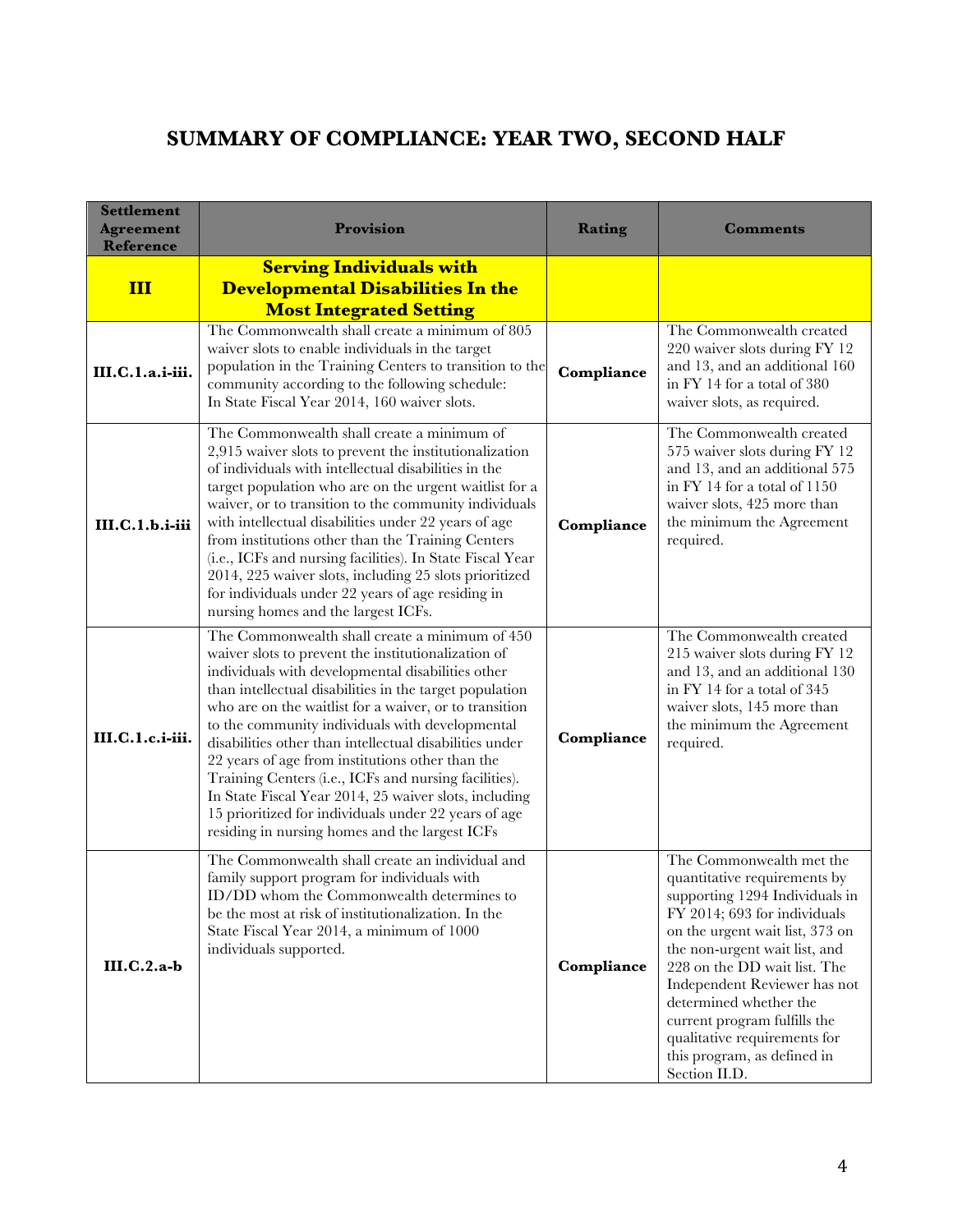| <b>Settlement</b><br><b>Agreement</b><br><b>Reference</b> | Provision                                                                                                                                                                                                                                                                                                                                                                                                                                                                                                                                                                                                                                                                             | Rating             | Comments                                                                                                                                                                                                                                                                                            |
|-----------------------------------------------------------|---------------------------------------------------------------------------------------------------------------------------------------------------------------------------------------------------------------------------------------------------------------------------------------------------------------------------------------------------------------------------------------------------------------------------------------------------------------------------------------------------------------------------------------------------------------------------------------------------------------------------------------------------------------------------------------|--------------------|-----------------------------------------------------------------------------------------------------------------------------------------------------------------------------------------------------------------------------------------------------------------------------------------------------|
| III.C.5.a                                                 | The Commonwealth shall ensure that individuals<br>receiving HCBS waiver services under this<br>Agreement receive case management.                                                                                                                                                                                                                                                                                                                                                                                                                                                                                                                                                     | Compliance         | • 55 (100%) of the<br>individuals studied during the<br>past year were receiving case<br>management.<br>• 53 (93.4%) of 55 had<br>current ISPs.                                                                                                                                                     |
| <b>III.C.5.b.</b>                                         | For the purpose of this agreement, case<br>management shall mean:                                                                                                                                                                                                                                                                                                                                                                                                                                                                                                                                                                                                                     |                    |                                                                                                                                                                                                                                                                                                     |
| III.C.5.b.i.                                              | Assembling professionals and nonprofessionals who<br>provide individualized supports, as well as the<br>individual being served and other persons<br>important to the individual being served, who,<br>through their combined expertise and involvement,<br>develop Individual Support Plans ("ISP") that are<br>individualized, person-centered, and meet the<br>individual's needs.                                                                                                                                                                                                                                                                                                 | Non-<br>Compliance | Of individuals studied:<br>• 7 (63.6%) of 11 had not had<br>ISPs modified in response to a<br>major event for the individuals.<br>• 7 (87.5%) of 8 individuals who<br>engaged in aggressive,<br>dangerous, and disruptive<br>behaviors were not receiving<br>needed behavioral support<br>services. |
| <b>III.C.5.b.ii</b>                                       | Assisting the individual to gain access to needed<br>medical, social, education, transportation, housing,<br>nutritional, therapeutic, behavioral, psychiatric,<br>nursing, personal care, respite, and other services<br>identified in the ISP.                                                                                                                                                                                                                                                                                                                                                                                                                                      | Non-<br>Compliance | Individuals studied did not<br>have the following services:<br>• $5(29.4\%)$ of 17<br>day/employment;<br>• $7(25.9\%)$ of 27 dental; and<br>• $5(45.5\%)$ of 11<br>communication /assistive<br>technology.                                                                                          |
| <b>III.C.5.b.iii</b>                                      | Monitoring the ISP to make timely additional<br>referrals, service changes, and amendments to the<br>plans as needed.                                                                                                                                                                                                                                                                                                                                                                                                                                                                                                                                                                 | Non-<br>Compliance | Same as two comments<br>above.                                                                                                                                                                                                                                                                      |
| III.C.5.c                                                 | Case management shall be provided to all<br>individuals receiving HCBS waiver services under<br>this Agreement by case managers who are not<br>directly providing such services to the individual or<br>supervising the provision of such services. The<br>Commonwealth shall include a provision in the<br>Community Services Board ("CSB") Performance<br>Contract that requires CSB case managers to give<br>individuals a choice of service providers from which<br>the individual may receive approved waiver services<br>and to present practicable options of service<br>providers based on the preferences of the<br>individual, including both CSB and non-CSB<br>providers. | Compliance         | There was no evidence that the<br>case managers of the<br>individuals sampled provided<br>direct services, other than case<br>management. A provision has<br>been added to the "FY 2013<br>and FY 2014 Community<br>Services Performance<br>Contract" with the<br>requirement to offer choice.      |
| <b>III.C.5.d</b>                                          | The Commonwealth shall establish a mechanism to<br>monitor compliance with performance standards.                                                                                                                                                                                                                                                                                                                                                                                                                                                                                                                                                                                     | Non-<br>Compliance | The DBHDS Office of<br>Licensing's monitoring<br>protocols do not align with the<br>Agreement's requirements and<br>its review process is not<br>adequate to determine<br>compliance.                                                                                                               |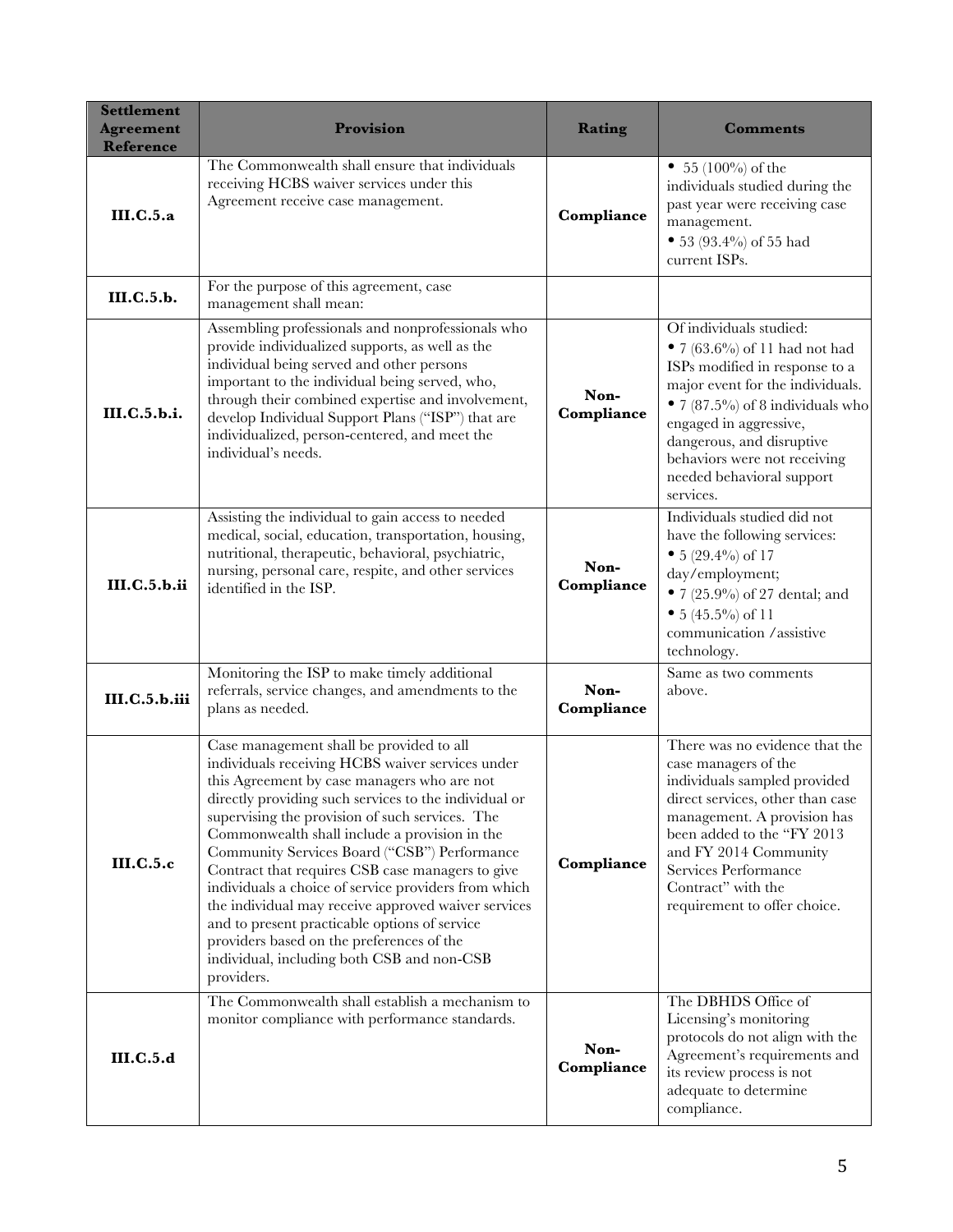| <b>Settlement</b><br><b>Agreement</b><br><b>Reference</b> | Provision                                                                                                                                                                                                                                                                                                                          | Rating             | <b>Comments</b>                                                                                                                                                                                                                                                                                                                                                                                                                             |
|-----------------------------------------------------------|------------------------------------------------------------------------------------------------------------------------------------------------------------------------------------------------------------------------------------------------------------------------------------------------------------------------------------|--------------------|---------------------------------------------------------------------------------------------------------------------------------------------------------------------------------------------------------------------------------------------------------------------------------------------------------------------------------------------------------------------------------------------------------------------------------------------|
| III.C.6.a.                                                | The Commonwealth shall develop a statewide crisis<br>system for individuals with intellectual and<br>developmental disabilities.                                                                                                                                                                                                   | Non-<br>Compliance | Crisis services were not<br>developed for children and<br>adolescents. DBHDS projects<br>services will be operational by<br>August 31, 2104.                                                                                                                                                                                                                                                                                                |
| <b>III.C.6.b.i.A</b>                                      | The Commonwealth shall utilize existing CSB<br>Emergency Service, including existing CSB<br>hotlines, for individuals to access information about<br>referrals to local resources. Such hotlines shall be<br>operated 24 hours per day, 7 days per week.                                                                           | Compliance         | All regions' REACH crisis<br>response services are available<br>24 hours per day. Referrals<br>occur during business, evening<br>and weekend hours. $16(17\%)$<br>of reported referrals were from<br>CSB ES Teams.                                                                                                                                                                                                                          |
| III.C.6.b.i.B                                             | By June 30, 2012, the Commonwealth shall train<br>CSB Emergency Services personnel in each Health<br>Planning Region on the new crisis response system<br>it is establishing, how to make referrals, and the<br>resources that are available.                                                                                      | Compliance         | All Regions trained CSB<br><b>Emergency Services personnel</b><br>during this period. To<br>maintain compliance DBHDS<br>must fulfill the Independent<br>Reviewer's previous<br>recommendation to provide a<br>plan by June 30, 2014, to train<br>all ES staff.                                                                                                                                                                             |
| III.C.6.b.ii.A.                                           | Mobile crisis team members adequately trained to<br>address the crisis shall respond to individuals at<br>their homes and in other community settings and<br>offer timely assessment, services, support, and<br>treatment to de-escalate crises without removing<br>individuals from their current placement whenever<br>possible. | Compliance         | Evidence based training was<br>provided to all regions'<br>REACH programs by the<br>University of New<br>Hampshire's START staff.                                                                                                                                                                                                                                                                                                           |
| III.C.6.b.ii.B                                            | Mobile crisis teams shall assist with crisis planning<br>and identifying strategies for preventing future<br>crises and may also provide enhanced short-term<br>capacity within an individual's home or other<br>community setting.                                                                                                | Compliance         | <b>REACH</b> Teams continue to<br>provide the following<br>components: crisis response,<br>crisis intervention, and crisis<br>planning. Expert review<br>determined that REACH<br>teams responded<br>appropriately to requests. The<br>vast majority of the<br>individuals served remained<br>in their homes. For the few<br>that received an out of home<br>placement, most were able to<br>return and REACH stayed<br>involved with them. |
| III.C.6.b.ii.C                                            | Mobile crisis team members adequately trained to<br>address the crisis also shall work with law<br>enforcement personnel to respond if an individual<br>with ID/DD comes into contact with law<br>enforcement.                                                                                                                     | Non-<br>Compliance | The Commonwealth's crisis<br>system has not developed a<br>plan, training, or other<br>guidance for work with law<br>enforcement personnel to<br>resolve crises and prevent<br>unnecessary<br>institutionalization.                                                                                                                                                                                                                         |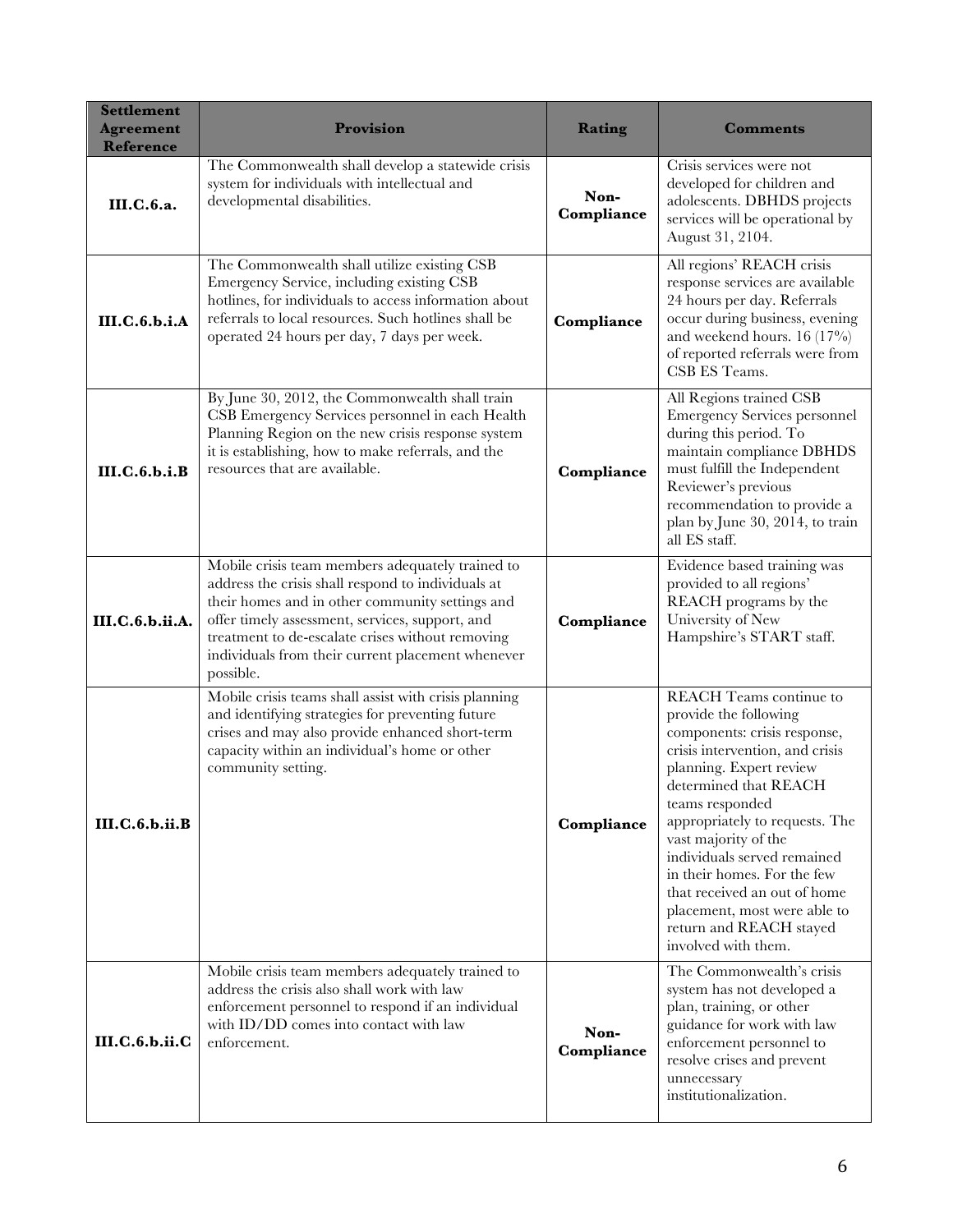| <b>Settlement</b><br><b>Agreement</b><br>Reference | Provision                                                                                                                                                                                                                                                                                                                                                                                                                                                                 | <b>Rating</b>      | <b>Comments</b>                                                                                                                                                                                                                                                 |
|----------------------------------------------------|---------------------------------------------------------------------------------------------------------------------------------------------------------------------------------------------------------------------------------------------------------------------------------------------------------------------------------------------------------------------------------------------------------------------------------------------------------------------------|--------------------|-----------------------------------------------------------------------------------------------------------------------------------------------------------------------------------------------------------------------------------------------------------------|
| <b>III.C.6.b.ii.D</b>                              | Mobile crisis teams shall be available 24 hours per<br>day, 7 days per week and to respond on-site to<br>crises.                                                                                                                                                                                                                                                                                                                                                          | Compliance         | All Regions' REACH mobile<br>crisis teams operate at all<br>hours. REACH programs<br>report the time of day of<br>referrals and the time of<br>response. All programs<br>respond on-site to crises.                                                             |
| III.C.6.b.ii.E                                     | Mobile crisis teams shall provide local and timely in<br>home crisis support for up to three days, with the<br>possibility of an additional period of up to 3 days<br>upon review by the Regional Mobile Crisis Team<br>Coordinator                                                                                                                                                                                                                                       | Non-<br>Compliance | The Commonwealth has not<br>provided sufficient<br>documentation that this<br>requirement is being properly<br>met. Available data indicate<br>that four of the five Regions<br>may not be offering support for<br>up to three days.<br>See Section IX.C below. |
| <b>III.C.6.b.ii.G</b>                              | By June 30, 2013, the Commonwealth shall have at<br>least two mobile crisis teams in each Region that<br>shall respond to on-site crises within two hours.                                                                                                                                                                                                                                                                                                                | Non-<br>Compliance | Regions have added staff to<br>existing teams to improve<br>response time. Response time<br>exceeded two hours for $8(53\%)$<br>of 15 recent crisis interventions.                                                                                              |
| <b>III.C.6.b.ii.H</b>                              | By June 30, 2014, the Commonwealth shall have a<br>sufficient number of mobile crisis teams in each<br>Region to respond on site to crises as follows: in<br>urban areas, within one hour, and in rural areas,<br>within two hours, as measured by the average<br>annual response time.                                                                                                                                                                                   | Not due            |                                                                                                                                                                                                                                                                 |
| III.C.6.b.iii.A.                                   | Crisis Stabilization programs offer a short-term<br>alternative to institutionalization or hospitalization<br>for individuals who need inpatient stabilization<br>services                                                                                                                                                                                                                                                                                                | Compliance         | All Regions now have crisis<br>stabilization programs that<br>are providing short-term<br>alternatives.                                                                                                                                                         |
| III.C.6.b.iii.B.                                   | Crisis stabilization programs shall be used as a last<br>resort. The State shall ensure that, prior to<br>transferring an individual to a crisis stabilization<br>program, the mobile crisis team, in collaboration<br>with the provider, has first attempted to resolve the<br>crisis to avoid an out-of-home placement and if that<br>is not possible, has then attempted to locate another<br>community-based placement that could serve as a<br>short-term placement. | Compliance         | Crisis stabilization programs<br>are used as last resort; teams<br>attempt to resolve crises and<br>avoid out-of home placements.<br>Vacancies in homes of other<br>individuals are not pursued (see<br>below).                                                 |
| III.C.6.b.iii.C.                                   | If an individual receives crisis stabilization services<br>in a community-based placement instead of a crisis<br>stabilization unit, the individual may be given the<br>option of remaining in the placement if the provider<br>is willing and has capacity to serve the individual<br>and the provider can meet the needs of the<br>individual as determined by the provider and the<br>individual's case manager.                                                       | <b>Deferred</b>    | The Parties will be asked to<br>determine if this provision<br>should remain. Placing<br>individuals who are in crises into<br>the homes of other individuals<br>with $ID/DD$ is not a<br>recommended practice.                                                 |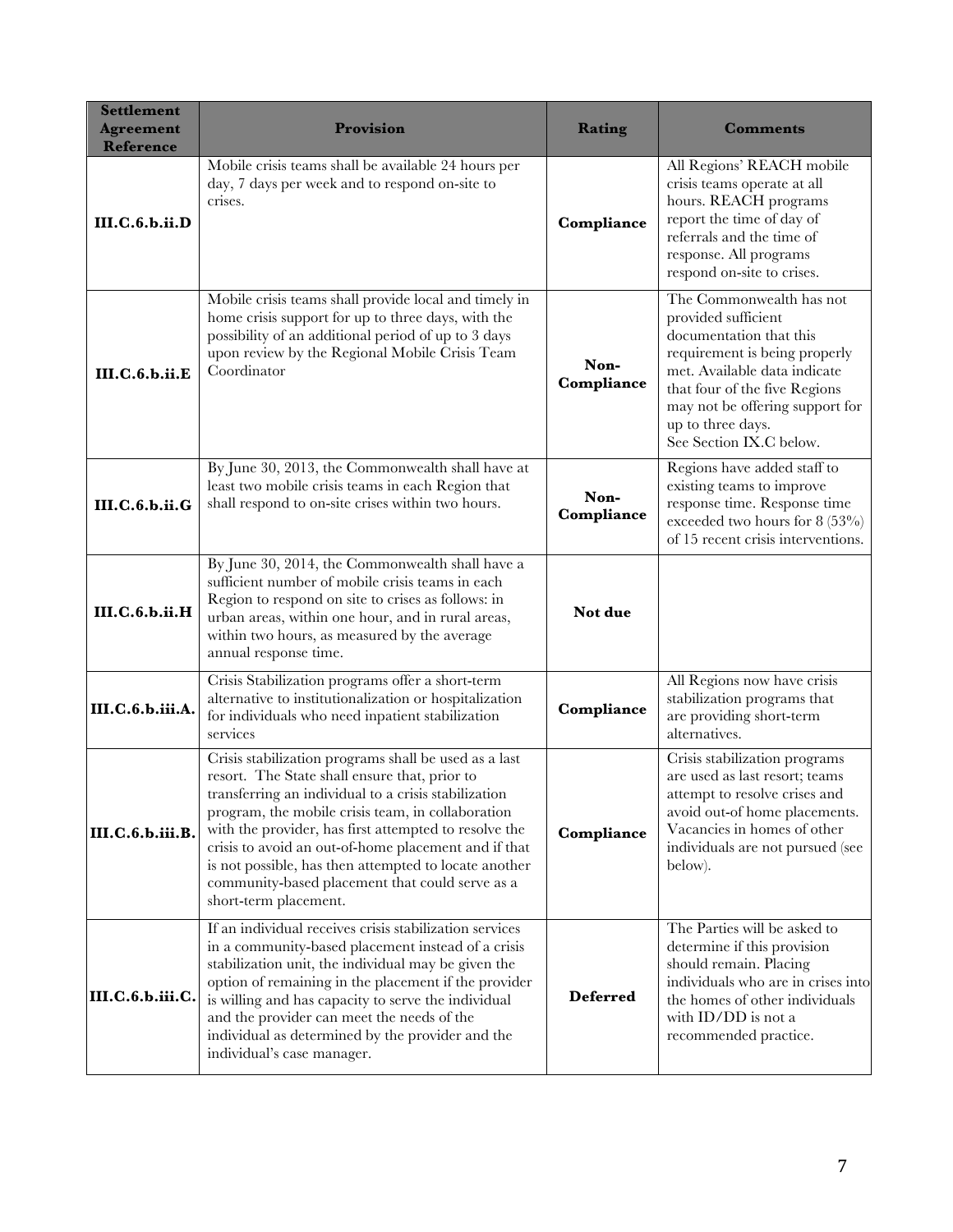| <b>Settlement</b><br><b>Agreement</b><br>Reference | Provision                                                                                                                                                                                                                                                                                                                                                                                             | Rating                    | <b>Comments</b>                                                                                                                                                                                                                                                  |
|----------------------------------------------------|-------------------------------------------------------------------------------------------------------------------------------------------------------------------------------------------------------------------------------------------------------------------------------------------------------------------------------------------------------------------------------------------------------|---------------------------|------------------------------------------------------------------------------------------------------------------------------------------------------------------------------------------------------------------------------------------------------------------|
| III.C.6.b.iii.D.                                   | Crisis stabilization programs shall have no more<br>than six beds and lengths of stay shall not exceed 30<br>days.                                                                                                                                                                                                                                                                                    | Compliance                | All five Regions' crisis<br>stabilization programs comply.                                                                                                                                                                                                       |
| III.C.6.b.iii.E.                                   | With the exception of the Pathways Program at<br>SWVTC  crisis stabilization programs shall not<br>be located on the grounds of the Training Centers<br>or hospitals with inpatient psychiatric beds.                                                                                                                                                                                                 | Substantial<br>Compliance | Four Regions' stabilization<br>programs are not located on<br>institution grounds and are in<br>compliance. The<br>Commonwealth reports that<br>the other Region has located<br>and will move to a permanent<br>community-based setting.                         |
| III.C.6.b.iii.F.                                   | By June 30, 2012, the Commonwealth shall develop<br>one crisis stabilization program in each Region.                                                                                                                                                                                                                                                                                                  | Compliance                | Each Region now has a crisis<br>stabilization program.                                                                                                                                                                                                           |
| III.C.6.b.iii.G.                                   | By June 30, 2013, the Commonwealth shall develop<br>an additional crisis stabilization program in each<br>Region as determined necessary by the<br>Commonwealth to meet the needs of the target<br>population in that Region.                                                                                                                                                                         | Compliance                | Each Region's existing crisis<br>stabilization program has beds<br>available to meet the needs of<br>the individuals currently<br>receiving crisis services. At<br>least 17% of the available bed-<br>day capacity was not being<br>used.                        |
| <b>III.C.7.a</b>                                   | To the greatest extent practicable, the<br>Commonwealth shall provide individuals in the<br>target population receiving services under this<br>Agreement with integrated day opportunities,<br>including supported employment.                                                                                                                                                                        | Non-<br>Compliance        | Of individuals studied: 17<br>$(85\%)$ of 20 were not offered<br>integrated activities, 20 (95.2%)<br>of 21 did not have employment<br>goals developed and discussed.                                                                                            |
| III.C.7.b                                          | The Commonwealth shall maintain its membership<br>in the State Employment Leadership Network<br>("SELN") established by the National Association of<br>State Developmental Disabilities Directors. The<br>Commonwealth shall establish a state policy on<br>Employment First for the target population and<br>include a term in the CSB Performance Contract<br>requiring application of this policy. | Compliance                | The Commonwealth has<br>maintained membership in<br>SELN, established an<br>Employment First policy,<br>included the policy as a<br>requirement in its<br>Performance Contracts with<br>$CSBs$ (e.9. page 5.a), and has<br>an employment service<br>coordinator. |
| III.C.7.b.i.                                       | Within 180 days of this Agreement, the<br>Commonwealth shall develop, as part of its<br>Employment First Policy, an implementation plan<br>to increase integrated day opportunities for<br>individuals in the target population, including<br>supported employment, community volunteer<br>activities, community recreational opportunities,<br>and other integrated day activities.                  | Non-<br>Compliance        | The Commonwealth provided<br>a preliminary plan, but has not<br>developed an implementation<br>plan for integrated day<br>activities.                                                                                                                            |
| III.C.7.b.i.A.                                     | Provide regional training on the Employment First<br>policy and strategies through the Commonwealth.                                                                                                                                                                                                                                                                                                  | Compliance                | The employment services<br>coordinator provided 28<br>trainings to more than 500<br>individuals.                                                                                                                                                                 |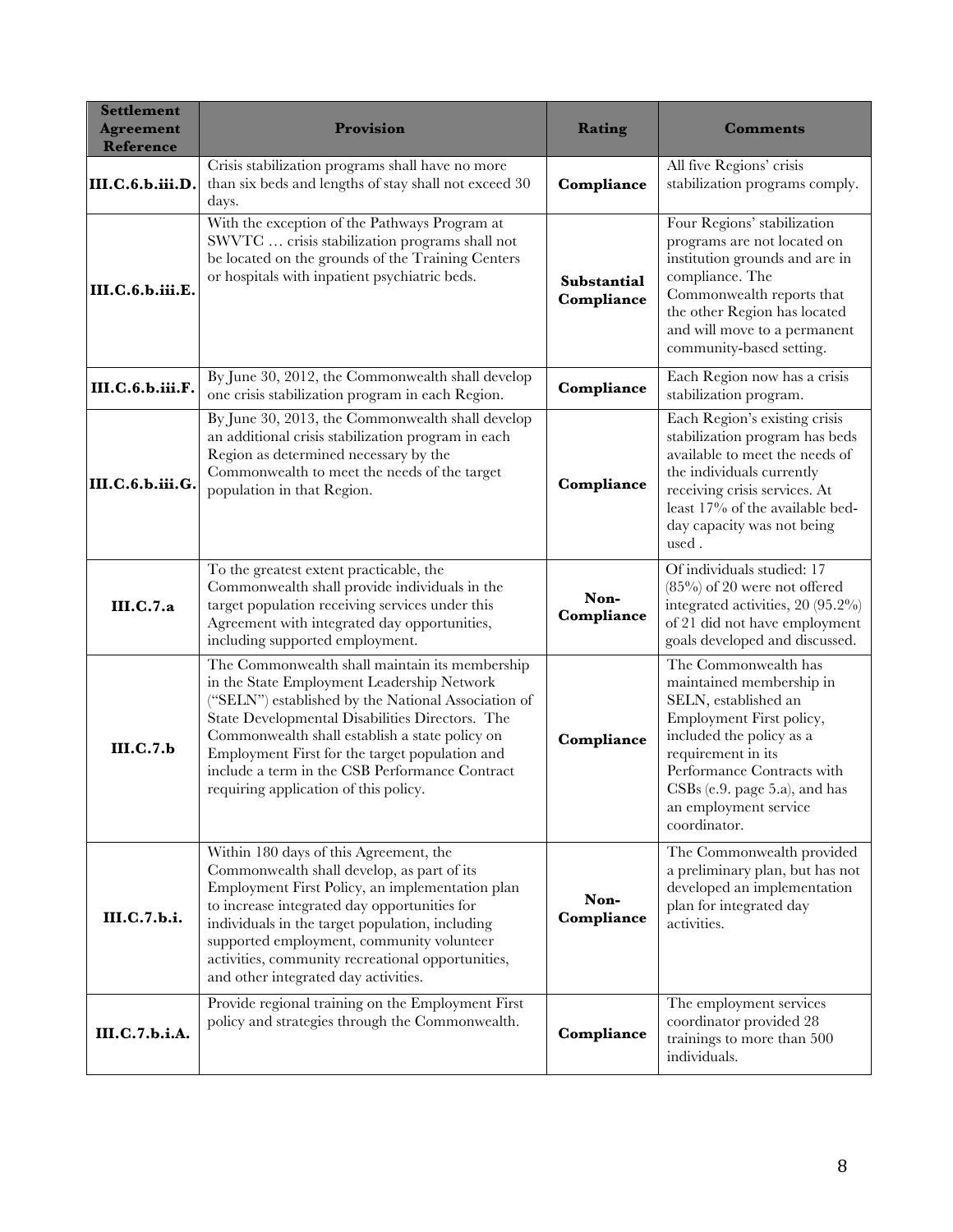| <b>Settlement</b><br><b>Agreement</b><br>Reference | Provision                                                                                                                                                                                                                                                                                                                                                                                              | Rating             | <b>Comments</b>                                                                                                                                                                              |
|----------------------------------------------------|--------------------------------------------------------------------------------------------------------------------------------------------------------------------------------------------------------------------------------------------------------------------------------------------------------------------------------------------------------------------------------------------------------|--------------------|----------------------------------------------------------------------------------------------------------------------------------------------------------------------------------------------|
| III.C.7.b.i.B.1.                                   | Establish, for individuals receiving services through<br>the HCBS waivers annual baseline information re:                                                                                                                                                                                                                                                                                              |                    |                                                                                                                                                                                              |
| III.C.7.b.i.B.1.<br>a.                             | The number of individuals who are receiving<br>supported employment                                                                                                                                                                                                                                                                                                                                    | Compliance         | The Commonwealth<br>provided annual baseline<br>information.                                                                                                                                 |
| III.C.7.b.i.B.1.<br>b.                             | The length of time individuals maintain<br>employment in integrated work settings.                                                                                                                                                                                                                                                                                                                     | Compliance         | The Commonwealth<br>provided annual baseline<br>information.                                                                                                                                 |
| III.C.7.b.i.B.1.<br>c.                             | Amount of earnings from supported employment;                                                                                                                                                                                                                                                                                                                                                          | Non-<br>Compliance | The Commonwealth did not<br>provide annual information.                                                                                                                                      |
| III.C.7.b.i.B.1.<br>d.                             | The number of individuals in pre-vocational<br>services                                                                                                                                                                                                                                                                                                                                                | Compliance         | The Commonwealth<br>provided annual baseline<br>information.                                                                                                                                 |
| III.C.7.b.i.B.1.<br>e.                             | The length of time individuals remain in pre-<br>vocational services.                                                                                                                                                                                                                                                                                                                                  | Compliance         | The Commonwealth<br>provided annual baseline<br>information.                                                                                                                                 |
| III.C.7.b.i.B.2.<br>a.                             | Targets to meaningfully increase: the number of<br>individuals who enroll in supported employment<br>each year                                                                                                                                                                                                                                                                                         | Compliance         | The Commonwealth has set<br>targets to meaningfully<br>increase by 5% annually for<br>five years, from 204 currently<br>enrolled to 2026 in 2019.                                            |
| III.C.7.b.i.B.2.<br>$\mathbf{b}$ .                 | The number of individuals who remain employed<br>in integrated work settings at least 12 months after<br>the start of supported employment.                                                                                                                                                                                                                                                            | Compliance         | The Commonwealth has set<br>the target of 85% of the<br>number of individuals in<br>supported employment to<br>remain employed for at least<br>12 months is a meaningful<br>increase.        |
| III.C.7.c.                                         | Regional Quality Councils (RQC), described in<br>V.D.5.  shall review data regarding the extent to<br>which the targets identified in Section<br>III.C.7.b.i.B.2 above are being met. These data<br>shall be provided quarterly  Regional Quality<br>Councils shall consult with those providers with the<br>SELN regarding the need to take additional<br>measures to further enhance these services. | <b>Deferred</b>    | The employment target data<br>were reviewed by the SELN<br>Advisory Group. The RQCs<br>are now established and shall<br>begin reviewing data during<br>the State Fiscal Year 4th<br>quarter. |
| <b>III.C.7.d</b>                                   | The Regional Quality Councils shall annually<br>review the targets set pursuant to Section<br>III.C.7.b.i.B.2 above and shall work with providers<br>and the SELN in determining whether the targets<br>should be adjusted upward.                                                                                                                                                                     | <b>Deferred</b>    | The RQCs were not<br>developed to be able to review<br>the new targets prior to<br>implementation on April 1,<br>2014.                                                                       |
| III.C.8.a.                                         | The Commonwealth shall provide transportation to<br>individuals receiving HCBS waiver services in the<br>target population in accordance with the<br>Commonwealth's HCBS Waivers.                                                                                                                                                                                                                      | Compliance         | Of the Individuals studied,<br>$24 (96\%)$ of 25 were receiving<br>transportation services.                                                                                                  |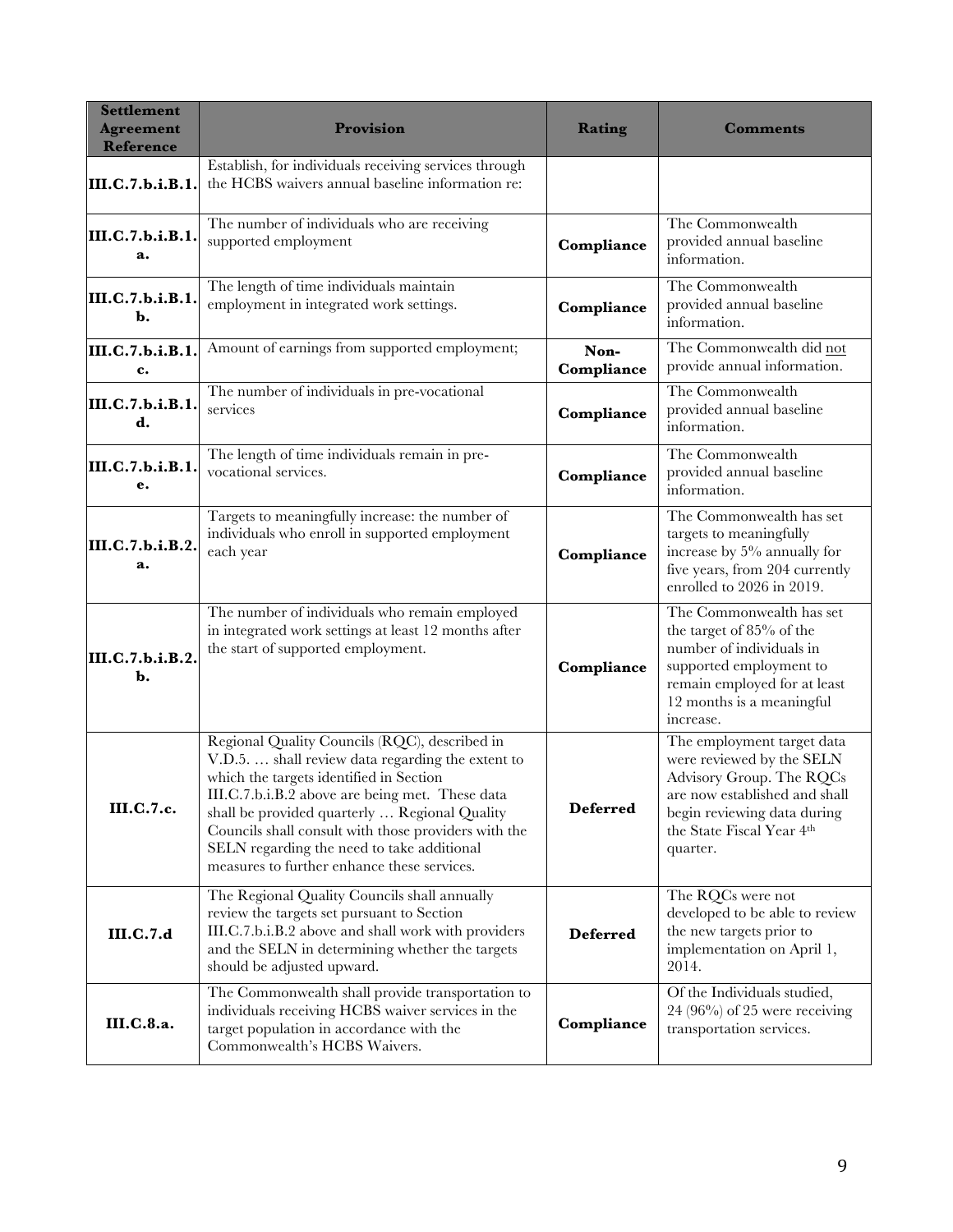| <b>Settlement</b><br><b>Agreement</b><br>Reference | Provision                                                                                                                                                                                                                                                                                                                                                                                                                                                                                                                                                                     | Rating             | <b>Comments</b>                                                                                                                                                                                                                                                                                                                                      |
|----------------------------------------------------|-------------------------------------------------------------------------------------------------------------------------------------------------------------------------------------------------------------------------------------------------------------------------------------------------------------------------------------------------------------------------------------------------------------------------------------------------------------------------------------------------------------------------------------------------------------------------------|--------------------|------------------------------------------------------------------------------------------------------------------------------------------------------------------------------------------------------------------------------------------------------------------------------------------------------------------------------------------------------|
| <b>III.C.8.b.</b>                                  | The Commonwealth shall publish guidelines for<br>families seeking intellectual and developmental<br>disability services on how and where to apply for<br>and obtain services. The guidelines will be updated<br>annually and will be provided to appropriate<br>agencies for use in directing individuals in the target<br>population to the correct point of entry to access<br>services.                                                                                                                                                                                    | Non-<br>Compliance | The Commonwealth<br>completed draft guidelines in<br>June 2013. There is no<br>evidence that the guidelines<br>were published or provided to<br>appropriate agencies. A<br>committee has been formed to<br>update the guidelines.                                                                                                                    |
| <b>III.D.1.</b>                                    | The Commonwealth shall serve individuals in the<br>target population in the most integrated setting<br>consistent with their informed choice and needs.                                                                                                                                                                                                                                                                                                                                                                                                                       | Non-<br>Compliance | Individuals are primarily<br>offered congregate settings.<br>The plan developed will not<br>meaningfully increase living<br>options that offer most<br>integrated settings. None $(0\%)$<br>of the 30 individuals who<br>moved from Training Centers<br>and were studied in the two<br>recent review periods were<br>referred for rental assistance. |
| <b>III.D.2.</b>                                    | The Commonwealth shall facilitate individuals<br>receiving HCBS waivers under this Agreement to<br>live in their own home, leased apartment, or<br>family's home, when such a placement is their<br>informed choice and the most integrated setting<br>appropriate to their needs. To facilitate individuals<br>living independently in their own home or<br>apartment, the Commonwealth shall provide<br>information about and make appropriate referrals<br>for individuals to apply for rental or housing<br>assistance and bridge funding through all existing<br>sources | Non-<br>Compliance | The Commonwealth has not<br>facilitated individuals<br>receiving waivers to live in<br>leased apartments or made<br>referrals for rental assistance.                                                                                                                                                                                                 |
| <b>III.D.3.</b>                                    | Within 365 days of this Agreement, the<br>Commonwealth shall develop a plan to increase<br>access to independent living options such as<br>individuals' own homes or apartments.                                                                                                                                                                                                                                                                                                                                                                                              | Non-<br>Compliance | The Commonwealth<br>developed a plan, but it will<br>not meaningfully increase<br>access to independent living<br>options. Commonwealth<br>officials have recently<br>described promising housing<br>initiatives to add to the plan.                                                                                                                 |
| III.D.3.a.                                         | The plan will be developed under the direct<br>supervision of a dedicated housing service<br>coordinator for the Department of Behavioral<br>Health and Developmental Services ("DBHDS")<br>and in coordination with representatives from the<br>Department of Medical Assistance Services<br>("DMAS"), Virginia Board for People with<br>Disabilities, Virginia Housing Development<br>Authority, Virginia Department of Housing and<br>Community Development, and other organizations<br>as determined appropriate by DBHDS.                                                | Compliance         | A DBHDS housing service<br>coordinator developed the plan<br>with these representatives, and<br>others.                                                                                                                                                                                                                                              |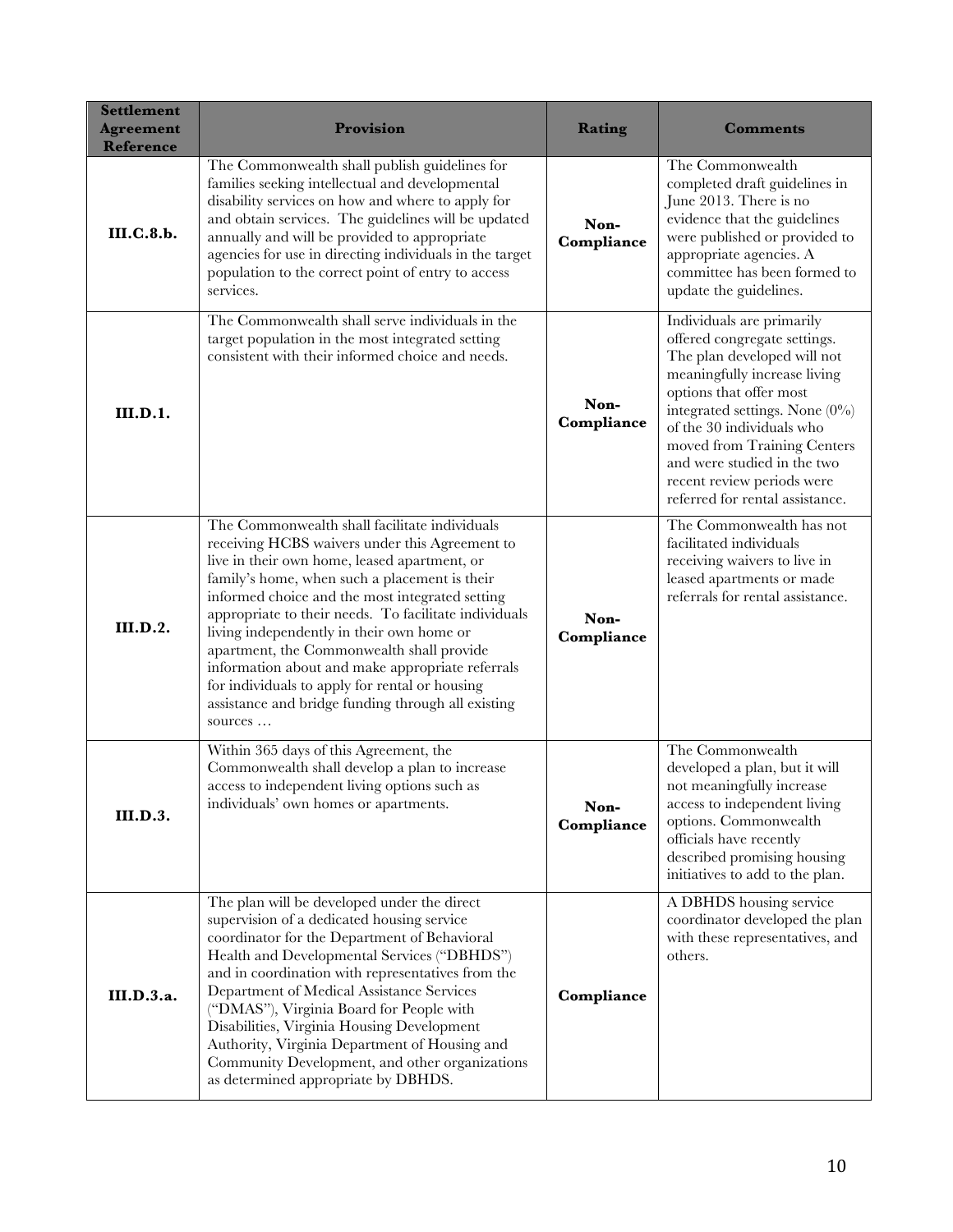| <b>Settlement</b><br><b>Agreement</b><br><b>Reference</b> | Provision                                                                                                                                                                                                                                                                                                                                                                                              | Rating             | <b>Comments</b>                                                                                                                                                                                                                                                                                                                                                                                               |
|-----------------------------------------------------------|--------------------------------------------------------------------------------------------------------------------------------------------------------------------------------------------------------------------------------------------------------------------------------------------------------------------------------------------------------------------------------------------------------|--------------------|---------------------------------------------------------------------------------------------------------------------------------------------------------------------------------------------------------------------------------------------------------------------------------------------------------------------------------------------------------------------------------------------------------------|
| III.D.3.b.i-ii                                            | The plan will establish, for individuals receiving or<br>eligible to receive services through the HCBS<br>waivers under this Agreement: Baseline information<br>regarding the number of individuals who would<br>choose the independent living options described<br>above, if available; and<br>Recommendations to provide access to these<br>settings during each year of this Agreement.             | Non-<br>Compliance | The Commonwealth's plan<br>estimated through FY15 the<br>number of individuals who<br>would choose independent<br>living options.<br>Recommendations to provide<br>access to these settings each<br>year were not provided.                                                                                                                                                                                   |
| III.D.4                                                   | Within 365 days of this Agreement, the<br>Commonwealth shall establish and begin<br>distributing, from a one-time fund of \$800,000 to<br>provide and administer rental assistance in<br>accordance with the recommendations described<br>above in Section III.D.3.b.ii,                                                                                                                               | Non-<br>Compliance | The Commonwealth has<br>established and is prepared to<br>distribute the one-time funds.<br>Distribution of the funds,<br>however, did not begin during<br>the review period. No<br>individuals applied due<br>primarily to the time-limited<br>availability of the assistance.                                                                                                                               |
| <b>III.D.5</b>                                            | Individuals in the target population shall not be<br>served in a sponsored home or any congregate<br>setting, unless such placement is consistent with the<br>individual's choice after receiving options for<br>community placements, services, and supports<br>consistent with the terms of Section IV.B.9 below.                                                                                    | Non-<br>Compliance | Studies during the past year<br>found that 27 $(90\%)$ of 30<br>individuals who moved from<br>Training Centers to<br>placements that were consistent<br>with the individual's, or if<br>applicable the authorized<br>representatives, choice after<br>receiving options. The<br>Independent Reviewer has<br>determined that options<br>received were not consistent<br>with the terms of Section<br>IV.B.9.b. |
| III.D.6                                                   | No individual in the target population shall be<br>placed in a nursing facility or congregate setting<br>with five or more individuals unless such placement<br>is consistent with the individual's needs and<br>informed choice and has been reviewed by the<br>Region's Community Resource Consultant and,<br>under circumstances described in Section III.E<br>below, by the Regional Support Team. | Compliance         | The individuals reviewed who<br>moved to congregate settings<br>that were consistent with the<br>individuals' needs and<br>informed choice. For many<br>individuals who chose larger<br>congregate settings, barriers<br>were identified to less<br>integrated setting.                                                                                                                                       |
| III.D.7                                                   | The Commonwealth shall include a term in the<br>annual performance contract with the CSBs to<br>require case managers to continue to offer<br>education about less restrictive community options<br>on at least an annual basis to any individuals living<br>outside their own home or family's home (and, if<br>relevant, to their authorized representative or<br>guardian).                         | Compliance         | This term has been included in<br>the Commonwealth's<br>"FY 2013 and FY 2014<br><b>Community Services</b><br>Performance Contract."                                                                                                                                                                                                                                                                           |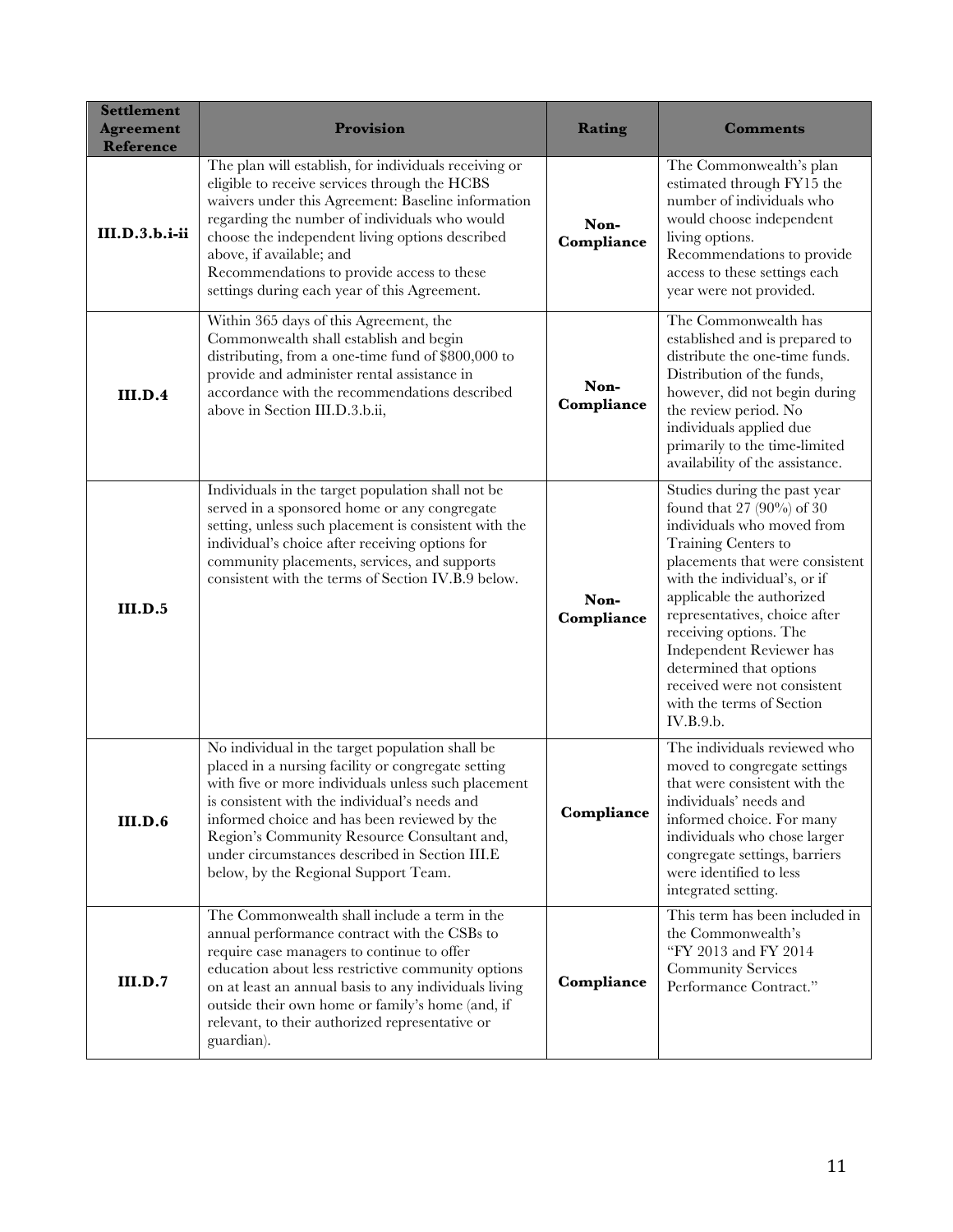| <b>Settlement</b><br><b>Agreement</b><br>Reference | Provision                                                                                                                                                                                                                                                                                                                                                                                                                                                                                                             | Rating             | <b>Comments</b>                                                                                                                                                                                                                                                                                                                                                                                                                                                                                                                                                   |
|----------------------------------------------------|-----------------------------------------------------------------------------------------------------------------------------------------------------------------------------------------------------------------------------------------------------------------------------------------------------------------------------------------------------------------------------------------------------------------------------------------------------------------------------------------------------------------------|--------------------|-------------------------------------------------------------------------------------------------------------------------------------------------------------------------------------------------------------------------------------------------------------------------------------------------------------------------------------------------------------------------------------------------------------------------------------------------------------------------------------------------------------------------------------------------------------------|
| III.E.1                                            | The Commonwealth shall utilize Community<br>Resource Consultant ("CRC") positions located in<br>each Region to provide oversight and guidance to<br>CBSs and community providers, and serve as a<br>liaison between the CSB case managers and<br>DBHDS Central OfficeThe CRCs shall be a<br>member of the Regional Support Team in the<br>appropriate Region.                                                                                                                                                         | Compliance         | <b>Community Resource</b><br>Consultant positions are<br>located in and are members of<br>the Regional Support Team<br>in each Region and are<br>utilized for these functions.                                                                                                                                                                                                                                                                                                                                                                                    |
| III.E.2                                            | The CRC may consult at any time with the<br>Regional Support Team. Upon referral to it, the<br>Regional Support Team shall work with the<br>Personal Support Team ("PST") and CRC to<br>review the case, resolve identified barriers, and<br>ensure that the placement is the most integrated<br>setting appropriate to the individual's needs,<br>consistent with the individual's informed choice.<br>The Regional Support Team shall have the<br>authority to recommend additional steps by the<br>PST and/or CRC. | Non-<br>Compliance | The CRC's referred 37<br>individuals in the second quarter<br>of FY 2014. The RST's did not<br>resolve identified barriers to<br>living in most integrated settings<br>or to receiving integrated day<br>opportunities. Reasons for<br>choosing less integrated<br>residential options include: the<br>lack of needed services, the lack<br>of availability in the area, the<br>lack of safety equipment (i.e.<br>fence), and the severity of<br>individuals' needs for medical<br>and behavioral supports.<br>Integrated day opportunities are<br>not available. |
| <b>III.E.3.a-d</b>                                 | The CRC shall refer cases to the Regional Support<br>Teams (RST) for review, assistance in resolving<br>barriers, or recommendations whenever (specific<br>criteria are met)                                                                                                                                                                                                                                                                                                                                          | Compliance         | DBHDS established the RSTs,<br>which met monthly since<br>March 2013. The CRCs are<br>referring cases to the RSTs<br>regularly. CRCs referred 37<br>individuals in the second<br>quarter of FY 2014. RSTs<br>frequently recommend more<br>integrated options. See III.E.2.<br>above regarding the RST's<br>ability to resolve barriers.                                                                                                                                                                                                                           |
| IV                                                 | <b>Discharge Planning and Transition</b>                                                                                                                                                                                                                                                                                                                                                                                                                                                                              |                    |                                                                                                                                                                                                                                                                                                                                                                                                                                                                                                                                                                   |
| IV.                                                | By July 2012, the Commonwealth will have<br>implemented Discharge and Transition Planning<br>processes at all Training Centers consistent with the<br>terms of this section                                                                                                                                                                                                                                                                                                                                           | Compliance         | Discharge planning and<br>transition processes were<br>implemented by July 2012.<br>Improvements have occurred<br>in response to concerns<br>identified and to the<br><b>Independent Reviewer's</b><br>recommendations.                                                                                                                                                                                                                                                                                                                                           |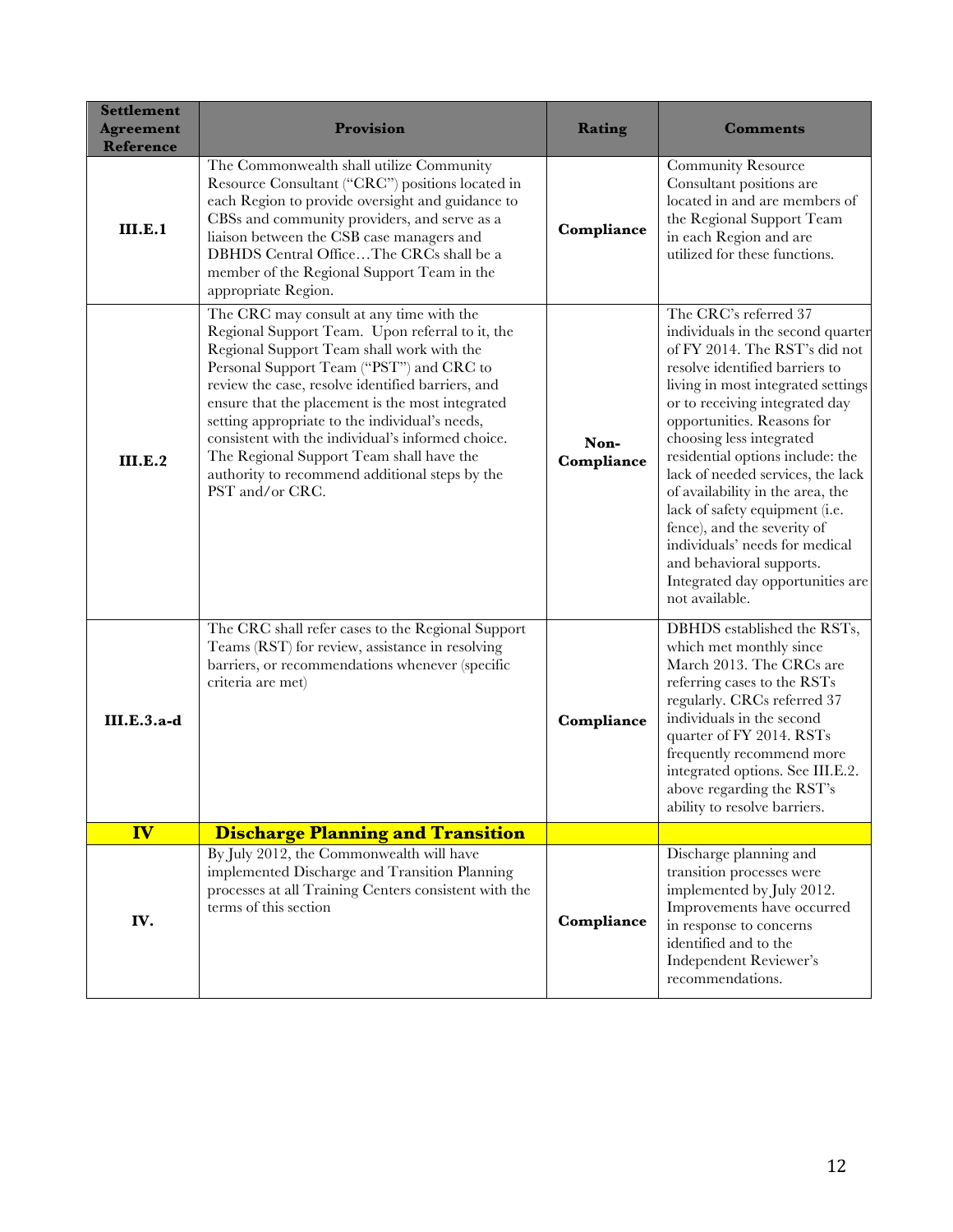| <b>Settlement</b><br><b>Agreement</b><br>Reference | Provision                                                                                                                                                                                                                                                                                                                                                                                                                                                                                                                                                     | Rating             | <b>Comments</b>                                                                                                                                                                                                                                                                                                                                                                                                                  |
|----------------------------------------------------|---------------------------------------------------------------------------------------------------------------------------------------------------------------------------------------------------------------------------------------------------------------------------------------------------------------------------------------------------------------------------------------------------------------------------------------------------------------------------------------------------------------------------------------------------------------|--------------------|----------------------------------------------------------------------------------------------------------------------------------------------------------------------------------------------------------------------------------------------------------------------------------------------------------------------------------------------------------------------------------------------------------------------------------|
| <b>IV.A</b>                                        | To ensure that individuals are served in the most<br>integrated setting appropriate to their needs, the<br>Commonwealth shall develop and implement<br>discharge planning and transition processes at all<br>Training Centers consistent with the terms of this<br>Section and person-centered principles.                                                                                                                                                                                                                                                    | Non-<br>Compliance | Most integrated settings that<br>meet the needs of individuals<br>with complex medical and<br>behavioral concerns are often<br>not available. A sponsored<br>home that meets an<br>individual's needs is often not<br>offered in most regions.<br>Referrals for rental assistance<br>have not occurred.                                                                                                                          |
| <b>IV.B.3.</b>                                     | Individuals in Training Centers shall participate in<br>their treatment and discharge planning to the<br>maximum extent practicable, regardless of whether<br>they have authorized representatives. Individuals<br>shall be provided the necessary support (including,<br>but not limited to, communication supports) to<br>ensure that they have a meaningful role in the<br>process.                                                                                                                                                                        | Compliance         | <b>Individual Review studies</b><br>during the past year show that<br>$30(100\%)$ of individuals and<br>their authorized representatives<br>participated. Staff is trained to<br>present information and a<br>support staff, familiar with the<br>individual and their means of<br>communication, provides<br>communication support during<br>discharge planning meetings.                                                       |
| <b>IV.B.4.</b>                                     | The goal of treatment and discharge planning shall<br>be to assist the individual in achieving outcomes<br>that promote the individual's growth, well being,<br>and independence, based on the individual's<br>strengths, needs, goals, and preferences, in the most<br>integrated settings in all domains of the individual's<br>life (including community living, activities,<br>employment, education, recreation, healthcare, and<br>relationships).                                                                                                      | Non-<br>Compliance | <b>Individual Review studies</b><br>during the past year found<br>that the treatment goals in<br>the support plans for 54<br>individuals, 39 (72%) and 19<br>$(35\%)$ respectively did not<br>include outcomes that lead to<br>skill development and<br>outcomes that relate to the<br>individuals' talents,<br>preferences and needs.<br>Integrated settings were not<br>provided in most domains of<br>the individuals' lives. |
| <b>IV.B.5.</b>                                     | The Commonwealth shall ensure that discharge<br>plans are developed for all individuals in its Training<br>Centers through a documented person-centered<br>planning and implementation process and consistent<br>with the terms of this Section. The discharge plan<br>shall be an individualized support plan for transition<br>into the most integrated setting consistent with<br>informed individual choice and needs and shall be<br>implemented accordingly. The final discharge plan<br>(developed within 30 days prior to discharge) will<br>include: | Compliance         | All 30 (100%) of the<br>individuals studied during the<br>two previous review periods<br>had discharge plans. DBHDS<br>tracks this information and<br>reports that all residents of<br>Training Centers have<br>discharge plans.                                                                                                                                                                                                 |
| <b>IV.B.5.a.</b>                                   | Provision of reliable information to the individual<br>and, where applicable, the authorized<br>representative, regarding community options in<br>accordance with Section IV.B.9;                                                                                                                                                                                                                                                                                                                                                                             | Compliance         | Documentation of information<br>provided was present in the<br>discharge records for 27 $(90\%)$<br>of 30 individuals studied during<br>the two recent review periods.                                                                                                                                                                                                                                                           |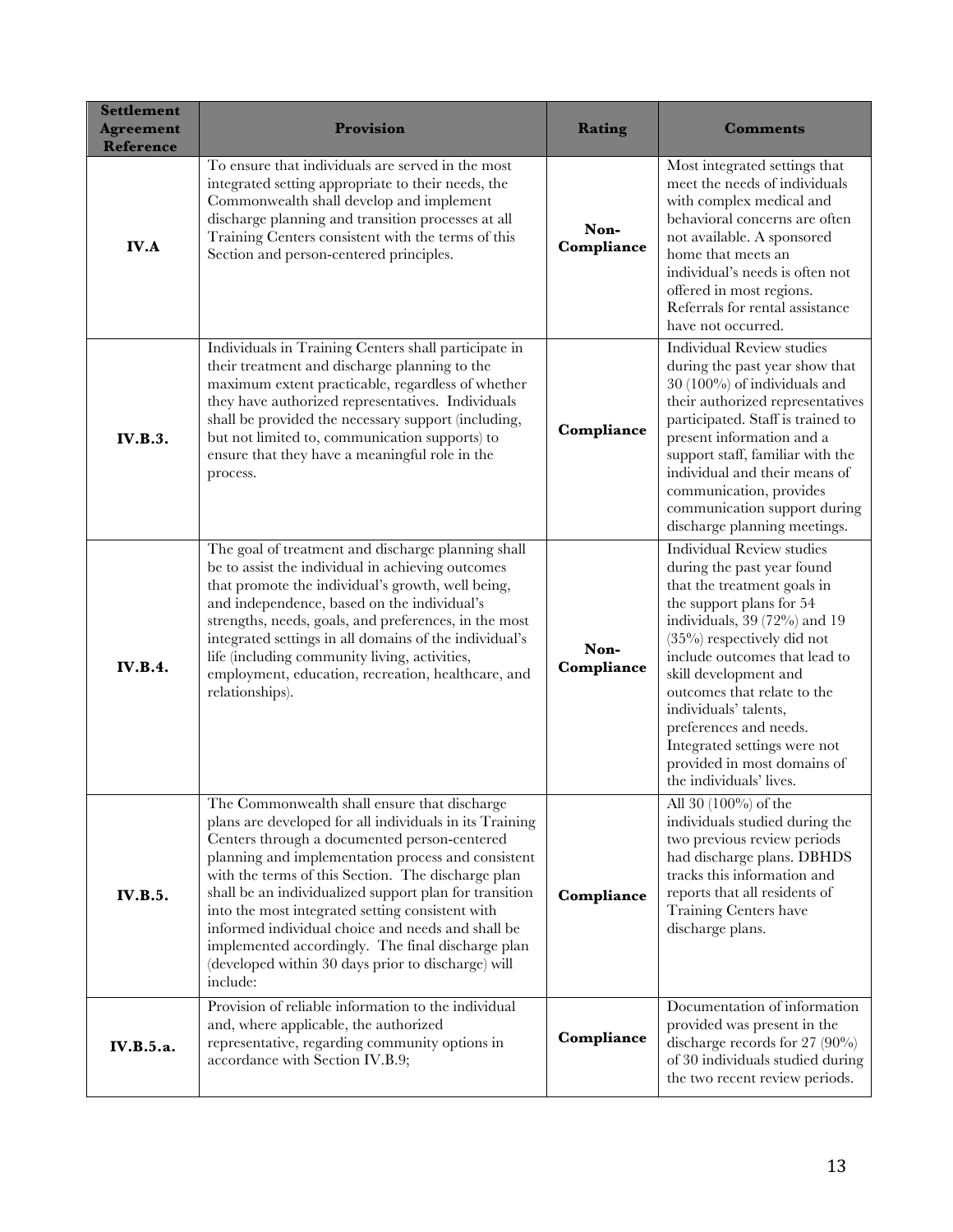| <b>Settlement</b><br><b>Agreement</b><br><b>Reference</b> | Provision                                                                                                                                                                                                                                                                                                       | Rating          | <b>Comments</b>                                                                                                                                                                                                                                                                                                 |
|-----------------------------------------------------------|-----------------------------------------------------------------------------------------------------------------------------------------------------------------------------------------------------------------------------------------------------------------------------------------------------------------|-----------------|-----------------------------------------------------------------------------------------------------------------------------------------------------------------------------------------------------------------------------------------------------------------------------------------------------------------|
| IV.B.5.b.                                                 | Identification of the individual's strengths,<br>preferences, needs (clinical and support), and desired<br>outcomes;                                                                                                                                                                                            | Compliance      | The discharge plans continue<br>to include this information.                                                                                                                                                                                                                                                    |
| <b>IV.B.5.c.</b>                                          | Assessment of the specific supports and services that<br>build on the individual's strengths and preferences to<br>meet the individual's needs and achieve desired<br>outcomes, regardless of whether those services and<br>supports are currently available;                                                   | Compliance      | DBHDS refined its discharge<br>planning guidance to ensure<br>that assessments of supports<br>and services needed are<br>included regardless of<br>availability. The discharge<br>records for both individuals<br>reviewed this period included<br>the assessments.                                             |
| <b>IV.B.5.d.</b>                                          | Listing of specific providers that can provide the<br>identified supports and services that build on the<br>individual's strengths and preferences to meet the<br>individual's needs and achieve desired outcomes;                                                                                              | Compliance      | Specific providers are listed<br>that can provide identified<br>supports and services.                                                                                                                                                                                                                          |
| IV.B.5.e.                                                 | Documentation of barriers preventing the individual<br>from transitioning to a more integrated setting and a<br>plan for addressing those barriers.                                                                                                                                                             | Compliance      | Barriers are documented<br>on the Regional Support<br>Team data collection sheet.                                                                                                                                                                                                                               |
| IV.B.5.e.i.                                               | Such barriers shall not include the individual's<br>disability or the severity of the disability.                                                                                                                                                                                                               | Compliance      | No evidence has been found<br>that an individual's disability<br>or the severity of the disability<br>is a barrier. The availability of<br>providers, housing options,<br>and services that can meet the<br>needs of individuals with<br>severe disabilities in most<br>integrated settings remain<br>barriers. |
| <b>IV.B.5.e.ii.</b>                                       | For individuals with a history of re-admission or<br>crises, the factors that led to re-admission or crises<br>shall be identified and addressed.                                                                                                                                                               | <b>Deferred</b> | Since October 2011, five<br>individuals were each<br>readmitted once to a Training<br>Center.                                                                                                                                                                                                                   |
| <b>IV.B.6</b>                                             | Discharge planning will be done by the individual's<br>PSTThrough a person-centered planning process,<br>the PST will assess an individual's treatment,<br>training, and habilitation needs and make<br>recommendations for services, including<br>recommendations of how the individual can be best<br>served. | <b>Deferred</b> | The facts regarding this<br>provision are inconclusive.<br>Further review will be<br>conducted for the next report to<br>the Court.                                                                                                                                                                             |
| <b>IV.B.7</b>                                             | Discharge planning shall be based on the<br>presumption that, with sufficient supports and<br>services, all individuals (including individuals with<br>complex behavioral and/or medical needs) can live<br>in an integrated setting.                                                                           | Compliance      | Individual review studies have<br>not found evidence that<br>complex needs are considered<br>barriers to living in an<br>integrated setting.                                                                                                                                                                    |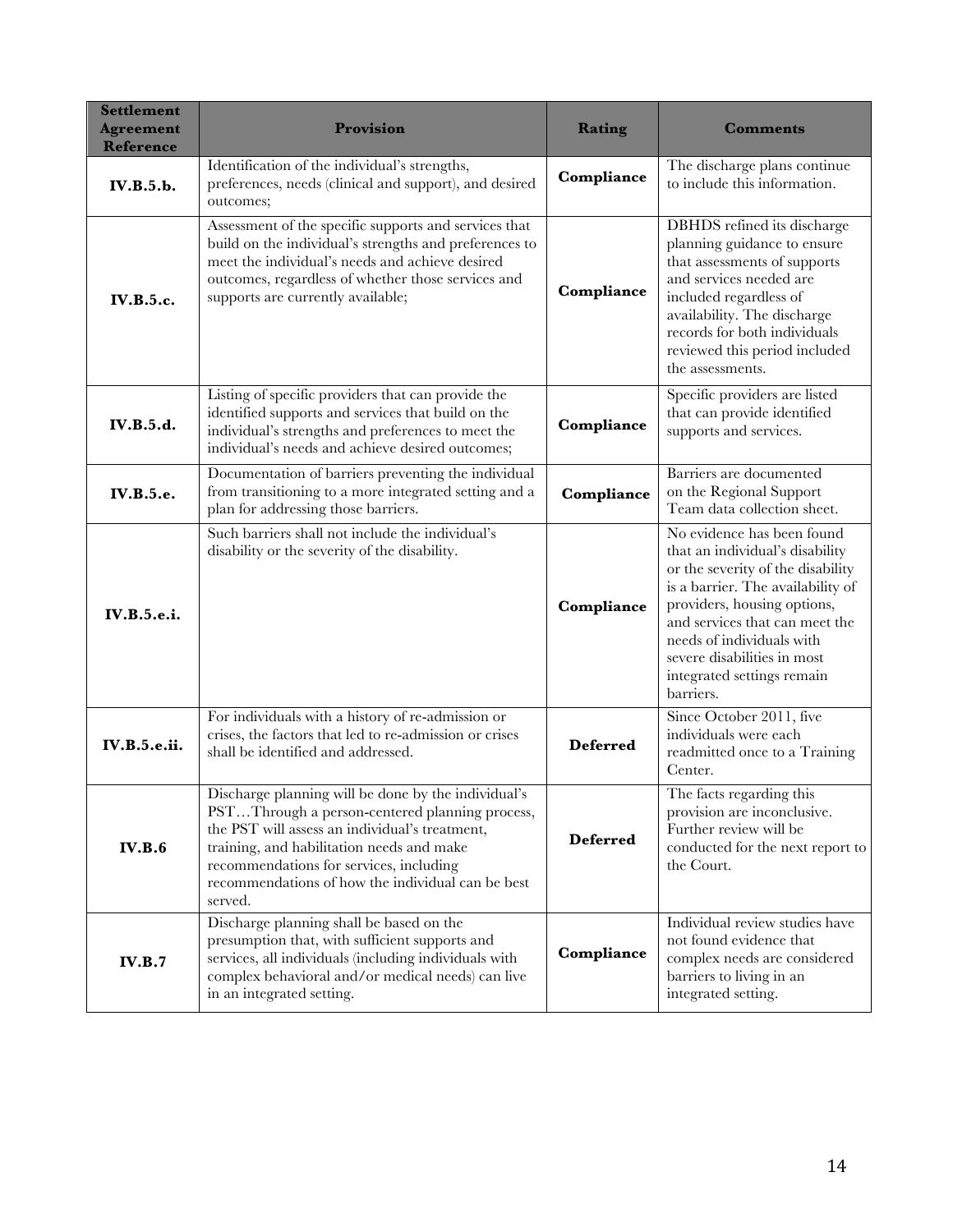| <b>Settlement</b><br><b>Agreement</b><br>Reference | Provision                                                                                                                                                                                                                                                                                                                                                                                                                                                                                                                                                                                                                                                                                                                                                            | <b>Rating</b>      | <b>Comments</b>                                                                                                                                                                                                                                                                                                                                                                                                                     |
|----------------------------------------------------|----------------------------------------------------------------------------------------------------------------------------------------------------------------------------------------------------------------------------------------------------------------------------------------------------------------------------------------------------------------------------------------------------------------------------------------------------------------------------------------------------------------------------------------------------------------------------------------------------------------------------------------------------------------------------------------------------------------------------------------------------------------------|--------------------|-------------------------------------------------------------------------------------------------------------------------------------------------------------------------------------------------------------------------------------------------------------------------------------------------------------------------------------------------------------------------------------------------------------------------------------|
| <b>IV.B.9.</b>                                     | In developing discharge plans, PSTs, in<br>collaboration with the CSB case manager, shall<br>provide to individuals and, where applicable, their<br>authorized representatives, specific options for types<br>of community placements, services, and supports<br>based on the discharge plan as described above, and<br>the opportunity to discuss and meaningfully consider<br>these options.                                                                                                                                                                                                                                                                                                                                                                       | Compliance         | Individual reviews during the<br>past 6 months found that 28<br>$(93\%)$ of 30 individuals and<br>their ARs were provided with<br>information regarding<br>community options and the<br>opportunity to discuss them<br>with the PST.                                                                                                                                                                                                |
| IV.B.9.a.                                          | The individual shall be offered a choice of providers<br>consistent with the individual's identified needs and<br>preferences.                                                                                                                                                                                                                                                                                                                                                                                                                                                                                                                                                                                                                                       | Compliance         | Discharge records of<br>individuals reviewed included<br>evidence that a choice of<br>providers was offered.                                                                                                                                                                                                                                                                                                                        |
| IV.B.9.b.                                          | PSTs and the CSB case manager shall coordinate<br>with the specific type of community providers<br>identified in the discharge plan as providing<br>appropriate community-based services for the<br>individual, to provide individuals, their families, and,<br>where applicable, their authorized representatives<br>with opportunities to speak with those providers,<br>visit community placements (including, where<br>feasible, for overnight visits) and programs, and<br>facilitate conversations and meetings with individuals<br>currently living in the community and their families,<br>before being asked to make a choice regarding<br>options. The Commonwealth shall develop family-<br>to-family peer programs to facilitate these<br>opportunities. | Non-<br>Compliance | Individual reviews during the<br>past year found that 28 (93%)<br>of 30 individuals and their ARs<br>did not have an opportunity to<br>speak with individuals<br>currently living in their<br>communities and their<br>families. DBHDS has<br>developed a family-to-family<br>program, but conversations for<br>the individuals studied had not<br>occurred. A peer program does<br>not currently exist, but is being<br>developed. |
| <b>IV.B.9.c.</b>                                   | PSTs and the CSB case managers shall assist the<br>individual and, where applicable, their authorized<br>representative in choosing a provider after providing<br>the opportunities described above and ensure that<br>providers are timely identified and engaged in<br>preparing for the individual's transition.                                                                                                                                                                                                                                                                                                                                                                                                                                                  | Compliance         | Discharge records indicate that<br>individuals and their authorized<br>representative were assisted and<br>that providers were identified<br>and engaged. For 29 (97%) of<br>30 individuals studied, the<br>provider staff was trained in<br>support plan protocols that were<br>transferred to the community.                                                                                                                      |
| <b>IV.B.11.</b>                                    | The Commonwealth shall ensure that Training<br>Center PST's have sufficient knowledge about<br>community services and supports to: propose<br>appropriate options about how an individual's needs<br>could be met in a more integrated setting; present<br>individuals and their families with specific options<br>for community placements, services, and supports;<br>and, together with providers, answer individuals'<br>and families' questions about community living.                                                                                                                                                                                                                                                                                         | Compliance         | During the past year, studies of<br>individual services found that<br>$28(93%)$ of 30 individuals who<br>moved were provided with<br>information regarding<br>community options.                                                                                                                                                                                                                                                    |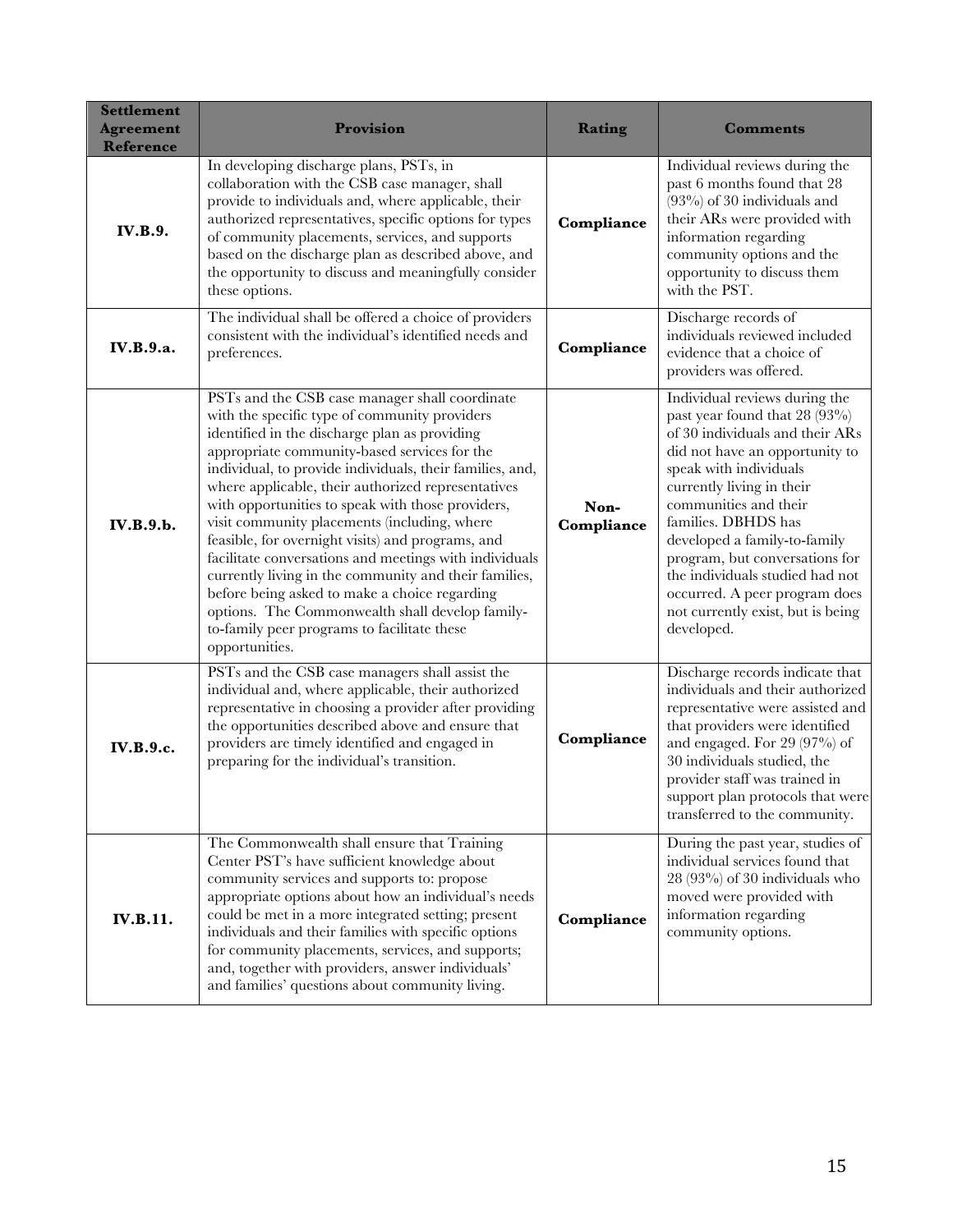| <b>Settlement</b><br><b>Agreement</b><br>Reference | Provision                                                                                                                                                                                                                                                                                                                                                                                                                                                                                                                                                                                                                                                                                                                                                                                           | <b>Rating</b>   | Comments                                                                                                                                                                                                                                                                           |
|----------------------------------------------------|-----------------------------------------------------------------------------------------------------------------------------------------------------------------------------------------------------------------------------------------------------------------------------------------------------------------------------------------------------------------------------------------------------------------------------------------------------------------------------------------------------------------------------------------------------------------------------------------------------------------------------------------------------------------------------------------------------------------------------------------------------------------------------------------------------|-----------------|------------------------------------------------------------------------------------------------------------------------------------------------------------------------------------------------------------------------------------------------------------------------------------|
| IV.B.11.a.                                         | In collaboration with the CSB and Community<br>providers, the Commonwealth shall develop and<br>provide training and information for Training<br>Center staff about the provisions of the Agreement,<br>staff obligations under the Agreement, current<br>community living options, the principles of person-<br>centered planning, and any related departmental<br>instructions. The training will be provided to all<br>applicable disciplines and all PSTs.                                                                                                                                                                                                                                                                                                                                      | Compliance      | At all Training Centers, training<br>has been provided via regular<br>orientation, monthly, and ad<br>hoc events, and ongoing<br>information sharing.                                                                                                                              |
| IV.B.11.b.                                         | Person-centered training will occur during initial<br>orientation and through annual refresher courses.<br>Competency will be determined through<br>documented observation of PST meeting and<br>through the use of person-centered thinking coaches<br>and mentors. Each Training Center will have<br>designated coaches who receive additional training.<br>The coaches will provide guidance to PSTs to ensure<br>implementation of the person-centered tools and<br>skills. Coaches throughout the state will have regular<br>and structured sessions and person-centered thinking<br>mentors. These sessions will be designed to foster<br>additional skill development and ensure<br>implementation of person centered thinking<br>practices throughout all levels of the Training<br>Centers | Compliance      | All staff receives person centered<br>training during orientation and<br>receives annual refresher<br>training. All Training Centers<br>have person-centered coaches.<br>DBHDS reports that regularly<br>scheduled conferences provide<br>opportunities to meet with<br>mentors.   |
| <b>IV.B.15</b>                                     | In the event that a PST makes a recommendation to<br>maintain placement at a Training Center or to place<br>an individual in a nursing home or congregate<br>setting with five or more individuals, the decision<br>shall be documented, and the PST shall identify the<br>barriers to placement in a more integrated setting<br>and describe in the discharge plan the steps the team<br>will take to address the barriers                                                                                                                                                                                                                                                                                                                                                                         | <b>Deferred</b> | Data about barriers are<br>reportedly submitted and<br>aggregated quarterly, and<br>have been used by DBHDS to<br>develop plans to overcome<br>barriers (e.g. Bridge Funding,<br>enhanced rates) The Regional<br>Quality Councils will begin to<br>review these data this quarter. |
| <b>IV.C.1</b>                                      | Once a specific provider is selected by an individual,<br>the Commonwealth shall invite and encourage the<br>provider to actively participate in the transition of<br>the individual from the Training Center to the<br>community placement.                                                                                                                                                                                                                                                                                                                                                                                                                                                                                                                                                        | Compliance      | For 29 (97%) of 30 individuals<br>studied during the past year,<br>the residential provider staff<br>was trained in support plan<br>protocols that were<br>transferred to the community<br>and participated in the pre-<br>move ISP meeting.                                       |
| <b>IV.C.2</b>                                      | Once trial visits are completed, the individual has<br>selected a provider, and the provider agrees to serve<br>the individual, discharge will occur within 6 weeks,<br>absent conditions beyond the Commonwealth's<br>control. If discharge does not occur within 6 weeks,<br>the reasons it did not occur will be documented and<br>a new time frame for discharge will be developed by<br>the PST.                                                                                                                                                                                                                                                                                                                                                                                               | Compliance      | Reviews found that<br>$28(93%)$ of 30 individuals<br>moved within 6 weeks, or<br>reasons were documented and<br>new time frames developed.                                                                                                                                         |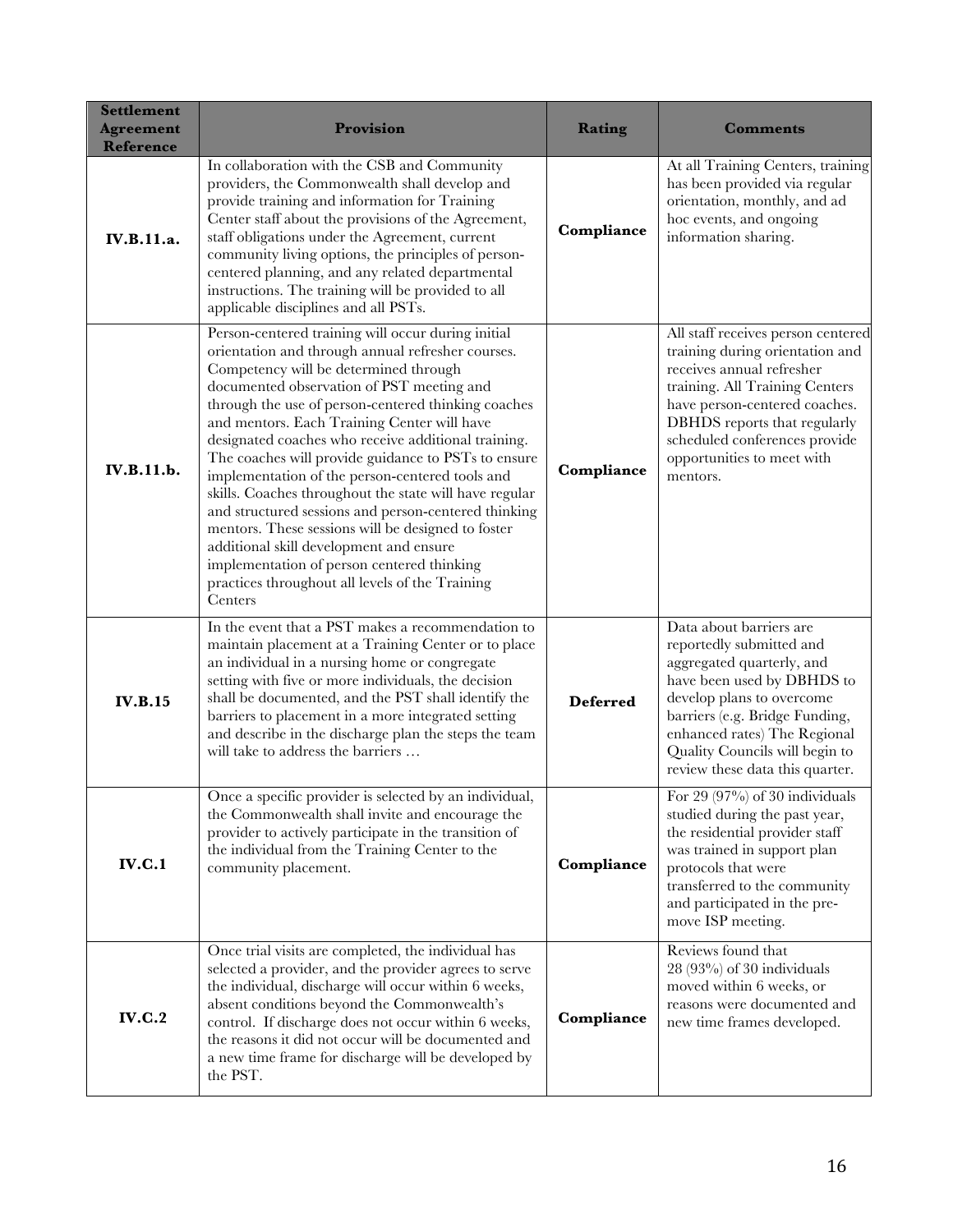| <b>Settlement</b><br><b>Agreement</b><br><b>Reference</b> | Provision                                                                                                                                                                                                                                                                                                                                                                                                                                                                                                                                                                                                                                                                                                                                                                                                                                                                   | Rating     | <b>Comments</b>                                                                                                                                                                                                                                                                                                                                                                                                                                                                                                                                                                                                                |
|-----------------------------------------------------------|-----------------------------------------------------------------------------------------------------------------------------------------------------------------------------------------------------------------------------------------------------------------------------------------------------------------------------------------------------------------------------------------------------------------------------------------------------------------------------------------------------------------------------------------------------------------------------------------------------------------------------------------------------------------------------------------------------------------------------------------------------------------------------------------------------------------------------------------------------------------------------|------------|--------------------------------------------------------------------------------------------------------------------------------------------------------------------------------------------------------------------------------------------------------------------------------------------------------------------------------------------------------------------------------------------------------------------------------------------------------------------------------------------------------------------------------------------------------------------------------------------------------------------------------|
| <b>IV.C.3</b>                                             | The Commonwealth shall develop and implement a<br>system to follow up with individuals after discharge<br>from the Training Centers to identify gaps in care<br>and address proactively any such gaps to reduce the<br>risk of re-admission, crises, or other negative<br>outcomes. The Post Move Monitor, in coordination<br>with the CSB, will conduct post-move monitoring<br>visits within each of three (3) intervals (30, 60, and<br>90 days) following an individual's movement to the<br>community setting. Documentation of the<br>monitoring visit will be made using the Post Move<br>Monitoring Checklist. The Commonwealth shall<br>ensure those conducting Post Move Monitoring are<br>adequately trained and a reasonable sample of look-<br>behind Post Move Monitoring is completed to<br>validate the reliability of the Post Move Monitoring<br>process. | Compliance | The Commonwealth has<br>developed and documented a<br>well organized post move<br>monitoring process. The<br>schedule includes more visits,<br>especially during the first weeks<br>after individual transitions. Post<br>Move Monitors were adequately<br>trained. During the year,<br>individual review studies found<br>that for $29(100\%)$ individuals<br>Post Move Monitoring visits had<br>occurred and monitoring<br>checklists were used.<br>Maintaining a compliance<br>rating will require a functioning<br>look-behind process that utilizes<br>a reasonable sample to validate<br>reliability of the PMM process. |
| <b>IV.C.4</b>                                             | The Commonwealth shall ensure that each<br>individual transitioning from a Training Center shall<br>have a current discharge plan, updated within 30<br>days prior to the individual's discharge.                                                                                                                                                                                                                                                                                                                                                                                                                                                                                                                                                                                                                                                                           | Compliance | The Commonwealth had<br>updated the discharge plans<br>within the required 30 days for<br>all 30 (100%) individuals<br>whose services were reviewed<br>during the past year.                                                                                                                                                                                                                                                                                                                                                                                                                                                   |
| <b>IV.C.5</b>                                             | The Commonwealth shall ensure that the PST will<br>identify all needed supports, protections, and services<br>to ensure successful transition in the new living<br>environment, including what is most important to<br>the individual as it relates to community placement.<br>The Commonwealth, in consultation with the PST,<br>will determine the essential supports needed for<br>successful and optimal community placement. The<br>Commonwealth shall ensure that essential supports<br>are in place at the individual's community<br>placement prior to the individual's discharge from<br>the Training Center.                                                                                                                                                                                                                                                      | Compliance | All of the $30(100\%)$ individuals<br>whose services were studied<br>during the past year had<br>essential supports documented<br>in their discharge plans.                                                                                                                                                                                                                                                                                                                                                                                                                                                                    |
| <b>IV.C.6</b>                                             | No individual shall be transferred from a Training<br>Center to a nursing home or congregate setting with<br>five or more individuals unless placement in such a<br>facility is in accordance with the individual's<br>informed choice after receiving options for<br>community placements, services, and supports and is<br>reviewed by the Community Integration Manager to<br>ensure such placement is consistent with the<br>individual's informed choice.                                                                                                                                                                                                                                                                                                                                                                                                              | Compliance | The discharge records reviewed<br>indicated that individuals who<br>moved to settings of five or more<br>did so based on their informed<br>choice after receiving options.                                                                                                                                                                                                                                                                                                                                                                                                                                                     |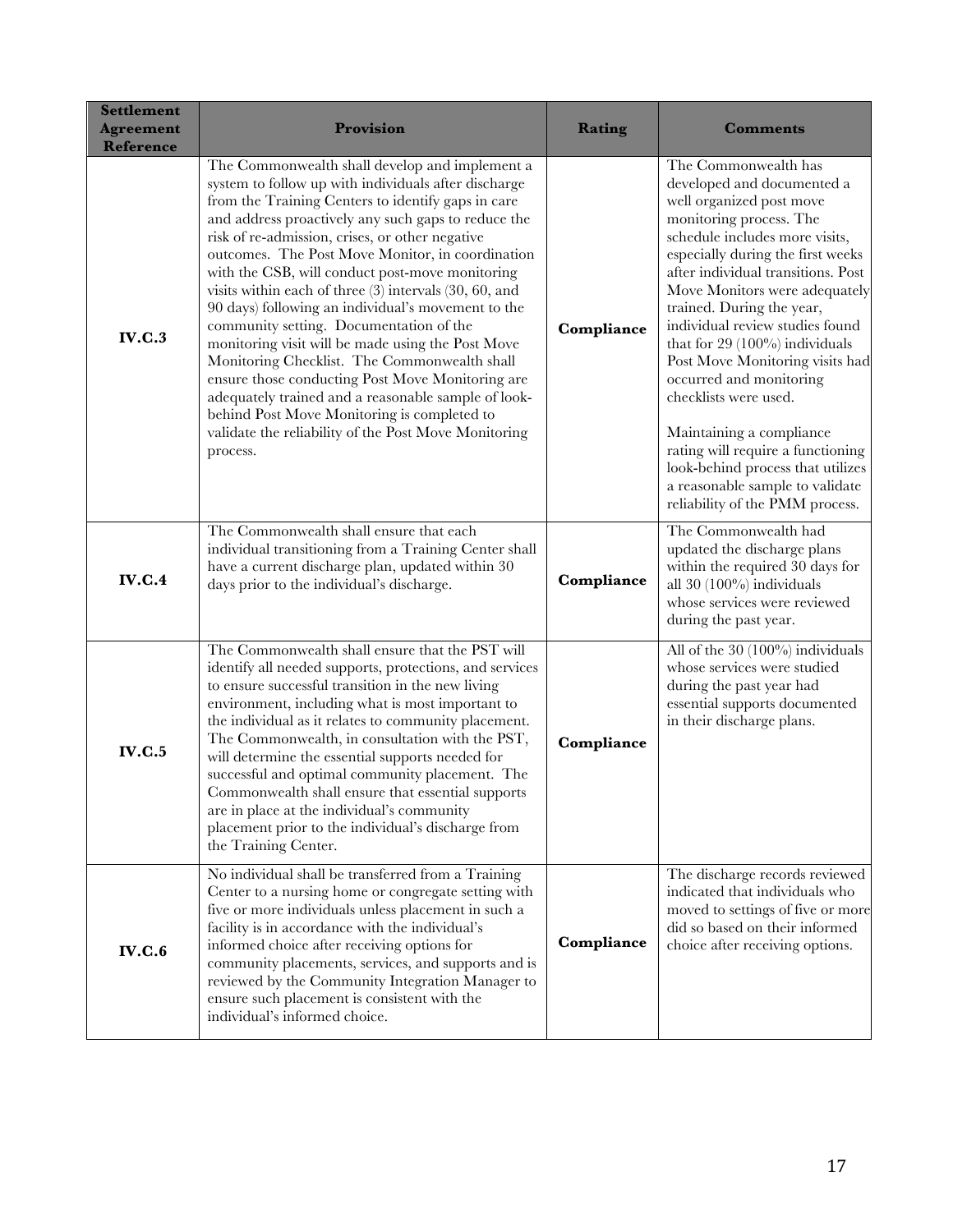| <b>Settlement</b><br><b>Agreement</b><br><b>Reference</b> | Provision                                                                                                                                                                                                                                                                                                                                                                                                                                                                      | <b>Rating</b>   | <b>Comments</b>                                                                                                                                                                                                                                                                                                                           |
|-----------------------------------------------------------|--------------------------------------------------------------------------------------------------------------------------------------------------------------------------------------------------------------------------------------------------------------------------------------------------------------------------------------------------------------------------------------------------------------------------------------------------------------------------------|-----------------|-------------------------------------------------------------------------------------------------------------------------------------------------------------------------------------------------------------------------------------------------------------------------------------------------------------------------------------------|
| IV.C.7                                                    | The Commonwealth shall develop and implement<br>quality assurance processes to ensure that discharge<br>plans are developed and implemented, in a<br>documented manner, consistent with the terms of<br>this Agreement. These quality assurance processes<br>shall be sufficient to show whether the objectives of<br>this Agreement are being achieved. Whenever<br>problems are identified, the Commonwealth shall<br>develop and implement plans to remedy the<br>problems. | Compliance      | Documented Quality<br>Assurance processes have<br>been implemented consistent<br>with the terms of the<br>Agreement. When problems<br>have been identified,<br>corrective actions have<br>occurred.                                                                                                                                       |
| IV.D.1                                                    | The Commonwealth will create Community<br>Integration Manager ("CIM") positions at each<br>operating Training Center.                                                                                                                                                                                                                                                                                                                                                          | Compliance      | Community Integration<br>Managers are working at each<br>Training Center.                                                                                                                                                                                                                                                                 |
| IV.D.2.a                                                  | CIMs shall be engaged in addressing barriers to<br>discharge, including in all of the following<br>circumstances: The PST recommends that an<br>individual be transferred from a Training Center to<br>a nursing home or congregate setting with five or<br>more individuals;                                                                                                                                                                                                  | Compliance      | CIMs have reviewed PST<br>recommendations for<br>individuals to be transferred<br>to settings of five or more.                                                                                                                                                                                                                            |
| <b>IV.D.3</b>                                             | The Commonwealth will create five Regional<br>Support Teams                                                                                                                                                                                                                                                                                                                                                                                                                    | Compliance      | The Commonwealth has<br>created five Regional Support<br>Teams. All RSTs are operating<br>and receiving referrals. The<br>Independent Reviewer has not<br>monitored the ability of the<br>RST's to resolve barriers or<br>the Commonwealth's<br>compliance with IV.D.3.a-c.                                                               |
| <b>IV.D.4.</b>                                            | The CIM shall provide monthly reports to DBHDS<br>Central Office regarding the types of placements to<br>which individuals have been placed                                                                                                                                                                                                                                                                                                                                    | Compliance      | The CIMs provide such<br>monthly reports and the<br>Commonwealth provides the<br>aggregated information to the<br>Reviewer and the US DOJ.                                                                                                                                                                                                |
| V.                                                        | <b>Quality and Risk Management</b>                                                                                                                                                                                                                                                                                                                                                                                                                                             |                 |                                                                                                                                                                                                                                                                                                                                           |
| V.B.1                                                     | The Commonwealth's Quality Management System<br>shall: identify and address risks of harm; ensure the<br>sufficiency, accessibility, and quality of services to<br>meet individuals' needs in integrated settings; and<br>collect and evaluate data to identify and respond to<br>trends to ensure continuous quality improvement.                                                                                                                                             | <b>Deferred</b> | The Commonwealth made<br>progress during this review<br>period. Planning documents,<br>however, continue to indicate<br>that providers will not be<br>required to report a complete<br>list of risks of harm. A future<br>determination of compliance<br>depends, in part, on<br>identifying, reporting, and<br>addressing risks of harm. |
| V.C.1                                                     | The Commonwealth shall require that all Training<br>Centers, CSBs, and other community providers of<br>residential and day services implement risk<br>management processes, including establishment of<br>uniform risk triggers and thresholds, that enable<br>them to adequately address harms and risks of harm.                                                                                                                                                             | <b>Deferred</b> | The Independent Reviewer<br>recommended in his last<br>report that the required list of<br>risk and triggers must include<br>all significant harm and risks<br>of harm.                                                                                                                                                                   |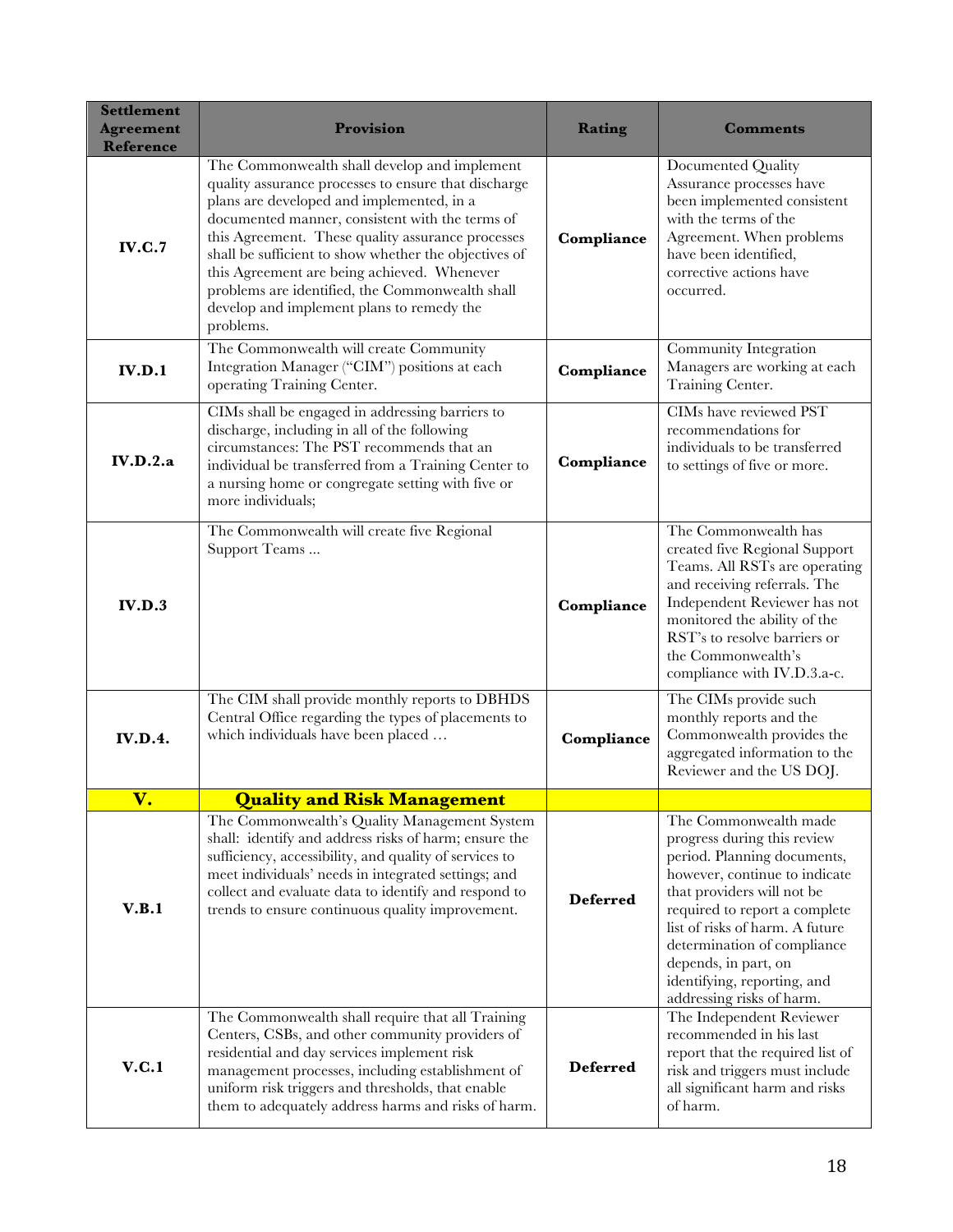| <b>Settlement</b><br><b>Agreement</b><br>Reference | Provision                                                                                                                                                                                                              | <b>Rating</b>   | <b>Comments</b>                                                                                                                                                                                                                                                                                                                                                                                                                                                                                                                             |
|----------------------------------------------------|------------------------------------------------------------------------------------------------------------------------------------------------------------------------------------------------------------------------|-----------------|---------------------------------------------------------------------------------------------------------------------------------------------------------------------------------------------------------------------------------------------------------------------------------------------------------------------------------------------------------------------------------------------------------------------------------------------------------------------------------------------------------------------------------------------|
| V.C.2                                              | The Commonwealth shall have and implement a<br>real time, web-based incident reporting system and<br>reporting protocol.                                                                                               | Compliance      | A web based incident reporting<br>system and reporting protocol<br>was implemented. The<br><b>Independent Reviewer</b><br>recommended in his last report<br>that "all allegations of abuse,<br>neglectserious injuries, and<br>deaths be reported, including<br>for individuals in DD waiver<br>funded services."                                                                                                                                                                                                                           |
| V.C.3                                              | The Commonwealth shall have and implement a<br>process to investigate reports of suspected or alleged<br>abuse, neglect, critical incidents, or deaths and<br>identify remediation steps taken.                        | <b>Deferred</b> | The Commonwealth has<br>established a reporting and<br>investigative process.<br>Information about serious<br>injuries and critical incidents<br>are reported and promptly<br>shared with the Reviewer.<br>This process will be reviewed<br>for the next report to the<br>court.                                                                                                                                                                                                                                                            |
| V.C.4                                              | The Commonwealth shall offer guidance and<br>training to providers on proactively identifying and<br>addressing risks of harm, conducting root cause<br>analysis, and developing and monitoring corrective<br>actions. | <b>Deferred</b> | The Commonwealth is<br>developing trainings to offer<br>providers in the investigative<br>process and root cause analysis.<br>In his last report, the<br><b>Independent Reviewer</b><br>recommended the development<br>of standards for investigators,<br>the investigation process and<br>investigation reports.                                                                                                                                                                                                                           |
| V.C.5                                              | The Commonwealth shall conduct monthly<br>mortality reviews for unexplained or unexpected<br>deaths reported through its incident reporting<br>system.                                                                 | <b>Deferred</b> | A Mortality Review Committee<br>was established under the<br>direction of the DBHDS<br>medical director. It met monthly<br>and completed mortality reviews<br>of unexpected and unexplained<br>deaths reported through its<br>incident reporting system.<br>Information flow has improved,<br>but remains a significant<br>limitation to an effective process.<br>Limited reporting requirements<br>undermine the ability of the<br>Commonwealth to identify<br>trends and to determine<br>corrective actions to reduce<br>mortality rates. |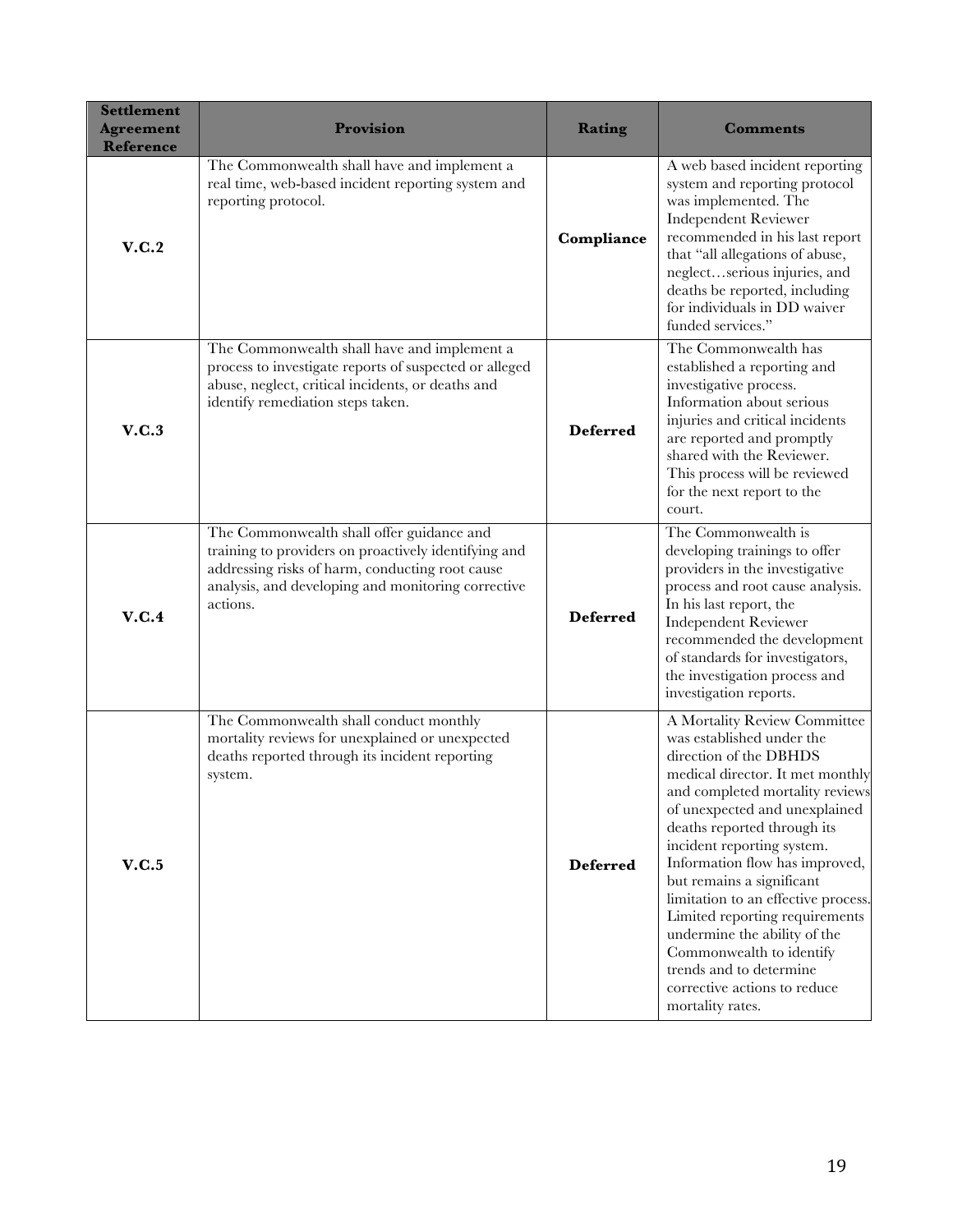| <b>Settlement</b><br><b>Agreement</b><br><b>Reference</b> | <b>Provision</b>                                                                                                                                                                                                                                                                                                                                                                                                                                                                                                                                                   | <b>Rating</b>   | <b>Comments</b>                                                                                                                                                                                                                                |
|-----------------------------------------------------------|--------------------------------------------------------------------------------------------------------------------------------------------------------------------------------------------------------------------------------------------------------------------------------------------------------------------------------------------------------------------------------------------------------------------------------------------------------------------------------------------------------------------------------------------------------------------|-----------------|------------------------------------------------------------------------------------------------------------------------------------------------------------------------------------------------------------------------------------------------|
| V.C.6                                                     | If the Training Center, CSBs, or other community<br>provider fails to report harms and implement<br>corrective actions, the Commonwealth shall take<br>appropriate action with the provider.                                                                                                                                                                                                                                                                                                                                                                       | <b>Deferred</b> | The Commonwealth's process<br>of investigating reports of harm,<br>of timely reporting, and of<br>implementing corrective actions<br>will be reviewed for the<br>December 2014 report to the<br>Court.                                         |
| V.D.1                                                     | The Commonwealth's HCBS waivers shall operate<br>in accordance with the Commonwealth's CMS-<br>approved waiver quality improvement plan to<br>ensure the needs of individuals enrolled in a waiver<br>are met, that individuals have choice in all aspects of<br>their selection of goals and supports, and that there<br>are effective processes in place to monitor<br>participant health and safety.                                                                                                                                                            | <b>Deferred</b> | The Commonwealth is<br>restructuring its HCBS waivers<br>and its CMS quality<br>improvement plan. The<br>Independent Reviewer will<br>determine how to evaluate<br>compliance during the transition<br>process.                                |
| $V.D.2.a-d$                                               | The Commonwealth shall collect and analyze<br>consistent, reliable data to improve the availability<br>and accessibility of services for individuals in the<br>target population and the quality of services offered<br>to individuals receiving services under this<br>Agreement.                                                                                                                                                                                                                                                                                 | <b>Deferred</b> | The Independent Reviewer<br>will determine status of<br>compliance for the next report<br>to the Court.                                                                                                                                        |
| $V.D.3.a-h$                                               | The Commonwealth shall begin collecting and<br>analyzing reliable data about individuals receiving<br>services under this Agreement selected from the<br>following areas in State Fiscal Year 2012 and will<br>ensure reliable data is collected and analyzed from<br>each of these areas by June 30, 2014. Multiple types<br>of sources (e.g., providers, case managers, licensing,<br>risk management, Quality Service Reviews) can<br>provide data in each area, though any individual<br>type of source need not provide data in every area<br>(as specified): | <b>Deferred</b> | The Commonwealth began<br>collecting and analyzing<br>information in State Fiscal<br>Year 2012. A workgroup is<br>developing the plan to meet<br>the June 30, 2014 due date.                                                                   |
| V.D.4                                                     | The Commonwealth shall collect and analyze data<br>from available sources, including the risk<br>management system described in  (specified<br>sections of the Agreement).                                                                                                                                                                                                                                                                                                                                                                                         | <b>Deferred</b> | The Independent Reviewer<br>will determine the status of<br>compliance for the next<br>report to the Court.                                                                                                                                    |
| $V.D.5.a-b$                                               | The Commonwealth shall implement Regional<br>Quality Councils that shall be responsible for<br>assessing relevant data, identifying trends, and<br>recommending responsive actions in their respective<br>Regions of the Commonwealth.                                                                                                                                                                                                                                                                                                                             | <b>Deferred</b> | <b>Regional Quality Councils</b><br>were implemented beginning<br>in March 2013 and have met<br>quarterly. An evaluation of<br>the Commonwealth's<br>compliance with this provision<br>will be determined for the<br>next report to the Court. |
| V.D.6                                                     | At least annually, the Commonwealth shall report<br>publically, through new or existing mechanisms, on<br>the availability  and quality of supports and<br>services in the community and gaps in services, and<br>shall make recommendations for improvement.                                                                                                                                                                                                                                                                                                      | <b>Deferred</b> | The Commonwealth has not<br>yet reported publicly on the<br>availability, quality, and gaps<br>in services, or made<br>recommendations for<br>improvement.                                                                                     |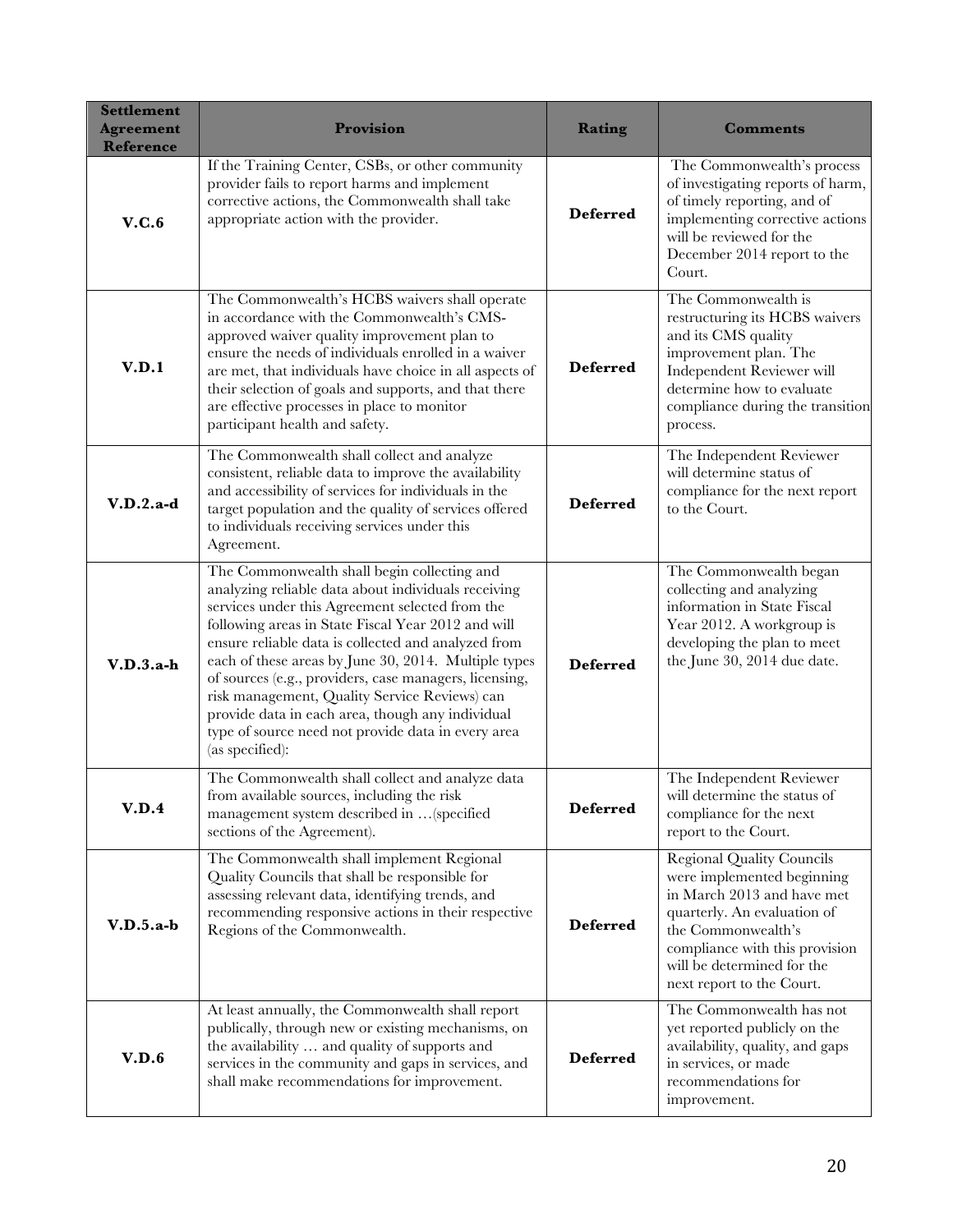| <b>Settlement</b><br><b>Agreement</b><br><b>Reference</b> | Provision                                                                                                                                                                                                                                                                                                                                                                                                                                                                                                                                                                                                                                                                                                                                                                                                                                                                                                                                                                                                                                                                                                                                                                                            | <b>Rating</b>      | <b>Comments</b>                                                                                                                                                                                                                                                                                                            |
|-----------------------------------------------------------|------------------------------------------------------------------------------------------------------------------------------------------------------------------------------------------------------------------------------------------------------------------------------------------------------------------------------------------------------------------------------------------------------------------------------------------------------------------------------------------------------------------------------------------------------------------------------------------------------------------------------------------------------------------------------------------------------------------------------------------------------------------------------------------------------------------------------------------------------------------------------------------------------------------------------------------------------------------------------------------------------------------------------------------------------------------------------------------------------------------------------------------------------------------------------------------------------|--------------------|----------------------------------------------------------------------------------------------------------------------------------------------------------------------------------------------------------------------------------------------------------------------------------------------------------------------------|
| V.E.1                                                     | The Commonwealth shall require all providers<br>(including Training Centers, CSBs, and other<br>community providers) to develop and implement a<br>quality improvement ("QI") program                                                                                                                                                                                                                                                                                                                                                                                                                                                                                                                                                                                                                                                                                                                                                                                                                                                                                                                                                                                                                | <b>Deferred</b>    | The Independent Reviewer<br>will determine the status of<br>compliance for the next report<br>to the Court.                                                                                                                                                                                                                |
| V.E.2                                                     | Within 12 months of the effective date of this<br>Agreement, the Commonwealth shall develop<br>measures that CSBs and other community providers<br>are required to report to DBHDS on a regular basis,<br>either through their risk management/critical<br>incident reporting requirements or through their QI<br>program.                                                                                                                                                                                                                                                                                                                                                                                                                                                                                                                                                                                                                                                                                                                                                                                                                                                                           | <b>Deferred</b>    | Measures were developed and<br>reported in the Independent<br>Reviewer's second report to<br>the Court. Regional Quality<br>Councils are being developed<br>and will be reviewed for<br>compliance during the next<br>reporting period.                                                                                    |
| V.E.3                                                     | The Commonwealth shall use Quality Service<br>Reviews and other mechanisms to assess the<br>adequacy of providers' quality improvement<br>strategies and shall provide technical assistance and<br>other oversight to providers whose quality<br>improvement strategies the Commonwealth<br>determines to be inadequate.                                                                                                                                                                                                                                                                                                                                                                                                                                                                                                                                                                                                                                                                                                                                                                                                                                                                             | <b>Deferred</b>    | Since the Reviewer's last report<br>to the Court, the<br>Commonwealth evaluated and<br>modified its implementation<br>plan to comply with the<br>Agreement's requirements. It<br>will be reviewed for the next<br>report.                                                                                                  |
| V.F.1                                                     | For individuals receiving case management services<br>pursuant to this Agreement, the individual's case<br>manager shall meet with the individual face-to-face<br>on a regular basis and shall conduct regular visits to<br>the individual's residence, as dictated by the<br>individual's needs.                                                                                                                                                                                                                                                                                                                                                                                                                                                                                                                                                                                                                                                                                                                                                                                                                                                                                                    | Compliance         | Of the individuals studied<br>during the past year $55(100\%)$<br>were receiving case<br>management services.                                                                                                                                                                                                              |
| V.F.2                                                     | At these face-to-face meetings, the case manager<br>shall: observe the individual and the individual's<br>environment to assess for previously unidentified<br>risks, injuries, needs, or other changes in status;<br>assess the status of previously identified risks,<br>injuries, needs, or other change in status; assess<br>whether the individual's support plan is being<br>implemented appropriately and remains appropriate<br>for the individual; and ascertain whether supports<br>and services are being implemented consistent with<br>the individual's strengths and preferences and in the<br>most integrated setting appropriate to the<br>individual's needs. If any of these observations or<br>assessments identifies an unidentified or<br>inadequately addressed risk, injury, need, or change<br>in status; a deficiency in the individual's support plan<br>or its implementation; or a discrepancy between the<br>implementation of supports and services and the<br>individual's strengths and preferences, then the case<br>manager shall report and document the issue,<br>convene the individual's service planning team to<br>address it, and documents its resolution. | Non-<br>Compliance | The individual study this<br>review period found that 7<br>$(64%)$ of 11 individuals did not<br>have an individual support<br>plan modified as necessary,<br>and $8(100\%)$ individuals with<br>mal adaptive behaviors with<br>significant negative<br>consequences did not have<br>needed behavioral support<br>services. |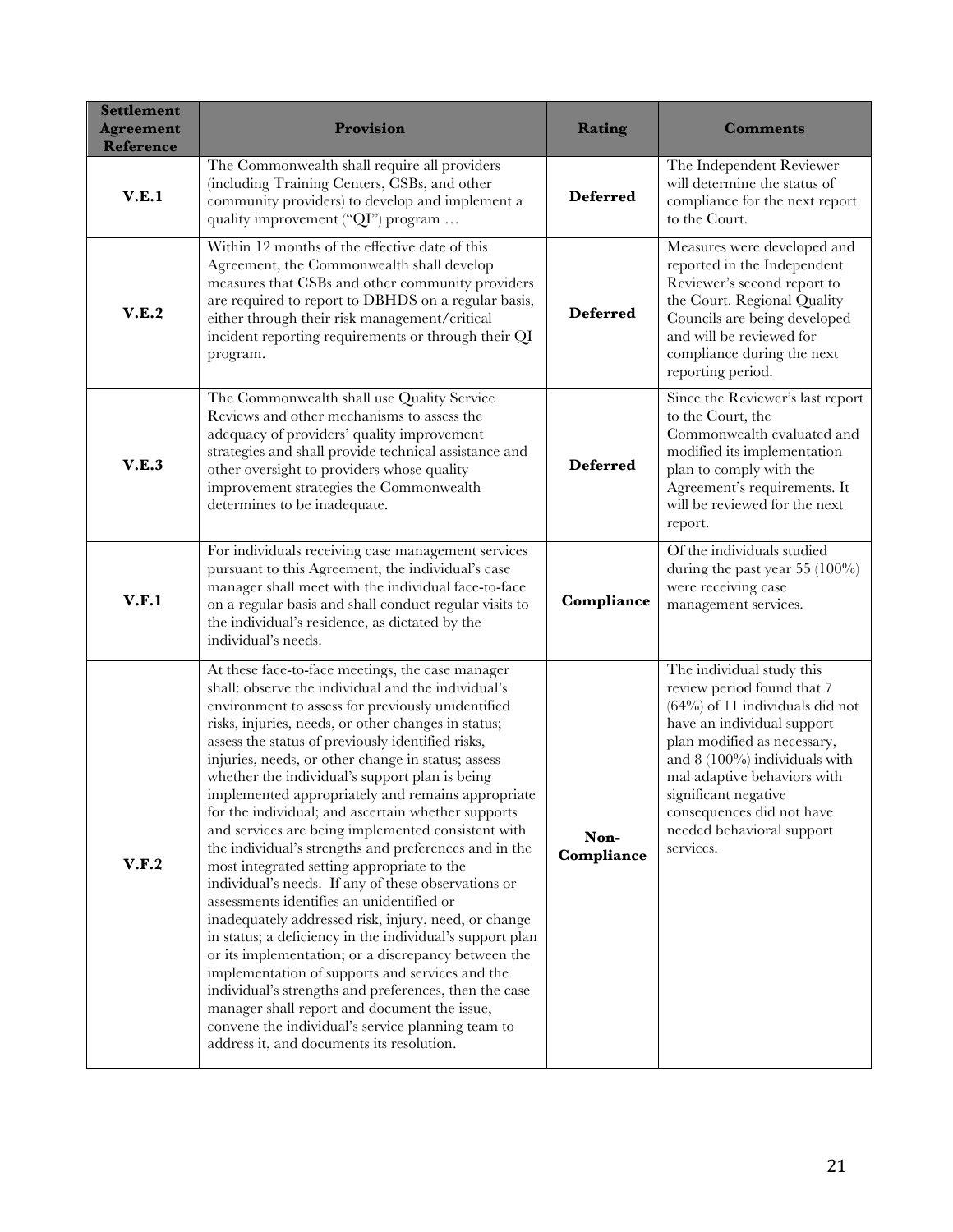| <b>Settlement</b><br><b>Agreement</b><br><b>Reference</b> | Provision                                                                                                                                                                                                                                                                                                                                                                                                                                                                                                                  | <b>Rating</b>   | <b>Comments</b>                                                                                                                                                                                                                                  |
|-----------------------------------------------------------|----------------------------------------------------------------------------------------------------------------------------------------------------------------------------------------------------------------------------------------------------------------------------------------------------------------------------------------------------------------------------------------------------------------------------------------------------------------------------------------------------------------------------|-----------------|--------------------------------------------------------------------------------------------------------------------------------------------------------------------------------------------------------------------------------------------------|
| $V.F.3.a-f$                                               | Within 12 months of the effective date of this<br>Agreement, the individual's case manager shall meet<br>with the individual face-to-face at least every 30<br>days, and at least one such visit every two months<br>must be in the individual's place of residence, for any<br>individuals (who meet specific criteria).                                                                                                                                                                                                  | Compliance      | The individual review study of<br>27 individuals this period<br>found that all 19 individuals<br>$(100\%)$ who met the eligibility<br>criteria for enhanced case<br>management were receiving<br>the required monthly face-to-<br>face meetings. |
| V.F.4                                                     | Within 12 months from the effective date of this<br>Agreement, the Commonwealth shall establish a<br>mechanism to collect reliable data from the case<br>managers on the number, type, and frequency of<br>case manager contacts with the individual.                                                                                                                                                                                                                                                                      | Compliance      | The Commonwealth collects<br>and aggregates this<br>information. An expert<br>reviewer determined for this<br>Reviewer's previous report to<br>the court that the DBHDS<br>Dashboard appears to be a<br>valid accountability tool.               |
| V.F.5                                                     | Within 24 months from the date of this Agreement,<br>key indicators from the case manager's face-to-face<br>visits with the individual, and the case manager's<br>observation and assessments, shall be reported to the<br>Commonwealth for its review and assessment of<br>data. Reported key indicators shall capture<br>information regarding both positive and negative<br>outcomes for both health and safety and community<br>integration and will be selected from the relevant<br>domains listed in Section V.D.3. | <b>Deferred</b> | The provision became effective<br>one month prior to the end of<br>the review period for this<br>report. Compliance will be<br>determined during the next<br>review period.                                                                      |
| V.F.6                                                     | The Commonwealth shall develop a statewide core<br>competency-based training curriculum for case<br>managers within 12 months of the effective date of<br>this Agreement. This training shall be built on the<br>principles of self-determination and person-<br>centeredness.                                                                                                                                                                                                                                             | Compliance      | The Commonwealth<br>developed the curriculum with<br>training modules that include<br>the principles of self-<br>determination.                                                                                                                  |
| V.G.1                                                     | The Commonwealth shall conduct regular,<br>unannounced licensing inspections of community<br>providers serving individuals receiving services under<br>this Agreement.                                                                                                                                                                                                                                                                                                                                                     | Compliance      | <b>DBHDS</b> unannounced<br>licensing inspections occur<br>regularly.                                                                                                                                                                            |
| $V.G.2.a-f$                                               | Within 12 months of the effective date of this<br>Agreement, the Commonwealth shall have and<br>implement a process to conduct more frequent<br>licensure inspections of community providers serving<br>individuals under this Agreement.                                                                                                                                                                                                                                                                                  | Compliance      | DBHDS established and<br>implemented a licensing<br>inspection process with more<br>frequent inspections.                                                                                                                                        |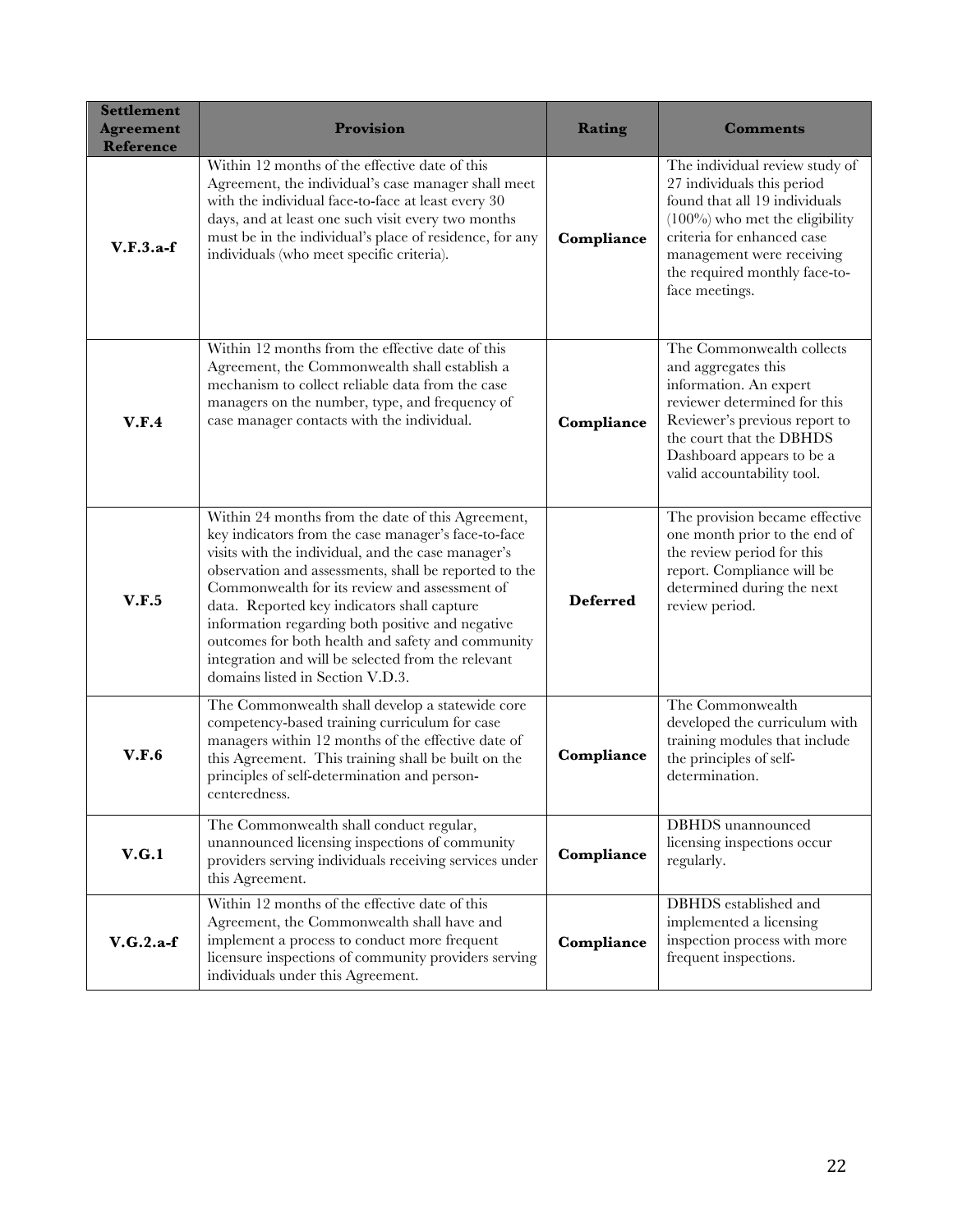| <b>Settlement</b><br><b>Agreement</b><br><b>Reference</b> | Provision                                                                                                                                                                                                                                                                                                                                                                                                                                                                                                                                                                                                                                                        | Rating             | Comments                                                                                                                                                                                                                                                                   |
|-----------------------------------------------------------|------------------------------------------------------------------------------------------------------------------------------------------------------------------------------------------------------------------------------------------------------------------------------------------------------------------------------------------------------------------------------------------------------------------------------------------------------------------------------------------------------------------------------------------------------------------------------------------------------------------------------------------------------------------|--------------------|----------------------------------------------------------------------------------------------------------------------------------------------------------------------------------------------------------------------------------------------------------------------------|
| V.G.3                                                     | Within 12 months of the effective date of this<br>Agreement, the Commonwealth shall ensure that the<br>licensure process assesses the adequacy of the<br>individualized supports and services provided to<br>persons receiving services under this Agreement in<br>each of the domains listed in Section V.D.3 above<br>and that these data and assessments are reported to<br>DBHDS.                                                                                                                                                                                                                                                                            | Non-<br>Compliance | The DBHDS Licensing<br>protocol does not align with<br>the Agreement's requirements.<br>Its review process is not<br>adequate to ensure provision of<br>reliable data.                                                                                                     |
| V.H.1                                                     | The Commonwealth shall have a statewide core<br>competency-based training curriculum for all staff<br>who provide services under this Agreement. The<br>training shall include person-centered practices,<br>community integration and self-determination<br>awareness, and required elements of service training.                                                                                                                                                                                                                                                                                                                                               | <b>Deferred</b>    | The Commonwealth has<br>provided extensive training<br>related to person-centered<br>practices. A core curriculum<br>and the competencies in the<br>required elements of service<br>training have not been<br>developed, nor has the method<br>for determining competency. |
| V.H.2                                                     | The Commonwealth shall ensure that the statewide<br>training program includes adequate coaching and<br>supervision of staff trainees. Coaches and<br>supervisors must have demonstrated competency in<br>providing the service they are coaching and<br>supervising.                                                                                                                                                                                                                                                                                                                                                                                             | <b>Deferred</b>    | The Commonwealth utilizes<br>coaching and supervision to<br>train staff. It has not developed<br>the curriculum for the statewide<br>training program of the coaches<br>and supervisors.                                                                                   |
| $V.I.1.a-b$                                               | The Commonwealth shall use Quality Service<br>Reviews ("QSRs") to evaluate the quality of services<br>at an individual, provider, and system-wide level and<br>the extent to which services are provided in the most<br>integrated setting appropriate to individuals' needs<br>and choice.                                                                                                                                                                                                                                                                                                                                                                      | <b>Deferred</b>    | The Commonwealth<br>redesigned and is<br>implementing its revised plan<br>for QSR to address concerns<br>identified in the Independent<br>Reviewer's report on<br>December 6, 2013.                                                                                        |
| V.I.2                                                     | QSRs shall evaluate whether individuals' needs are<br>being identified and met through person-centered<br>planning and thinking (including building on<br>individuals' strengths, preferences, and goals),<br>whether services are being provided in the most<br>integrated setting appropriate to the individuals'<br>needs and consistent with their informed choice, and<br>whether individuals are having opportunities for<br>integration in all aspects of their lives (e.g., living<br>arrangements, work and other day activities, access<br>to community services and activities, and<br>opportunities for relationships with non-paid<br>individuals). | <b>Deferred</b>    | The Independent Reviewer<br>will determine the status of<br>compliance for the next report<br>to the Court.                                                                                                                                                                |
| V.I.3                                                     | The Commonwealth shall ensure those conducting<br>QSRs are adequately trained and a reasonable<br>sample of look-behind QSRs are completed to<br>validate the reliability of the QSR process.                                                                                                                                                                                                                                                                                                                                                                                                                                                                    | <b>Deferred</b>    | The Independent Reviewer<br>will determine the status of<br>compliance for the next report<br>to the Court.                                                                                                                                                                |
| V.I.4                                                     | The Commonwealth shall conduct QSRs annually<br>of a statistically significant sample of individuals<br>receiving services under this Agreement.                                                                                                                                                                                                                                                                                                                                                                                                                                                                                                                 | <b>Deferred</b>    | The Independent Reviewer<br>will determine the status of<br>compliance for the next<br>report to the Court.                                                                                                                                                                |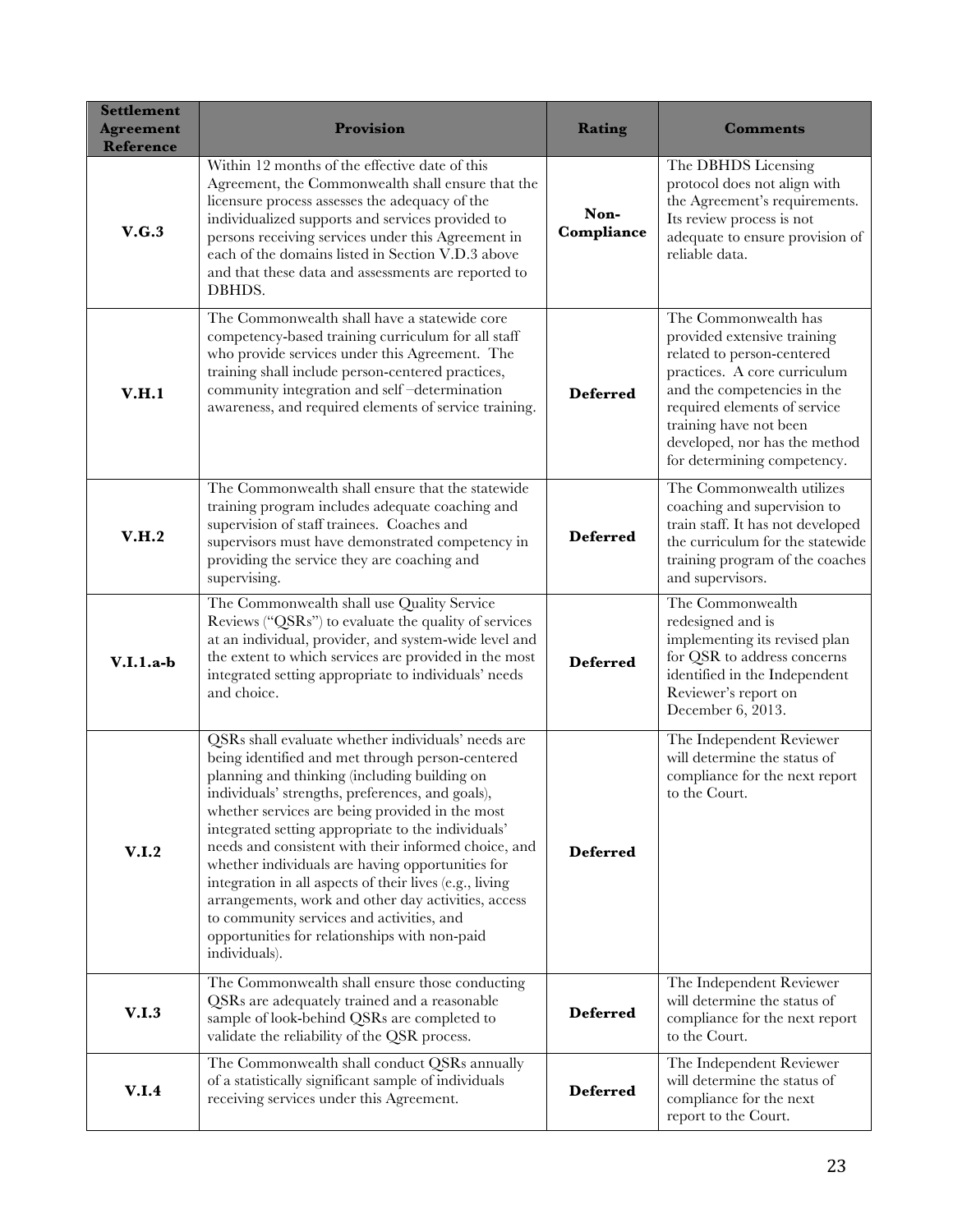| <b>Settlement</b><br><b>Agreement</b><br><b>Reference</b> | Provision                                                                                                                                                                                                                                                                                                                                                                                                                                            | Rating             | <b>Comments</b>                                                                                                                                                                                                                                                                                |
|-----------------------------------------------------------|------------------------------------------------------------------------------------------------------------------------------------------------------------------------------------------------------------------------------------------------------------------------------------------------------------------------------------------------------------------------------------------------------------------------------------------------------|--------------------|------------------------------------------------------------------------------------------------------------------------------------------------------------------------------------------------------------------------------------------------------------------------------------------------|
| $\overline{\mathbf{VI}}$                                  | <b>Independent Reviewer</b>                                                                                                                                                                                                                                                                                                                                                                                                                          |                    |                                                                                                                                                                                                                                                                                                |
| VI.D.                                                     | Upon receipt of notification, the Commonwealth<br>shall immediately report to the Independent<br>Reviewer the death or serious injury resulting in<br>ongoing medical care of any former resident of a<br>Training Center. The Independent Reviewer shall<br>forthwith review any such death or injury and<br>report his findings to the Court in a special report,<br>to be filed under seal with the Parties  shared<br>with Intervenor's counsel. | Compliance         | The DHBDS promptly reports<br>to the Independent Reviewer<br>all deaths and serious injuries,<br>upon receipt of notification.<br>This period, the Reviewer, in<br>collaboration with a nurse,<br>reviewed and submitted seven<br>reports to the Court with<br>copies provided to the Parties. |
| $\mathbf{IX}$                                             | <b>Implementation of the Agreement</b>                                                                                                                                                                                                                                                                                                                                                                                                               |                    |                                                                                                                                                                                                                                                                                                |
| IX.C.                                                     | The Commonwealth shall maintain sufficient<br>records to document that the requirements of this<br>Agreement are being properly implemented                                                                                                                                                                                                                                                                                                          | Non-<br>Compliance | Sufficient records were not<br>maintained to document<br>compliance with crisis services,<br>supported employment, or case<br>management.                                                                                                                                                      |

Notes:

1. The independent Reviewer does not monitor services provided in the Training Centers. During this review period the following provisions related to internal operations of Training Centers were not monitored: III.C.9, IV.B.1, IV.B.2, IV.B.8, IV.B.12, IV.B.13, IV.D.2.b.c.d.e.f.and IV.D.3.a-c.

2. For the Independent Reviewer's next report to the Court, due December 6, 2014, monitoring will be prioritized for the obligations in Quality and Risk Management, Licensing Investigations, Integrated Day Activities, Crisis Services for children, and an individual review study of individuals who have transitioned from Training Centers to the community.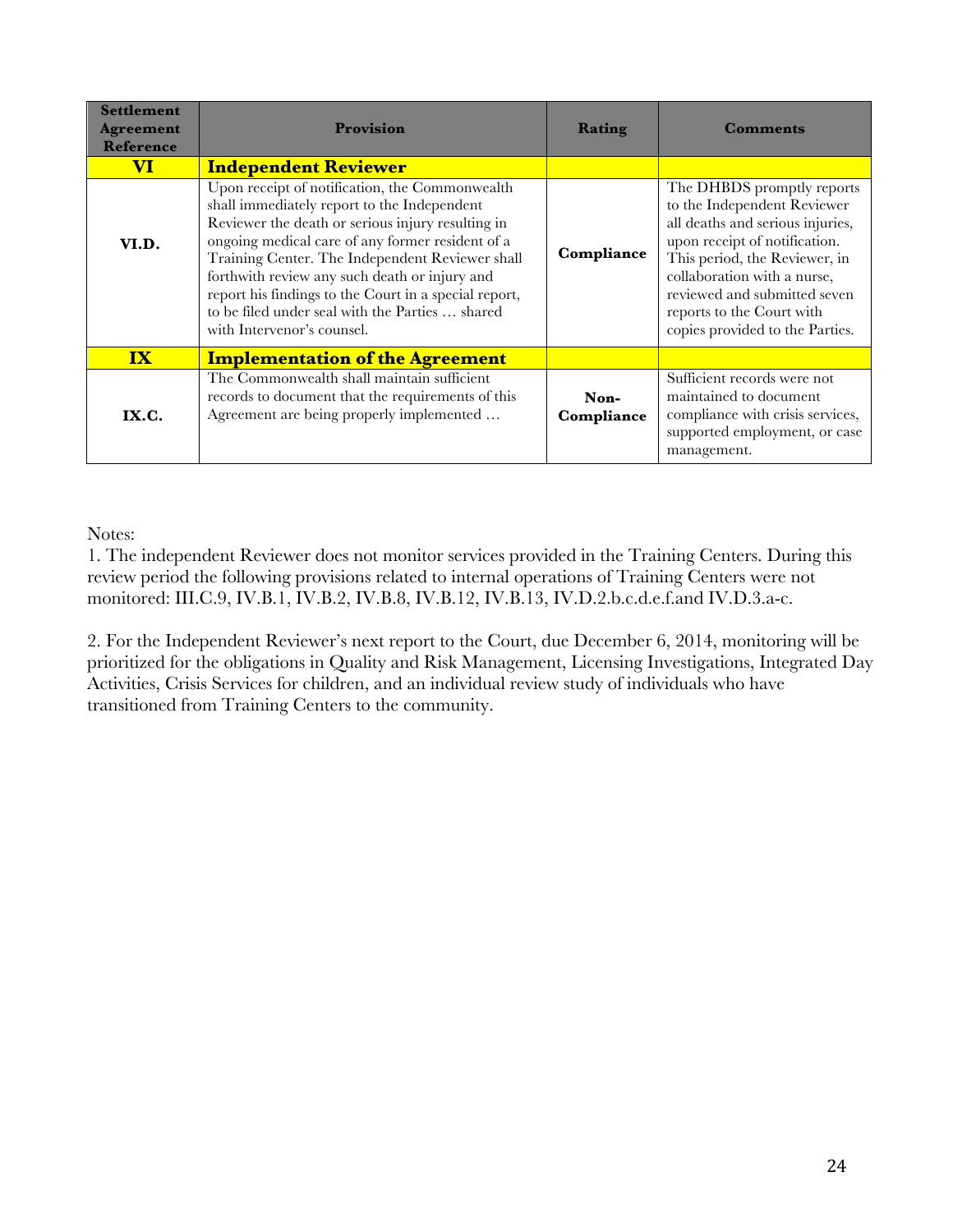## **DISCUSSION OF COMPLIANCE FINDINGS**

## **A. Methodology**:

The Independent Reviewer requested that the Commonwealth provide data and documentation related to its progress in meeting the provisions of the Settlement Agreement. Throughout the review period, the Commonwealth's progress was reviewed in Parties' meetings and work sessions; through discussions with providers and community stakeholders; through examination and evaluation of prioritized areas; and through site visits to community residential and day programs.

During this fourth review period, the second half of year two of implementation, the Reviewer prioritized the following areas for examination and evaluation:

- New services for individuals with behavioral challenges residing in Region IV or V;
- Integrated Day Activities and Supported Employment;
- Crisis Services;
- Licensing,
- Community Living Options
- Mortality Review

The Reviewer worked with five independent consultants, including four clinical consultants, and utilized a monitoring questionnaire to review the status of services for individuals. Twenty-seven individuals were randomly selected from forty-two individuals residing in Regions IV (Greater Capitol) or V (Tidewater). These individuals had received new waiver-funded community-based services since July 1, 2013. Their prior annual Supplemental Intensity Scale evaluations indicated a need for behavioral support. Of the twenty-seven randomly selected individuals, two had moved from the Southside Virginia Training Center. A new section of the Monitoring Questionnaire was developed to review the planning and delivery of behavior support services. Two-person teams reviewed the services for each individual. One member of each team was a clinician, either a registered nurse with extensive experience serving individuals with ID/DD or a doctoral level Board Certified Behavioral Analyst. The Behavioral Analyst reviewed the services of eight individuals, selected from the twenty-seven individuals due to their histories of aggressive, assaultive or destructive behaviors. Each review included studying service planning and case management records, visiting and observing the individuals (usually in their homes), and interviewing those providing services.

The Independent Reviewer's consultant, Kathryn du Pree, completed two studies. For the fourth time, she reviewed the status of the Commonwealth's compliance with Crisis Service requirements of the Agreement. For the third time, she reviewed the status of the Commonwealth's progress toward meeting the Integrated Day Activities and Supported Employment provisions of the Agreement. Both studies review the status of planning and program development for provisions of the Agreement that the Reviewer had recently determined to be non-compliant and confirm that compliance has been sustained with other requirements. These studies involved reviews of related data and documents and interviews with Commonwealth officials, SELN – VA members, providers, families of individuals served, and other stakeholders.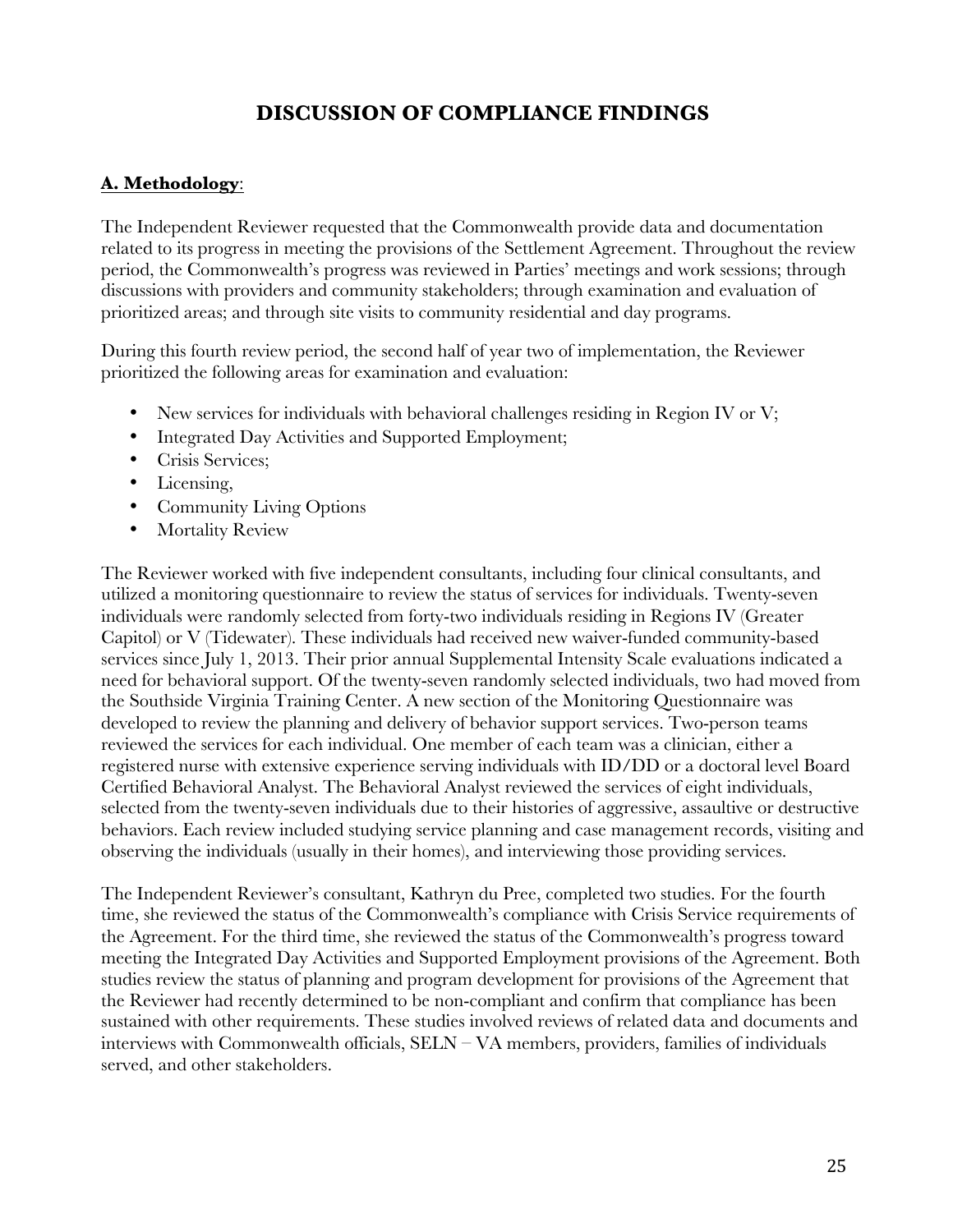Patrick Rafter, an independent consultant with extensive expertise in developing community-based housing options for individuals with ID and DD, was retained to review the status of Virginia's *"Plan to Increase Independent Living Options"* and associated progress. His study involved reviewing relevant progress reports and work group minutes, as well as visiting with and engaging in candid discussions with many of those involved at both the state and local levels.

The Independent Reviewer's consultant, Ric Zaharia Ph.D., who previously completed a base line evaluation of the Commonwealth's Case Management services, was retained to complete a study of the Commonwealth's status of compliance with licensing requirements of the Agreement. Dr. Zaharia's evaluation consisted of reviewing documents, including licensing standards and regulations, licensing tools/protocols, licensing survey reports and corrective action plans, and complaint investigations as well as interviewing Licensing Specialists, the Director of Licensing, and a sample of nine service providers selected by the consultant.

The Independent Reviewer examined the Commonwealth's mortality review process. The Commonwealth informed the Reviewer of all deaths of individuals served in the community, including deaths of individuals who had moved from the Training Centers. The Reviewer collaborated with a consultant nurse in reviewing and reporting on four deaths during this review period. The study of the mortality review process was comprised of reviewing the membership, meeting minutes, operating procedures and other organizing documents of the Mortality Review Committee; the system of tracking and reviewing deaths; the data collected; and the Medical Director's mortality reviews. The Reviewer also interviewed three members of the Mortality Review Committee including its chairperson, the DBHDS Medical Director. This review, at this time, did not include the study of whether the findings and recommendations of the MRC were effectively implemented.

Recommendations from these reports/reviews are included at the end of this Report.

Finally, as provided in the Settlement Agreement, the Independent Reviewer provided this report in draft form to the Parties for review and comment prior to submission to the Court.

## **B. Compliance Findings**

## 1. Providing Waivers

The Commonwealth has created more waiver slots than the minimum required by the Agreement. As detailed in the Summary of Compliance chart (page 4), the Commonwealth has approved funds for these waivers during a challenging fiscal period. These waiver slots were provided to prevent the institutionalization of individuals with intellectual and developmental disabilities who had been on waitlists for services, usually with urgent needs. Waiver slots were also provided to enable members of the target population, children with ID/DD who reside in nursing homes and individuals with ID/DD who reside in Training Centers, to transition to living in the community.

To facilitate the transition of individuals from Training Centers, the Commonwealth advanced a detailed plan. It involved a multiple-step transition process to develop a plan of support for each individual. The plan included a schedule for engaging each individual and his or her family. Staff resources were initially assigned to implement the process and were gradually increased, as needed.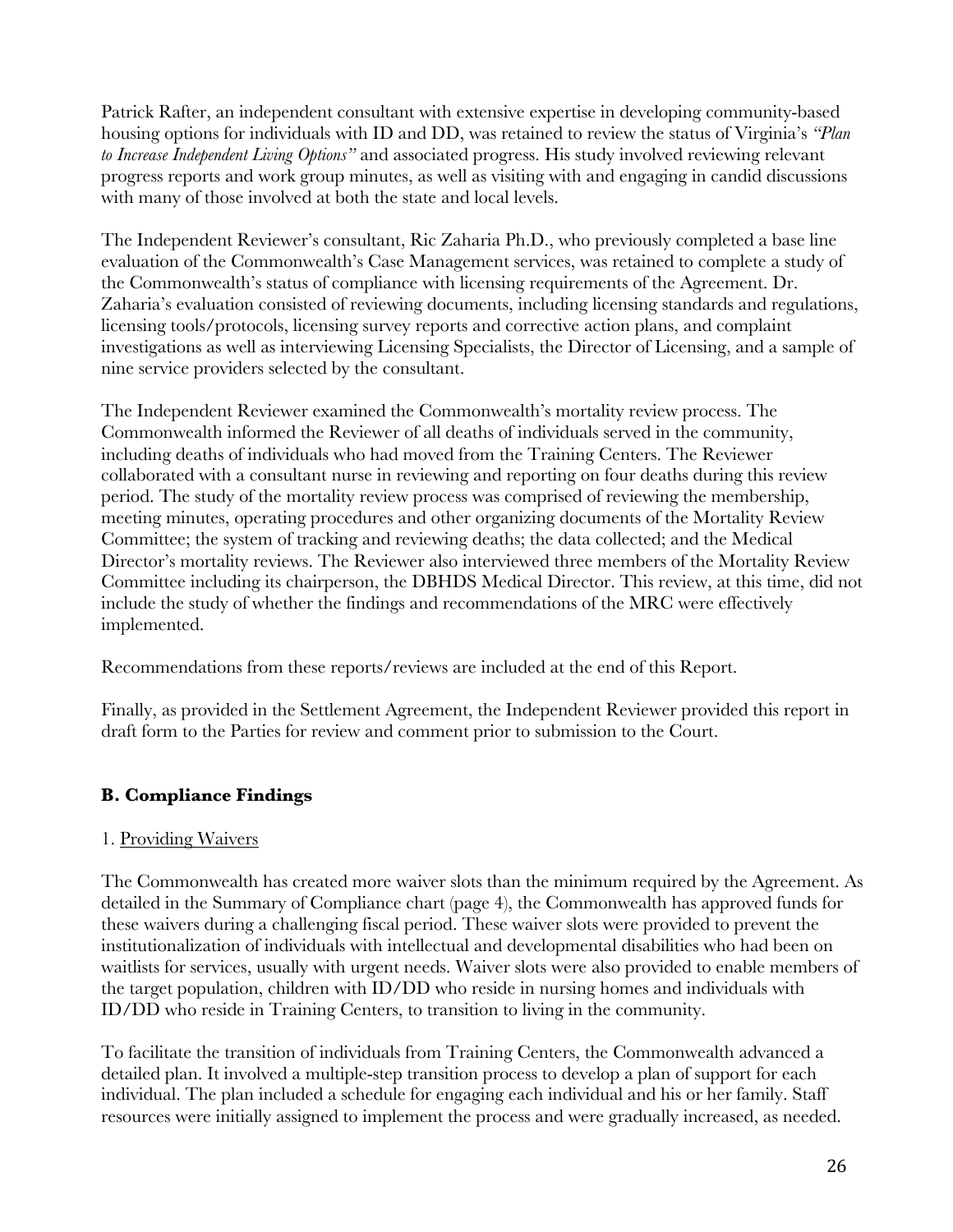Feedback from post-move monitors and others, including this Reviewer, was used to adjust and improve the process. Since October 2011 through April 6, 2014, more than 300 individuals transitioned from Training Centers to homes in the community. Overall, studies by the Independent Reviewer have concluded that these individuals have adjusted well to their new community homes, live in typical neighborhoods, and had positive life outcomes.

The Commonwealth has not yet implemented plans to facilitate children with ID and DD living in nursing homes and the largest Intermediate Care Facilities to transition to community homes. Although children continue to be admitted to, and discharged from, these facilities, the Commonwealth's work group initiatives have not yet increased the number of children who have transitioned. Authorized representatives of children living in nursing facilities have expressed reservations about transferring their children to community homes because of the lack of nursing and other support services needed to support individuals with complex medical needs in community homes. A revision of the initial plan was reported to be nearly complete when the Reviewer submitted his last report to the Court on December 6, 2013. The Commonwealth received significant feedback with concerns from multiple stakeholders. After distributing the draft of the revised plan, the Commonwealth has further revised the plan to address these concerns. The revised plan will reportedly include initiatives to prevent the unnecessary institutionalization of children. This will be accomplished by identifying those at risk of being admitted to these large facilities; by resolving both short and long term barriers; and by providing needed supports in their homes or least isolated, most integrated setting. By September 30, 2014, for specific children currently residing in nursing homes and other large facilities, waiver slots should be prioritized to enable them to live in, rather than be separated from their communities. The Commonwealth has the benefit of its Training Center discharge planning and transition process to offer effective elements of a transition planning and postmove monitoring processes. The success of the plan will be increased if the range of supports available to individuals transferring from Training Centers is available for children transitioning from nursing facilities. These include Bridge Funds, enhanced rates, 24-hour nursing, customized community programs developed for a specific group of children, and housing supports.

The Commonwealth has provided more than 1300 new waiver slots for individuals, who had been on waitlists for services in the community, to gain access to a menu of needed services. Based on a sample of these individuals' services, a common theme for them and their families is their improved quality of life since receiving services. Reviews confirmed that some needed services are not necessarily available, especially for individuals with complex medical and behavioral needs.

The Commonwealth has taken steps to improve the capacity of community programs to support individuals with complex needs. It has approved Bridge Funds to assist those moving out of the Training Centers. It has requested and, after a lengthy review, received approval from the Centers for Medicare and Medicaid Services to pay enhanced rates to congregate residential providers who serve individuals with complex medical and/or complex behavioral needs. In addition, a national consulting firm is currently reviewing the Commonwealth's waiver structure and rates. It will recommend reforms with the goal of increasing and strengthening the Commonwealth's services for people with complex needs. The Commonwealth also used an RFP process to select providers to work directly with individuals who reside at SVTC and their families. They are developing programs for these specific individuals to facilitate their transition to the community.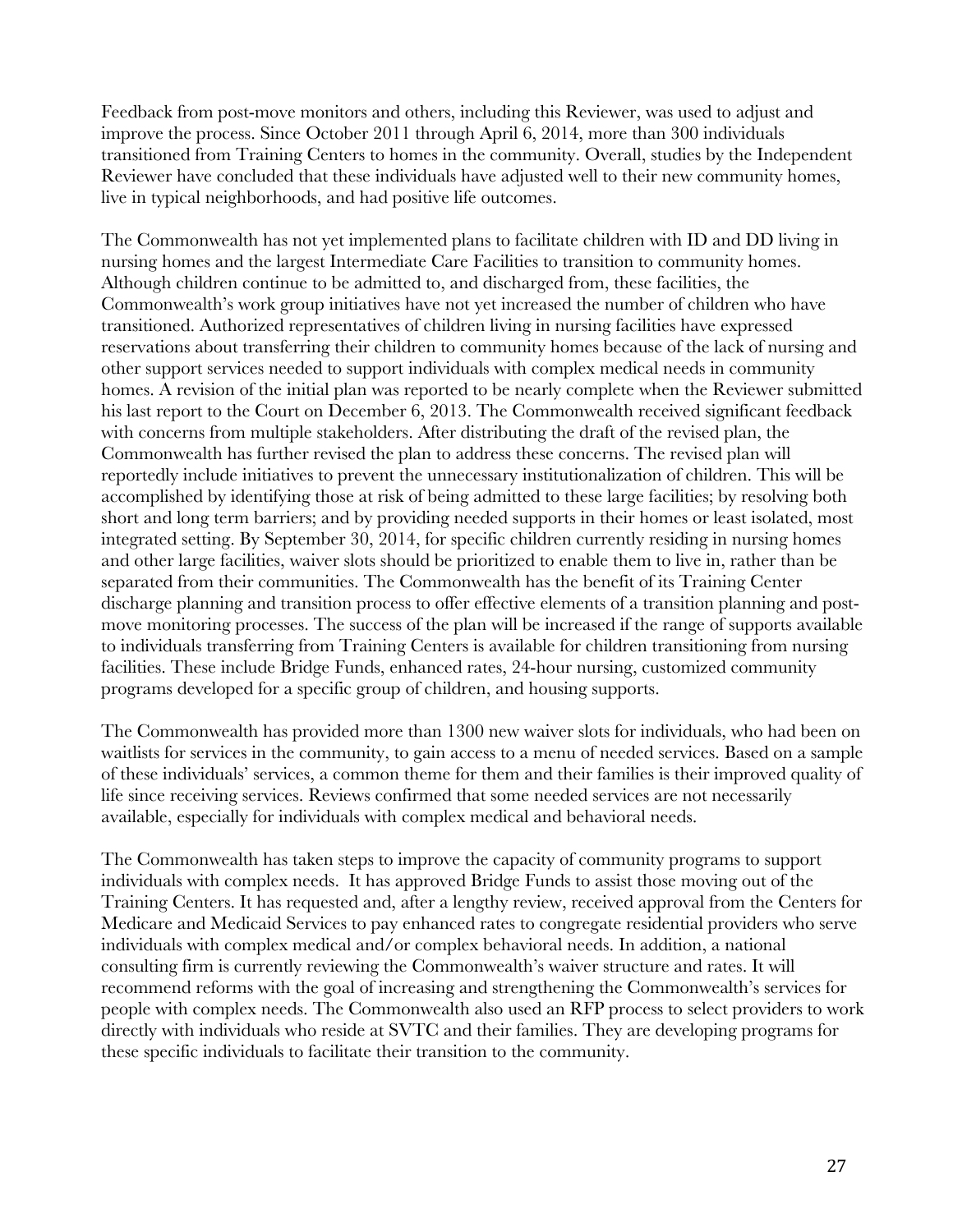With new financial tools, and two years of successfully enabling individuals to transition from Training Centers to the community, the Commonwealth is better prepared to assist children with complex medical needs to move from nursing facilities to integrated settings in their communities.

## 2. Individual Reviews

By the second half of year two, the Settlement Agreement expects individuals with ID/DD to receive HCBS services in the most integrated setting consistent with their informed choice and needs. The Agreement envisioned these individuals receiving core services including case management, integrated day opportunities, and referrals for rental and housing assistance.

The Independent Reviewer's study focused on the new services provided for individuals needing behavioral supports who reside in Region IV (greater Capitol) or Region V (Tidewater). The Reviewer randomly selected twenty-seven individuals (from a cohort of forty-two) with histories of challenging behaviors, who had received new HCBS services since July 1, 2013. The Independent Reviewer expanded the monitoring questionnaire used in studies during three previous review periods. Questions were added to review the planning and use of structured behavioral services and to determine the extent to which each individual's maladaptive behavior impacted their lives. Finally, the Independent Reviewer's consultant, a doctoral level Board Certified Behavior Analyst, visited with eight selected individuals and reviewed their individual service records to contribute to the findings of the study. Although there were individual exceptions, the Independent Reviewer's study of individual services found the following themes and examples of positive outcomes and areas of concern.

**a. New waiver services significantly improved the quality of life for individuals** with urgent needs and their families. The families demonstrated strengths, often making incredible efforts, while providing loving support for their family members.

Among the positive outcomes, all individuals were receiving case management services, including monthly face-to-face visits, as required. Each individual's support plan listed his or her essential needs. Each had a physical examination within the past twelve months and was receiving the medical supports identified in the plan. Twenty-five (92%) of the twenty-seven individuals had a support plan that was current and received the supports identified in his/her plan.

Areas of concern included that seven (25.9%) of the twenty-seven individuals had not been examined by a dentist within the last twelve months and eight (29.6%) individuals needed assessments that were not recommended. Twenty (74.1%) of twenty-seven individual support plans lacked specific outcomes and activities that lead to skill development or other meaningful outcomes.

**b. Structured behavioral supports were not provided to individuals whose aggressive, dangerous, and disruptive behaviors negatively impacted their ability to learn new skills, impeded their ability to participate in their communities, and reduced their quality of life and independence.** Language assessments were not offered to individuals for whom communication aid may reduce problematic behaviors. The behavior supports that were provided lacked essential elements of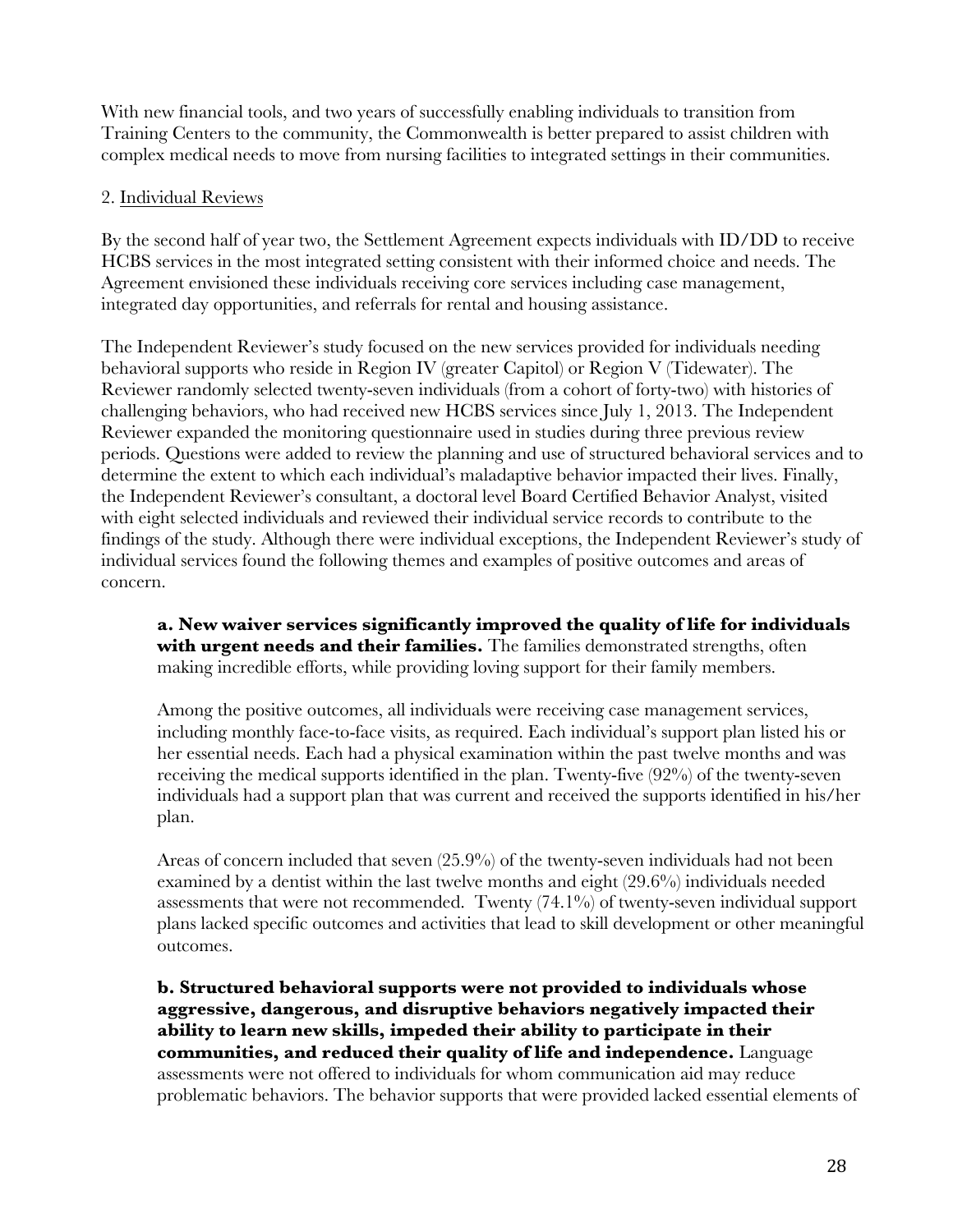behavioral intervention programs, including a Functional Behavior Analysis, objectives to acquire new skills, and data collection to measure progress.

**c. Restrictions were imposed on individuals with challenging behaviors without evidence of external review or approval**. Restrictions (i.e. locked clothing and food) appeared justified to protect individuals from harm, but were not accompanied by plans to teach skills to reduce the need for the restrictions.

**d. Case managers and residential providers did not provide guidance to increase opportunities for integrated activities**. Case managers did not develop and discuss supported employment services and goals or make referrals for rental and housing assistance.

The Independent Reviewer has provided the Individual Review reports to the Commonwealth so that it will review the issues identified for each individual. The Independent Reviewer has asked the Commonwealth to share the reports with the individual's residential or in-home provider and CSB, and to provide updates, by September 30, 2014, on actions taken with regard to the issues identified.

Selected tables with the Individual Review study's findings and the Behavior Analyst's report are attached at Appendix A. The Independent Reviewer has separated findings from the study into tables focusing on positive outcomes and areas of concern. The findings from the Individual Review study are also cited in the Independent Reviewer's comments in the Summary of Compliance.

## 3. Crisis Services

The Independent Reviewer's consultant, whose report is attached at Appendix B, found that the Commonwealth has complied in each Region with the requirements that the crisis service system include the following components: trained mobile crisis teams, CSB emergency services personnel, and crisis stabilization programs. Crisis Services are an important building block of a communitybased service system. At the current stage of program and system development, the Independent Reviewer determined compliance for crisis services based primarily on quantitative measures, such as whether the required program components of a crisis system have been developed and are operating in each region. During future review periods qualitative aspects of these program components will be reviewed to determine compliance based on whether the programs are effectively delivered and achieve needed outcomes. During the recent review period, each Region was providing the required program components including crisis response, crisis intervention, and crisis planning for adults. The Commonwealth's crisis system is on a pace to serve more than 600 individuals with ID/DD during Fiscal Year 2014. This is comparable to the number served during Fiscal Year 2013. CSBs and case managers were more aware of REACH crisis services and had worked proactively with individuals with dual diagnoses and their families. During the most recent quarter, case managers were the main referral source for crisis services, an indication that more referrals occurred that were not specific to an emergency, a pattern of a more planful approach to referrals.

The Commonwealth has again not complied with the requirements to provide crisis services for children or to respond to each crisis call within two hours. Data were not available to determine the impacts of the lack of crisis services for children or the delayed responses to crisis calls.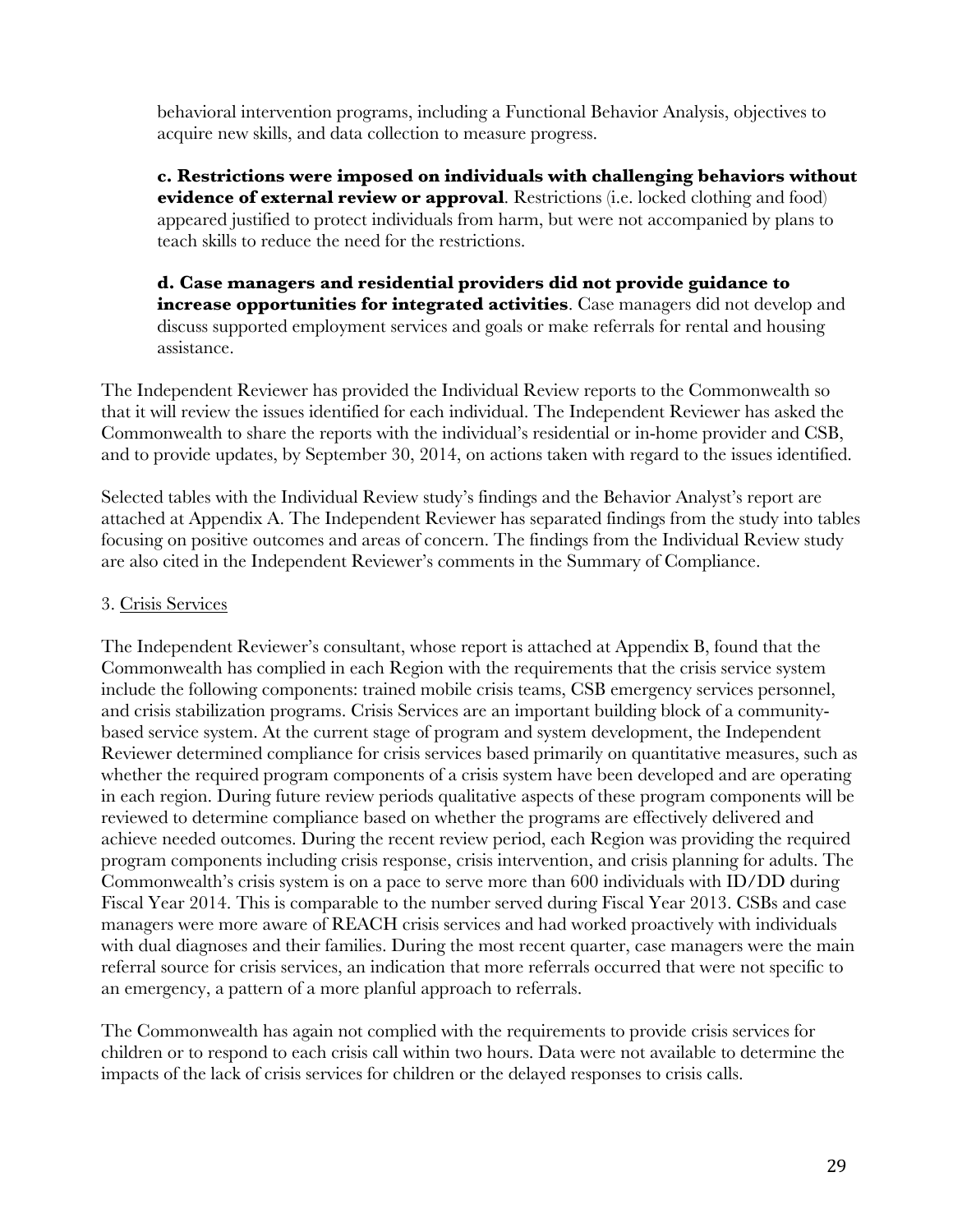On January 6, 2014, the Commonwealth provided a plan, "My Life, My Community: A Road Map to Creating a Community Infrastructure," to restructure the operations of its statewide crisis services program. This plan also outlined components of a crisis response system for children. A more detailed plan to develop a crisis service system for children was issued on February 4, 2014. It is positive that the Commonwealth plans to provide crisis services to children using evidence-based models and practices and that it plans to build on existing services and supports through the strengthening of community partnerships. DBHDS requested and received specific proposals from each of the five Regions. The consultant determined that the elements proposed by DBHDS are necessary for effective services, but that each of the five Regions' plans lacked one, or more, key program component. The missing components that are required by the Agreement include: mobile crisis response, in-home services, and short-term alternatives to institutionalization.

The consultant again found that few individuals with DD, not ID, have utilized crisis services and that the Commonwealth has not planned outreach to individuals with DD and their families.

During the recent period, the Commonwealth continued to make progress with crisis services. It maintained all compliance ratings from previous reporting periods and achieved compliance with other provisions by providing crisis stabilization programs and training CSB Emergency Service personnel in all Regions. For the provisions that have not yet been met, the Commonwealth is embarking on an important transition period. DBHDS is creating standards for its statewide crisis services. It is also developing a monitoring tool and process to ensure that the standards are met. In addition, the Commonwealth will implement a Crisis Response system for children. To help it achieve these important goals and Agreement requirements, the DBHDS is creating a new team to oversee crisis and day services to advance clinical practice.

## 4. Integrated Day Activities and Supported Employment

The Independent Reviewer's consultant found that the Commonwealth provided extensive training related to Employment First and that a training module for case managers was developed by the SELN Advisory Group. The Commonwealth gathered baseline annual data and reported it, as required, with the exception of wage information. The Commonwealth has now established meaningful targets to increase the number of individuals in supported employment programs and to track how long they remain employed. It has not yet achieved the very modest targets that were established in March 2013.

The Commonwealth is undertaking a significant redesign of its HCBS waivers for integrated day services, including supported employment. The Commonwealth developed and submitted new service definitions in the recent ID waiver renewal process. With the assistance of a national consulting firm, it is restructuring the rates for services that the Commonwealth will, if approved by the General Assembly, implement in Fiscal Year 2016. There is broad recognition that the waiver structure, definitions, and rates will set the direction and the financial incentives for future program approaches. The training module for case managers will be especially important because both the consultant's review and the Individual Review Study determined that case managers are not currently implementing and do not appear to understand the Agreement's requirement to develop and discuss supported employment services and goals annually.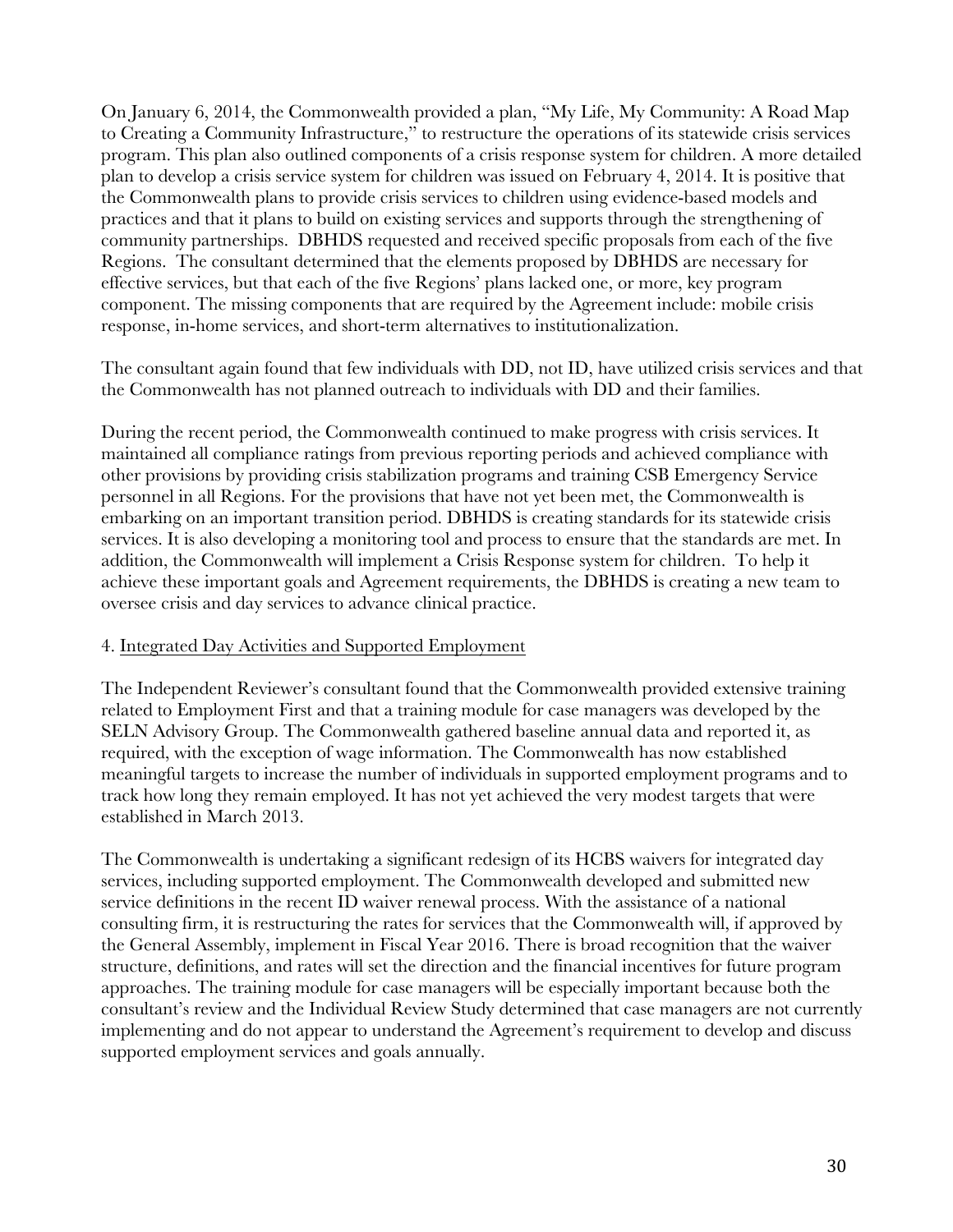In addition to providing supported employment services, the Agreement requires DBHDS to provide integrated day activities for members of the target population*.* To date, it has focused on increasing employment opportunities. With rare exception, providers do not offer individuals who are not employed other types of integrated day activities. The Independent Reviewer asked the Commonwealth to develop an implementation plan by March 31, 2014. Such a plan was due during the first year of implementation. DBHDS provided a preliminary plan that described "strategies and activities." These include creating a vision, definition, a common understanding and aligning policies, procedures, and funding. The plan lacked specificity and depth about how to achieve these goals, which themselves are preliminary. The Commonwealth agreed to provide day opportunities for individuals served "to the greatest extent possible" so they can enjoy the benefits of being part of a community. The preliminary plan pushes the promise of providing non-work integrated day activities two years away, at best. The Independent Reviewer recommends that the Commonwealth expedite its efforts and actions to offer non-work integrated day activities to individuals in the target population and to report quarterly on the number of individuals who have been offered, and have subsequently received, integrated day activities.

### 5. Licensing

The Independent Reviewer's consultant evaluated the Commonwealth's compliance with the case management requirement (III.C.5.d.) to establish a mechanism to monitor compliance with performance standards and the licensing provisions (V.G.1.-2.) that require both regular unannounced inspections of all providers and more frequent inspections of providers who meet specific criteria. A copy of the consultant's report is attached at Appendix E.

The DBHDS licensing system is the primary compliance mechanism for Community Service Board (CSB) case management performance under contracts with the Commonwealth. If the licensing system continues as the primary compliance mechanism, its effective functioning, in accordance with the requirements of the Agreement, is critical to the goal of improving the lives of people with I/DD and to achieving compliance. In recent years, the Commonwealth significantly increased the DBHDS Licensing staff to strengthen its oversight of services, including implementing a mechanism to monitor compliance with the provisions of the Agreement.

The consultant reports several positive findings from his review of the DBHDS monitoring mechanism. The six Licensing Specialists that he selected and interviewed appeared mission driven, well trained, and appropriately qualified to review case management compliance. Among the nine providers selected by the consultant, there was a high regard for Licensing Specialists. Exceptions focused on contested citations and "fair" application of a regulation. The consultant reported that to support the Licensing Specialists, DBHDS has made available sufficient resources with in depth clinical, healthcare and medical consultation. The Licensing Specialist reviews that the consultant examined included appropriate attention to detail and fact gathering, and included clear statements of provider problems that appropriately evolved to corrective action plans. The consultant concluded that providers respected the work of the Licensing Specialists and the Office of Licensing, and, for the most part, agreed in retrospect with the validity of problems identified by Licensing at their agencies. Licensing also contributes to the alerts and system guidances that are generated by DBHDS for individuals, families, case managers, and care givers to increase awareness of risks and problems that may occur while someone is receiving services.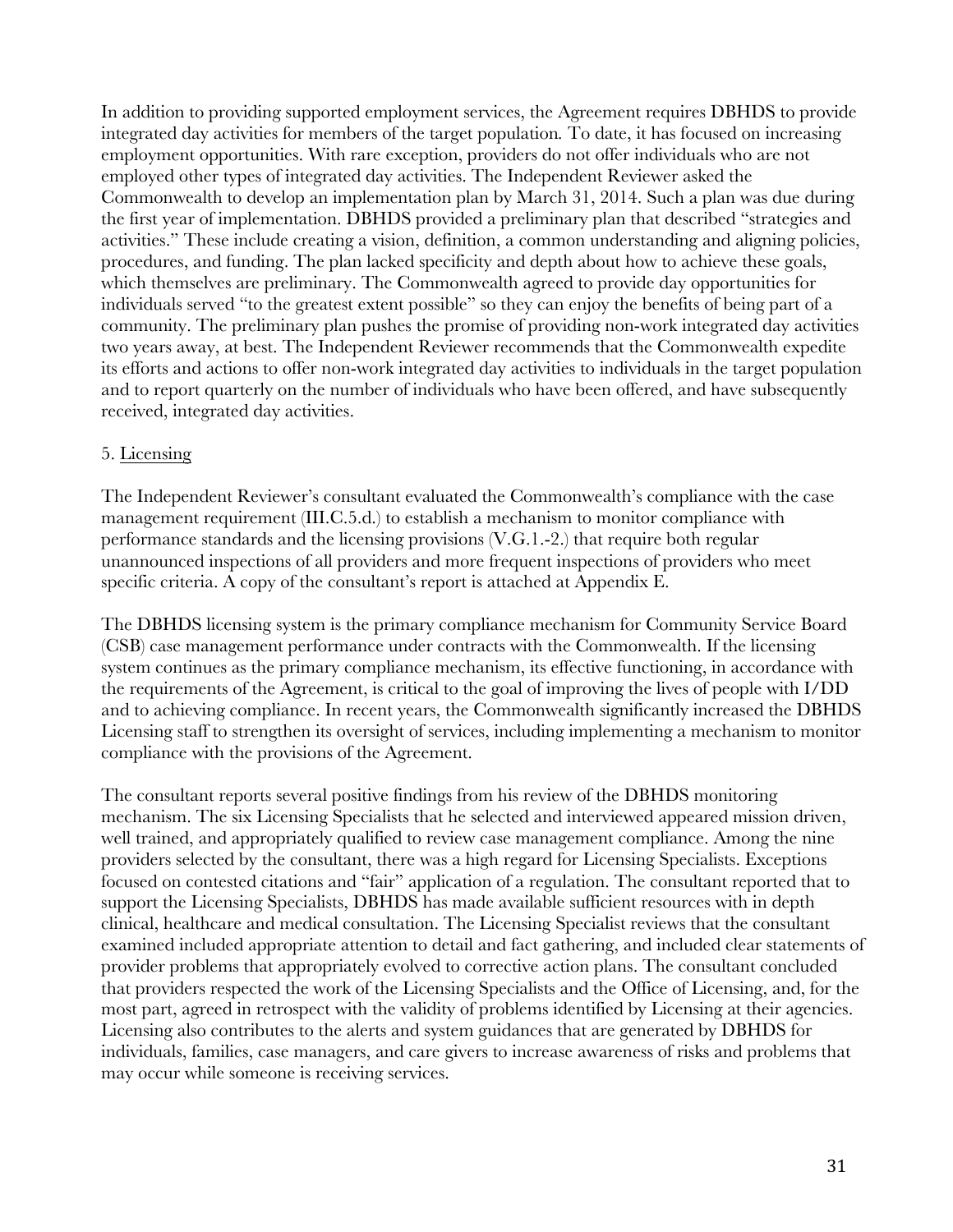The consultant's evaluation reports several concerns with the DBHDS mechanism to monitor case management compliance with performance standards. The licensing protocols for monitoring case management compliance involve confirming compliance with DBHDS Licensing regulations. Although, the DBHDS regulations align generally, they do not align specifically, with the expectations of the Agreement. The Licensing protocol for reviewing case management involves a review of a small sample of individuals and only the review of documentation from the case managers' records. The consultant concluded that the licensing protocol for reviewing case management services is "not adequate to determine compliance with performance standards and may result in substandard performance not being discovered and opportunities for improvement being missed." In addition, results of licensing reviews are not regularly compiled into a report on trends related to compliance patterns across CSBs.

The consultant determined that the frequency and number of unannounced licensing inspections have significantly increased and are in compliance with the Agreement. The protocols for these licensing inspections, however, do not align the Supports and Services area of the regulations with the requirements of the Agreement. This gap leaves assessment up to Licensing Specialists to interpret, which contributes to reliability problems. Services providers have expressed concerns about a lack of consistent and reliable interpretations of regulations. Under the direction of the Assistant Commissioner for Quality, DBHDS has formed the "Licensing Stakeholder's Workgroup," in part, to study and to respond to these concerns.

The consultant's review also discovered examples of problems experienced by individuals, families and other stakeholders. On the DBHDS website, the list of ID providers with provisional status licenses was incorrect, not all completed investigations and corrective action plans were posted, and the "Submit a Complaint about a Licensed Provider" was not functioning.

## 6. Community Living Options

The Independent Reviewer's consultant, Patrick Rafter, was retained to review the Commonwealth's "Plan to Increase Independent Living Options." Specifically, the Reviewer asked the consultant to determine the connection between the development of accessible and affordable units and the individuals with ID/DD who are receiving waivers; specifically, how did the Commonwealth plan to fulfill its obligation to "facilitate individuals receiving HCBS waivers … to live in their own home or apartment."

The Commonwealth complied with the Agreement when it developed its "Plan to Increase Independent Living" in coordination with the appropriate agencies and when it submitted the plan on March 6, 2013. This Plan provides a thorough analysis of the challenges to increase housing capacity to meet the needs of the target population. The Plan includes two elements that involve clear deliverables for providing housing units on a schedule: a pilot rental assistance project and the provision of 150 units of accessible/affordable units annually through the LIHTC (Low Income Housing Tax Credit). The consultant determined that both initiatives have problematic elements.

The Commonwealth developed a thoughtful implementation plan for the rental assistance pilot. The consultant concluded, however, that by starting a "pilot project," the Commonwealth has taken off the table, for at least two years, "the option of expanding a rent subsidy program that could be used quickly to access the existing housing market and be directed to specific areas where individuals in the target population choose to locate." He also concluded that the Commonwealth had completed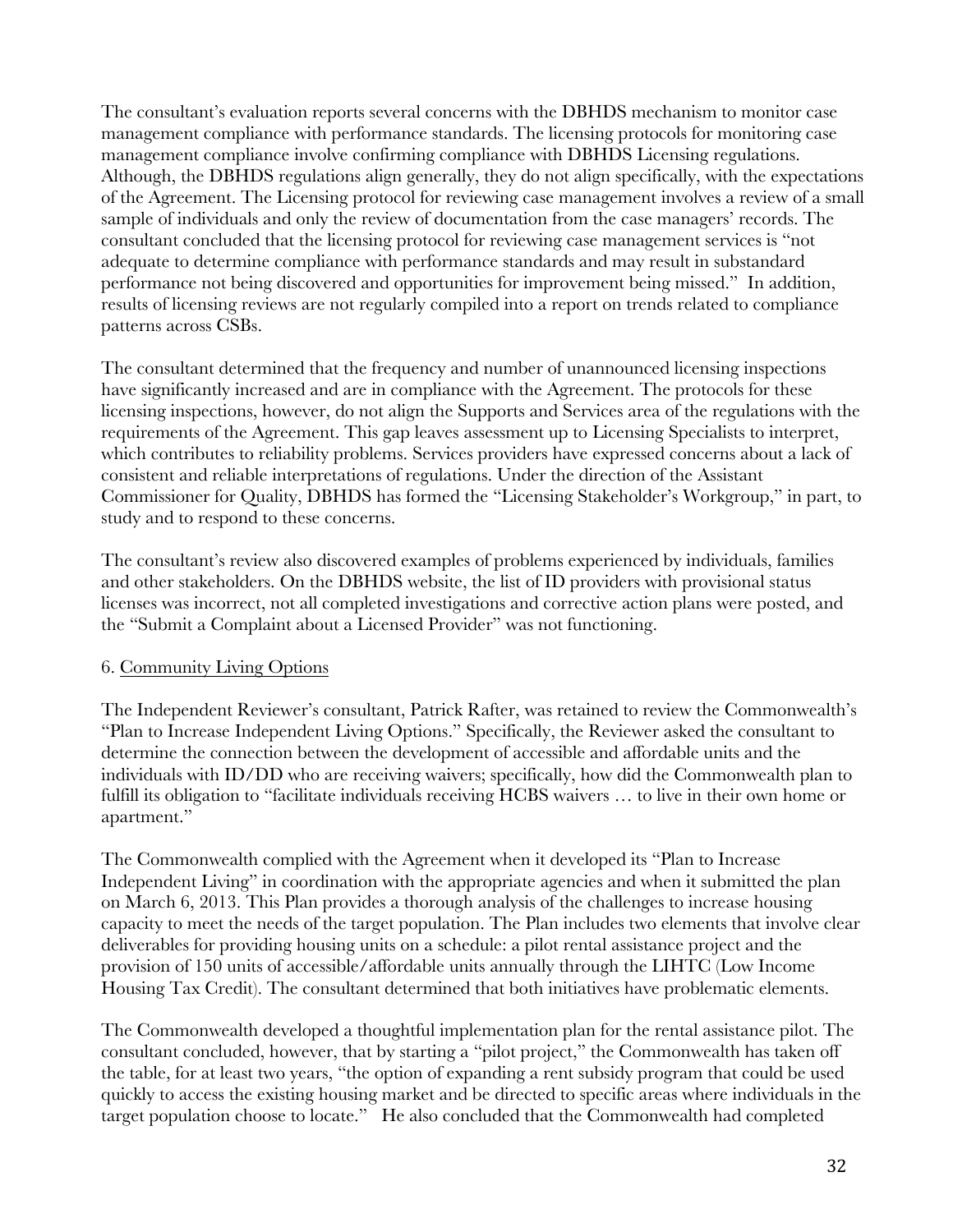several important preliminary steps to implementation: an operations manual, an interagency Memorandum of Understanding, and performance agreements with two CSBs. The Commonwealth has monitored implementation of the pilot and adjusted its eligibility criteria. Unfortunately, at the end of this review period, no individuals had applied for the pilot rental assistance program, reportedly because there is no assurance of on-going funding once the pilot project ends. To provide on-going funding for the rental assistance program, DBHDS has recently submitted a budget request, which is subject to the approval of the Secretary, Governor, and General Assembly.

The consultant also determined that the plan to develop 150 accessible/affordable units annually "has no direct linkage to the individuals who will receive the waiver slots" being created. The LIHTC program should be eliminated from the plan, unless the Commonwealth can facilitate individuals receiving waivers to live in the LIHTC units. These units will be accessible to individuals with ID/DD if units are located where needed, if arrangements allow for the time to implement support plans and the resources to ensure that rent is paid. To effectively address this challenge typically requires that units are set-aside for the target population and that active coordination occurs at both the state and local levels. The Commonwealth acknowledges that it has more work to do and has pledged a coordinated and collaborative effort.

It is positive that the Commonwealth prepared and submitted an application for HUD 811 funding to provide housing options for people with disabilities. Development of the application required agencies that have historically not worked together to collaborate. If successful, the development of new housing units through the HUD 811 program, however, will take one to three years.

### 7. Serious Injuries and Mortalities

## A. Mortality Reviews

The Independent Reviewer found that, in December of 2012, the Commissioner of DBHDS established the Mortality Review Committee (MRC), under the direction of its Medical Director. As required by the Agreement, the MRC membership includes the Assistant Commissioner for Quality Improvement and others who possess appropriate experience, knowledge and skills. The MRC has met monthly to review deaths. It implemented a data collection process; began to identify trends, patterns and problems; and took actions to reduce mortality rates statewide. These actions include developing and issuing Safety Alerts and system guidances related to risks identified in reviews. The Mortality Review Committee operating procedures were developed and implemented over several months. Improved performance was evident between the beginning and end of the period reviewed.

The Independent Reviewer determined that the Commonwealth implemented a statewide mortality review process with the basic elements expected of such systems. The DBHDS Mortality Review Committee:

- screens deaths with standard information,
- reviews unexpected and unanticipated deaths,
- includes medical professionals as Committee members,
- reviews and uses mortality review information to address quality of care;
- aggregates data over time to identify trends, and
- takes statewide actions to address problems.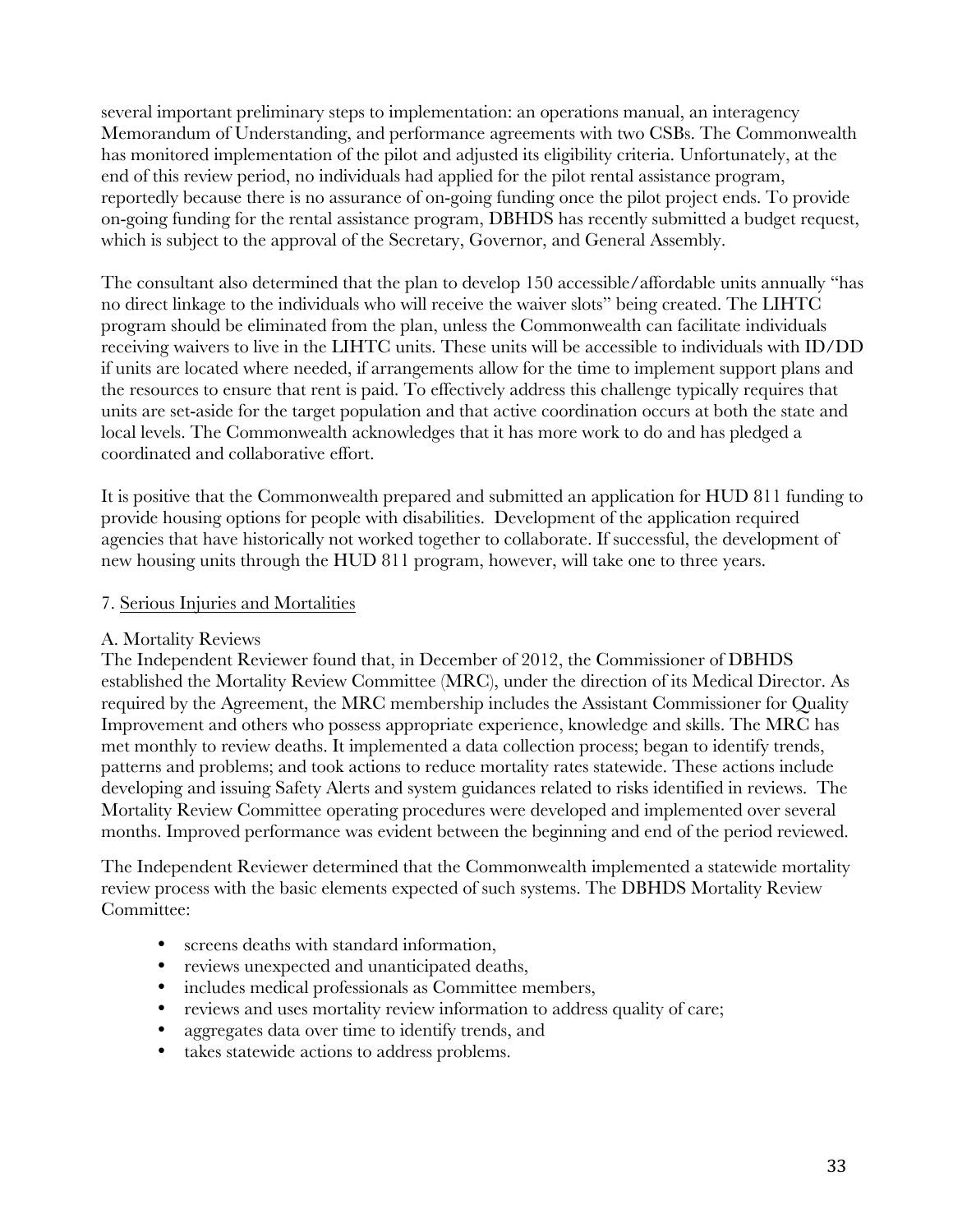The MRC operating procedures required that information be provided and organized for its reviews. Difficulty in obtaining needed information resulted in the Medical Director and MRC's reviews being based on limited information that significantly reduced the extent of the review possible. As the mortality review procedures were implemented, improvements were made: additional data elements now are collected and a tracking system was implemented to organize the data collected and to monitor the completion of tasks. During the year, DBHDS took statewide action to improve care and safety by posting Safety Alerts related to concerns that have been identified. These include alerts about constipation, choking, psychotropic medications, and holiday season safety. The MRC has not yet determined whether posting Safety Alerts has been effective at improving care related to the identified concerns or at reducing mortality rates.

The elements of the current systems are in the early stage of development. The MRC members described planned improvements. These include gathering and providing more information to allow more thorough reviews. Furthermore, a nurse will be designated to screen all deaths and to serve as an additional MRC member with clinical training and experience.

The Commonwealth has not made significant progress in being notified of the deaths of individuals with ID receiving services under the Agreement who are residing in private homes, unlicensed programs, nursing facilities or in hospitals. As a result, the Medical Director frequently did not have adequate information to complete an informed review; therefore, the information for the MRC to review and analyze about these deaths has been insufficient.

The MRC committee members agree that the implementation of the existing elements of the mortality review process can and should be improved. The provision of more information for the reviews will improve the thoroughness of the Medical Director's and the Mortality Review Committee's reports and the value of their respective findings in determining the priority areas for statewide actions to reduce mortality rates.

B. Independent Reviewer's reviews of serious injuries and deaths of former Training Center residents (VI.D.). The Commonwealth promptly forwards to the Independent Reviewer all reports of deaths of all individuals with ID living in the community and reports of serious injuries to individuals who moved from Training Centers . Between October 2011 and April 6, 2014, DBHDS has reported the deaths of thirteen individuals who moved from the Training Centers, five of whom died during this review period. The Independent Reviewer, in collaboration with a consultant nurse, has reviewed the deaths of seven individuals. The Commonwealth has provided the Reviewer additional resources to complete the remaining reviews and to keep pace with the reviews of serious injuries and deaths as more individuals transition to the community from the Training Centers. The reports from the completed reviews have been submitted to the Court with copies provided to the Parties and shared with the Intervenor's counsel.

These completed reviews generally found that the Commonwealth's Licensing Specialists initiated timely reviews of reported deaths and that the investigations were opened and investigated within a reasonable period. If, during these investigations, Licensing Specialists identified violations of regulations, the responsible providers were notified and Corrective Action Plans were developed. In the reviews of deaths, the findings and conclusions were consistent with those of the Mortality Review Committee and the Licensing Specialists' investigations.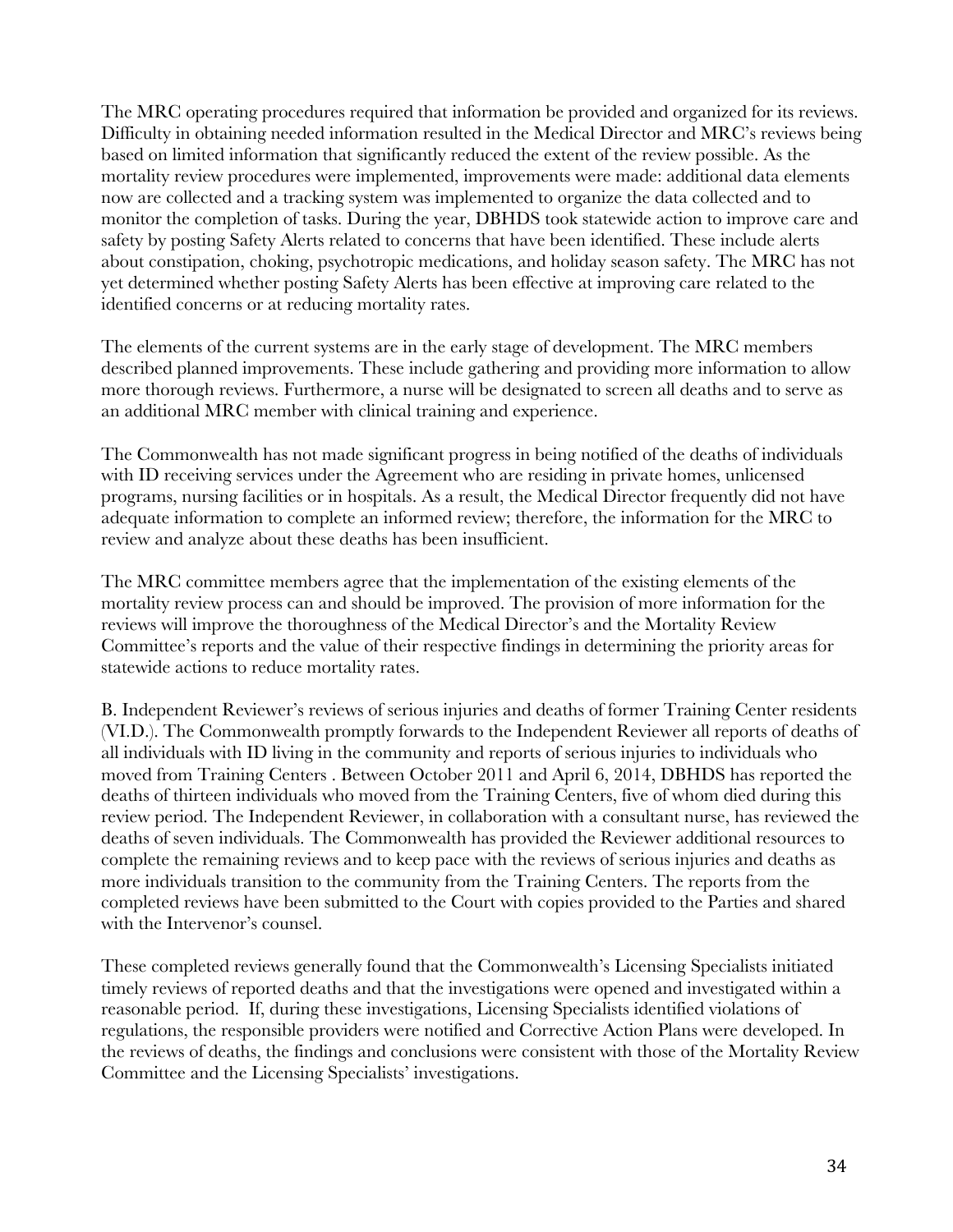The Independent Reviewer's reviews of deaths also found individual examples of the reporting and investigation processes not working as expected. Examples include: reports that private providers submitted late and incomplete, investigations that DBHDS Licensing staff did not implement as expected, and corrective action plans which service providers did not complete on schedule. In such cases, the Independent Reviewer has recommended improvements.

DBHDS forwards reports of the deaths of individuals with ID to the US Department of Justice. The DOJ has notified the Commonwealth that its review of the data indicates potential trends in the causes of accidental deaths of individuals with ID in Virginia.

The Independent Reviewer suggests that the DBHDS Mortality Review Committee consider the transparency and accountability benefits of publicly reporting its annual mortality statistics and its annual report with findings, trends and recommendations. It should also consider adding a second external stakeholder; so that at least one external member is present when each mortality review is conducted.

The Independent Reviewer has included mortality review recommendations at the end of this report.

#### **CONCLUSION**

The Commonwealth of Virginia, through its Department of Behavioral Health and Developmental Services and sister agencies, has made significant progress implementing key building blocks of a community-based service system for individuals with intellectual and developmental disabilities. It has met, and exceeded, its obligations to create new waiver slots. Since Fiscal Year 2012, the services that resulted from awarding these new slots have significantly improved the quality of life for more than 1400 individuals with intellectual and developmental disabilities and their families. Most have been waiting with urgent needs for many years. The Commonwealth has also developed and implemented a successful discharge planning and transition process and a post-move monitoring program. More than 300 individuals have received needed supports to move from Training Centers and to live in integrated community settings. Although there have been individual exceptions, independent reviews of their services have documented that they now live in typical neighborhoods, have adjusted well, and have had overall positive life outcomes.

At this phase of implementing the Settlement Agreement's obligations, the Commonwealth has achieved compliance with a majority of provisions that were due by this point in time. By developing and operating new required programs during the recent review period, it has newly achieved compliance. Nonetheless, progress toward achieving compliance with other major provisions of the Agreement has not been what was expected or needed by individuals with ID/DD and their families. During the next six months, it is critical that the Commonwealth make major strides in several areas of non-compliance. These areas of systemic reform include developing and effectively implementing plans to develop a statewide crisis service systems for children; increasing community living options; offering integrated day activities; and providing opportunities for children to transition from living in nursing facilities to integrated community settings with needed supports.

As these needed developments occur, the Commonwealth must continue to take deliberate action to build and comply with the Quality and Risk management systems called for in the Settlement Agreement. As these plans are finalized and implemented, the Commonwealth must pay careful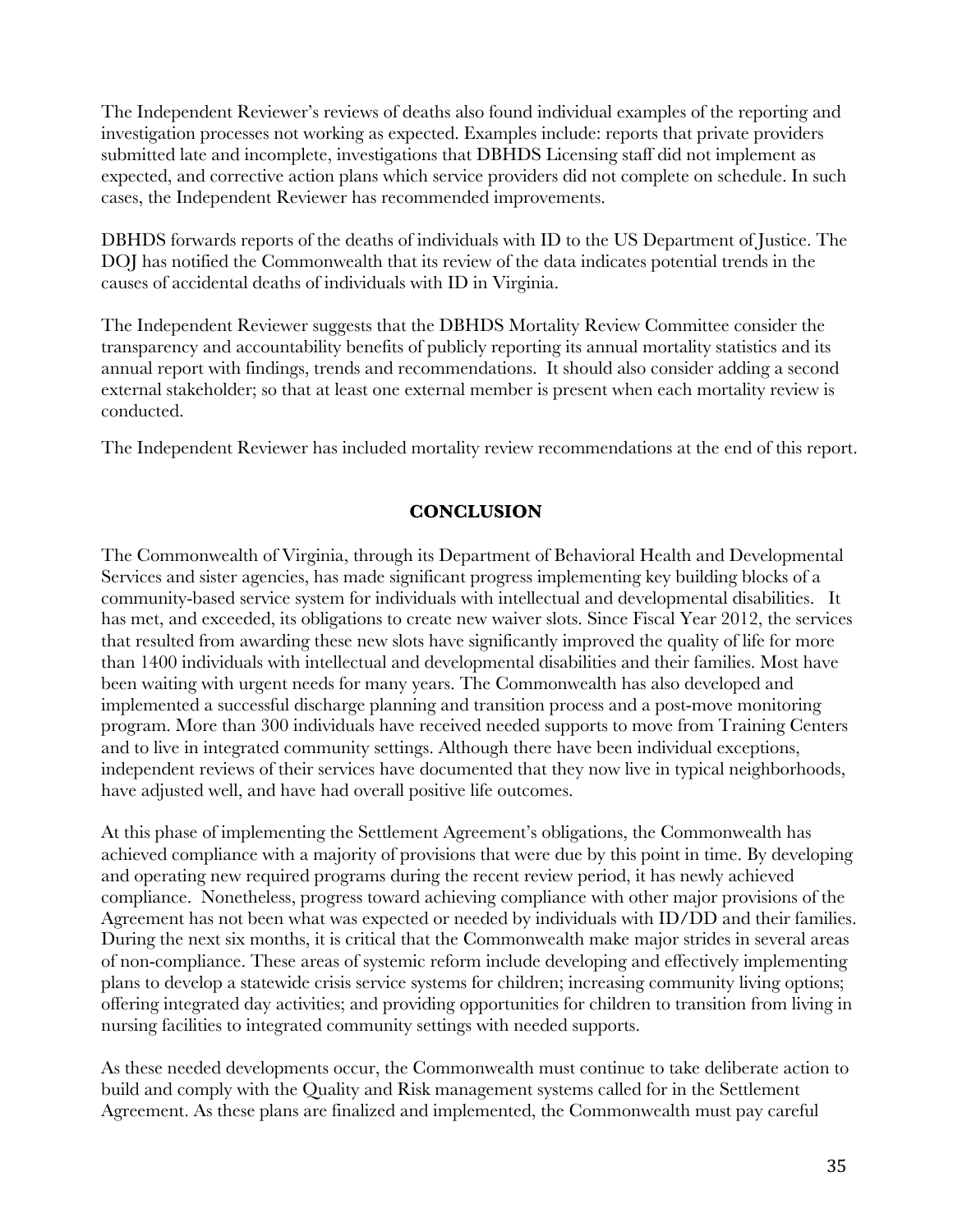attention to gathering needed data and information, including a complete list of risks of harm, so its quality and risk management system is able to "ensure that all services for individuals receiving services … are of good quality, meet individuals' needs, and help individuals achieve positive outcomes, including avoidance of harms, stable community living, and increased integration, independence and self-determination in all life domains ..."

With the change of administrations in the Commonwealth, there are many new leaders in the effort to implement the reforms in the Settlement Agreement. They, and their longer-serving staff and partners in sister agencies, have expressed strong commitment to fulfill the obligations of the Settlement Agreement. With new tools, with lessons learned from two years of implementation, and with new ideas of concrete steps to move forward, the Commonwealth is positioned to make significant progress. The year ahead should be characterized by implementation of strategies to create opportunities for meaningful community integration, to improve the teaching of skills to increase independence, implement a statewide core competency-based training curriculum for all staff, and to develop quality measures to guide future improvements in services and outcomes for individuals with ID/DD and their families.

# **RECOMMENDATIONS**

## Case Management

1. The Commonwealth should report by September 30, 2014, its plan to align its monitoring protocols, and sampling methodology, to document that the case management requirements of the Agreement are being properly implemented.

## Licensing

2. DBHDS should report by September 30, 2014, its plan to fulfill the requirement that the licensure process assesses the "adequacy of individualized supports and services" and to report these data and assessments.

#### Community Living Options

3. The Commonwealth should report by August 31, 2014 its revised plan to increase community living options for the target population, including the use of available rental assistance funds.

4. The Commonwealth should report by August 31, 2014, its plan to facilitate individuals receiving waivers to live in leased LIHTC units. The plan should include actions to be taken to ensure careful coordination at the state and local level so that barriers are resolved and access is provided.

#### Integrated Day Activities and Supported Employment

5. The Commonwealth should report by September 30, 2014, its plan to provide guidance that ensures that CSB's and ID and DD case managers, understand and fulfill their responsibility to implement the Employment First Policy. These responsibilities include that employment services and goals must be developed and discussed at least annually and included in the Individual Support Plan.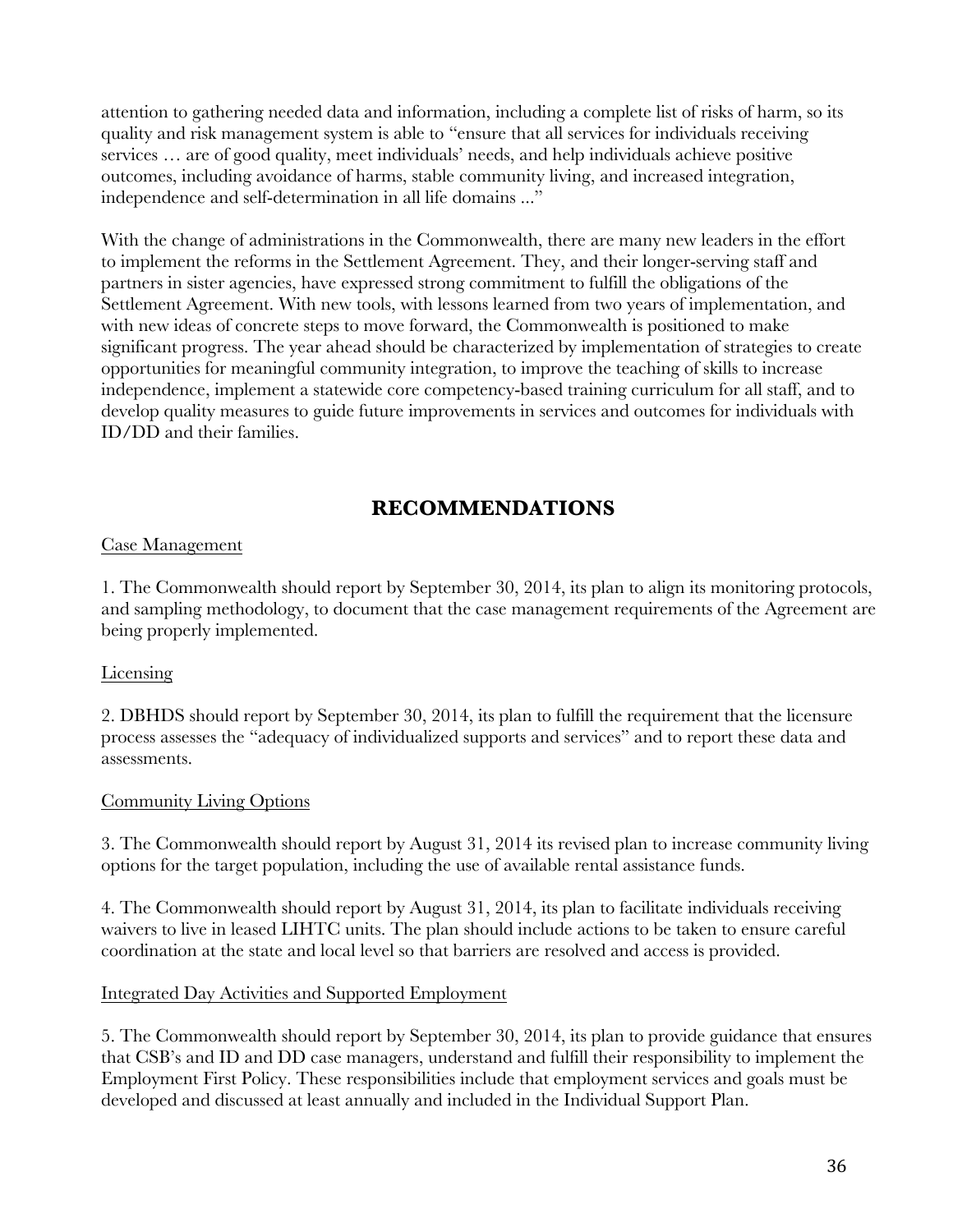6. The Commonwealth should report its implementation plan by August 31, 2014, to provide individuals in the target population with non-work integrated day activities to the greatest extent practicable. The plan should include more specific objectives, an implementation schedule, measurable interim milestones, and an indication of the resources it will use to complete the implementation plan.

#### Crisis Services

7. The Commonwealth should report by September 30, 2014, the standards for all Regions' crisis services for children, including each crisis service requirement of the Agreement, . and what it will document to demonstrate that the requirements have been properly implemented.

8. The Commonwealth should report by September 30, 2014, its plan to provide guidelines to appropriate agencies for use in directing individuals with DD to the point of entry to access the Regional crisis services.

#### Behavior Supports

9. The Commonwealth should report by September 30, 2014, its plan to ensure access to quality behavior specialists and supports, and for case management and licensing services' monitoring protocols to include guidance as how to identify risks associated with an individual's aggressive, dangerous, and disruptive behaviors. These includes monitoring if the individual's mal adaptive behaviors negatively impacts on his or her:

- ability to learn new skills
- participate in their communities;
- quality of life and independence; and
- safety (the risk of harm to self, or others)

When provided, the monitoring protocol should confirm that behavior support services include the elements that are considered necessary for good quality assessment, services, staff training, and to measure progress. If restrictions are imposed, such restrictions should be monitored to ensure that they receive required external review and approval, and that the plans include teaching skills to reduce the need for the restrictions.

#### Mortality Reviews

10. The Commonwealth should report by August 31, 2014, its assessment of data about the causes of accidental deaths for 2012 and 2013 and actions taken, or planned, to address areas of concern.

11. The Commonwealth should report by September 30, 2014, its plan to gather and provide to the MRC information related to the deaths of individuals receiving services under the Agreement who die in nursing facilities, hospitals, or non-licensed locations.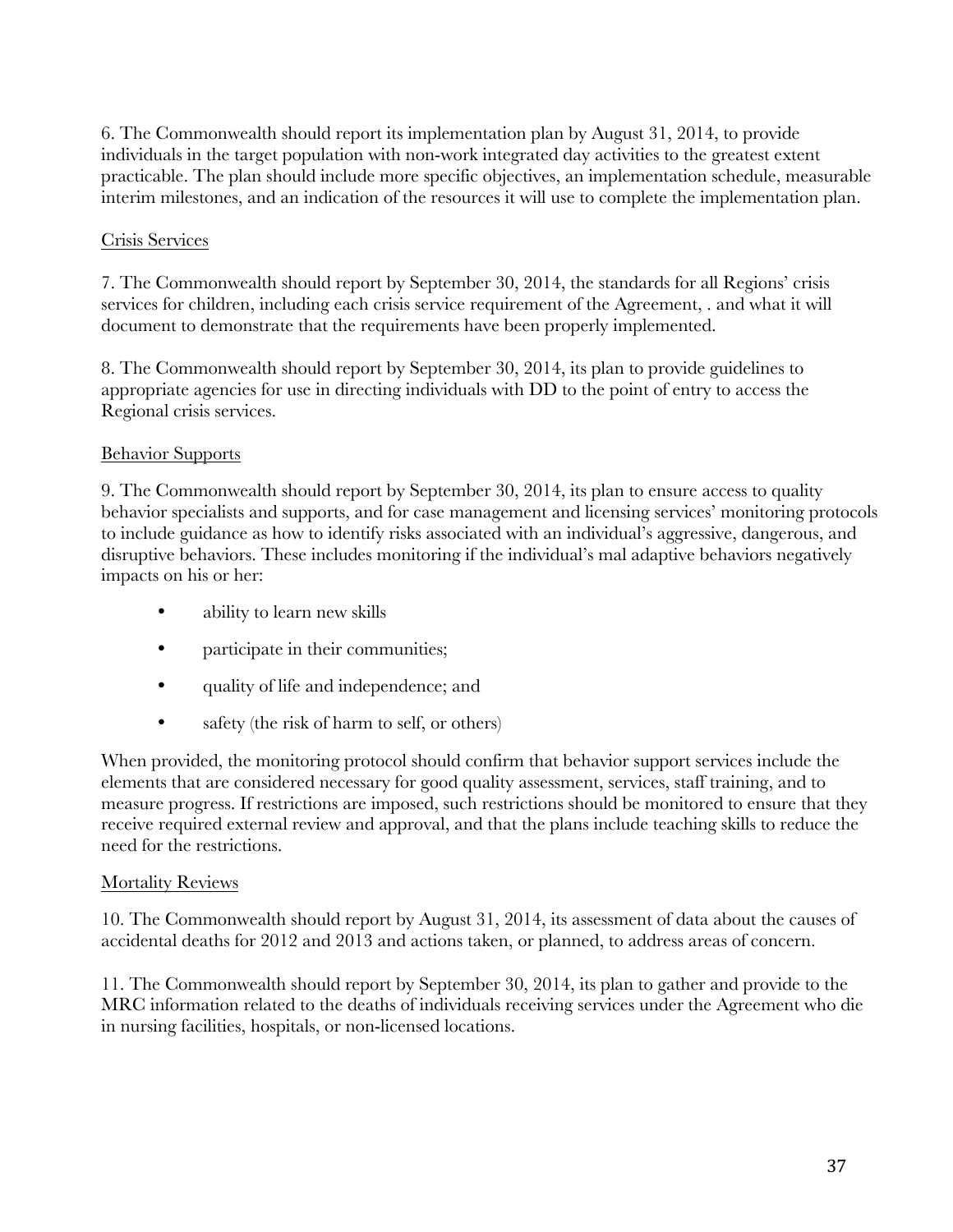## **APPENDICES**

| , ,<br>rage | # |
|-------------|---|
|-------------|---|

| A.             | <b>Individual Reviews</b>                          | A2   |
|----------------|----------------------------------------------------|------|
| <b>B.</b>      | Crisis Services                                    | A13  |
| $\mathbf{C}$ . | Integrated Day Activities and Supported Employment | A35  |
| D.             | <b>Community Living Options</b>                    | A57  |
| Е.             | Licensing                                          | A62- |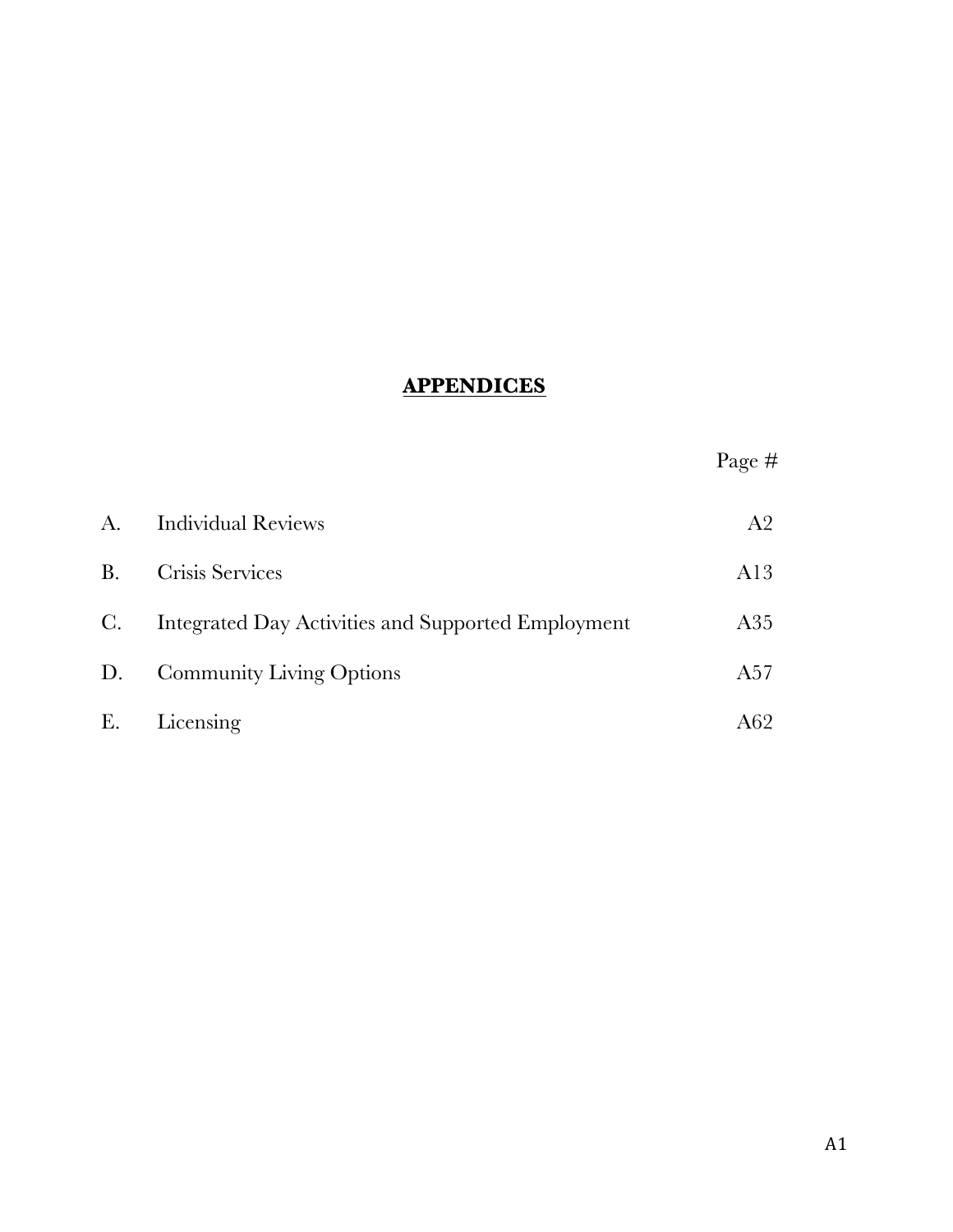## **APPENDIX A**

 $\bar{\mathcal{L}}$ 

## **INDIVIDUAL REVIEWS October 7, 2013 – April 6, 2014**

**Completed by: Donald Fletcher, Independent Reviewer Elizabeth Jones, Team Leader Marisa Brown MSN Barbara Pilarcik RN Shirley Roth MSN Patrick Heick Ph.D.**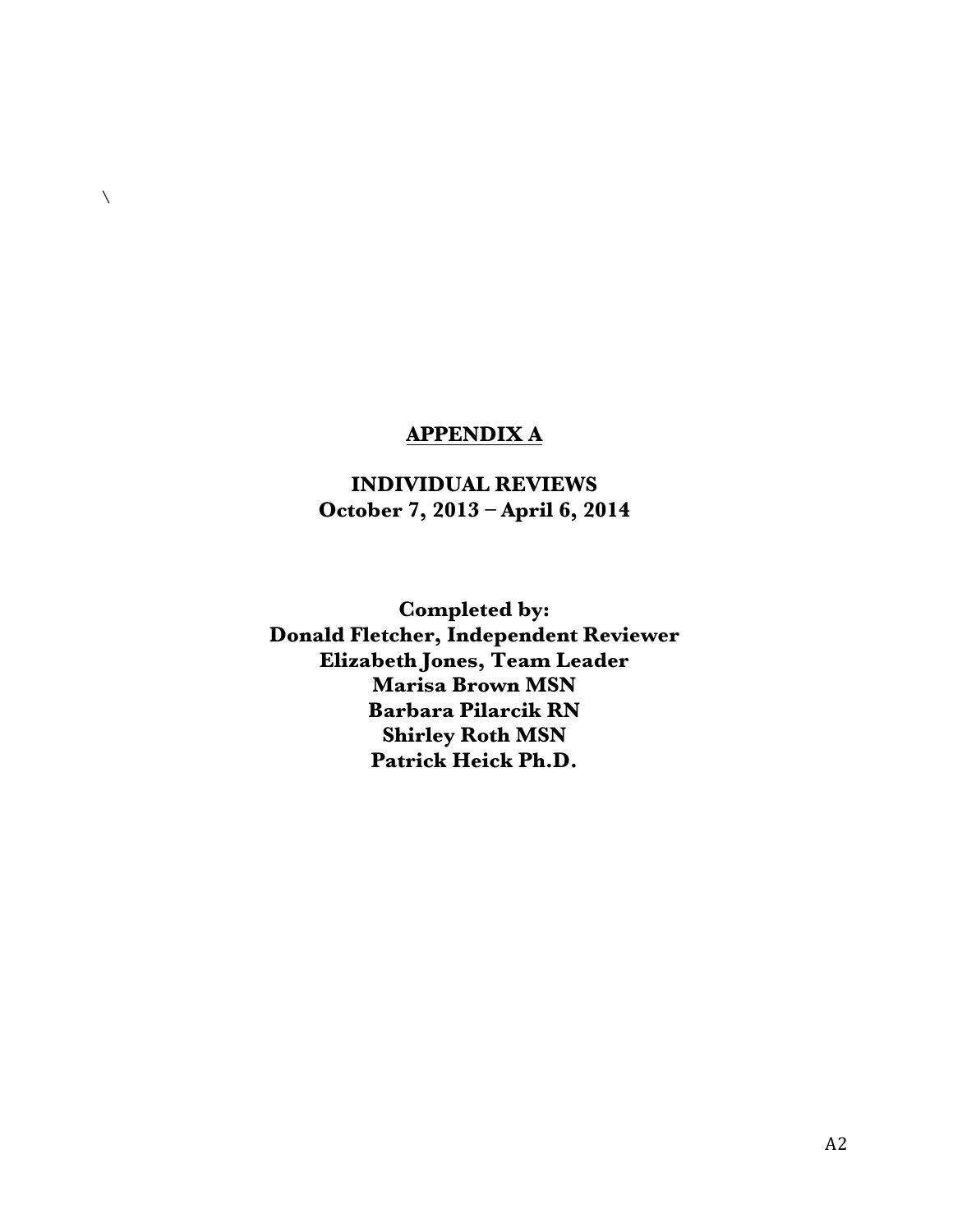# **Demographic Information**

| <b>Sex</b> | m<br>щ | $\frac{6}{6}$                     |
|------------|--------|-----------------------------------|
| Male       |        | $53.0\%$                          |
| Female     |        | $\Omega$<br>$\Omega$ <sup>0</sup> |

| Age ranges   | n | $\frac{6}{10}$ |
|--------------|---|----------------|
| Under 21     |   | $48.1\%$       |
| 21 to 30     |   | $37.0\%$       |
| 31 to 40     |   | 7.4%           |
| $41$ to $50$ |   | $3.7\%$        |
| 51 to 60     |   | $3.7\%$        |

| <b>Levels of Mobility</b>  |    | $\frac{6}{10}$ |
|----------------------------|----|----------------|
| Ambulatory without support | 94 | 88.9%          |
| Uses wheelchair            |    | $3.7\%$        |
| Total assistance           |    | $7.4\%$        |

| <b>Authorized Representative</b> | $\%$     |
|----------------------------------|----------|
| Guardian                         | $74~1\%$ |
| <b>Authorized Representative</b> | $25.9\%$ |

| <b>Type of Residence</b> | $\frac{6}{10}$ |
|--------------------------|----------------|
| Group home               | 33.3%          |
| Family home              | $59.3\%$       |
| Sponsored home           | $7.4\%$        |
| Nursing home             | $0\%$          |

| <b>Highest Level of Communication</b>                 | $\%$     |
|-------------------------------------------------------|----------|
| Spoken language, fully articulates without assistance | $25.9\%$ |
| Limited spoken language, needs some staff support     | 25.9%    |
| Communication device                                  | $7.4\%$  |
| Gestures                                              | $33.3\%$ |
| <b>Vocalizations</b>                                  | $7.4\%$  |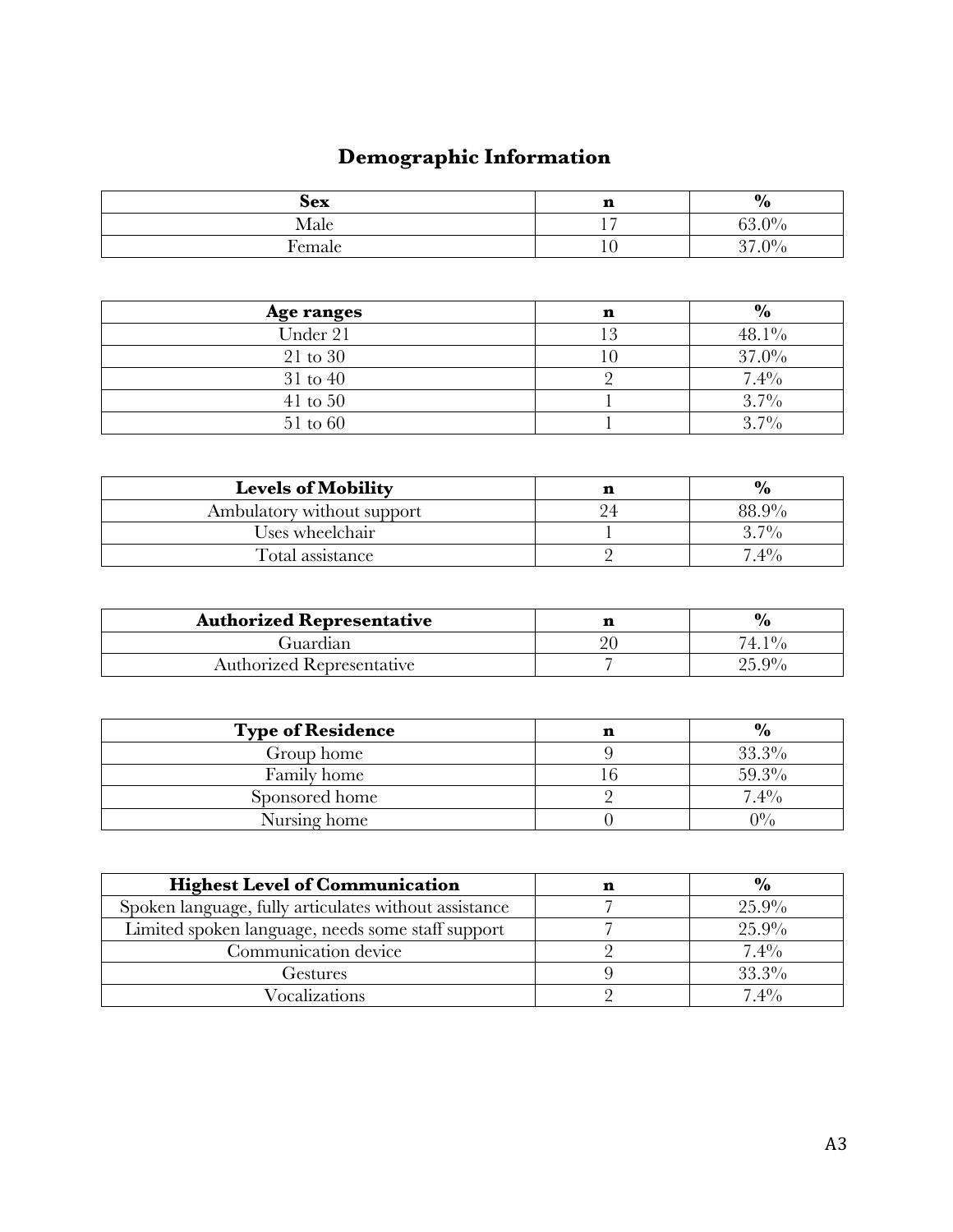Below are the positive outcomes and areas of concern related the individuals' healthcare.

| Healthcare Items - positive outcomes                           |    |           |          |            |
|----------------------------------------------------------------|----|-----------|----------|------------|
| Item                                                           | n  | Y         | N        | <b>CND</b> |
| Did the individual have a physical examination within the last | 27 | $100.0\%$ | $0.0\%$  | $0.0\%$    |
| 12 months or is there a variance approved by the physician?    |    |           |          |            |
| Were the Primary Care Physician's (PCP's) recommendations      | 27 | $92.6\%$  | 7.4%     | $0.0\%$    |
| addressed/implemented within the time frame recommended        |    |           |          |            |
| by the PCP?                                                    |    |           |          |            |
| Were the medical specialist's recommendations                  | 26 | 92.3%     | $7.7\%$  | $0.0\%$    |
| addressed/implemented within the time frame recommended        |    |           |          |            |
| by the medical specialist?                                     |    |           |          |            |
| Is lab work completed as ordered by the physician?             | 27 | $100.0\%$ | $0.0\%$  | $0.0\%$    |
| If applicable per the physician's orders,                      | 11 | $90.9\%$  | $9.1\%$  | $0.0\%$    |
| Does the provider monitor fluid intake?                        |    |           |          |            |
| Does the provider monitor food intake?                         | 19 | $100.0\%$ | $0.0\%$  | $0.0\%$    |
| Does the provider monitor seizures?                            | 12 | $100.0\%$ | $0.0\%$  | $0.0\%$    |
| Does the provider monitor positioning protocols?               | 16 | $100.0\%$ | $0.0\%$  | $0.0\%$    |
| Does the provider monitor bowel movements?                     | 20 | $100.0\%$ | $0.0\%$  | $0.0\%$    |
| Were appointments with medical practitioners for essential     | 6  | $100.0\%$ | $0.0\%$  | $0.0\%$    |
| supports scheduled for and, did they occur within 30 days of   |    |           |          |            |
| discharge?                                                     |    |           |          |            |
| If ordered by a physician, was there a current psychological   | 9  | 88.9%     | $0.0\%$  | $11.1\%$   |
| assessment?                                                    |    |           |          |            |
| If ordered by a physician, was there a current speech and      | 8  | 87.5%     | $12.5\%$ | $0.0\%$    |
| language assessment?                                           |    |           |          |            |

| Healthcare Items - areas of concern                           |    |          |          |            |
|---------------------------------------------------------------|----|----------|----------|------------|
| Item                                                          | n  | Y        | N        | <b>CND</b> |
| Did the individual have a dental examination within the last  | 27 | $74.1\%$ | 25.9%    | $0.0\%$    |
| 12 months or is there a variance approved by the dentist?     |    |          |          |            |
| Are there needed assessments that were not recommended?       | 27 | $29.6\%$ | $70.4\%$ | $0.0\%$    |
| Does the provider monitor weight fluctuations, if applicable  | 24 | 83.3%    | $16.7\%$ | $0.0\%$    |
| per the physician's orders?                                   |    |          |          |            |
| If weight fluctuations occurred, were necessary changes made, | 18 | 77.8%    | $22.2\%$ | $0.0\%$    |
| as appropriate?                                               |    |          |          |            |
| If applicable, is there documentation that                    |    |          |          |            |
| caregivers/clinicians                                         |    |          |          |            |
| Did a review of bowel movements?                              | 10 | $80.0\%$ | $10.0\%$ | $10.0\%$   |
| Made necessary changes, as appropriate?                       |    | $71.4\%$ | 28.6%    | $0.0\%$    |
| If applicable, is the dining plan followed?                   | 6  | 83.3%    | $16.7\%$ | $0.0\%$    |
| Is there documentation that the individual and/or a legal     | 16 | $50.0\%$ | $43.8\%$ | $6.3\%$    |
| guardian have given informed consent for the use of           |    |          |          |            |
| psychotropic medication(s)?                                   |    |          |          |            |
| If the individual receives psychotropic medication is there   | 16 | $37.5\%$ | $43.8\%$ | 18.8%      |
| documentation of the intended effects and side effects of the |    |          |          |            |
| medication?                                                   |    |          |          |            |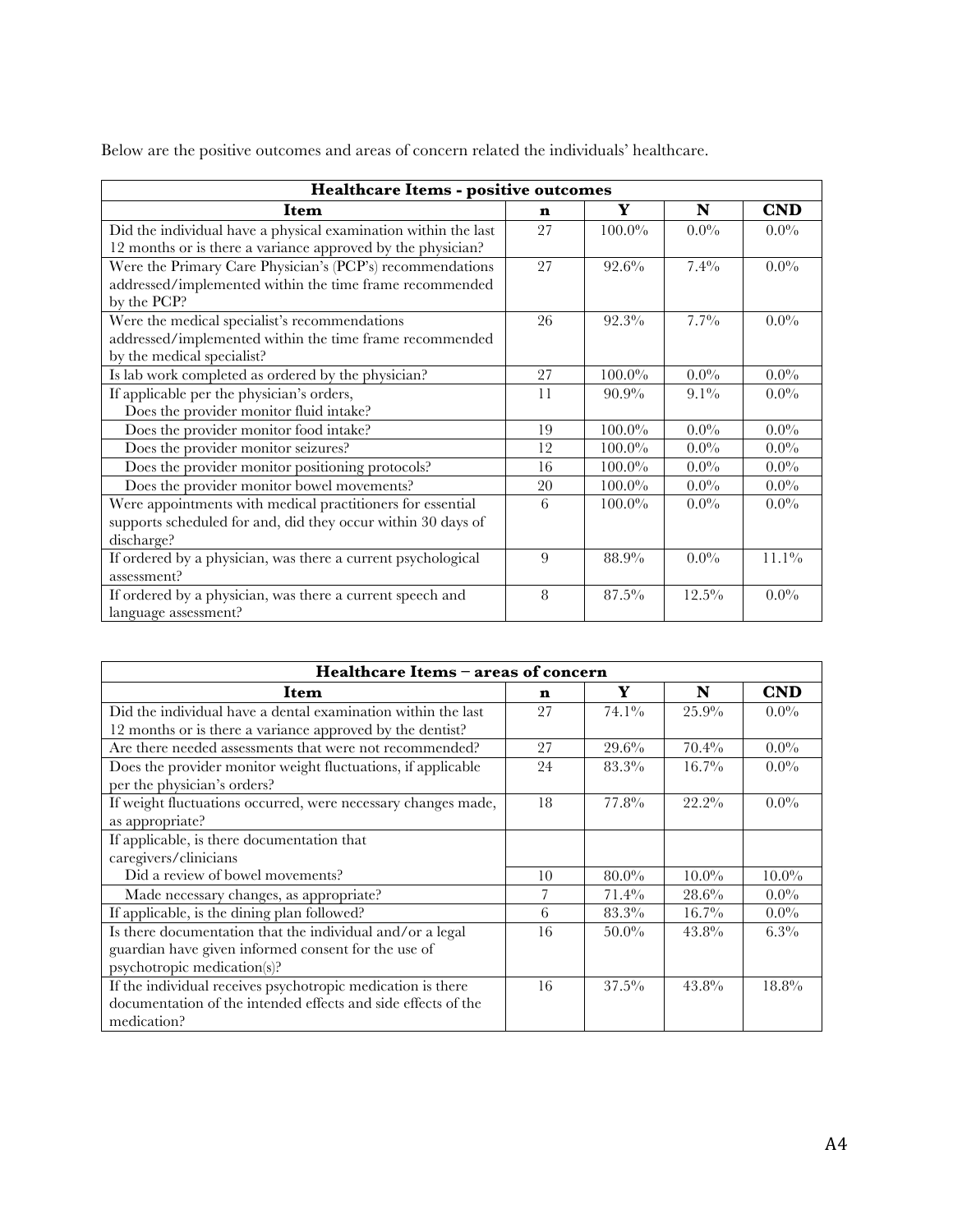| Individual Support Plan Items - positive outcomes                                      |    |           |         |            |
|----------------------------------------------------------------------------------------|----|-----------|---------|------------|
| Item                                                                                   | n  | Y         | N       | <b>CND</b> |
| Is the individual's support plan current?                                              | 27 | $92.6\%$  | $7.4\%$ | $0.0\%$    |
| Is there evidence of person-centered (i.e. individualized)<br>planning?                | 27 | $96.3\%$  | $3.7\%$ | $0.0\%$    |
| Are essential supports listed?                                                         | 27 | $100.0\%$ | $0.0\%$ | $0.0\%$    |
| Is the individual receiving supports identified in his/her<br>individual support plan? |    |           |         |            |
| Residential                                                                            | 25 | $92.0\%$  | $8.0\%$ | $0.0\%$    |
| Medical                                                                                | 27 | $100.0\%$ | $0.0\%$ | $0.0\%$    |
| Recreation                                                                             | 27 | $96.3\%$  | $3.7\%$ | $0.0\%$    |
| Mental Health                                                                          | 15 | $100.0\%$ | $0.0\%$ | $0.0\%$    |
| Transportation                                                                         | 25 | $96.0\%$  | $4.0\%$ | $0.0\%$    |

Below are the positive outcomes and areas of concern related the individuals' support plans.

| Individual Support Plan Items - areas of concern                |    |          |          |            |
|-----------------------------------------------------------------|----|----------|----------|------------|
| Item                                                            | n  | Y        | N        | <b>CND</b> |
| Has the individual's support plan been modified as necessary    | 11 | $36.4\%$ | $63.6\%$ | $0.0\%$    |
| in response to a major event for the person, if one has         |    |          |          |            |
| occurred?                                                       |    |          |          |            |
| Do the individual's desired outcomes relate to his/her talents, | 27 | 81.5%    | $18.5\%$ | $0.0\%$    |
| preferences and needs as identified in the assessments and      |    |          |          |            |
| his/her individual support plan?                                |    |          |          |            |
| Does the individual's support plan have specific outcomes and   | 27 | 25.9%    | $74.1\%$ | $0.0\%$    |
| support activities that lead to skill development or other      |    |          |          |            |
| meaningful outcomes?                                            |    |          |          |            |
| Does the individual's support plan address barriers that may    | 27 | $14.8\%$ | $85.2\%$ | $0.0\%$    |
| limit the achievement of the individual's desired outcomes?     |    |          |          |            |
| If applicable, were employment goals and supports developed     | 21 | 4.8%     | $95.2\%$ | $0.0\%$    |
| and discussed?                                                  |    |          |          |            |
| Is the individual receiving supports identified in his/her      |    |          |          |            |
| individual support plan?                                        |    |          |          |            |
| Day/Employment                                                  | 17 | 70.6%    | 29.4%    | $0.0\%$    |
| Dental                                                          | 27 | $71.4\%$ | $28.6\%$ | $0.0\%$    |
| Communication/Assistive Technology                              | 11 | $45.5\%$ | $54.5\%$ | $0.0\%$    |
| Has the individual's support plan been modified as necessary    | 11 | $36.4\%$ | $63.6\%$ | $0.0\%$    |
| in response to a major event for the person, if one has         |    |          |          |            |
| occurred?                                                       |    |          |          |            |

The 2012 to 2014 comparison indicates there has been significant progress with case managers review for individuals who qualify for monthly face-to-face visits.

| <b>COMPARISON - Case Management</b>                                                                          |                     |                    |           |  |  |
|--------------------------------------------------------------------------------------------------------------|---------------------|--------------------|-----------|--|--|
| There is evidence of case management review, e.g. meeting with the individual face-to-face at least every 30 |                     |                    |           |  |  |
| days, with at least one such visit every two months being in the individual's place of residence.            |                     |                    |           |  |  |
| 1 <sup>st</sup> review period<br>3rd review period<br>4 <sup>th</sup> review period<br>$%$ change            |                     |                    |           |  |  |
| 2012<br>2014<br>2013<br>$+, (-)$                                                                             |                     |                    |           |  |  |
| $46.9\%$ (15 of 32)                                                                                          | $88.9\%$ (24 of 27) | $100\%$ (19 of 19) | $+53.1\%$ |  |  |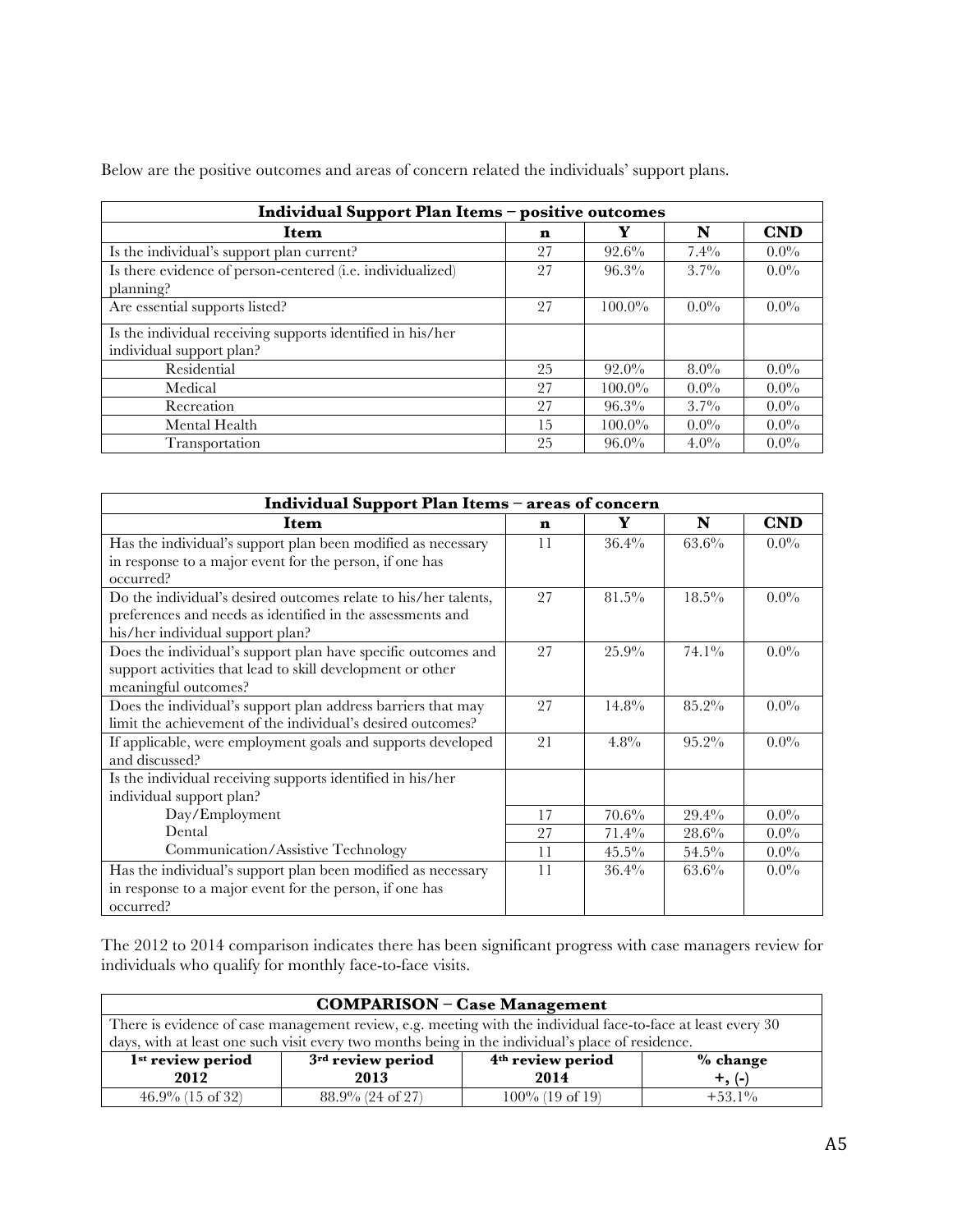Below are areas of concern related to the development of the individual support plans and integration outcomes of individuals in their communities.

| Integration items - areas of concern                    |    |          |          |            |  |  |
|---------------------------------------------------------|----|----------|----------|------------|--|--|
| Item                                                    | n  | Y        | N        | <b>CND</b> |  |  |
| Were employment goals and supports developed and        | 21 | $4.8\%$  | $95.2\%$ | $0.0\%$    |  |  |
| discussed?                                              |    |          |          |            |  |  |
| If no, were integrated job opportunities offered?       | 20 | $15.0\%$ | $85.5\%$ | $0.0\%$    |  |  |
| Does typical day include regular integrated activities? | 20 | $10.0\%$ | $90.0\%$ | $0.0\%$    |  |  |
| Have you met your neighbors?                            | 27 | 48.1     | $48.1\%$ | $3.7\%$    |  |  |
| Do you belong to any community clubs or                 | 27 | 18.5     | $81.5\%$ | $0.0\%$    |  |  |
| organizations?                                          |    |          |          |            |  |  |
| Do you participate in integrated community volunteer    | 27 | $7.4\%$  | 88.9%    | $3.7\%$    |  |  |
| activities?                                             |    |          |          |            |  |  |
| Do you participate in integrated community              | 27 | $22.2\%$ | $77.8\%$ | $0.0\%$    |  |  |
| recreational activities?                                |    |          |          |            |  |  |

Below are positive outcomes and areas of concern in the residential programs where case managers monitor the implementation of support plans.

| Residential Staff-positive outcomes Items                     |    |           |         |            |  |  |
|---------------------------------------------------------------|----|-----------|---------|------------|--|--|
| Item                                                          | n  | Y         | N       | <b>CND</b> |  |  |
| Is there evidence the staff has been trained on the desired   | 26 | $96.2\%$  | $3.8\%$ | $0.0\%$    |  |  |
| outcome and support activities of the individual's support    |    |           |         |            |  |  |
| plan?                                                         |    |           |         |            |  |  |
| Is the staff working with the individual as detailed          | 26 | $100.0\%$ | $0.0\%$ | $0.0\%$    |  |  |
| (consider the individual's Behavior Support Plan or ISP       |    |           |         |            |  |  |
| regarding the level of support needed)?                       |    |           |         |            |  |  |
| Is residential staff able to describe the individual's health | 26 | $96.2\%$  | $3.8\%$ | $0.0\%$    |  |  |
| related needs and their role in ensuring that the needs       |    |           |         |            |  |  |
| are met?                                                      |    |           |         |            |  |  |

| Residential Environment Items - positive outcomes |    |           |         |            |  |  |
|---------------------------------------------------|----|-----------|---------|------------|--|--|
| Item                                              | n  |           |         | <b>CND</b> |  |  |
| Is the individual's residence clean?              | 16 | $93.8\%$  | 6.3%    | $0.0\%$    |  |  |
| Does the individual appear well kempt?            |    | $100.0\%$ | $0.0\%$ | $0.0\%$    |  |  |
|                                                   |    |           |         |            |  |  |

| Residential Environment Items - areas of concern        |  |          |          |          |  |  |  |
|---------------------------------------------------------|--|----------|----------|----------|--|--|--|
| <b>CND</b><br>Item<br>n                                 |  |          |          |          |  |  |  |
| Are food and supplies adequate?                         |  | $66.7\%$ | $33.3\%$ | $0.0\%$  |  |  |  |
| Is the residence free of any safety issues?             |  | $55.6\%$ | $44.4\%$ | $0.0\%$  |  |  |  |
| Is there evidence of personal décor in the individual's |  | $44.4\%$ | $44.4\%$ | $11.1\%$ |  |  |  |
| room and other personal space?                          |  |          |          |          |  |  |  |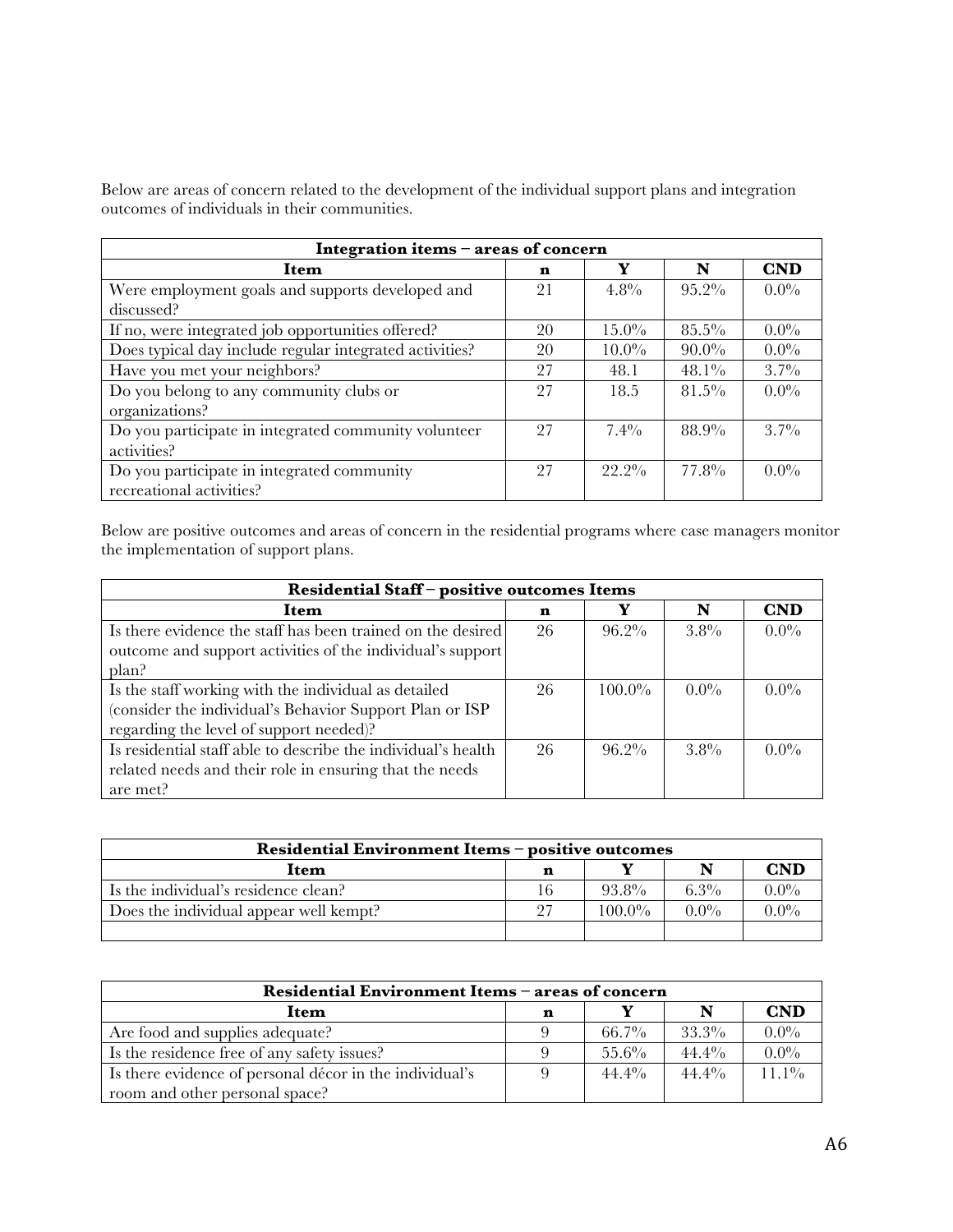Below are descriptions of the behavior support needs of the twenty-seven individuals who were studied.

| <b>Behavioral Supports Needs</b>                          |    |          |          |            |  |  |  |
|-----------------------------------------------------------|----|----------|----------|------------|--|--|--|
| Item                                                      | n  | Y        | N        | <b>CND</b> |  |  |  |
| Does the individual engage in any behaviors (e.g., self-  | 27 | 59.3%    | $40.7\%$ | $0.0\%$    |  |  |  |
| injury, aggression, property destruction, pica,           |    |          |          |            |  |  |  |
| elopement, etc.) that could result in injury to self or   |    |          |          |            |  |  |  |
| others?                                                   |    |          |          |            |  |  |  |
| Does the individual engage in behaviors (e.g.,            | 27 | $51.9\%$ | $48.1\%$ | $0.0\%$    |  |  |  |
| screaming, tantrums, etc.) that disrupt the environment?  |    |          |          |            |  |  |  |
| Does the individual engage in behaviors that impede       | 27 | $44.4\%$ | $55.6\%$ | $0.0\%$    |  |  |  |
| his/her ability to access a wide range of environments    |    |          |          |            |  |  |  |
| (e.g., public markets, restaurants, libraries, etc.)?     |    |          |          |            |  |  |  |
| Does the individual engage in behaviors that impede       | 27 | 29.6%    | $70.4\%$ | $0.0\%$    |  |  |  |
| his/her ability to learn new skills or generalize already |    |          |          |            |  |  |  |
| learned skills?                                           |    |          |          |            |  |  |  |
| Does the individual engage in behaviors that negatively   | 27 | $51.9\%$ | $48.1\%$ | $0.0\%$    |  |  |  |
| impact his/her quality of life and greater                |    |          |          |            |  |  |  |
| independence?                                             |    |          |          |            |  |  |  |

Heick Ph.D. BCBA-D reviewed the services of eight of the 27 individuals in the study. These eight individuals were selected because their annual Support Intensity Scale assessments indicated the need for behavioral support services. A copy of Dr. Heick's report is follows at Appendix A.1.

| <b>Behavioral Supports Needs</b>                          |   |          |          |            |  |  |  |
|-----------------------------------------------------------|---|----------|----------|------------|--|--|--|
| Item                                                      | n | Y        | N        | <b>CND</b> |  |  |  |
| Does the individual engage in any behaviors (e.g., self-  | 8 | $100\%$  | $0.0\%$  | $0.0\%$    |  |  |  |
| injury, aggression, property destruction, pica,           |   |          |          |            |  |  |  |
| elopement, etc.) that could result in injury to self or   |   |          |          |            |  |  |  |
| others?                                                   |   |          |          |            |  |  |  |
| Does the individual engage in behaviors (e.g.,            | 8 | $87.5\%$ | $12.5\%$ | $0.0\%$    |  |  |  |
| screaming, tantrums, etc.) that disrupt the environment?  |   |          |          |            |  |  |  |
| Does the individual engage in behaviors that impede       |   | $87.5\%$ | $12.5\%$ | $0.0\%$    |  |  |  |
| his/her ability to access a wide range of environments    |   |          |          |            |  |  |  |
| (e.g., public markets, restaurants, libraries, etc.)?     |   |          |          |            |  |  |  |
| Does the individual engage in behaviors that impede       | 8 | $50.0\%$ | $50.0\%$ | $0.0\%$    |  |  |  |
| his/her ability to learn new skills or generalize already |   |          |          |            |  |  |  |
| learned skills?                                           |   |          |          |            |  |  |  |
| Does the individual engage in behaviors that negatively   | 8 | $87.5\%$ | $12.5\%$ | $0.0\%$    |  |  |  |
| impact his/her quality of life and greater                |   |          |          |            |  |  |  |
| independence?                                             |   |          |          |            |  |  |  |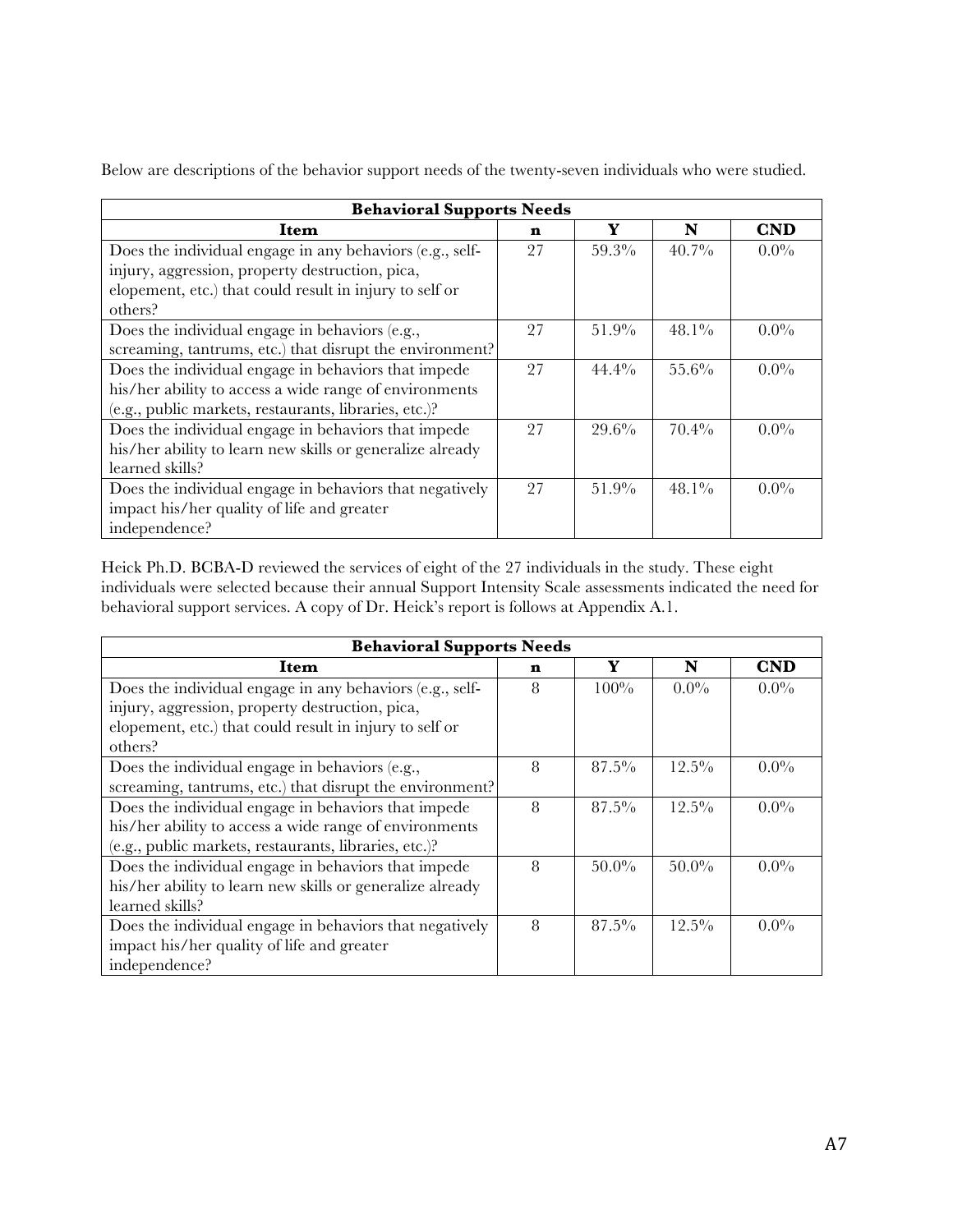7 (87.5%) of the 8 individuals were engaging in aggressive and destructive behaviors. These behaviors impeded these individuals' ability to access a wide range of environments and negatively impacted their quality of life and greater independence. The chart below indicates the previous and current planning for behavior support. One of the eight individuals had a current Behavior Support Plan.

| <b>Behavior Support Planning</b>       |                                                                              |                                                    |                                                                   |                                                |  |  |
|----------------------------------------|------------------------------------------------------------------------------|----------------------------------------------------|-------------------------------------------------------------------|------------------------------------------------|--|--|
| Name<br>(see confidential<br>addendum) | <b>Previous</b><br><b>Functional</b><br><b>Behavior</b><br><b>Assessment</b> | <b>Previous</b><br><b>Behavior Support</b><br>Plan | <b>Current Functional</b><br><b>Behavior</b><br><b>Assessment</b> | <b>Current Behavior</b><br><b>Support Plan</b> |  |  |
|                                        |                                                                              |                                                    | N                                                                 |                                                |  |  |
|                                        |                                                                              |                                                    | N                                                                 |                                                |  |  |
| 3                                      |                                                                              |                                                    | N                                                                 |                                                |  |  |
|                                        | v                                                                            | v                                                  | N                                                                 |                                                |  |  |
|                                        |                                                                              |                                                    | not provided                                                      | not provided                                   |  |  |
|                                        |                                                                              |                                                    |                                                                   |                                                |  |  |
|                                        |                                                                              |                                                    |                                                                   |                                                |  |  |
| 8                                      |                                                                              |                                                    | in development                                                    | in development                                 |  |  |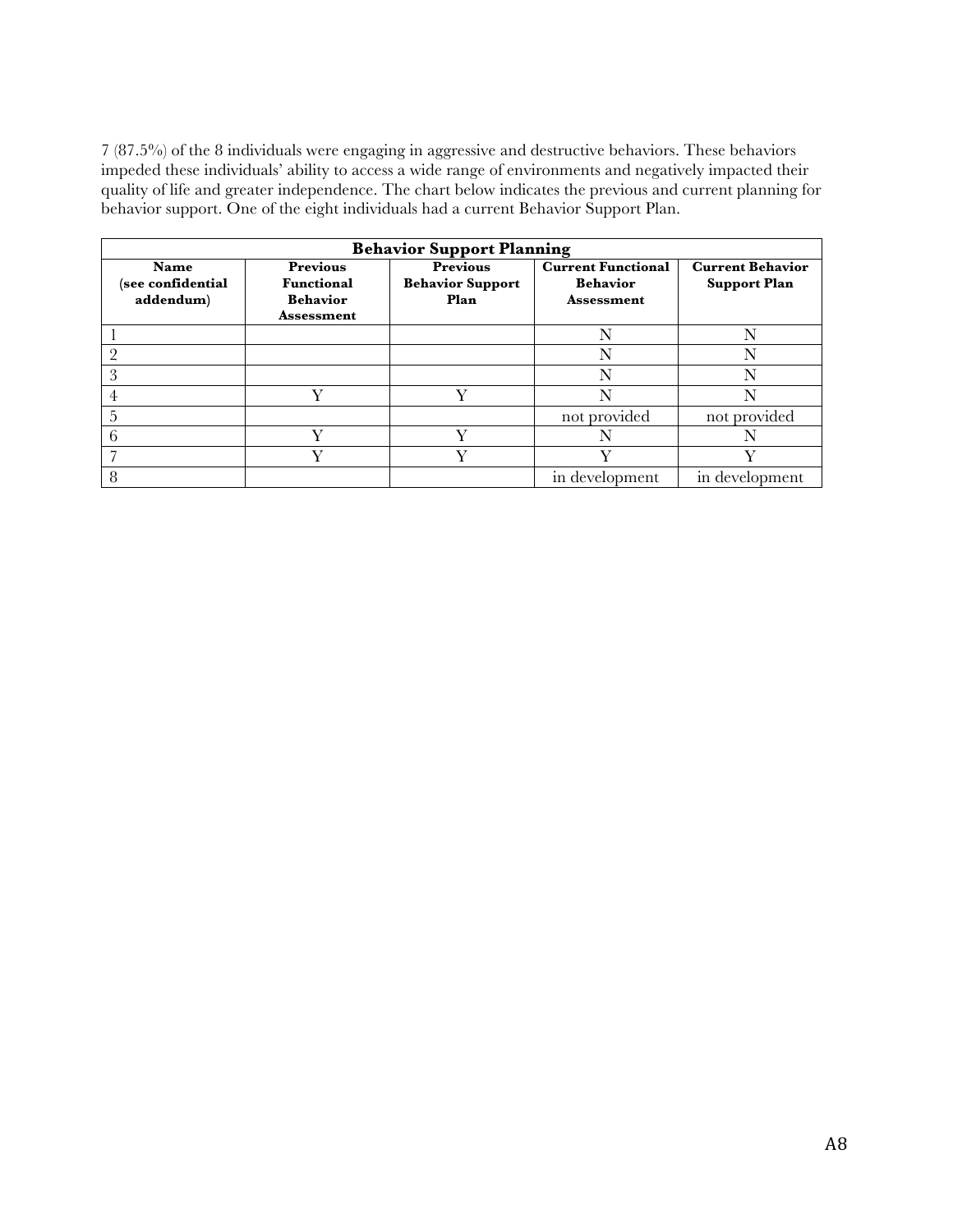# **APPENDIX A.1.**

**Behavioral Support Summary**

**Completed by: Patrick F. Heick, Ph.D., BCBA-D**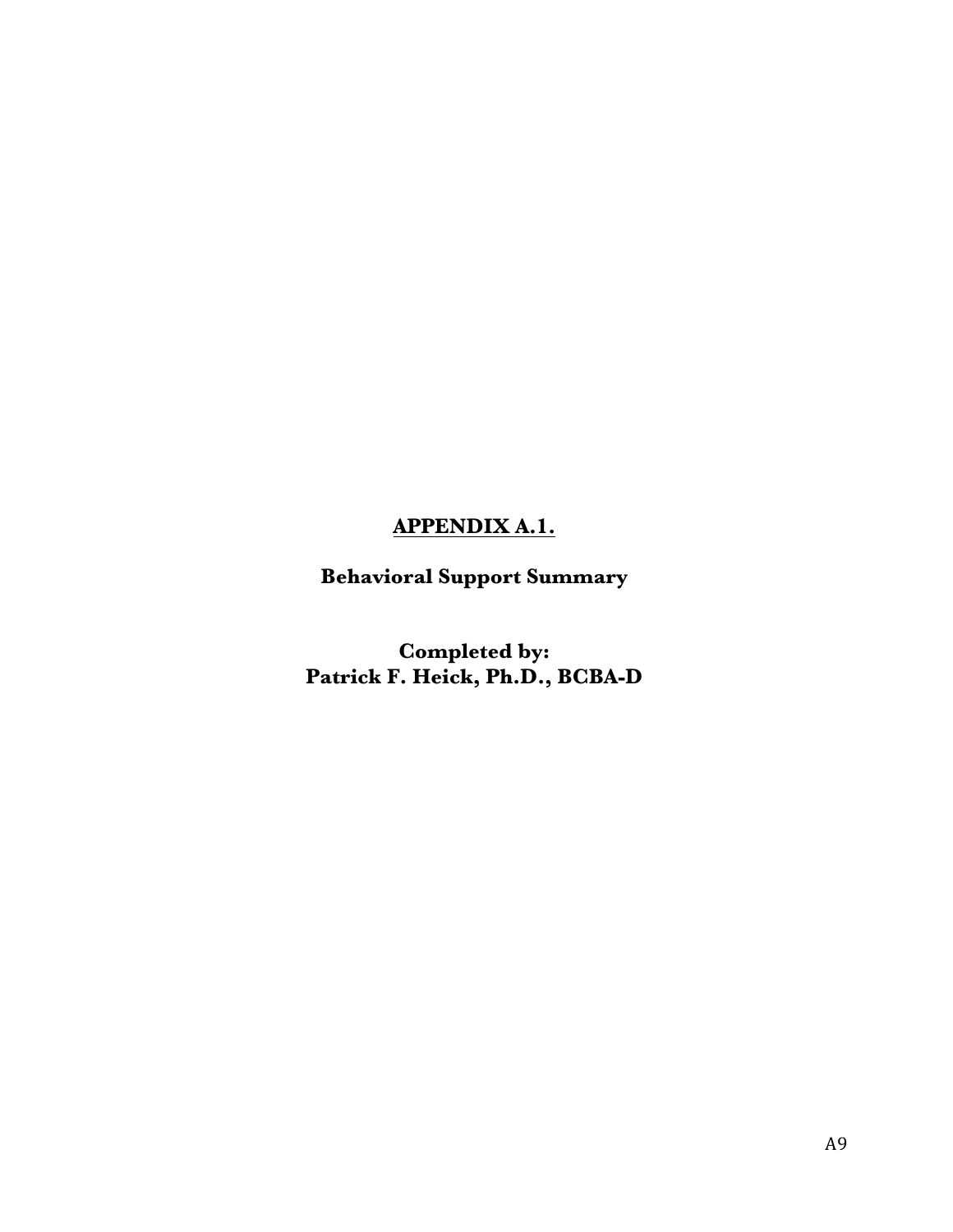To: Donald J. Fletcher, Independent Reviewer

From: Patrick F. Heick, Ph.D., BCBA-D, Manager, PFHConsulting, LLC

RE: UNITED STATES v. VIRGINIA, CIVIL ACTION NO. 3:12cv59-JAG

Date: May 2, 2014

The following *Behavioral Supports Summary* and *Confidential Addendum* were prepared and submitted in response to Donald Fletcher's request to summarize a small sample of reviews completed as part of his larger Individual Review Study. More specifically, the following summary is based upon the reviews of eight individuals, a sample selected from a larger sample  $(n=27)$  by Mr. Fletcher, which included visits to each of their homes or residential programs, completed with Elizabeth Jones, on March 8-10, 2014. This summary is submitted in addition to previously submitted Monitoring Questionnaires completed for each of the eight individuals reviewed. As detailed in the Addendum, items on the Monitoring Questionnaires were scored based on information obtained through onsite interviews, brief observations, and/or chart reviews as well as off-site phone interviews and/or reviews of provided documentation (see Confidential Addendum for more specific information). It should be noted that, although items within other sections of the Monitoring Questionnaire were completed (e.g., Section 8 Supplemental Questions as well as Section 9: Supplemental Questions), items within Section 9: Behavioral Interventions were only completed for one individual (#7 in Confidential Addendum) as a currently implemented behavior support plan was only provided for one of the eight individuals sampled.

#### **Summary**

#### Findings

1. Based on a review of the individuals' service records and other provided documentation, onsite observations, and interviews, it appeared that most of the individuals sampled would likely benefit from formal behavioral programming, or other therapeutic supports, implemented within their homes or residential programs. More specifically, of those sampled, eight  $(100\%)$ , seven  $(88\%)$ , and seven  $(88\%)$  engaged in behaviors that could result in injury to self or others, that disrupted the environment, and that impeded his/her ability to access a wide range of environments, respectively. However, only two (25%) of the individuals sampled were reportedly receiving formal behavioral programming at the time of the on-site visit (see below for more specific information). A third individual was identified as receiving behavioral supports at the time of the on-site visit, however a formal behavior support plan was not yet in place. Overall, all (100%) of the individuals sampled appeared to demonstrate maladaptive behavior and/or evidenced skill deficits that negatively impacted their quality of life and greater independence. Consequently, it appeared that all of these individuals would likely benefit from positive behavioral or other therapeutic supports. Indeed, in lieu of these types of supports, some families appeared to be designing and implementing programs (e.g., behavior strategies, communication systems) without expert support and guidance.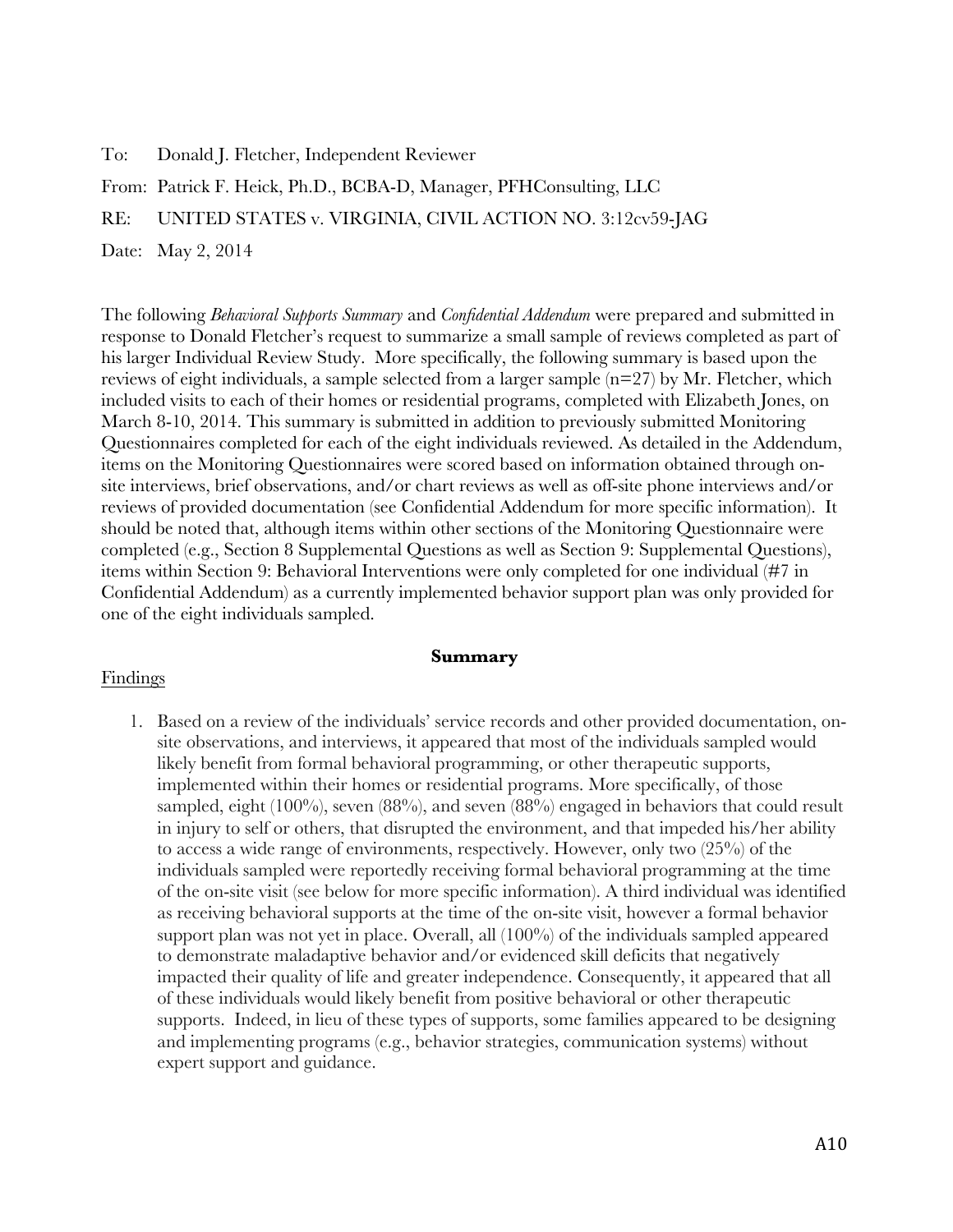- 2. Based on a review of the individuals' service records and other provided documentation, onsite observations, and interviews, it appeared that two  $(25\%)$  of the individuals sampled (#5, #7) were currently receiving formal behavioral programming. However, evidence of systematic behavioral programming (e.g., current functional behavior assessment, behavior support plan, and/or data collection and regular data review), although reported to be completed and/or in place, was not provided for one of the two individuals. More specifically, verbal reports indicated that a functional behavioral assessment was completed and documentation (i.e., 'Client/Family Service Plan') indicated that a "Behavioral plan will be developed" and "Safety plan will be developed" (i.e., with an expected date of completion of 8/30/13) for one of the individuals (#57) sampled; however, evidence that these were completed and in place was not provided. When evidence of current systematic behavioral interventions was provided (i.e. for #7), current behavioral programming appeared inadequate. A third individual (#8) appeared to require significant behavioral supports, however, although planning was underway, a formal behavior support plan had not yet been implemented. Overall, of the individuals sampled, zero (0%) appeared to have adequate behavioral programming in place.
- 3. Based on a review of the individuals' service records and other provided documentation, onsite observations, and interviews, it appeared that all of the individuals living in residential programs experienced rights restrictions that were not identified by the residential provider as restrictive and/or necessitating the review by an independent human rights committee. More specifically, of the three individuals sampled living in residential programs (#4, #6,  $\#7$ ), all (100%) experienced restrictive strategies that limited their access to clothing, food, or other items (e.g., sharps). And, although these restrictions might be necessary to ensure their or others' safety or quality of life, these restrictions did not appear to be reviewed and/or approved by a human rights committee (HRC) for any  $(0\%)$  of the individuals reviewed. It should be noted that evidence suggested that one of the individual's teams (i.e. #4) pursued HRC review for a behavior support plan that had been previously in place. It was unclear if this review included a discussion of the identified restriction.

#### **Conclusions**

- 1. It appeared that most of the sampled individuals were not receiving behavioral supports and/or other therapeutic services that could address unsafe and disruptive as well as skill deficits that would likely improve their independence and quality of life. It was unknown whether or not case managers identified the need for these additional supports, communicated the potential benefits of these supports, and/or facilitated access to these support and services for families.
- 2. It appeared that, for those few individuals currently identified as receiving formal behavioral supports or behavioral therapy, behavioral programming was inadequate.
- 3. It appeared that individuals receiving services in residential programs experienced rights restrictions that were not adequately reviewed and/or approved by an independent human rights committee.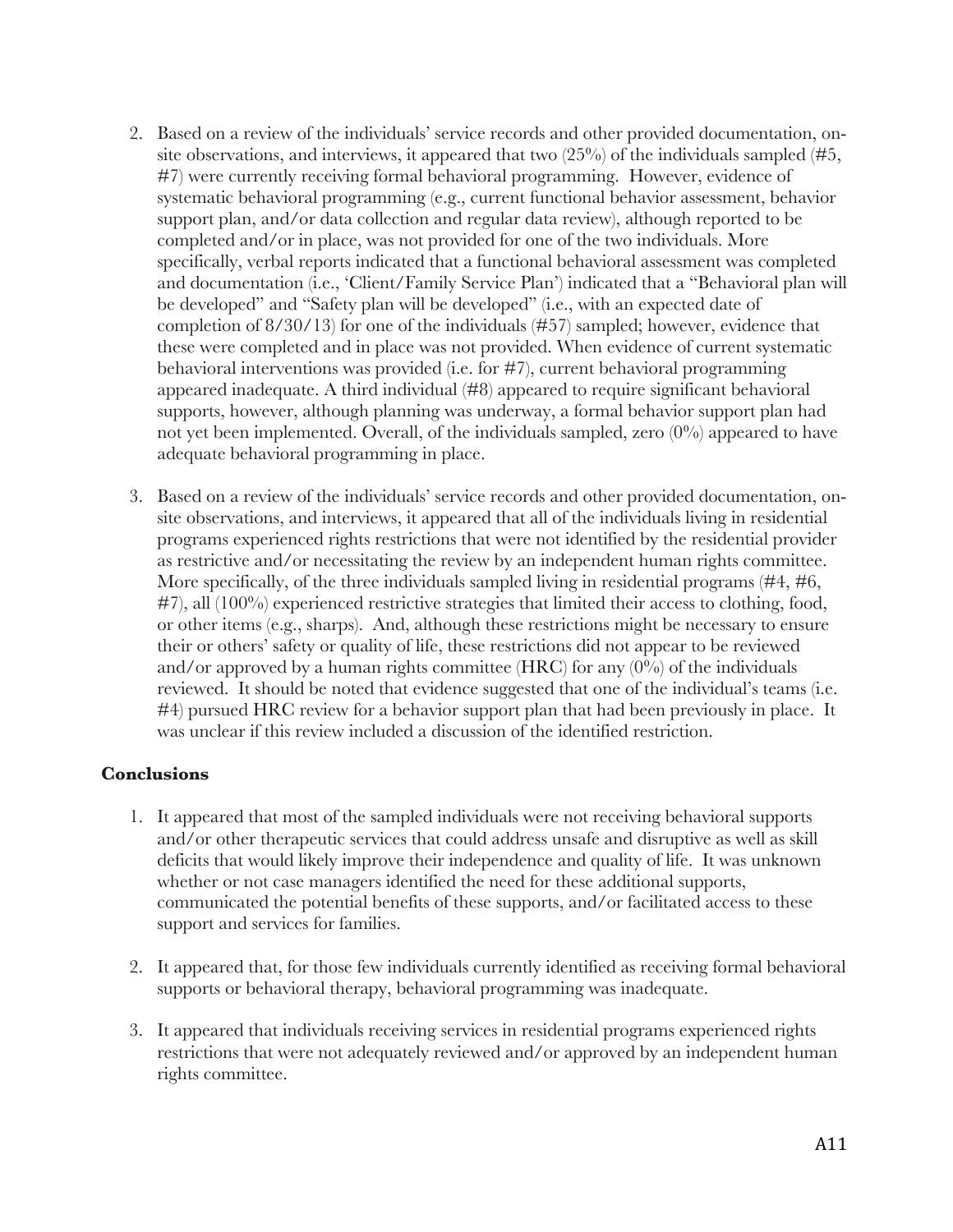#### **Recommendations/Suggestions**

- 1. Consistent with Section V.5 of the Settlement Agreement, the Commonwealth shall " … ensure that appropriate services are available and accessible for individuals in the target population …". It appears that, in some cases, additional services, such as those provided by behavioral analysts or speech language pathologists, should be available and known to individuals and their families. Consequently, it is recommended that case managers assist families in identifying the need for and, when appropriate, accessing necessary behavioral services or supports (or other).
- 2. Consistent with Section V.5 of the Settlement Agreement, the Commonwealth shall " … ensure that all services for individuals receiving services under this Agreement are of good quality …". That is, those individuals receiving behavior supports should receive quality supports. Consequently, it is recommended that the Commonwealth, though the work of their case managers or others, critically examine and ensure the quality of the behavioral supports being provided to individuals receiving those services.
- 3. Consistent with Section V.5 of the Settlement Agreement, the Commonwealth shall ensure " … increased integration, independence, and self-determination in all life domains …". That is, individuals should have the ability to independently access items without undue restriction or dependence on staff. Consequently, it is suggested that any potential rights restriction be reviewed and approved by an independent human rights committee prior to their implementation. When rights restrictions are restricted, behavioral programming should be implemented in an effort to reduce the future need for such restrictions.

Respectfully submitted by,

Patrick F. Heick, Ph.D., BCBA-D Manager, PFHConsulting, LLC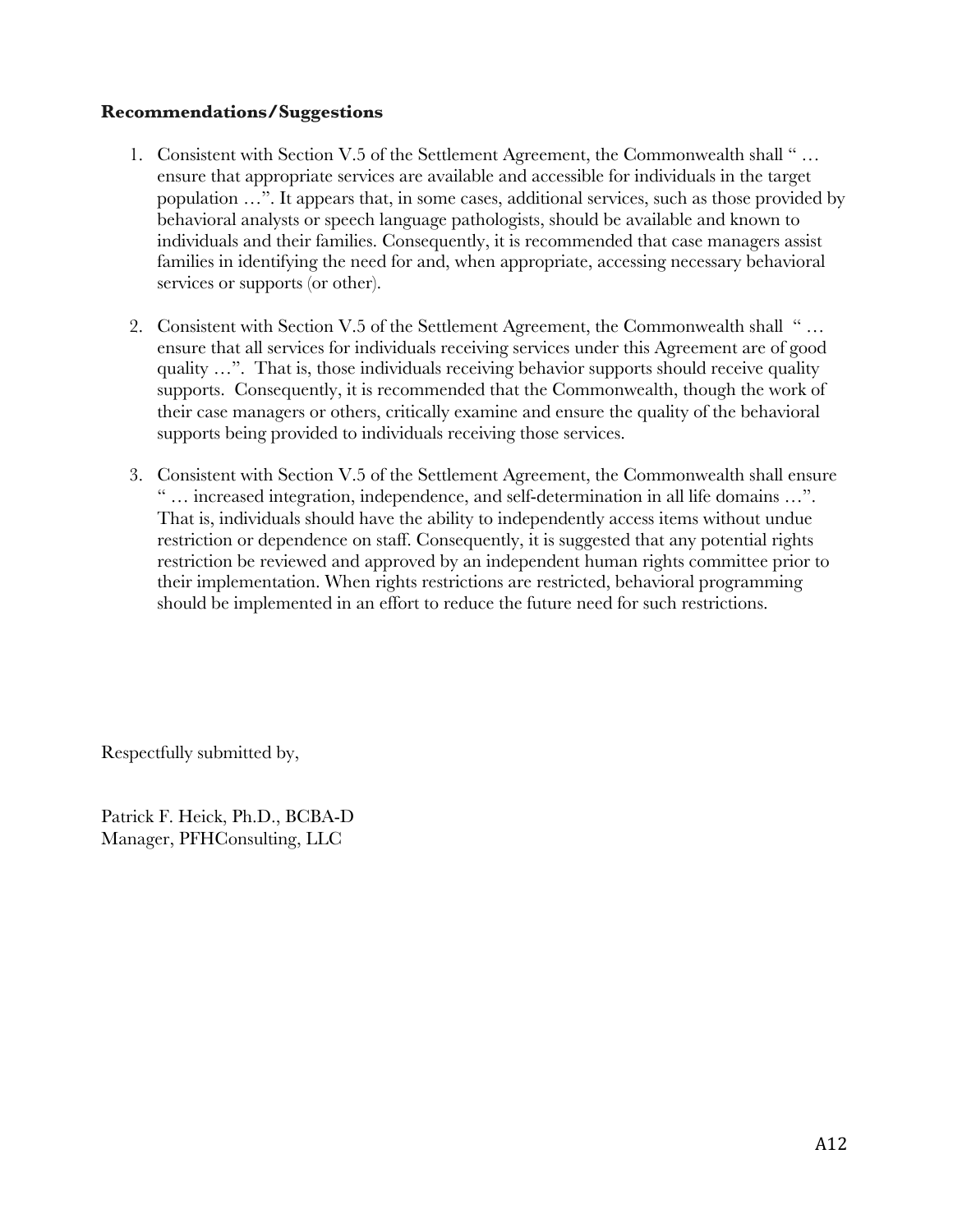# **APPENDIX B**

# **CRISIS SERVICES REQUIREMENTS**

**By: Kathryn du Pree MPS**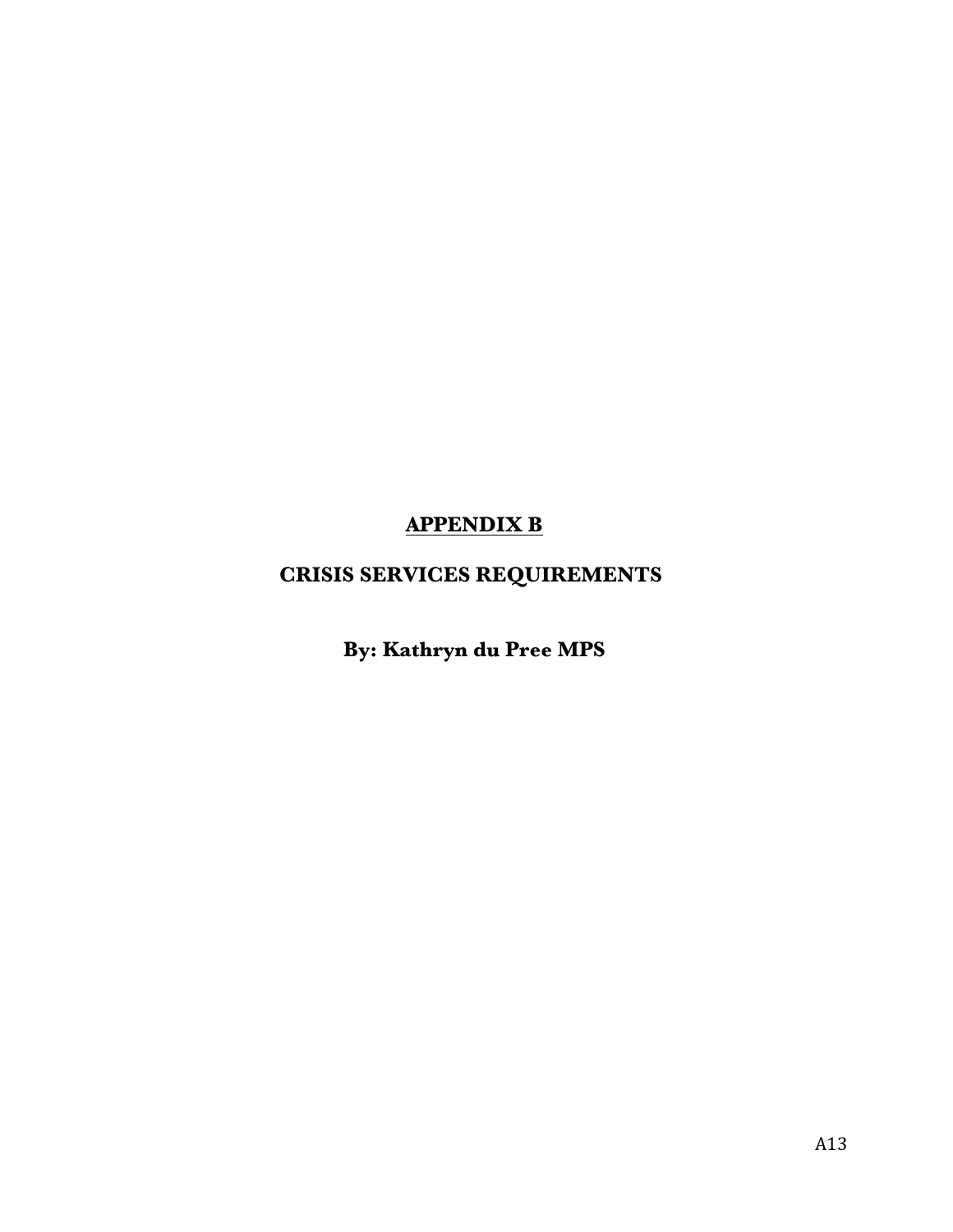# **CRISIS SERVICES REVIEW OF THE VIRGINIA REACH PROGRAM FOR THE INDEPENEDENT REVIEWER FOR THE COMMONWEALTH OF VIRGININA VS. THE US DOJ**

*PREPARED BY KATHRYN DU PREE, MPS EXPERT REVIEWER MAY 6, 2014*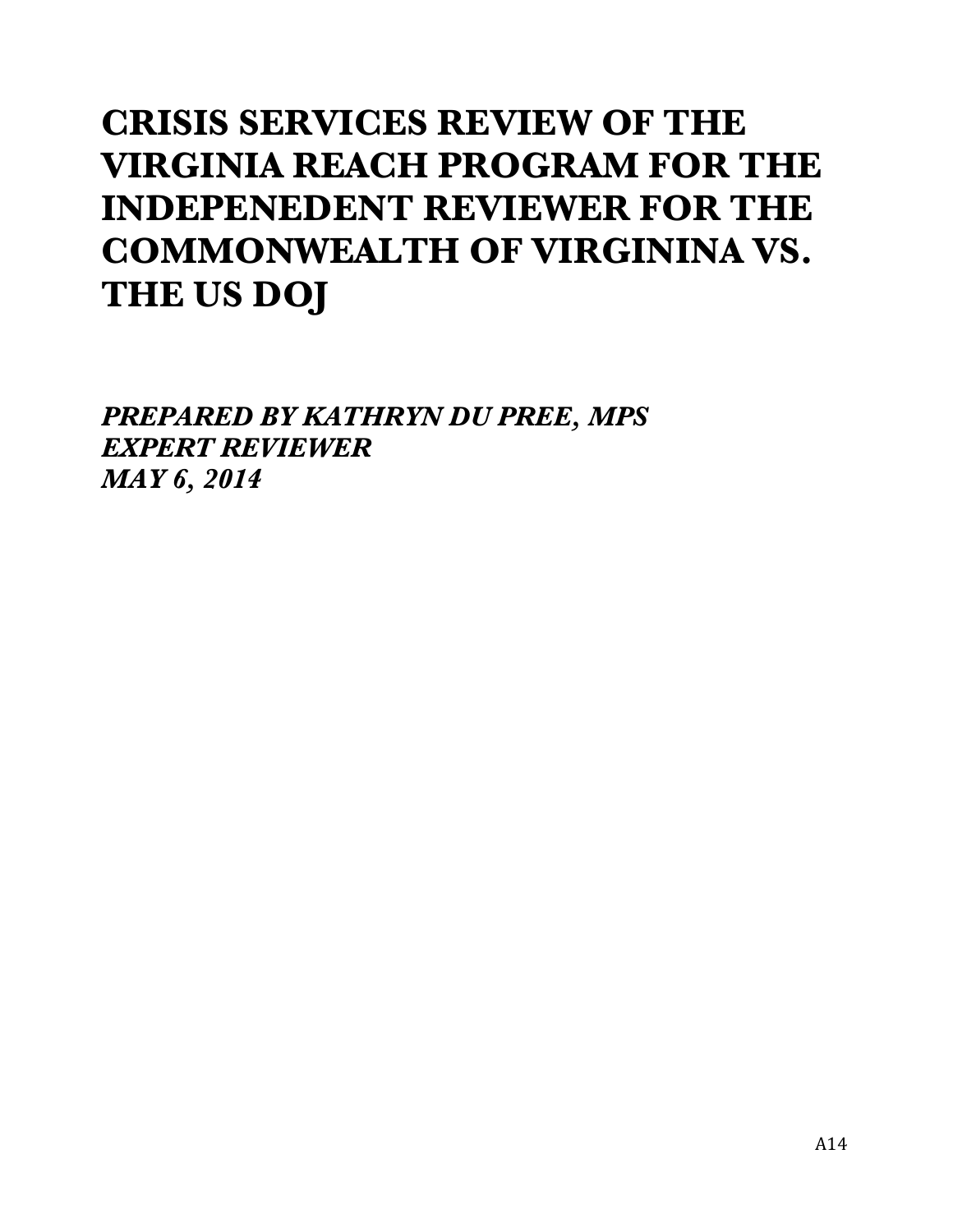# **TABLE OF CONTENTS**

| <b>Section 1: Overview of the Requirements</b>                 |    |
|----------------------------------------------------------------|----|
| <b>Section 2: Purpose of the Review</b>                        | 3  |
| <b>Section 3: Review Process</b>                               |    |
| <b>Section 4: A Statewide Crisis System for Individuals</b>    |    |
| with ID and DD                                                 |    |
| <b>Section 4A: Review of the Crisis Services Plan to Serve</b> |    |
| <b>Children and Adolescents</b>                                | 5  |
| <b>Section 4B: REACH Services for Adults</b>                   | 12 |
| <b>Section 5: Elements of the Crisis Response System 18</b>    |    |
| <b>Section 6: Summary</b>                                      |    |

| Table 1: Summary of the Regions' Plans for Crisis Services for Children |    |
|-------------------------------------------------------------------------|----|
| and Adolescents                                                         | 10 |
| <b>Table 2: START Adult Consumer/Family Perception Survey</b>           | 16 |
| Table 3: REACH In-Home Services During the Third Quarter of FY14        | 23 |
| Table 3: Individuals Using the REACH Crisis Stabilization Units During  |    |
| Quarters 2 and 3 of FY14                                                | 26 |
| Table 4: Comparison of the Average Length of Stay to the Total Capacity |    |
| of the REACH CSU during Quarter 3 of FY14                               | 28 |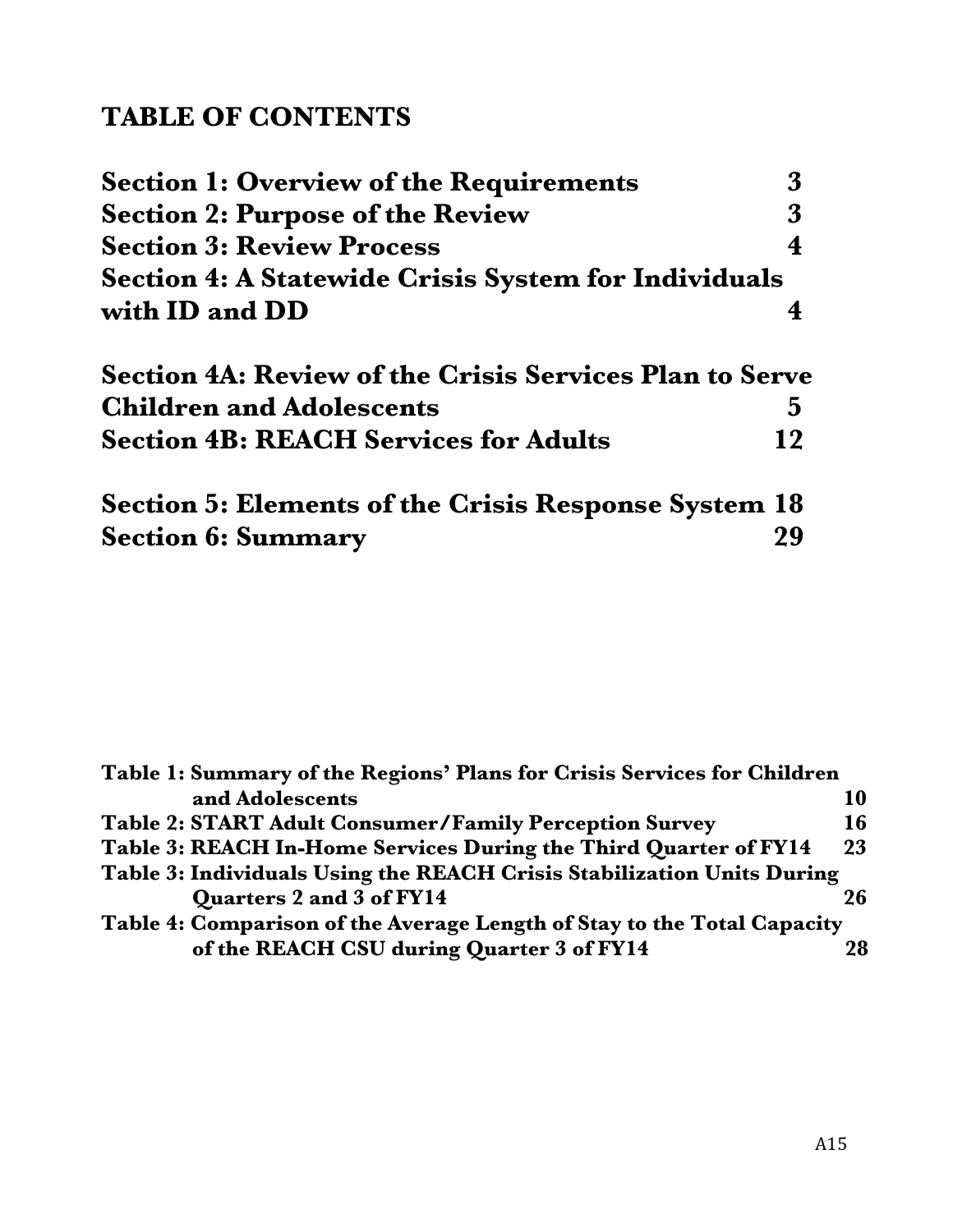## **SECTION 1: OVERVIEW OF REQUIREMENTS**

Donald Fletcher, the Independent Reviewer has contracted with Kathryn du Pree as the Expert Reviewer to perform the review of the crisis services requirements of the Settlement Agreement for the time period 10/7/13-4/6/14. The review will determine the Commonwealth of Virginia's compliance with the following requirements:

The Commonwealth shall develop a statewide crisis system for individuals with ID and DD; provide timely and accessible supports to individuals who are experiencing a crisis; provide services focused on crisis prevention and proactive planning to avoid potential crises; and provide in-home and community-based crisis services that are directed at resolving crises and preventing the removal of the individual from his or her current setting whenever practicable. This will be the fourth review of crisis services and prevention and will focus on the recommendations made by the Independent Reviewer in his report of December 6, 2013.

## **SECTION 2: PURPOSE OF THE REVIEW**

This review will build off the review completed last fall for the review period through 10/6/13 and the recommendations the Independent Reviewer made in his last Report as a result of the conclusions and findings of that review. It will focus on those areas that were not in compliance and the Independent Reviewer's related recommendations. This focus will be on:

- The Commonwealth's ability to serve adults with developmental disabilities in terms of crisis prevention and intervention services ensuring this target population, including those on the waiting list, has case management services to facilitate full access to crisis services and stabilization programs, and access to community supports to prevent future crises
- Outreach strategies to ensure families of individuals with DD are aware of and can access crisis prevention and intervention services
- The Commonwealth's ability to provide crisis prevention and intervention services to children with either intellectual or developmental disabilities. A plan to address this population is to be provided to the Independent Reviewer by 3/31/14. It is to include outreach, education of case managers, referral process, CSB involvement, community supports, a methodology to track the need for out-of -home placement, and placement outcomes for children who are placed out of home.
- The DBHDS' methodology to track training for Case Managers in CSBs serving individuals with intellectual disabilities and actions to train all DD Case Managers by 3/31/14.
- The status of training of CSB Emergency Services workers to be completed by 6/14.
- The Commonwealth's plan to reach out to law enforcement and criminal justice personnel to link individuals with intellectual and developmental disabilities (I/DD) to crisis intervention services to prevent unnecessary arrests or incarceration
- The number of individuals who were removed from their homes to an out-of-home placement during a crisis, the duration of the placement and the number of individuals who were not able to return to their original home or residence.
- The status of establishing the crisis stabilization units (crisis therapeutic homes) in Regions IV and V.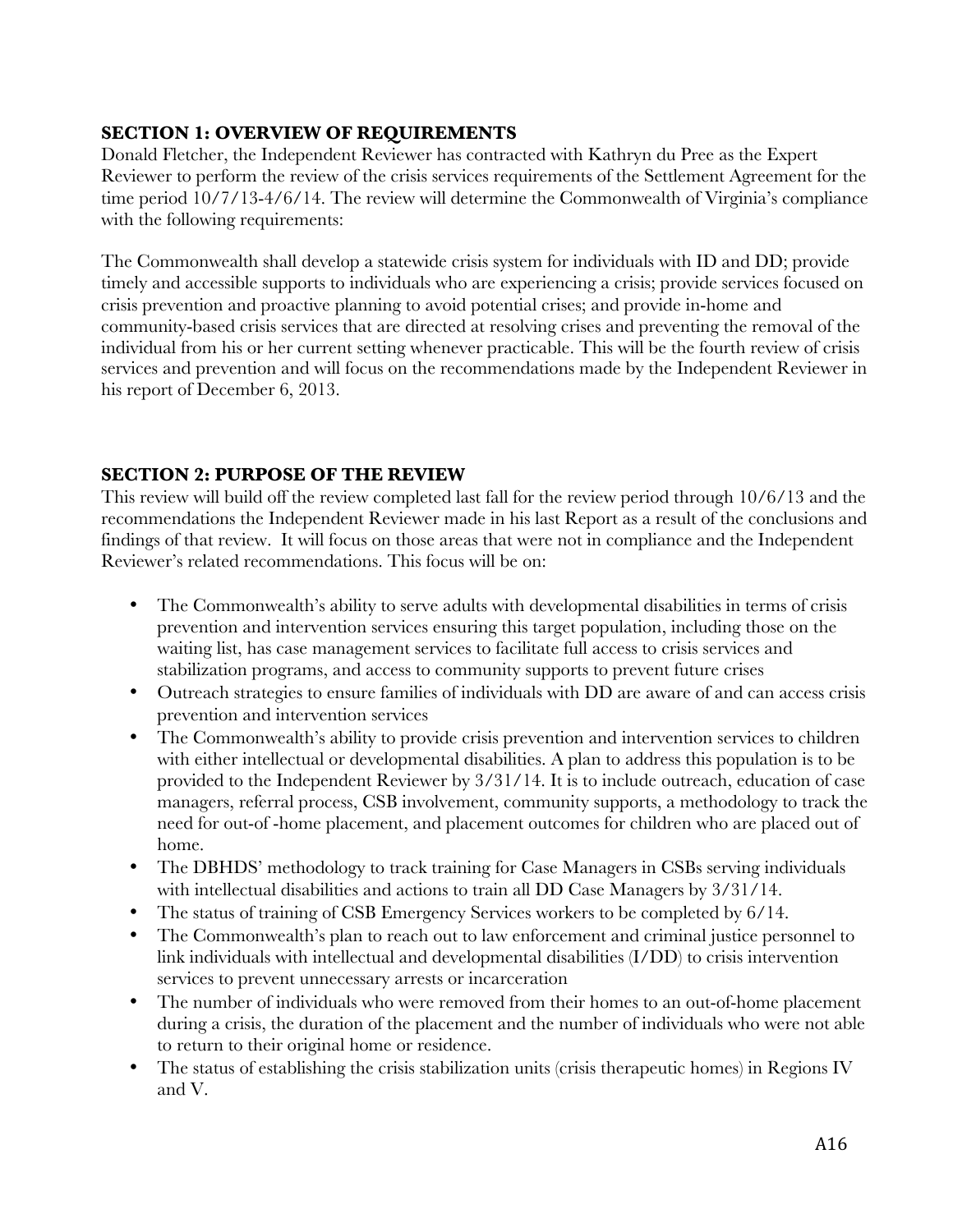- The impact of changes in the practices of the crisis services and crisis stabilization units on the Commonwealth's compliance with the prevention, timely response, and in-home service aspects of the crisis system.
- The satisfaction of the families who have used the crisis intervention service system, now called REACH.

#### **SECTION 3: REVIEW PROCESS**

The Expert Reviewer reviewed relevant documents and interviewed key administrative staff of DBHDS, and REACH administrators to provide the data and information necessary to complete this review and determine compliance with the requirements of the Settlement Agreement.

*Document Review: Documents reviewed included:* 

- 1. The DD Crisis Response System: "My Life, My Community"
- 2. Crisis Response System for Children and Adolescents with ID/D
- 3. The regional implementation proposals for children and adolescent crisis services
- 4. The National START Center Semi-Annual Report: 7/1/13-12/31/13
- 5. State and Regional Quarterly reports for 10/7/13-12/31/14 and 1/1/14-3/31/14

*Interviews*: The Expert Reviewer interviewed the Assistant Commissioner for Developmental Services, Crisis Services State Coordinator, a REACH Program Manager, a Regional REACH Coordinator, and the State Director of the *arc.* I also participated in one meeting of all of the REACH Coordinators. The Expert Reviewer interviewed seven families randomly selected who have used Crisis Services to determine their level of satisfaction and elicit any recommendations they have for improvement. I appreciate the time that everyone gave to contributing important information for this review.

## **SECTION 4: A STATEWIDE CRISIS SYSTEM FOR INDIVIDUALS WITH ID and DD**

The Commonwealth is expected to provide crisis prevention and intervention services to individuals with either intellectual or developmental disabilities as part of its obligation under Section 6.a. of the Settlement Agreement that states:

*The Commonwealth shall develop a statewide crisis system for individuals with ID and DD. The crisis system shall:*

- *i. Provide timely and accessible support to individuals who are experiencing crises, including crises due to behavioral or psychiatric issues, and to their families;*
- *ii. Provide services focused on crisis prevention and proactive planning to avoid potential crises; and*
- *iii. Provide in-home and community –based crisis services that are directed at resolving crises and preventing the removal of the individual from his or her current placement whenever practicable.*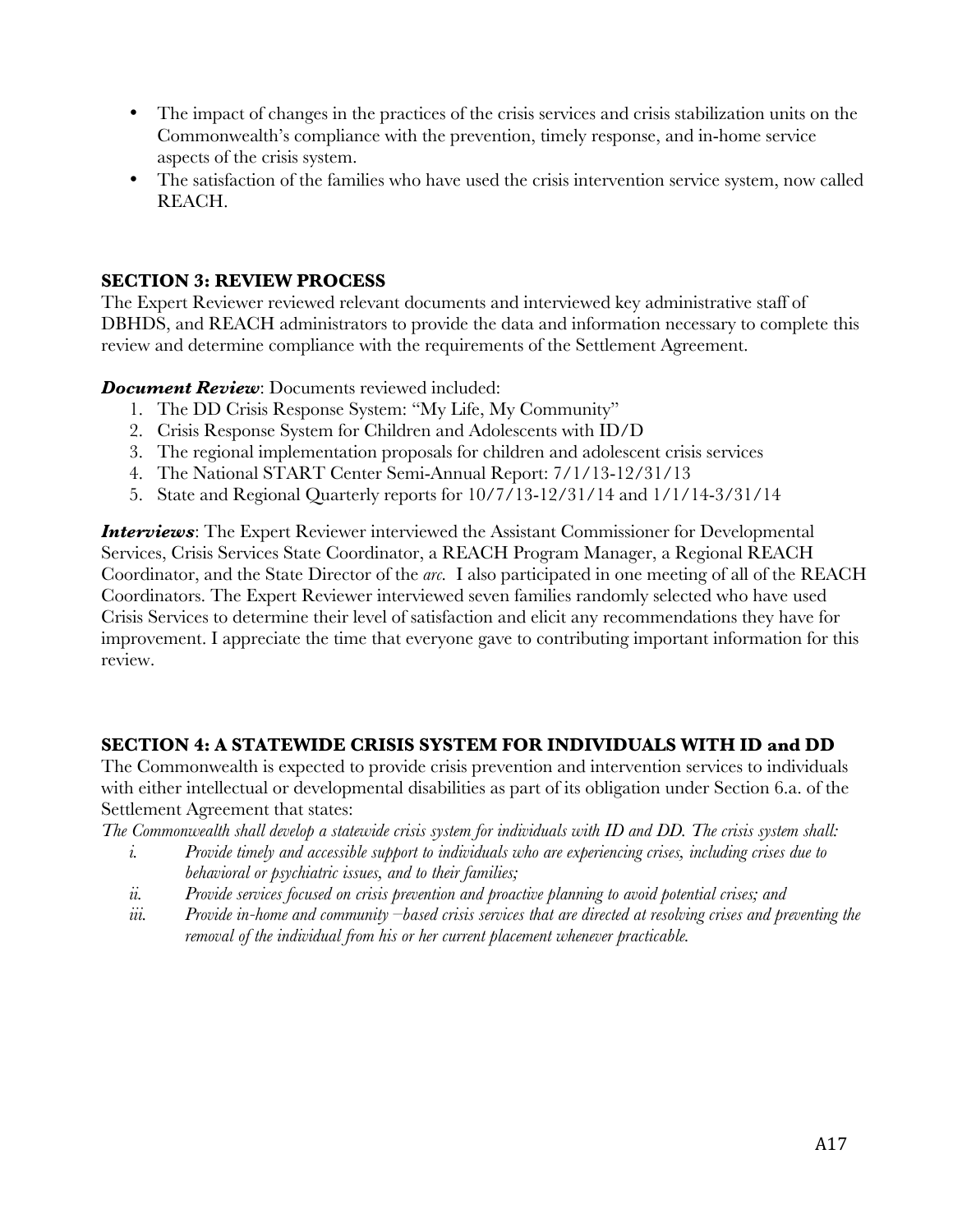#### **A. REVIEW OF THE CRISIS SERVICES PLAN TO SERVE CHILDREN AND ADOLECENTS**

The Commonwealth focused on developing these services for adults to date and has not had them available for children and adolescents with ID/D in any coordinated and consistent fashion although there are various supports available in different parts of Virginia to respond to children and adolescents in crisis that may include young people with ID/D.

The Independent Reviewer directed DBHDS to develop a plan for crisis services for children and adolescents with ID/D by March 31, 2014. The plan was to include outreach, education of case managers, referral processes, CSB involvement, community supports, a methodology to track the need for out-of –home placements, and placement outcomes for children who are placed out of home. The DBHDS issued "My Life, My Community: A Road Map to Creating a Community Infrastructure "on January 6, 2014. This document included a section about Children's Crisis Supports. This plan outlined key components of a crisis response system for children based on the review of children's crisis programs across the country. These components include:

- $\checkmark$  The availability of services 24 hours a day, 7 days per week
- $\checkmark$  A multidisciplinary team of staff consisting of clinicians, nurses, case manager, and psychiatrist
- $\checkmark$  Mobile Teams trained to assess the crisis, prescribe an appropriate intervention and implement the course of treatment within the family's home
- $\checkmark$  Post crisis time limited supports and services to the individual and/or family
- $\checkmark$  Access to hospitalization for stabilization and mental health treatment including health assessments when the child is presenting symptoms indicating s/he is a danger to self or others. The goal is for the child to return home as soon as possible after being stabilized.
- $\checkmark$  Access to out-of-home placement in a therapeutic foster home when the crisis cannot be deescalated in the home, as a last option

The plan defines the role of a Navigator that will be the lead person in each region to coordinate children's crisis services and will collaborate with an array of stakeholders to develop a regional crisis response system that coordinates existing resources and systems of care to ensure the effective use of existing resources and building upon them as service gaps are identified. Services are to include crisis resolution, comprehensive case management, assistance to families to navigate service systems, demonstrate and train family caregivers and service providers in effective crisis interventions, and observe and enhance these techniques as used by caregivers.

#### *The Mission of the crisis response system for children is:*

#### *To assist families and their support systems in developing and maintaining a stable and happy home for children who have been identified as having an intellectual or developmental disability.*

*The Target Population is children and families with children under eighteen years of age who have experienced a crisis event that their family and support system need assistance to resolve.*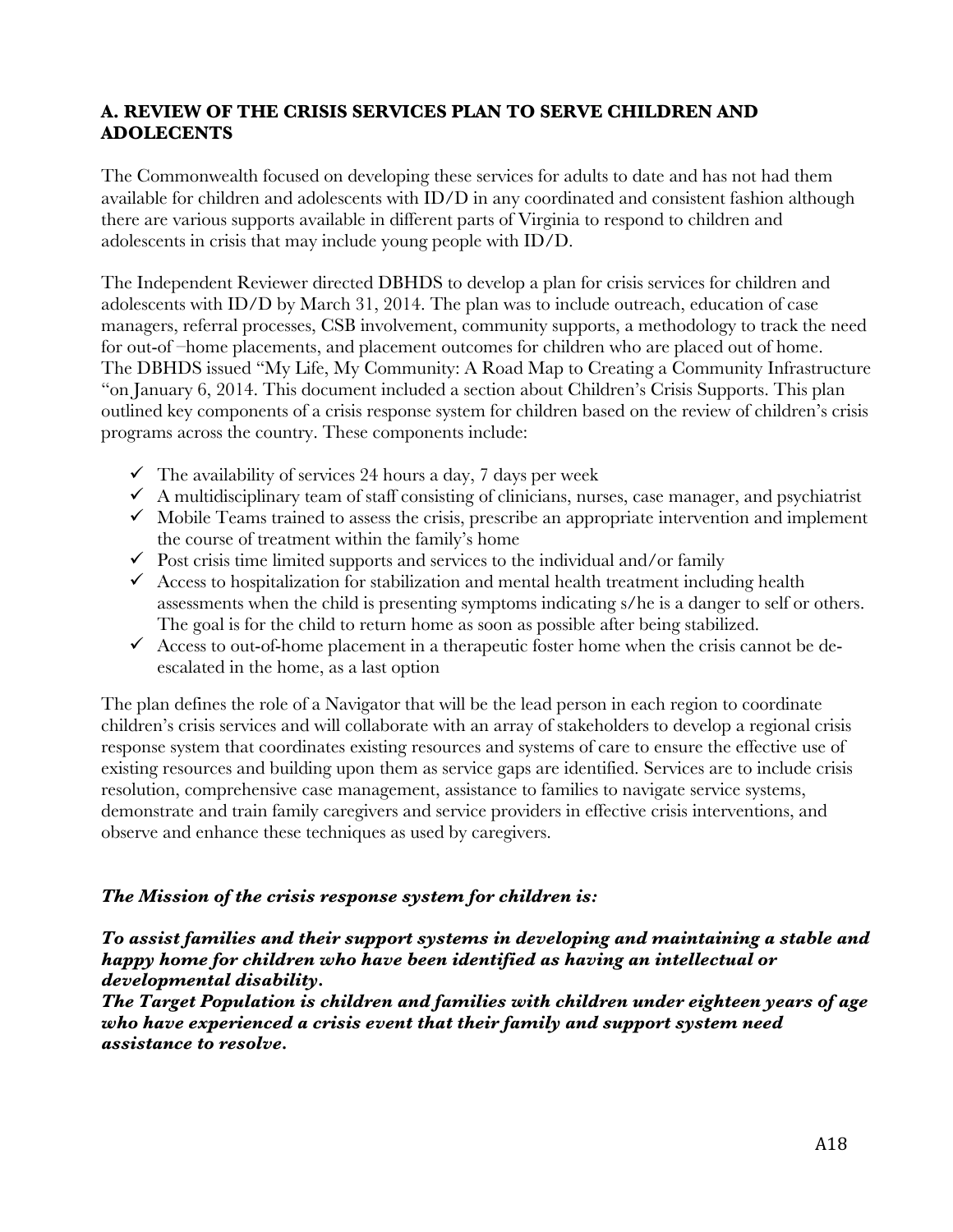DBHDS anticipates that the children's crisis response system will teach caregivers the warning signs of impending crises and strategies to avert the crisis; phone support; crisis de-escalation; development of a short-term crisis support plan; medical screening and referral; family and support system assessment and the development of a comprehensive support plan; training for crisis plan implementation; behavior assessment or functional analysis; parent training; intensive in-home respite services; services and supports linkages; alternative placement in a therapeutic foster home; and referrals to inpatient hospitalization when necessary to insure the safety of the individual, family and support system. DBHDS anticipates the children's crisis response system being developed in four phases beginning with the department's notification of funding  $(3/14)$ :

**Phase I:** 3 months from notification of funding (3/14)- Hire the Regional Program Developer/Navigator: 3 months

**Phase II:** 3-6 months- Hire or contract for the Child Coordinator and the Child Community Professional. Launch services in July 2014

**Phase III:** 6 months- possible program expansion based on the needs identified in the first six months of operation. A decision will be made about expansion and cross-training REACH clinical staff in providing or developing supports to enhance the comprehensive system.

**Phase IV:** 2-3 years- program expansions based on documented need for crisis services.

**Timelines:** Timelines are set in the plan for establishing implementation milestones, hiring and training children's staff, developing a communication strategy and doing home modifications. All of this was to be accomplished by 3/31/14. Regions were asked in March to submit their specific proposals and these were due on March 14, 2014. I review these plans and summarize my conclusions in Table 1. None of the timelines set in the January 2014 plan have been met. Full implementation is anticipated for August 31, 2014.

A more detailed planning document, "*Crisis Response System for Children with ID/D"* was issued by Connie Cochran, Assistant Commissioner, Division of Developmental Services, DBHDS, on February 4, 2014. While acknowledging it is not a road map, it describes the purpose of a crisis response system for children, how DBHDS will establish children's crisis operations, and the expectations and timeline for regions submitting proposals to secure funding and departmental approval of individual regional initiatives. Key elements to be addressed in the plans are:

- $\checkmark$  Identify the Program Developer
- $\checkmark$  Detail the use of evidence based practices or models
- $\checkmark$  Detail how resources will be leveraged to reach all parts of the region with evidence based services or treatment
- $\checkmark$  Identify how the region will determine which target priority population the program will serve
- $\checkmark$  Identify the initial sub-populations to be served through age 17 who may also have cooccurring mental health or behavioral health problems; be involved in the juvenile justice or court systems, have a history of frequent use of emergency services; have required long-term mental health supports; or have a history of hospital admission for mental health treatment.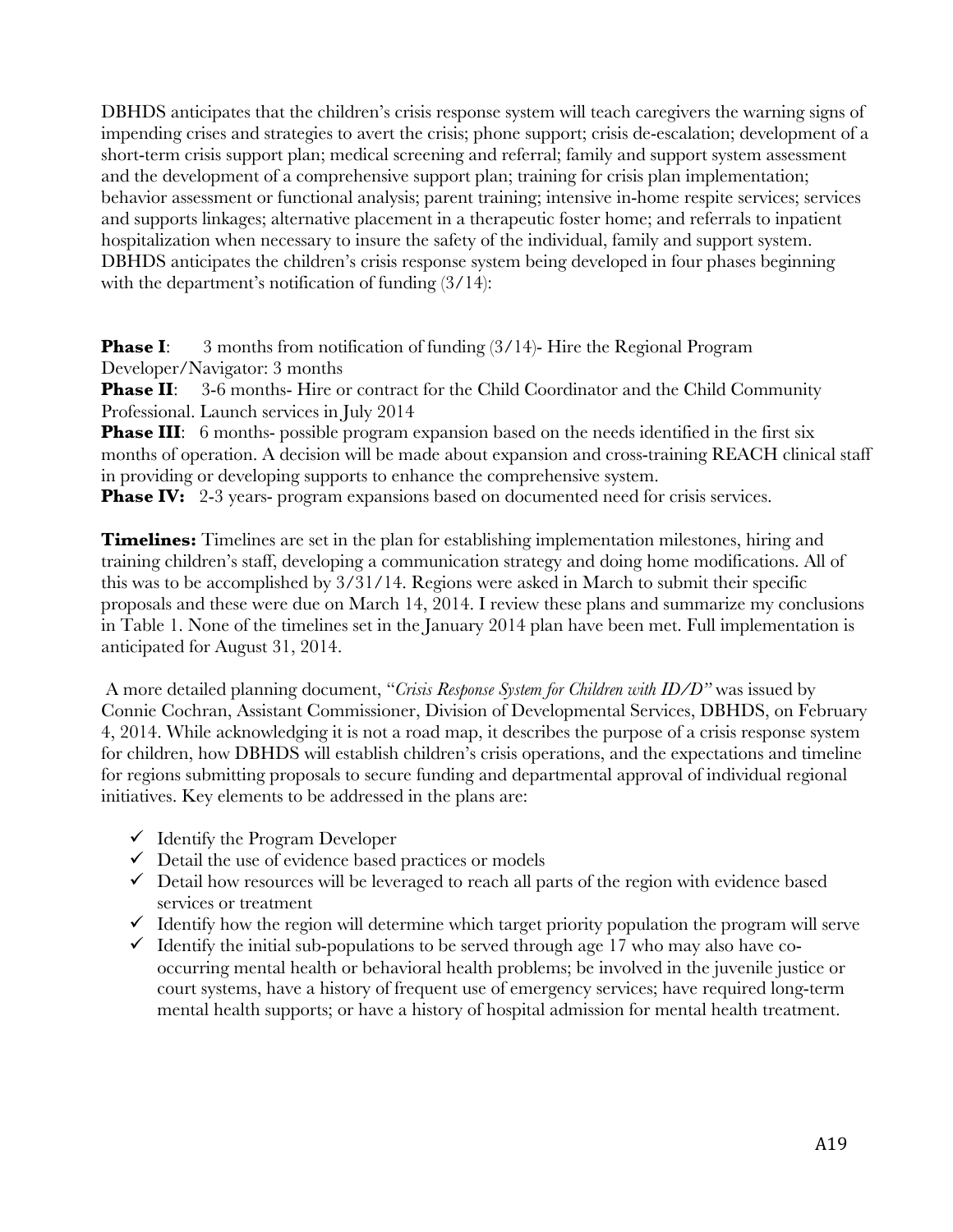Funding will be provided to each region through FY15 with a base allocation of \$225,000. Additional funding may be available and each region was to submit budgets through FY16. Examples are provided of the type of services that *may* be included (italics mine). These are mobile crisis response, intensive in-home support, child psychiatry, evidence based treatment team models. This list of services is prefaced that they are examples of services that should be funded.

I will next provide a summary of the regional proposals evaluating them compared to the DBHDS expectations and those articulated by the Independent Reviewer in terms of his expectations of the crisis response system for children. I want to comment on the DBHDS plan before reviewing the regional proposals. It is a positive step that DBHDS is creating a plan to provide crisis services to children and adolescents with ID/D. Expecting the regions to develop a plan that uses evidence-based models and practices and that builds on existing services and supports through the strengthening of community partnerships provides the right direction. However, there is not a consistent message or expectation set for the regional proposals to fulfill the Agreement's Crisis Services requirements for a statewide crisis system with in-home and community based services, mobile response in two hours, and short term alternatives to institutionalization.

The DBHDS expectation of specific services is more detailed in its "My Life, My Community" Plan. All of the supports that are articulated in the plan are not included in the request for proposals used on  $2/4/14$ . This may be due to the foundation of this initiative, which is to build upon the existing supports and services that are available in each region for children with ID and DD who experience a crisis. However the request for proposal does not require regions to identify all that exists currently in their region, who it is available to, if the capacity is sufficient to meet the need and then identify how the region will use the funding from DBHDS to supplement existing services and address gaps so that all the components of the ideal crisis response system will be available over time. Each region proposes to complete a needs assessment as its first phase of development. Four of the five regions include resource identification and a gap analysis as well as a determination of the projected needs of children and adolescents for crisis intervention. Region IV should also complete a gap analysis as part of its needs assessment. Region III needs to conduct a needs assessment.

The DBHDS needs to clarify its expectations of the children's crisis response system so that each region is offering the full range of required crisis services and supports to individuals with an ID/DD diagnosis that are required by the Agreement, realizing that the provider and/or funding sources for these services may differ across regions.

The DBHDS also needs to clarify the expectation that all children and adolescents through age of seventeen will have access to the children's crisis response system. The Development of Child ID/D Crisis Services from the Assistant Commissioner includes conflicting information. It first states that the DOJ Settlement Agreement requires DBHDS to fully fund a crisis stabilization program by FY14 for children under the age of 18. The Development of Child ID/D Crisis Services includes a request that the region determine/narrow down which target populations the program will serve as part of the key elements to address. At least one region plans to serve only adolescents and does not respond to the full age range of children and adolescents. If the narrowing of the population infers that a region can select from among the factors of having a mental health or behavioral problem, being involved with the court system, using emergency response or inpatient services, that is unresponsive to the Settlement Agreement.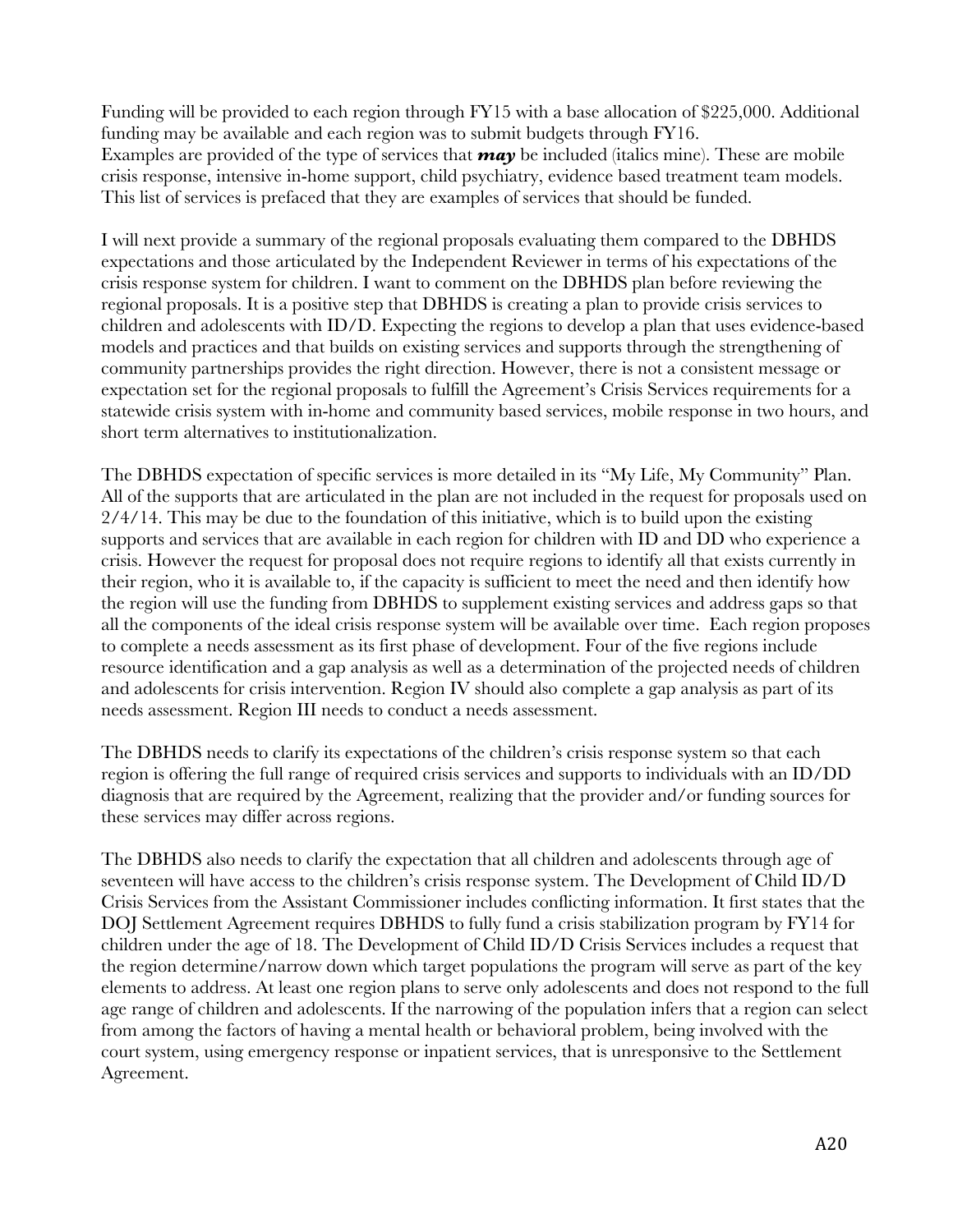#### **TABLE 1: SUMMARY OF THE REGIONS' PLANS FOR CRISIS SERVICES FOR CHILDREN AND ADOLESCENTS**

| <b>PLAN ELEMENT</b>     | <b>REGION I</b>    | <b>REGION II</b> | <b>REGION III</b> | <b>REGION IV</b> | <b>REGION V</b> |
|-------------------------|--------------------|------------------|-------------------|------------------|-----------------|
| <b>Timelines</b>        | Yes                | Yes              | No                | Yes              | Yes             |
| <b>Budget</b>           | Yes                | Yes              | No                | Yes              | Yes             |
| Program Model           | Yes                | Yes              | Yes               | $\rm No$         | $\rm No$        |
| <b>Needs Assessment</b> | Yes                | Yes              | No                | Yes              | Yes             |
| Gap Analysis            | Yes                | Yes              | Yes               | $\rm No$         | Yes             |
| Community Linkages      | Yes                | Yes              | Yes               | Yes              | Yes             |
| Formal Agreements       | No                 | $\rm No$         | No                | Yes              | $\rm No$        |
| <b>Target Group</b>     | Yes                | Only 16-18       | 15-17 Initially   | Yes              | Yes             |
| Outreach                | Yes                | $\rm No$         | No                | $\rm No$         | $\rm No$        |
| <b>Referral Process</b> | Yes                | Yes              | Yes               | Yes              | Yes             |
| Csb Role                | Yes                | Yes              | Yes               | Yes              | Yes             |
| Cm Training             | $\rm No$           | $\rm No$         | $\rm No$          | $\rm No$         | $\rm No$        |
| Data Collection         | Yes/Not Specil Yes |                  | Yes               | Yes/Not          | Yes/Not Specif  |
|                         |                    |                  |                   | Specific         |                 |
| <b>Staffing</b>         | Yes                | Yes              | Yes               | Yes              | No              |
| Training                | Yes                | Yes              | Yes               | $\rm No$         | $\rm No$        |
| Mobile Child Crisis     | Yes                | Yes              | Yes               | Yes              | N <sub>o</sub>  |
| Response                |                    |                  |                   |                  |                 |
| Psychiatric Services    | Yes                | Yes              | Yes               | Yes              | Yes             |
| <b>In-Home Services</b> | $\rm No$           | $\rm No$         | Yes               | Yes              | $\rm No$        |
| <b>Respite Services</b> | $\rm No$           | $Yes*$           | No                | Yes              | $\rm No$        |
| Out Of Home Alternativ  | Yes                | $Yes*$           | No                | Yes              | $\rm No$        |
| <b>Hospital Access</b>  | Yes                | $\rm No$         | $\rm No$          | Yes              | $\rm No$        |

**Region I** has a fully developed proposal that includes tele-psychiatry in addition to contracting for child psychiatric services. The focus is placed on crisis assessment and coordination of services. The proposal indicates using the START model but does not specifically state whether in-home or respite services will be available.

**Region II** includes a unique plan to provide training about the Autism Spectrum Disorder for providers, families, and health professionals. Region II plans to collect data about children under the age of 17 but currently has no plans to serve or coordinate services for all children in crisis. Region II also notes to limitations of the current budgetary allocation to serve all children with ID or DD in need. Respite services and out of home placement are noted with an asterisk because there is mention of out of home crisis stabilization but no detail to determine how this will be provided and if this includes respite.

*Region III* did not include a budget or a specific timeline but did indicate that funding is requested for staffing. The Region is proposing to fund family crisis support grants to help families with financial hardship. There is no discussion of out-of-home services or access to psychiatric hospitalization. Psychiatric services will be available through tele-psychiatry but no additional psychiatric consultation is included.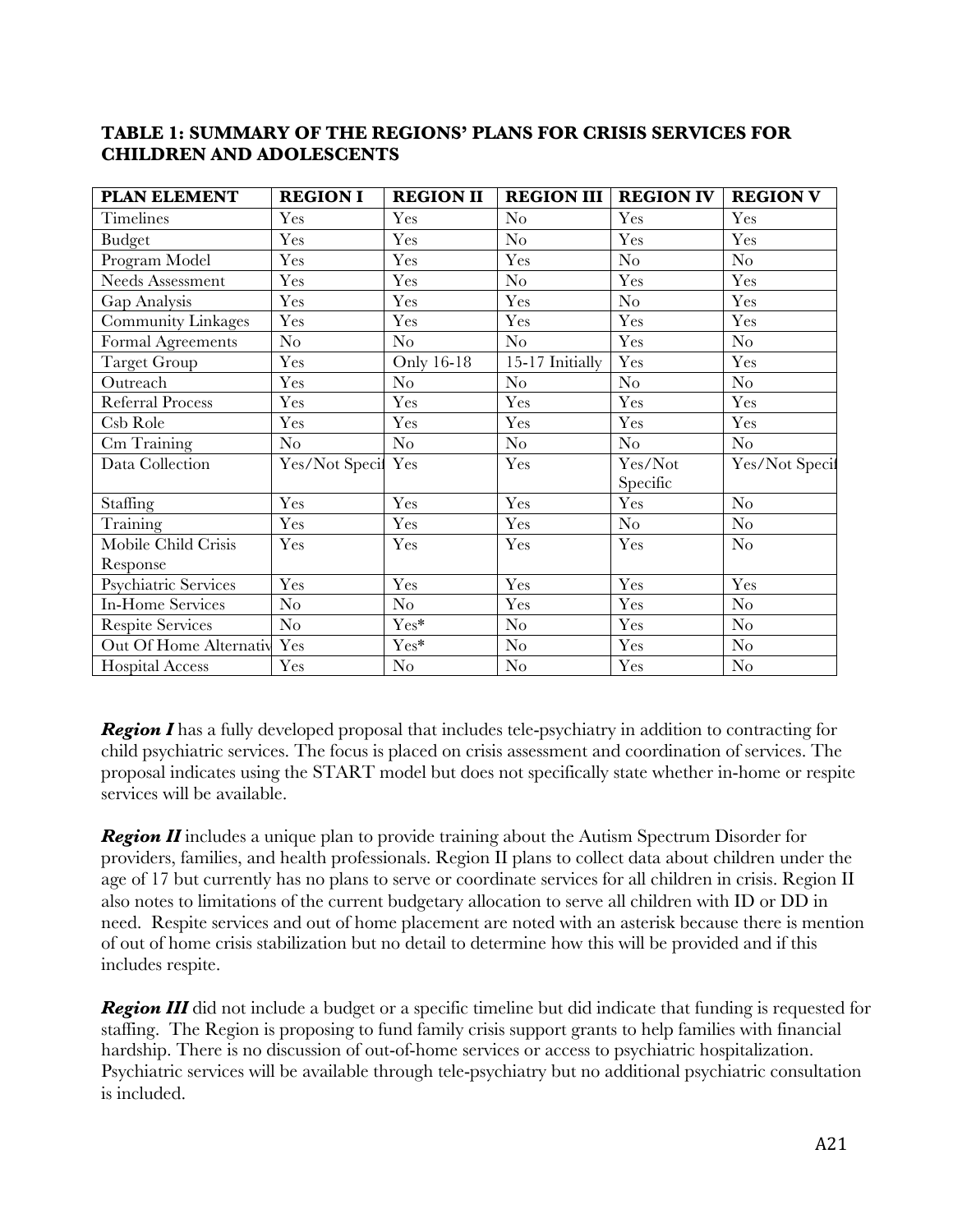**Region IV** does not have an evidenced-based program model. Training is mentioned but is not at all detailed, which is why it is noted in Table 1. It does detail the availability of respite services and also proposes to offer crisis support funding for families.

**Region V** does not include an evidenced-based practice model to serve children and adolescents. The proposal references training but provides no specificity. Services are listed in the budget document in terms of their relationship to funded Medicaid services but the proposal does not specify any or them of how they will be provided. The Region is only requesting funding for one position, the Children's Crisis Program Developer but no other staffing support is proposed.

**Conclusions**: The DBHDS has developed a plan to serve children and adolescents and has set an expectation that services and supports will begin to be implemented by July 2014. However, there is no requirement of the REACH Programs to create standardized crisis services systems for children and adolescents across the regions. The funding available was not determined based on an analysis of the need and regional proposals indicate the need for additional funding. Of particular concern is the lack of outreach to families, no plan to train case managers, and no consistent data collection requirements. The DBHDS is providing initial funding but it is impossible to know if the level of funding is adequate until the needs assessments and gap analyses are completed. The Commonwealth is not in compliance with *Section III.C.6.a.i, ii, and iii* of the Settlement Agreement because crisis services are not systematically in place and available to children and adolescents.

*Recommendations*: The DBHDS has developed a road map to initiate the planning process for serving children and adolescents with I/DD who are in crisis. The elements it proposes are necessary for effective services to be developed. It needs to insure that all of the regions develop and implement a standardized crisis services system for all individuals with a diagnosis of ID or DD. While regional differences exist in terms of the existing capacity and expertise to serve children and adolescents, it is important that the same expectations are set by DBHDS for each regional program and that the regions are monitored to insure consistent implementation. The DBHDS should create standardized requirements for:

- $\checkmark$  Serving all children and adolescents up to the age of 18 who have ID/D and experience a crisis
- $\checkmark$  The continuum of services to include mobile crisis teams, in-home support, respite and access to crisis stabilization and hospitalization
- $\checkmark$  Core staffing
- $\checkmark$  Core training for team members, case managers, providers and CSBs
- $\checkmark$  Outreach to families
- $\checkmark$  The data elements to be tracked to determine if outcomes are being achieved
- $\checkmark$  Program evaluation

I remain concerned about the access that children and adolescents with DD will have for crisis services. CSBs are the point of contact for children with ID and children with DD who also have a mental health diagnosis. The needs assessment should include a review of children and adolescents with DD who may be prone to behavioral crisis who may not have a psychiatric diagnosis. The Semi-Annual START Report for July - December 2013 indicates that 29% of adults referred to START do not have a psychiatric diagnosis. If there is a similar referral pattern among children and adolescents DBHDS will need to create referral and access protocols for them.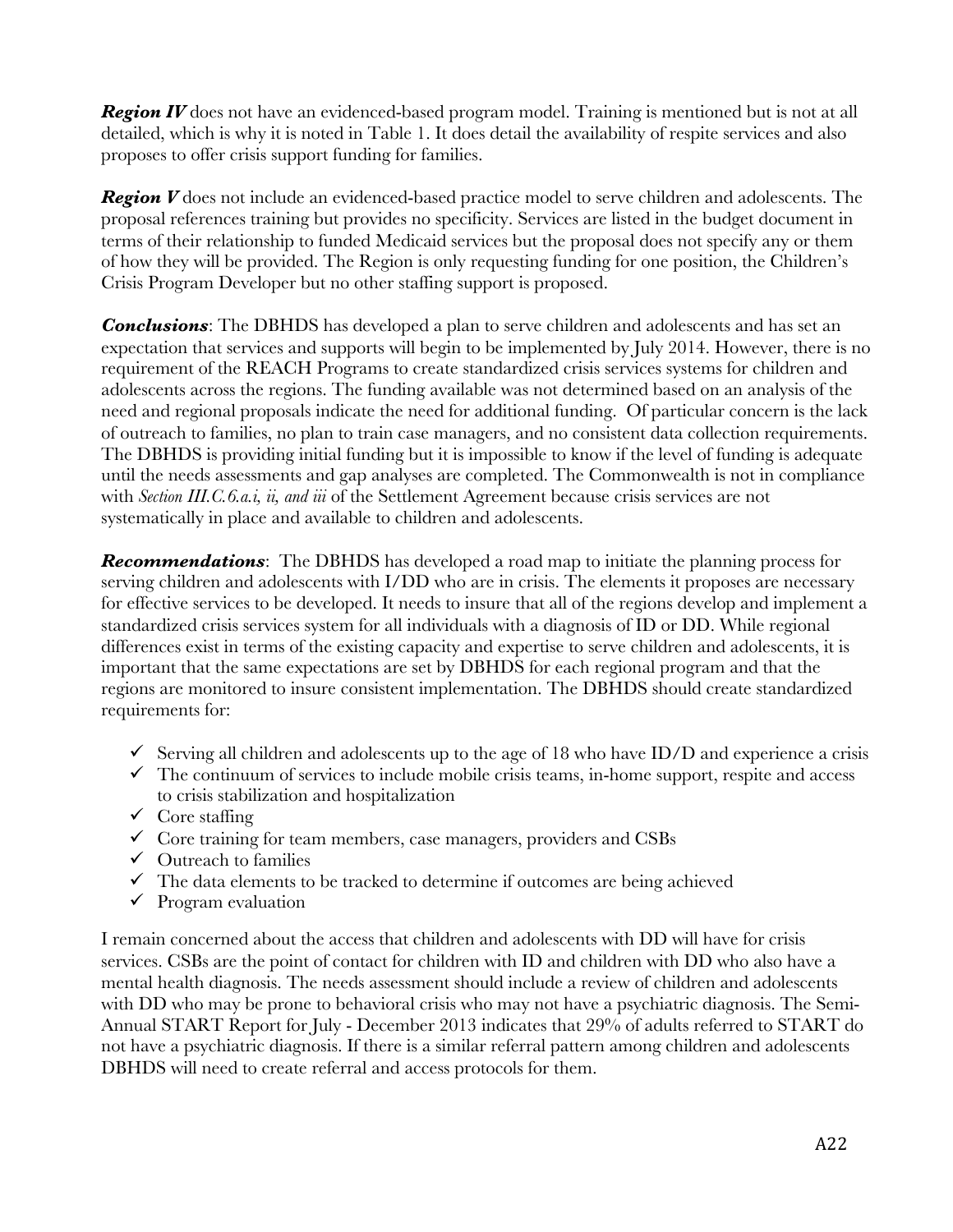## **B. REACH SERVICES FOR ADULTS**

Regions continue to serve over 100 individuals per quarter as of the  $2<sup>nd</sup>$  quarter for FY14. Joan Beasley reports they are on pace with START expectations and she believes VA will serve almost 600 individuals during FY14 which is comparable to FY13. As of March 31, 2014, the REACH Program has served 1014 individuals out of 1041 individuals who have been referred. During the second and third quarters a total of 165 new individuals were referred to REACH. The number of referrals is uneven in that sixty-nine individuals were referred in the second quarter and ninety-six were referred in the third quarter. Referrals are no longer pre-dominantly from families and secondarily from group homes. In this reporting period, Case Managers made 30% (21) of the referrals in the second quarter and  $50\%$  (48) of the referrals in the third quarter. This is a strong indication of the system taking hold with the CSBs and the Case Managers becoming more aware of REACH services and working proactively with individuals with dual diagnoses and their families.

Only 5% of the individuals have normal or borderline intelligence, which for the time period Dr. Beasley reported on totaled twelve individuals. It remains a concern that there is no plan for outreach to families of individuals with DD. The Independent Reviewer continues to ask the DBHDS to develop an outreach plan to the DD community. The one family member I spoke with whose son has DD, was referred by the police who were called to her home. Her son has no case manager as he is on the waiting list for the DD Waiver. He has still not been provided with a case manager.

The Independent Reviewer asked DBHDS to report on the outcomes for individuals who are hospitalized as a result of the crisis and what involvement START had with them prior to and post hospitalization. DBHDS is to report if these individuals eventually return home or if an alternative placement needs to be located for them. Nineteen individuals were hospitalized in the second quarter and ten individuals during the third quarter. Out of a total number of referrals of 178 individuals with final dispositions this represents 16%. The DBHDS was able to report on the information about seventeen of the individuals. Of the seventeen, REACH was involved with all but three who did not want services. Twelve of the individuals returned home and new placements in the community were found for two of them. The availability of this data is encouraging as is the involvement of REACH with individuals who are hospitalized. DBHDS needs to ensure reporting from all five regions on this data in the future.

Training is not required of ID or DD Case Managers. REACH Program staff do train CSB Case Managers and there is a training module on the web that can be accessed by ID or DD Case Managers. The Assistant Commissioner reports that DBHDS is determining if it will require this training and may use a Train the Trainers model so that each CSB has the capacity to train new Case Managers. I highly recommend that the DBHDS adopt this approach using a standardized training module and making the training a requirement in the CSB Performance Contracts. DBHDS now oversees the DD Waiver. REACH training should be provided to all DD Case Managers and should be required.

The REACH programs for individual age 18 and older are being designed to maintain the requirements of the settlement agreement as Regions III, IV, and V transition from START to REACH. The requirements are detailed in "My Life, My Community". The services and supports offered through START will continue and the regions will emphasize more in-home support in immediate response to a crisis. As an example, Region III reports it will increase the availability of in-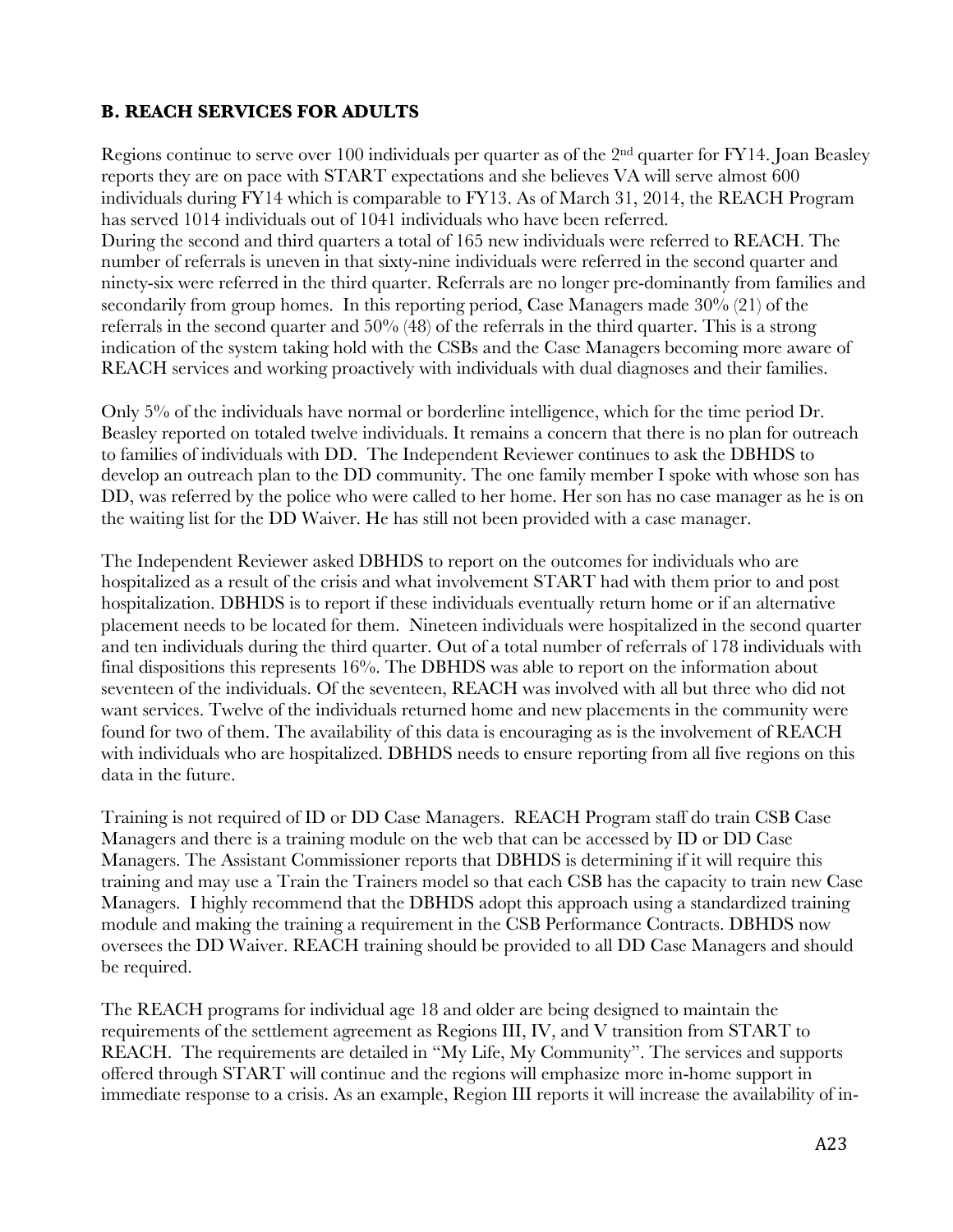home supports from seventy-two hours as START offers to fifteen to thirty days to stabilize the situation.

DBHDS has requested that Joan Beasley, PhD develop standards for the program before the contract between DBHDS and the national START Program at UNH ends on June 30, 2014. She will collaborate with VCU so that they can monitor the provision of these services starting in FY15. If these standards are in place, if they align with the requirements of the Agreement, and if the teams continue to be trained in and effectively implement evidence-based practice, the REACH program model will meet the expectations of the Settlement Agreement for adults.

*Conclusions:* The DBHDS is not in compliance with *Section III.C.6.a.i, 6.a.ii, and 6.a.iii.* As I note above many elements are in place for adults with ID and the REACH teams are meeting the expectations for serving this specific population. However, DBHDS des not have a statewide crisis system in place for children and adolescents who experience a crisis. Nor can DBHDS assure that it is reaching all of the individuals with DD who need and may benefit from the crisis system.

*Recommendations*: The DBHDS should move ahead with its plans to develop a statewide coordinated crisis response system for children and adolescents and standardize its expectations across the five regional programs. DBHDS should determine how many of adults with DD are at risk of a crisis due to a dual diagnosis or who experience significant behavioral issues (one approach would be to complete a SIS for every individual who is on the DD Waiver, or if already available analyze the results). This information should be used to develop a targeted outreach program and to project future utilization of the crisis response system to enable a determination to be made of whether the REACH program is effectively responding to the needs of this group. Training should be required of all Case Managers.

## **C. The Survey of Families Using REACH**

This review included a pilot of the START Stakeholder Perception Survey, which is used nationally by the Center for START Services. The intention was to conduct a telephone interview with a small sample of ten families to get a sense of satisfaction, and more importantly, to determine if this survey can be a useful tool for future reviews of crisis response services and if it can be used across a broader sample using either a telephone or mailed survey method. I asked the Regions to provide the names of all the individuals who used REACH services in the past three months. I randomly selected three names and sent the guardian or family contact a letter of introduction explaining the purpose of the review of Crisis Response Services in Virginia and requesting they participate in a telephone survey. I contacted a total of fifteen families in the hopes of conducting the survey with ten of them, two from each Region. I have spoken to seven of the families. While this is far too small a sample to draw any conclusions about the program it is of value to note that the range of services and supports offered by REACH are being provided and that of this small group there is general satisfaction with REACH. All of the families would recommend REACH to other families.

There are individual comments and circumstances that are of interest but cannot be generalized to the individuals receiving crisis support through REACH. One individual has been hospitalized and the family is seeking an out-of-home placement once the individual is stabilized. Another individual is awaiting hospitalization but there is not a current vacancy. In that case the family plans for the family member's return. One individual has DD and was referred by law enforcement that responded to a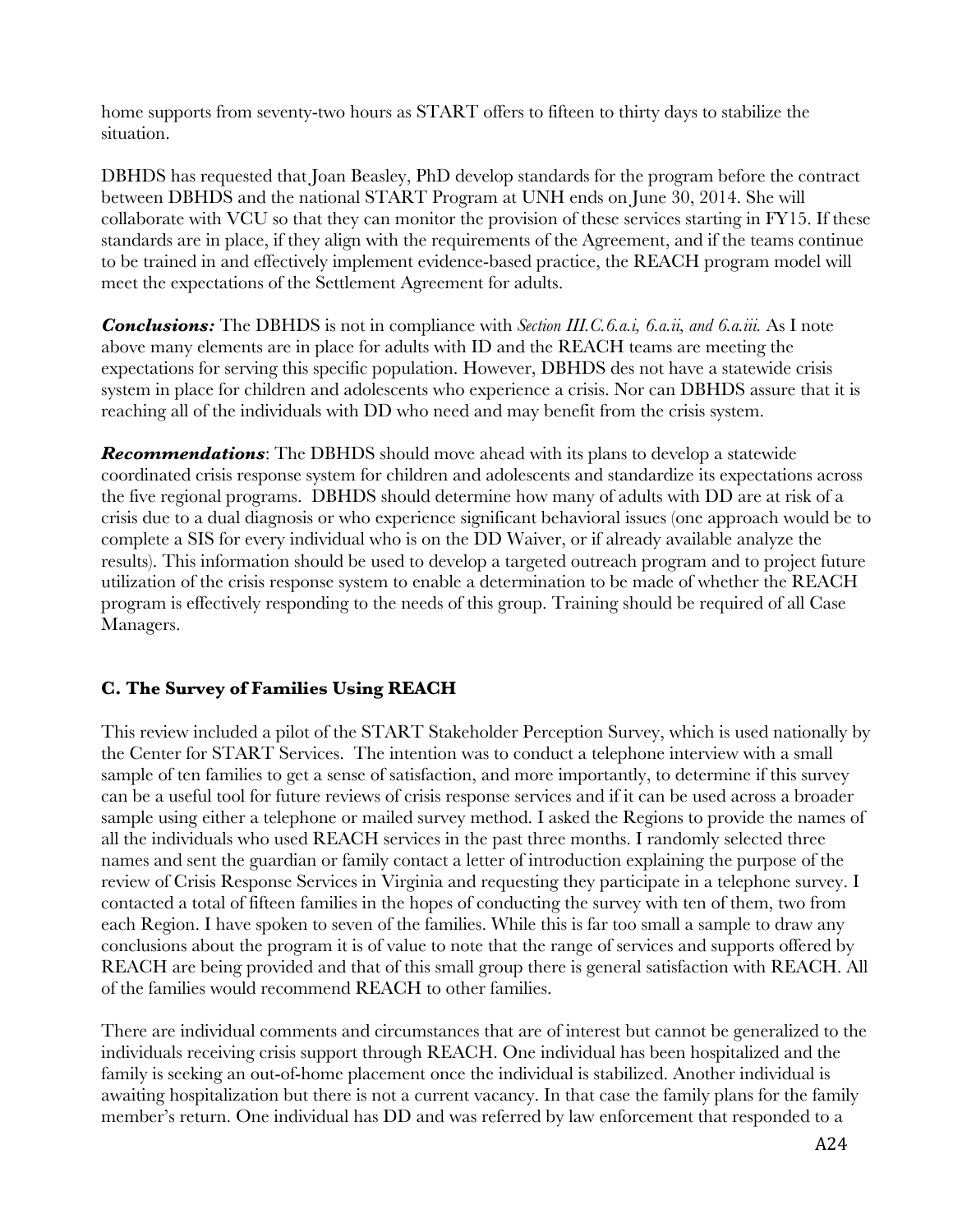call at the home. Because this individual is not yet on the DD Waiver there have not been any linkages with ongoing community supports after the helpful intervention of the REACH program. Families interviewed are generally very satisfied with REACH services. One concern was expressed about the amount of in-home support that was offered during a crisis. The family worked and need someone at the home during his or her working hours but were unable to receive that amount of in-home support. Families appreciate the availability of the crisis stabilization units for both emergency and planned respite. The only comments were about the incompatibility at times of the individuals using the REACH crisis stabilization unit and the cancellation of planned respite as a result of individuals with an emergency. The overall satisfaction and the delivery of the full range of crisis response services is a positive indication that REACH is providing successful crisis interventions.

Below is the summary of the responses to this telephone survey in *Table 2.*

#### *Table 2: START ADULT CONSUMER/FAMILY PERCEPTION SURVEY*

In order to provide the best possible services, START needs to know what you think about the services you received during the last six months and the people who provided it.

**\_\_\_\_\_\_\_\_\_\_\_\_\_\_\_\_\_\_\_\_\_\_\_\_\_\_\_\_\_\_\_\_\_\_\_\_\_\_\_\_\_\_\_\_\_\_\_\_\_\_\_\_\_\_\_\_\_\_\_\_\_\_\_\_\_\_\_\_\_\_\_\_\_\_\_\_\_\_\_\_\_\_\_\_\_\_\_\_\_\_\_\_\_\_\_\_\_\_\_\_\_\_ \_\_\_\_\_\_** 

- 1. When was your most recent encounter with START? Within the last week  $\_\_1$ Within the last month 2\_ Within the last three months \_\_\_5\_\_ Within the last six months  $\_\_$ Within the last year  $\_\_$
- 2. What service/s did you receive from START? **(Check all that apply.)** Consultation  $2$ Crisis intervention \_\_\_5\_\_ Crisis plan development \_\_\_5\_\_ Team planning \_\_\_3\_\_ Caregiver education and training \_\_\_3\_ Planned respite  $4$ Crisis respite \_\_2\_\_\_
- 3. During a crisis what type of response was provided by START? **(Check all that apply.)**  Phone consultation  $4$ On- site consultation \_\_5\_\_\_ On- site crisis intervention \_\_\_7\_\_
- 4. What was the outcome of START intervention? Was able to stay at home  $6$ Went to crisis respite 1 was admitted to a community hospital 1 Was admitted to a state hospital  $\_\_0$ You were connected to someone else who could help you?  $\_\_0$

#### **For Questions 5-17 the Scale is: Extremely, Very, Slightly, or Not At All**

- 5.In general, how timely was the START response to your request for assistance during a crisis? Extremely: 1 Very: 5 Slightly: 1
- 6.Were you satisfied with the outcome that START provided? Very: 6 Slightly: 1
- 7.In general, how helpful was START involvement to you? Extremely: 2 Very: 4 Slightly: 1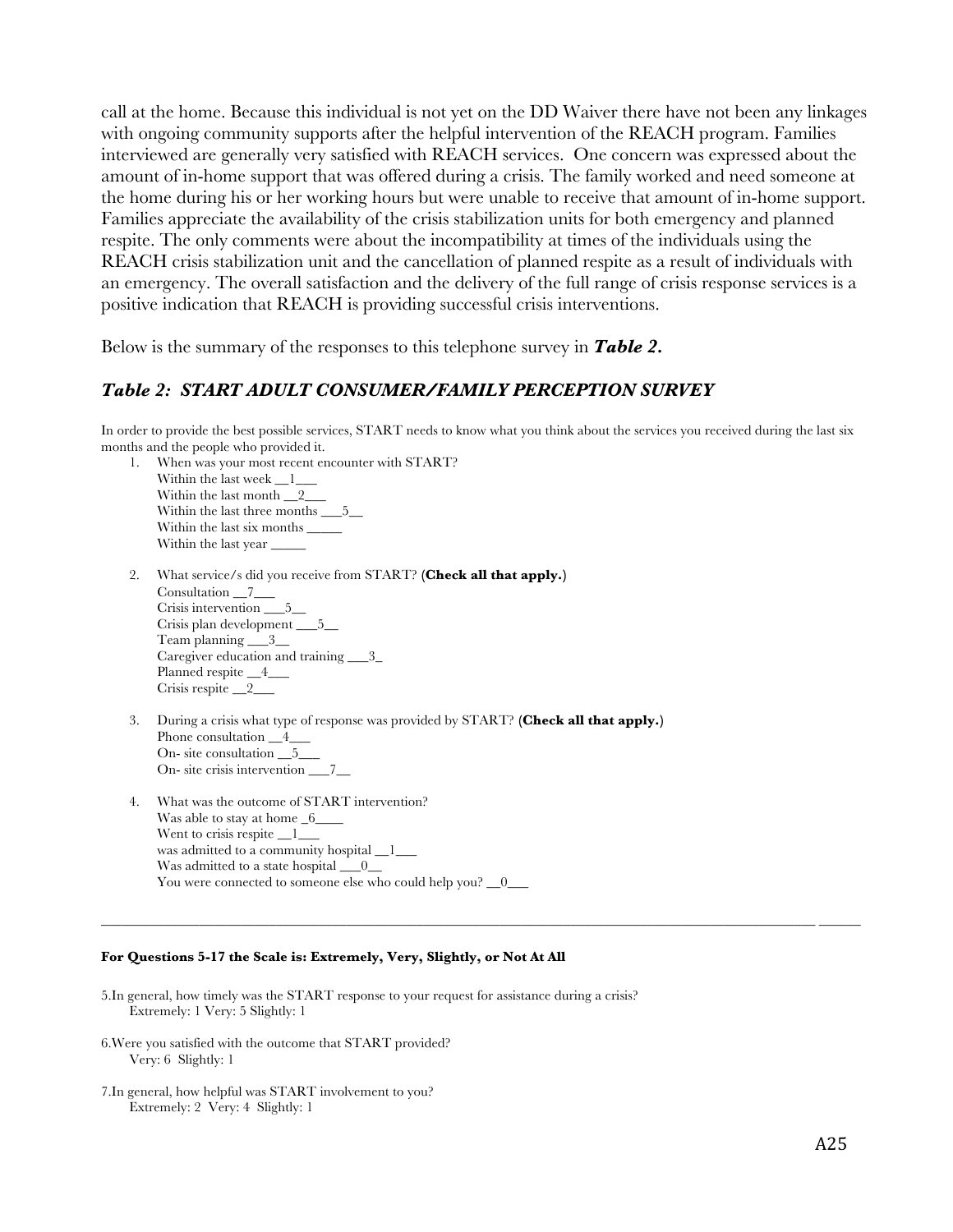- 8.How knowledgeable was the START coordinator who helped you? Extremely: 2 Very: 5
- 9. How helpful was START in the development of a crisis plan? Extremely: 1 Very: 3 Slightly: 1 Not Applicable: 2
- 10. How effective was the crisis plan? Very: 4 Slightly: 1 Applicable: 2
- 11. How timely was the development of the crisis plan? Very: 5 Not Applicable: 2
- 12. How effective was START in training providers and others in the crisis plan? Extremely: 1 Very: 3 Not Applicable: 3
- 13. Were training and education events helpful? Very: 1 Not Applicable:
- 14. Was staff knowledgeable of topics presented? Very: 1 Not Applicable: 6
- 15. How helpful were the activities provided at the START respite house? Very: 3 Not Applicable: 4
- 16. How knowledgeable was staff of the START respite house? Very: 3 Not Applicable: 4
- 17. Overall, how satisfied are you with the services to you received through START? Extremely: 1 Very: 4 Slightly: 1
- 18. Would you recommend START services to others? Yes 7 No \_

**Recommendations:** Input from families who use REACH services is important to determine compliance with the Settlement Agreement. It is valuable to have this perspective to determine if the REACH Regional Programs continue to provide the full range of crisis supports expected, and if the program is successfully assisting families during crises and stabilizing individuals experiencing a crisis so they can stay in their home or return after short period of out-of-home crisis intervention. I recommend that future reviews include more in-depth reviews of a statistically valid sample of individuals using REACH. Each individual review should include a record review, interviews with case managers and REACH Coordinators, and satisfaction surveys with families.

#### **SECTION 5: ELEMENTS OF THE CRISIS RESPONSE SYSTEM**

- *6.b. The Crisis system shall include the following components:*
	- *i. Crisis Point of Entry*
	- *A. The Commonwealth shall utilize existing CSB Emergency Services, including existing CSB hotlines, for individuals to access information about and referrals to local resources. Such hotlines shall be operated 24 hours per day, 7 days per week and staffed with clinical professionals who are able to assess crises by phone and assist the caller in identifying and connecting with local services. Where necessary, the crisis hotline will dispatch at least one mobile crisis team member who is adequately trained to address the crisis.*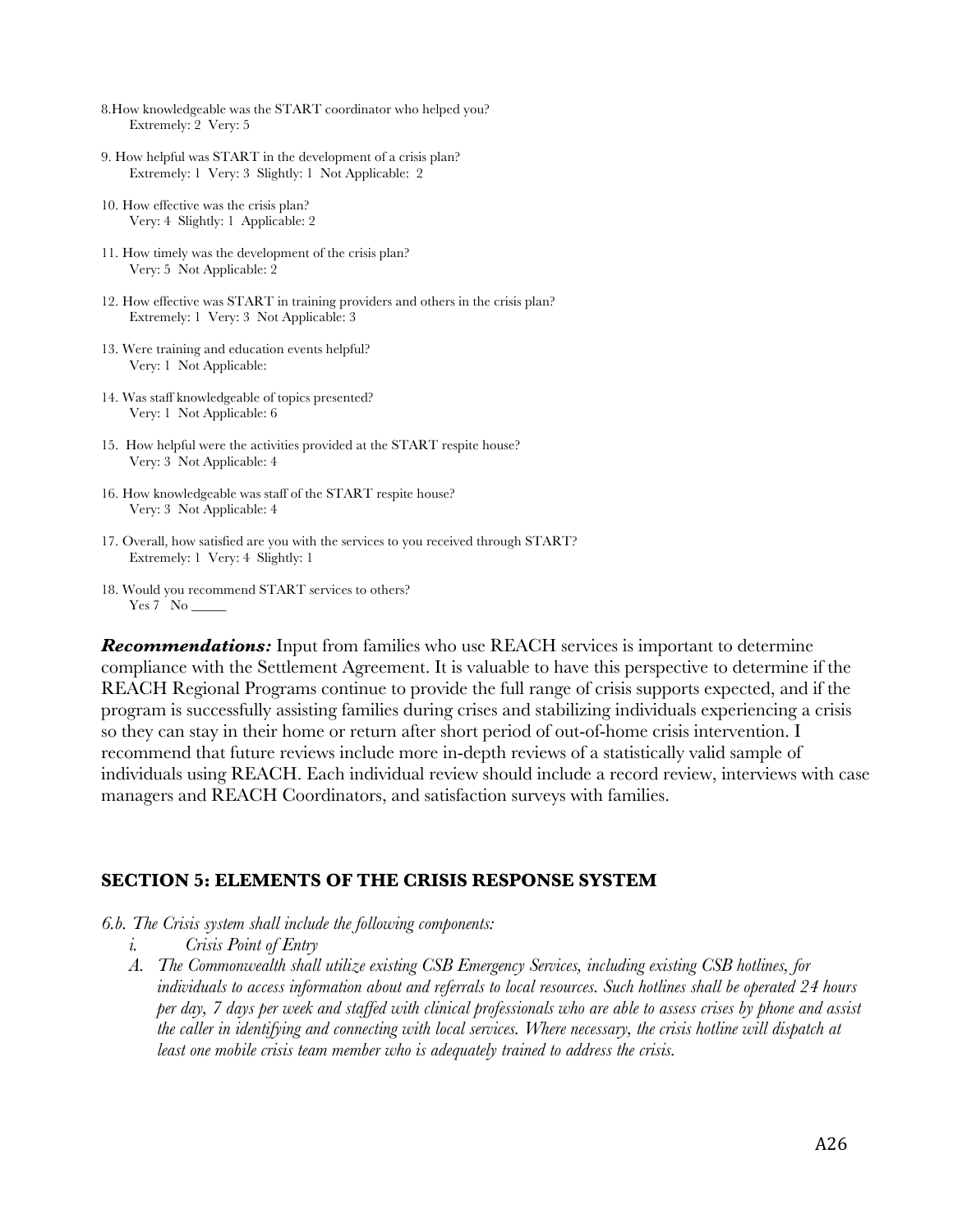REACH continues to be available 24 hours each day to respond to crises. During the second quarter of FY14, fifty-nine referrals occurred during business hours, six during evening hours and four during weekend hours. The CSB ES Teams made nine referrals out of forty-one reported. Twenty referrals were not reported in terms of the source. Data is missing from Region III so information for 35 individuals cannot be included in this analysis.

Ninety-six referrals were made to START during the third quarter of FY14. Eighteen of these were after normal business hours including twelve referrals during weekday evening hours and six referrals made during weekend hours.

*Conclusion*: The Commonwealth is in compliance with *Section III.C.6.b.i.a*

*B. By June 30, 2012 the Commonwealth shall train CSB Emergency personnel in each Health Planning Region on the new crisis response system it is establishing, how to make referrals, and the resources that are available.*

The Regions continue to train CSB ES staff and report on this quarterly. During this reporting period all Regions provided some training to CSB ES staff. The new reporting format initiated in Quarter 3 requires the regions to report the number of CSB ES staff trained. The total for this quarter was thirtyfour. Training occurred in Regions II, II, IV and V. During the second quarter all regions provided some training to CSB ES staff.

The Independent Reviewer has requested a plan from DBHDS by June 30, 2014 that will specify that all CSB ES personnel will be trained using a standardized curriculum and this training will be tracked.

*Conclusion:* The Commonwealth is currently in compliance *with Section III.C.6.b.i.B*. To remain in compliance requires the submission of an acceptable training plan that assures all CSB ES staffs are trained to the Independent Reviewer by June 30, 2014. The plan should also include a tracking methodology. For prior reviews, DBHDS provide reports that included the total number of ES CSB staff who were trained and the number remaining to be trained. This level of detail was not available in the reports provided for this review period.

**Recommendation:** The CSB contracts should contain a provision regarding mandatory training of both CSB ES personnel and Case Managers and a reporting requirement to insure newly hired ES team members and case managers are trained in the future.

## *ii. Mobile Crisis Teams*

*A. Mobile crisis team members adequately trained to address the crisis shall respond to individuals at their homes and in other community settings and offer timely assessment, services support and treatment to de-escalate crises without removing individuals from their current placement whenever possible.*

Through December 2013 START UNH continued to provide training to all of the regional programs using evidenced based training. Regions I and II are continuing their contracts with UNH and will continue to have staff trained by the national START trainers. Connie Cochran, Deputy Commissioner expects that Regions III, IV and V will sub-contract with Regions I and II for this training or get it directly through UNH. He reports that the REACH standards will require this training so DBHDS needs to provide documentation of this for the next review. DBHDS is creating a new team to advance clinical best practice. The team will oversee crisis services and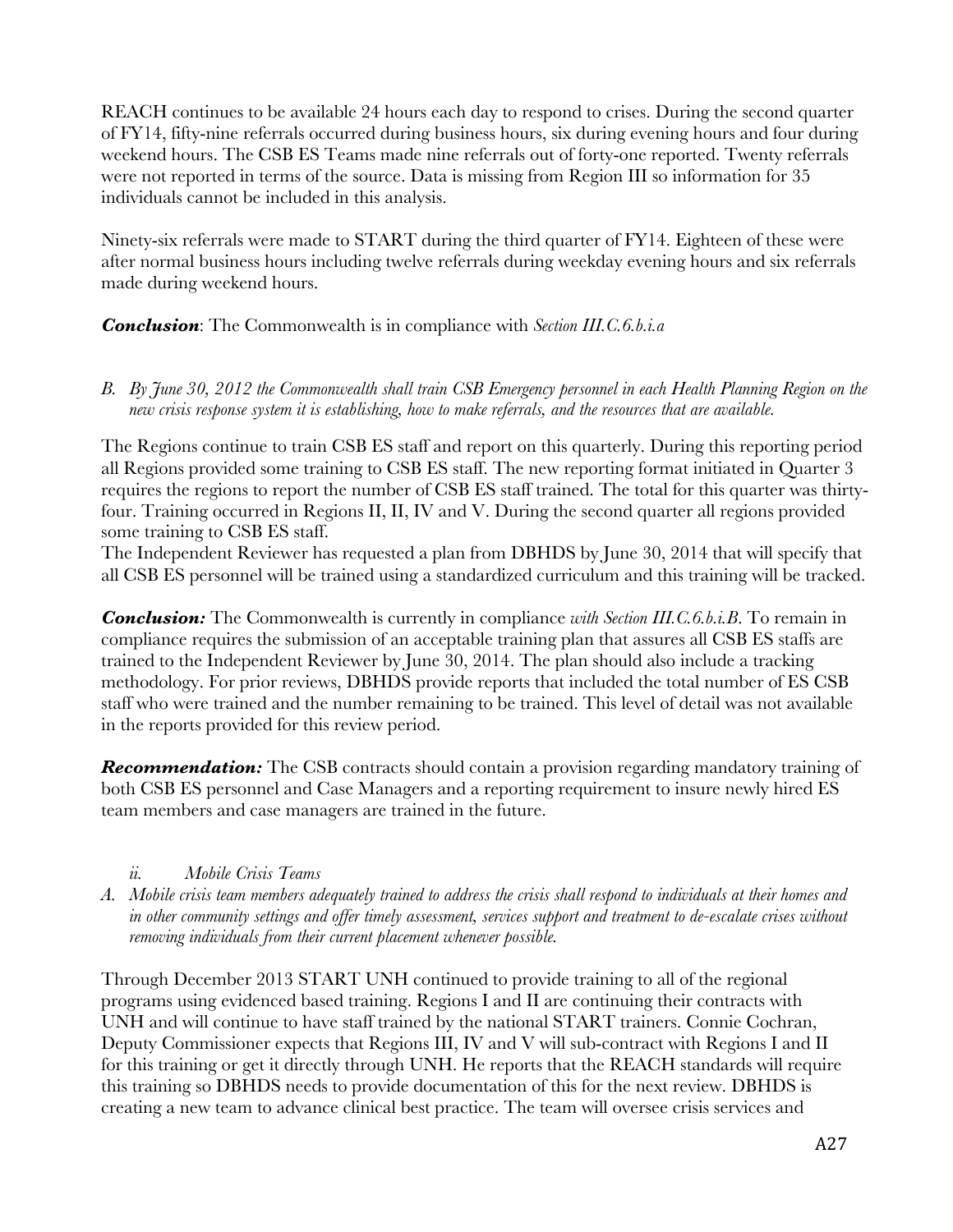employment. It will include a Behavioral Psychologist Level III who has a background in dual diagnosis. Dr. Beasley is working with VCU to create standards for the REACH program to be completed by June 30, 2014. These standards will include training requirements for START team members.

*Conclusion:* The Commonwealth is in compliance with *Section 6.b.ii.A.*

#### *B. Mobile crisis teams shall assist with crisis planning and identifying strategies for preventing future crises and may also provide enhanced short-term capacity within an individual's home or other community setting.*

The teams continue to provide response, crisis intervention and crisis planning. During the second quarter sixty-nine services were requested at the time of referral including consultation, comprehensive evaluation, cross system crisis planning, emergency response services and emergency respite. While the report notes that sixty-eight individuals received follow-up as requested, the services requested are unreported for twenty of the individuals. During the third quarter ninety-six individuals requested specific services and ninety-four received the services requested during the quarter. In this reporting period the number of unreported requests dropped to four. Individuals requested consultation, cross system crisis planning, emergency response services, in-home support, planned respite and emergency respite. The REACH teams responded appropriately.

*Conclusion:* The Commonwealth is in compliance with *Section 6.b.ii.B.*

*C. Mobile crisis team members adequately trained to address the crisis shall work with law enforcement personnel to respond if an individual comes into contact with law enforcement*

No referrals from law enforcement are reported in either the second or third quarter although one family interviewed whose son has DD was referred by a police officer.

Regions do report on training and outreach to law enforcement personnel.

- $\checkmark$  Region I trained one law enforcement team
- $\checkmark$  Region II trained Prince William County and Loudoun County law enforcement departments
- $\checkmark$  Region III developed a training schedule with regional and local law enforcement departments
- $\checkmark$  Region IV trained law enforcement personnel in Richmond and trained twenty-four officers in another department. REACH staff is compiling a listing of all police departments in the Region IV catchment area and will reach out to offer training
- $\checkmark$  Region V did not report any training with law enforcement personnel

The DBHDS has not responded to the Independent Reviewer's request to develop a plan to insure that all law enforcement departments receive training in the REACH program. To date there has been no plan submitted that provides a schedule by when a module about REACH will be formally added to all CIT training or will be offered to all law enforcement departments through another method.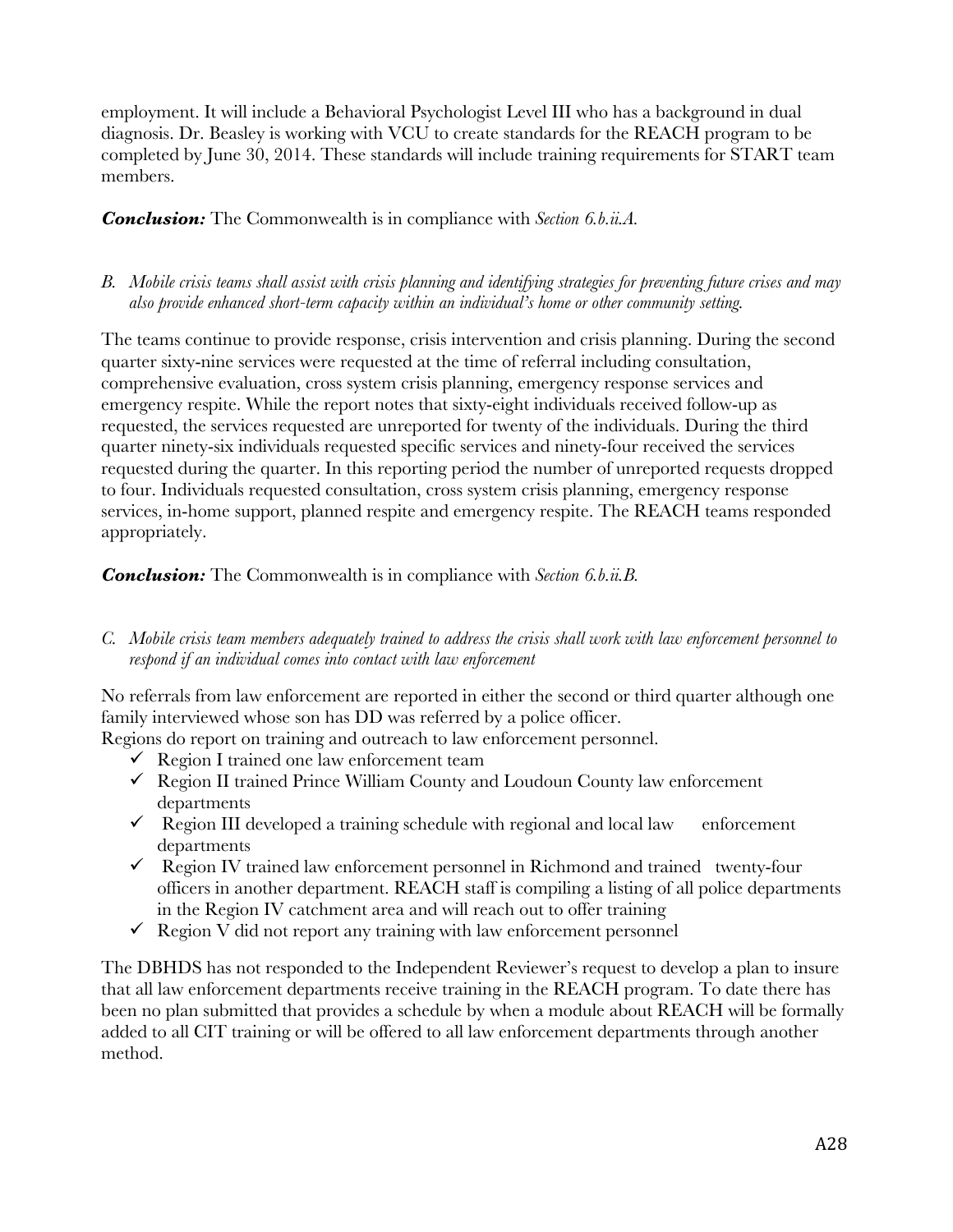*Conclusions:* The Regions are making progress by providing training but I do not find the Commonwealth in compliance with *Section 6.ii. C* until there is an implementation and schedule to train all law enforcement departments that is completed in a reasonable time period.

#### *D. Mobile crisis teams shall be available 24 hours, 7 days per week to respond on-site to crises.*

As reported in Section 4.B, the REACH Mobile crisis teams are available around the clock and respond at off hours. During the second quarter reporting period the CSB ES teams referred nine individuals to REACH, representing 13% of the referrals. This number increased during the third quarter to 16 individuals, which is 17% of the individuals who were referred to REACH.

During the second quarter 111 crisis assessments were conducted. The assessments were conducted in the individual's home for forty-six of the referrals which is 41%. Another twenty-eight individuals were assessed through telephone consultation. Twenty-five individuals had to leave their homes to be assessed at an emergency room, clinic or the START office, with the majority evaluated in the ER. Sixty-nine crisis assessments were completed during the third quarter, of which twenty-nine were done in the person's home and fifteen were done through a telephone consultation, representing 64% of the individuals assessed for a crisis. Sixteen individuals were assessed in either an emergency room, clinic or at the START office. In the second quarter 20% of individuals were assessed out of their home while during the third quarter this increased to 23%. In both quarters 13% of individuals were recorded on the other or unreported category. It will be helpful if future reports can provide an explanation of the "Other" category and if DBHDS follows up on those in the "Unreported" category for all areas of reporting.

*Conclusion*: The Commonwealth is in compliance with *Section III.C.6.b.ii.D*

#### *E. Mobile crisis teams shall provide in-home crisis support for a period of up to three days, with the possibility of 3 additional days*

DBHDS is not collecting or providing data on the amount of time that is devoted to a particular individual. The only report of this information is included in the second quarterly report from Region II. This region provides an average of 4.7 days of in-home respite. One family who participated in the telephone satisfaction survey reported getting fewer hours of in-home support than they felt they needed. Over a 15-day period the START staff provided in-home support on 3 occasions. This is not necessarily indicative of a pattern, but may point to the need for further review.

DBHDS was able to provide a summary of the number of individuals receiving in-home supports during the third quarter of FY14. Regions vary significantly in the number of individuals served and the number of hours of in-home support provided by REACH staff that is depicted in *Table 3.* The average number of hours of support individuals received is twelve. In four of the five regions fewer than ten hours were provided but the number of hours provided in Region I that was 43.5, skews the average. It is striking that there is such disparity between the numbers of individuals served in four of the regions compared to Region III. It is difficult to compare this information to the data provided in the REACH statewide quarterly report. There were a total of ninety-six referrals during this quarter of which fifty-two were referred for Emergency/Crisis Services. A total of 204 individuals received in-home support with the vast majority served in Region III..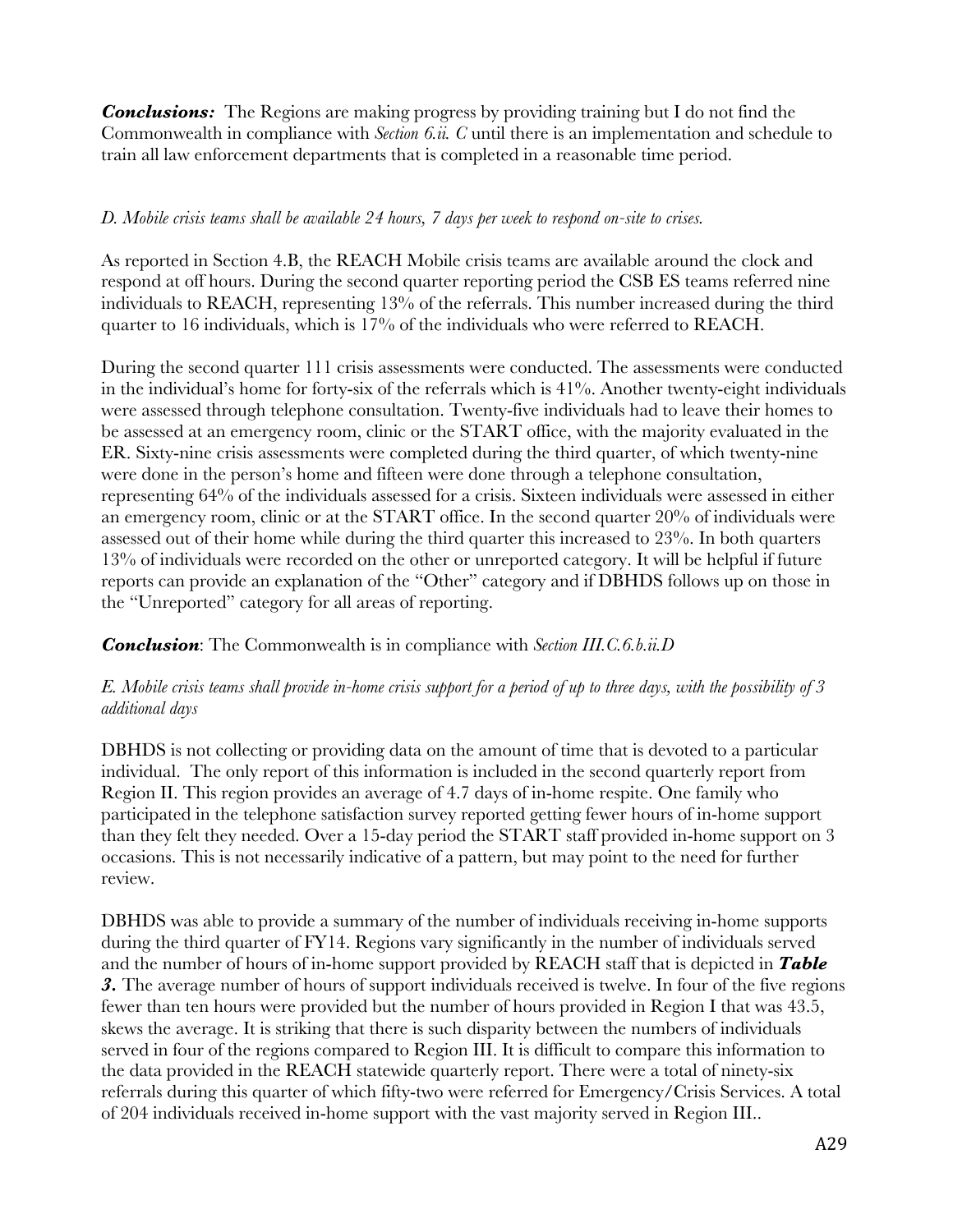| <b>Regions</b> | Number of<br>Individuals | <b>Number of Hours</b> | <b>Average Number</b><br>of Hours |
|----------------|--------------------------|------------------------|-----------------------------------|
| Region I       | 20                       | 870                    | 43.5                              |
| Region II      |                          | 36                     |                                   |
| Region III     | 159                      | 1280                   |                                   |
| Region IV      | 91                       | 181                    |                                   |
| Region V       | $\overline{4}$           | 63                     | 4.5                               |

*Table 3: REACH In-Home Services During the Third Quarter of FY14*

*Conclusion:* There is insufficient data to determine if the Commonwealth is compliance with the requirement of *Section III.6.C.b.ii.E.* This also places the Commonwealth out of compliance with Section IX.C. It does not appear that up to three days of in-home support and the option of three additional days is being offered in at least four of the five regions. I cannot make a determination that the Commonwealth is in compliance with this section without more data about the needs of the individuals and the period of time the in-home supports were provided.

**Recommendations:** DBHDS should include this information in all future quarterly reports and future reviews should include a sample of individual plans for crisis services and information of the services actually provided.

#### *F. By June 30, 2013 the Commonwealth shall have at least two mobile crisis teams in each region to response to on-site crises within two hours*

Regions have not created new teams but have added staff to the existing teams. Determinations will need to be made in the future if this is sufficient capacity to provide the needed crisis services and to respond in the required time period.

During the 2<sup>nd</sup> quarter there were only 15 referrals for crisis intervention. The regions responded to seven of these requests in less than two hours and eight in over two hours. DBHDS is not meeting the expectation of responding within 2 hours. This becomes a more stringent requirement as of June 30, 2014 when the teams are expected to respond to requests from urban areas in less than one hour and requests in rural areas in less than two hours.

In the third quarter of FY14 the regional REACH teams responded to sixty -nine crisis events. Forty-four  $(64%)$  were responded to in less than two hours; fourteen  $(20%)$  were responded to in more than two hours. The DBHDS has no data on response time for the remaining eleven events  $(16\%)$ .

*Conclusion*: DBHDS remains out of compliance with *Section III.C.6.b.ii.F.* 

**Recommendations**: The START teams are expected to respond more quickly to crisis requests from individuals living in urban areas starting in FY15. The Commonwealth did not create two or more teams in each region as the Settlement Agreement required. It instead added members to the existing team in each region. This may not be a sufficient response. The Court should require the Commonwealth to fund and develop additional teams if delays in response continue.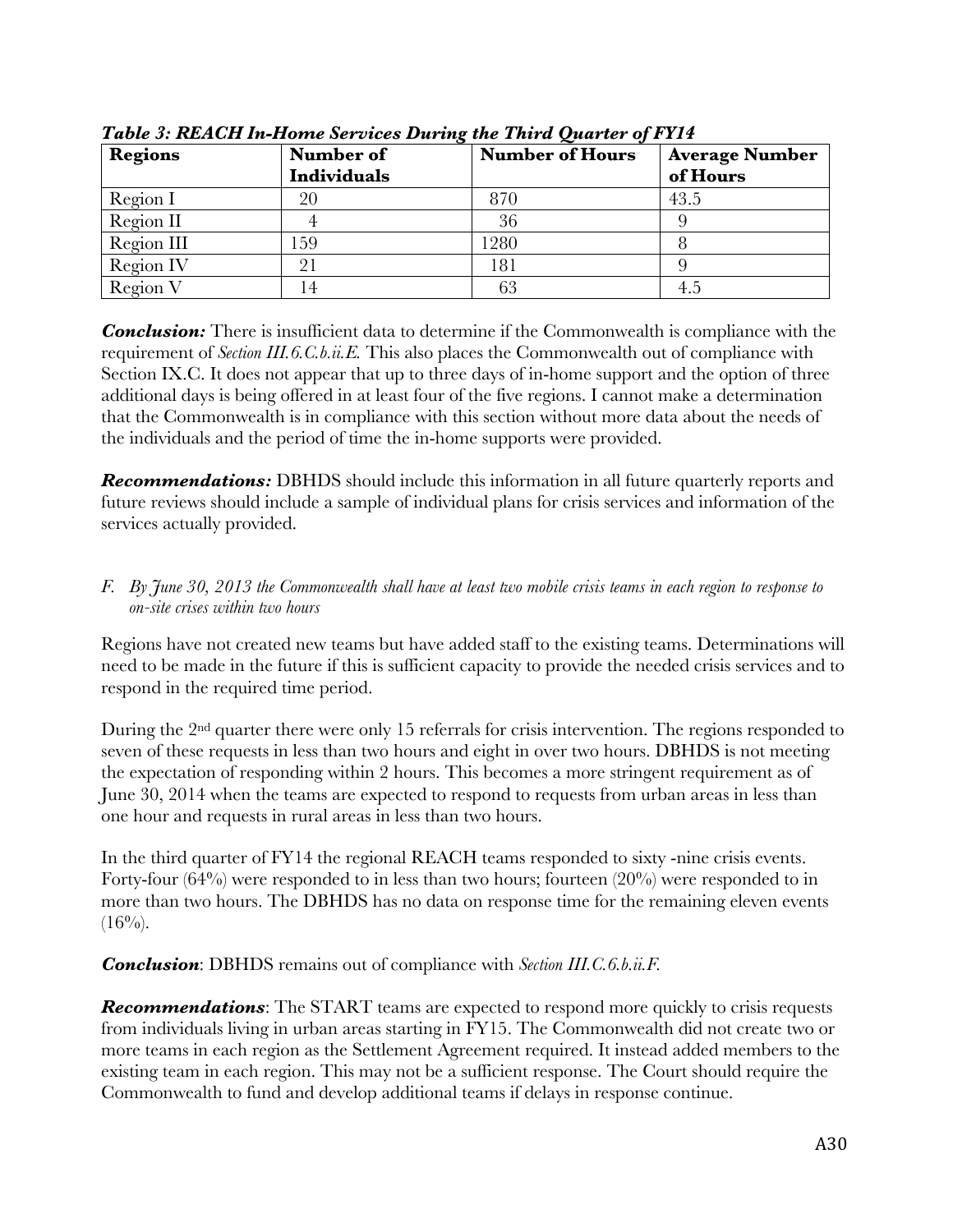#### *iii. Crisis Stabilization programs*

*A. Crisis stabilization programs offer a short-term alternative to institutionalization or hospitalization for individuals who need inpatient stabilization services.*

*B. Crisis stabilization programs shall be used as a last resort. The state shall ensure that, prior to transferring an individual to a crisis stabilization program, the mobile crisis team, in collaboration with the provider, has first attempted to resolve the crisis to avoid an out-of-home placement, and if that is not possible, has then attempted to locate another community-based placement that could serve as a short-term placement.*

*C. If an individual receives crisis stabilization services in a community-based placement instead of a crisis stabilization unit, the individual may be given the option of remaining in placement if the provider is willing to sere the individual and the provider can meet the needs of the individual as determined by the provider and the individual's case manager.*

*D. Crisis stabilization programs shall have no more than 6 beds and length of stay shall not exceed 30 days.*

*G. By June 30, 2013 the Commonwealth shall develop an additional crisis stabilization program in each region as determined to meet the needs of the target population in that region.*

All regions now have a crisis stabilization program providing both emergency and planned respite. Regions I, III, and V have six beds available. Regions II and IV have only four beds available. Region II has been limited because of a septic system issue that has been resolved so it will operate six beds starting in May 2014. Region IV has a staffing problem. DBHDS is not able to project when this will be resolved so that the unit can serve six individuals at one time. One family member reported having planned respite canceled for her son in Region IV. To date DBHDS has not provided any projections or a methodology to determine the need for crisis stabilization units.

Region IV remains in its temporary location. Staff found a home to serve as the permanent site for the crisis stabilization unit. The Advisory Council and DBHDS representatives have toured it. DBHDS reports the home will not need much renovation. The region awaits municipal approval. The region will renew the lease on the existing site through 7/15 but plan to move before the lease period ends.

*Table 4* summarizes the number of individuals who used the Crisis Stabilization Units during the second and third quarters of FY14. The regions continue to provide both emergency and planned respite in the REACH Crisis Stabilization Units. Overall more individuals (57%) use the units for planned respite. Region V opened its unit in November 2013 and has only used it for planned respite. Only Region IV serves more individuals experiencing emergencies than for planned respite. During Quarter 3 the regions began to report on the use of the crisis stabilization units as a step down from hospitalization. It was used for a total of eight individuals (noted in parentheses in *Table 4)* in Regions I, II, and III. This is a positive indication of the REACH program's efforts to work with individuals who require hospitalization to help them return to the community using effective transition services. It is also positive that DBHDS continues to offer planned respite in the REACH Crisis Stabilization Units for individuals at risk of crises.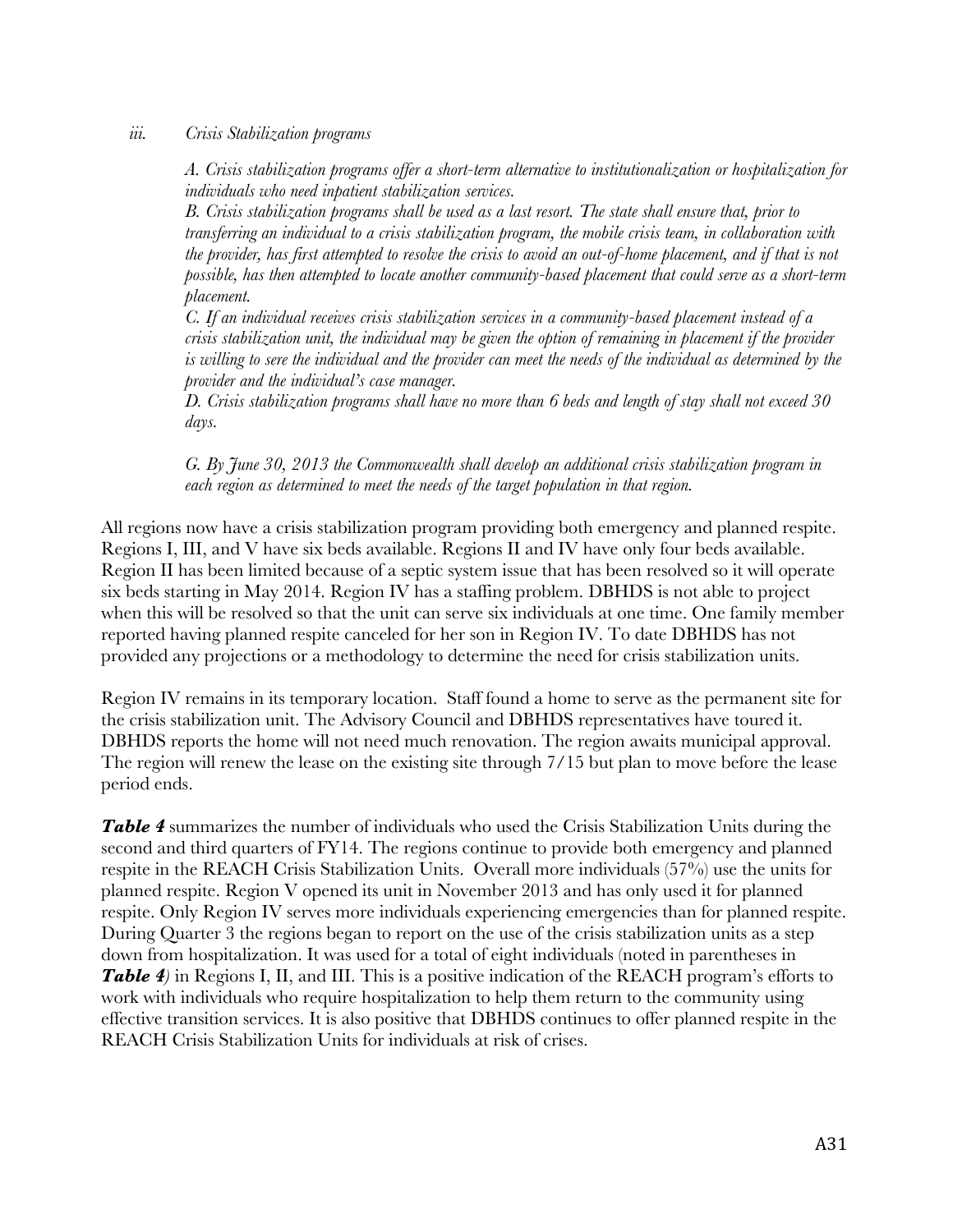#### *TABLE 4: INDIVIDUALS USING THE REACH CRISIS STABILIZATION UNITS DURING THE SECOND AND THIRD QUARTERS OF FY14*

| <b>REGION</b> $\vert Q2 \vert$ |                  |         | $\mathbf{Q}$     | Q3                    | <b>Total</b>     | <b>Total</b> |
|--------------------------------|------------------|---------|------------------|-----------------------|------------------|--------------|
|                                | <b>Emergency</b> | Planned | <b>Emergency</b> | Planned               | <b>Emergency</b> | Planned      |
|                                |                  | 12      |                  | 2                     |                  | 20           |
|                                |                  | 24      |                  | 19                    |                  | 43           |
| Ш                              | 22               | 19      |                  | 19 <sub>1</sub><br>(4 | 32               | 38           |
|                                |                  |         | 21               |                       |                  |              |
|                                |                  | l (J    |                  |                       |                  | L.)          |
|                                | 47               | 70      |                  | 52                    | 94               | 22           |

DBHDS also reports on the individuals who are maintained in their home settings during while the crisis situation is stabilized. In the second quarter seventy-four (67%)individuals remained in their current settings with or without in-home respite and another five (4.5%) had planned out-of-home respite scheduled. During the third quarter there were 69 individuals referred for emergency/crisis services. Sixty-three (63%) of these individuals remained in their current setting with or without inhome respite and another two (3%) received planned out of home respite. This is a strong indication that the REACH teams attempt to maintain individuals in their homes and provide the supports that make this possible.

Nineteen individuals in Quarter 2 and ten individuals in Quarter 3 of FY14 required some type of psychiatric hospitalization. This may be appropriate for these individuals. However, DBHDS should maintain data about the REACH teams' involvement with these individuals while in the hospital and post-hospitalization. It is useful to now know through the third quarter report that eight of these individuals went to the REACH Crisis Stabilization Unit. Data should also be maintained on the final outcome or disposition for these individuals to determine how many eventually returned to their residence and for those who didn't where they were eventually placed.

There is no indication that any other community placements were used for crisis stabilization during Quarters 2 and 3 of FY14 for individuals who could not remain in their home setting. The Settlement Agreement requires the state to attempt to locate another community alternative before using the REACH Crisis Stabilization Unit. REACH teams are attempting to maintain individuals in their own homes with supports as the preferred approach to stabilize someone who is in crisis.

The REACH programs are not currently searching for community residential vacancies before using the Crisis Stabilization Units. In my professional opinion using vacancies in community residential programs is not a recommended practice. Dr. Beasley supports this perspective. Placing an individual who is in crisis into a home shared by other individuals who have I/DD is potentially destabilizing to those individuals for whom this is home. Additionally the practice potentially leaves the individual who is in crisis in an unfamiliar home, in the care of staff with whom  $\frac{hc}{\sinh n}$ unfamiliar and who is not trained to meet the needs of someone with a dual diagnosis who is experiencing a crisis. I will not recommend a determination of compliance regarding this provision until the Parties discuss it and decide if they want to maintain it as a requirement of the Agreement. I recommend that it not be a REACH practice.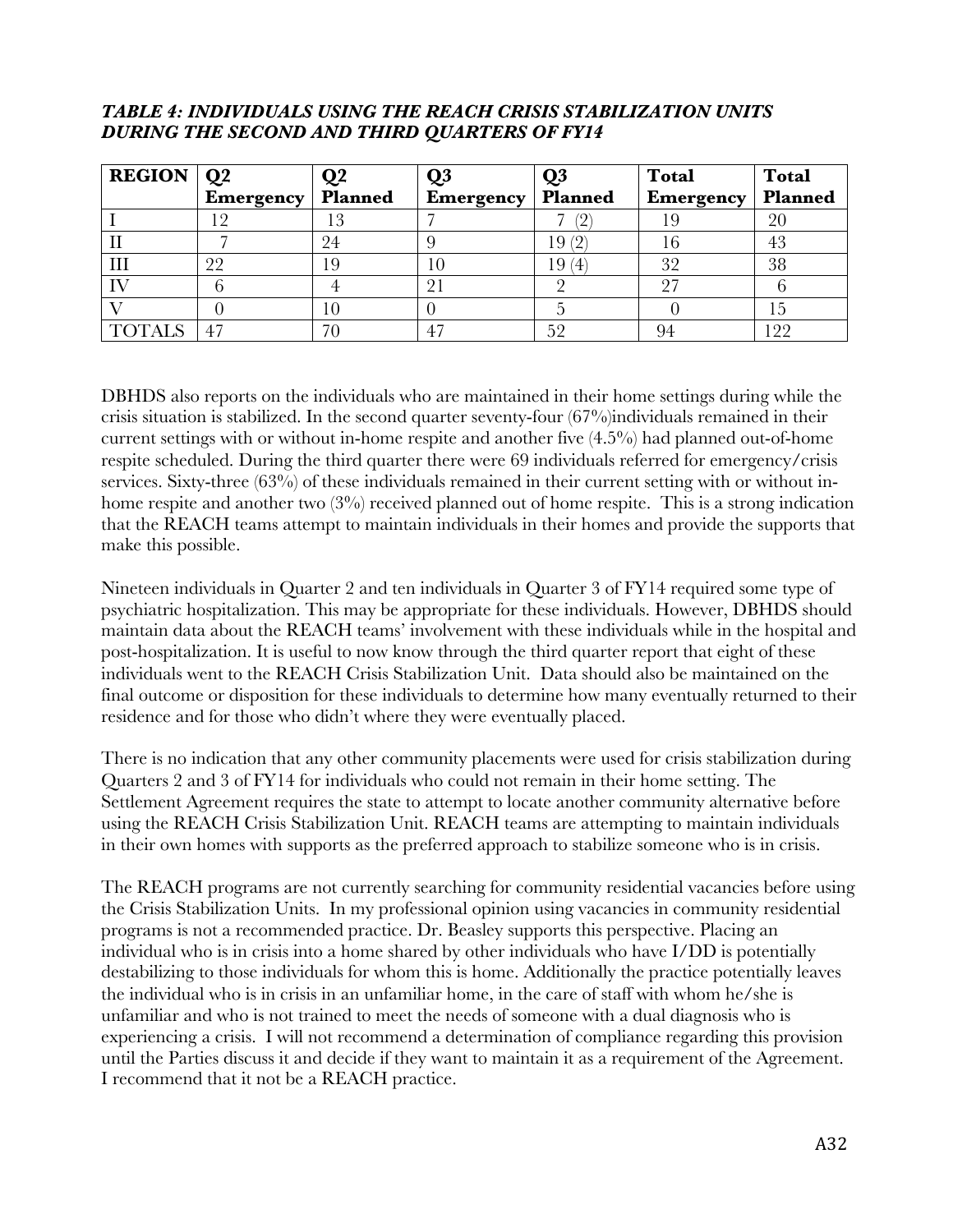The DBHDS is to determine if there is a need for additional crisis stabilization units to meet the needs of individuals in the target population. *Table 5* depicts the average length of stay for each region's program for emergency, planned and step down respite. This information is used with the information presented in *Table 4* that indicates how many individuals used the crisis stabilization unit to determine the total number of bed days that were used during the third quarter. This is then compared to the total number of bed days that are available by taking each region's capacity and multiplying it by the days in a quarter, which equals ninety-one. This illustrates the additional capacity that was available but unused during Quarter 3.

All regions had unused bed days ranging from sixty-four in Region IV to 506 in Region V. This seems to indicate that at this time additional crisis stabilization units are not needed. Regions have enough capacity to assist other regions if particular times one program is fully occupied.

Regions I and II both report Waiting Lists for the REACH CSU. Region I reported forty-seven individuals waiting and Region II reported seventeen individuals on the Waiting List. However the waiting lists were a result of the programs being closed for short periods of time for renovations, which does not indicate a problem with capacity. When I spoke to the REACH Directors they assured me that even though three beds are designated for emergency respite and three beds for planned respite, if a person is in crisis and a planned respite bed is available it would be offered to the individual in crisis.

The Regions will need to guard against the practice being extended to offer a planned respite bed to someone in crisis if the bed is already offered to an individual for a planned respite visit. Individuals and families who rely on planned respite to help support the individual staying home should not have planned respite cancelled

| <b>REGION</b> | <b>EMERGENCY</b><br><b>LOS AVG</b> | <b>PLANNED</b><br><b>LOS AVG</b> | <b>STEP</b><br><b>DOWN</b><br>LOS<br><b>AVG</b> | <b>TOTAL</b><br><b>DAYS</b><br><b>USED</b> | <b>TOTAL</b><br><b>DAY</b><br><b>CAPACITY</b> | <b>DIFFERENCE</b> |
|---------------|------------------------------------|----------------------------------|-------------------------------------------------|--------------------------------------------|-----------------------------------------------|-------------------|
|               | 16.67                              | 6.6                              | 15                                              | 180                                        | 546                                           | 366               |
|               | 6.9                                | 5.2                              | 5.8                                             | 162                                        | 364                                           | 202               |
| Ш             |                                    |                                  | 36                                              | 374                                        | 546                                           | 172               |
| IV            | 13.7                               |                                  |                                                 | 300                                        | 364                                           | 64                |
|               |                                    |                                  |                                                 | 40                                         | 546                                           | 506               |

#### *TABLE 5: COMPARISON OF THE LENGTH OF STAY TO THE TOTAL CAPACITY OF THE REACH CRISIS STABILIZATION UNITS DURING QUARTER 3*

*Conclusions:* The Commonwealth of Virginia is in compliance with Sections III.C.6.b.iii.A, B, D, and G determined during this review and achieved compliance with Sections III.C.6.b.iii. E. and F. in an earlier review period. I will not make a determination about Section III.C.6.b.iii.C until the Parties make a decision about the practice of using community residential resources for crisis stabilization.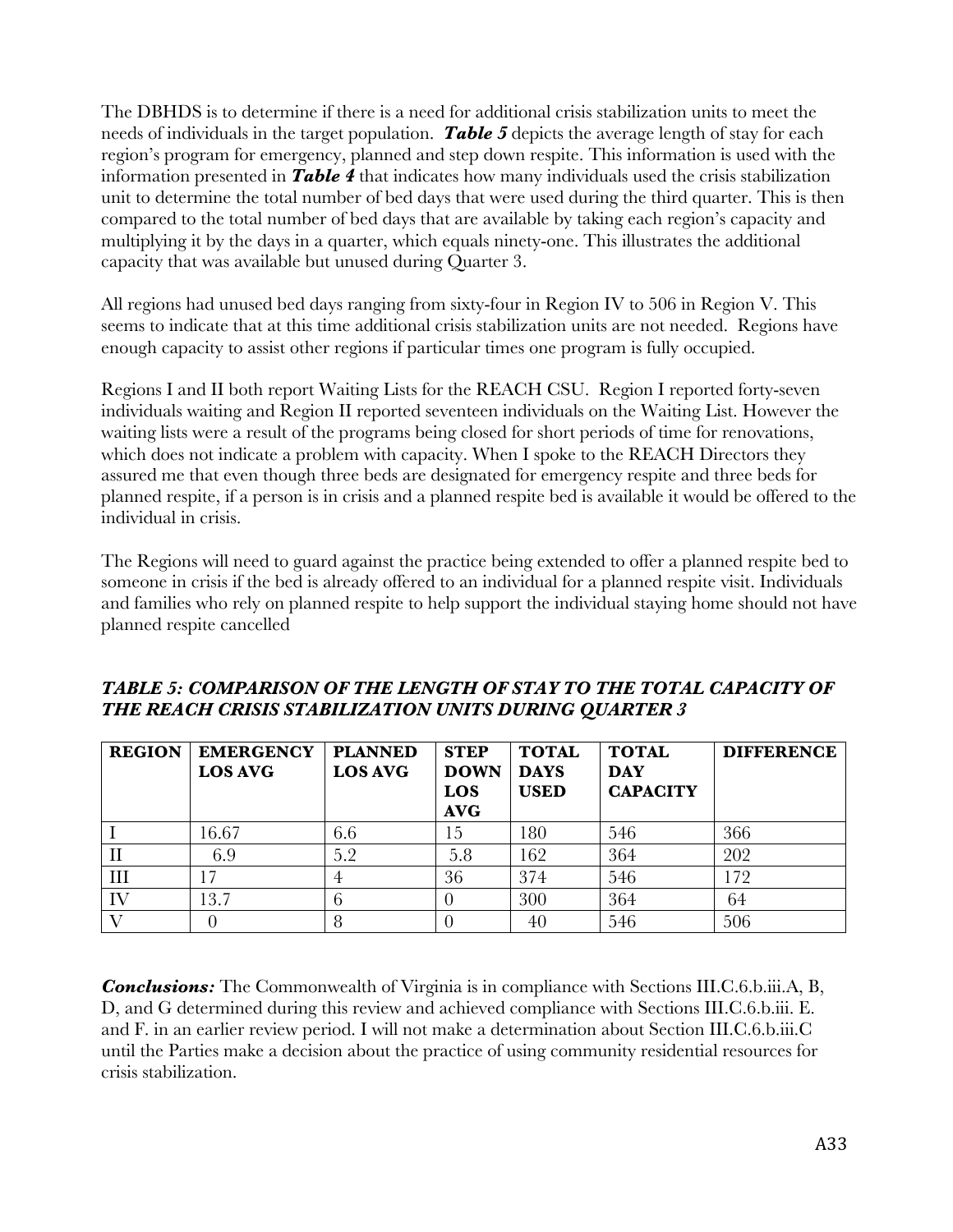### **SECTION 6: SUMMARY**

The Commonwealth of Virginia continues to make progress to implement a statewide crisis response system for individuals with I/DD. It is promising that DBHDS has developed a plan to expand to provide crisis intervention and prevention to children and adolescents. It appears that there is a smooth transition to the REACH program and encouraging that DBHDS will create standards and continued expectations for staff training.

The Commonwealth is in compliance with the following Sections of the Settlement Agreement:

*III.C.6.b.i.A III.C.6.b.i.B III.C.6.b.ii.A III.C.6.b.ii.B III.C.6.b.ii.D III.C.6.b.iii.A III.C.6.b.iii.B III.C.6.b.iii.D III.C.6.iii.E III.C.6.iii.F III.C.6.iii.G*

The Commonwealth is not in compliance with the following Sections of the Settlement Agreement:

*III.C.6.a.i III.C.6a.ii III.C.6.a.iii III.C.6.b.ii.C III.C.6.b.ii.E III.C.6.b.iii.G*

Recommendations are included throughout the report. DBHDS needs to provide administrative leadership to insure that comprehensive and well-coordinated crisis response services are available to children and adolescents with ID/D; that there is formal outreach to the DD community; that there is sufficient availability of crisis stabilization emergency and planned respite; that the mobile crisis teams meet the required time to respond to crises; and that CSB ES staff, Case Managers and law enforcement personnel are trained about the REACH program.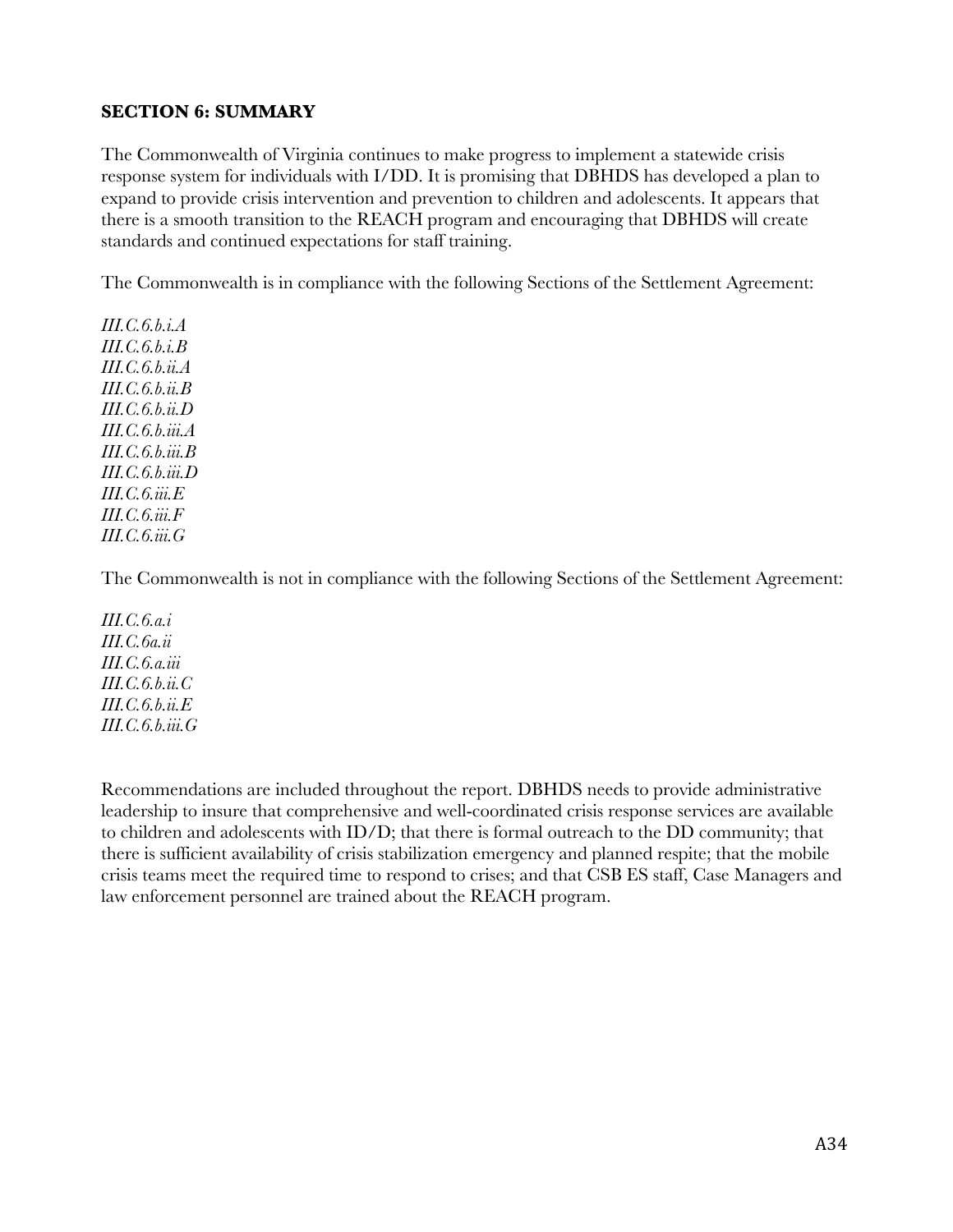# **APPENDIX C**

## **INTEGRATED DAY ACTIVITIES AND SUPPORTED EMPLOYMENT**

**By: Kathryn du Pree MRP**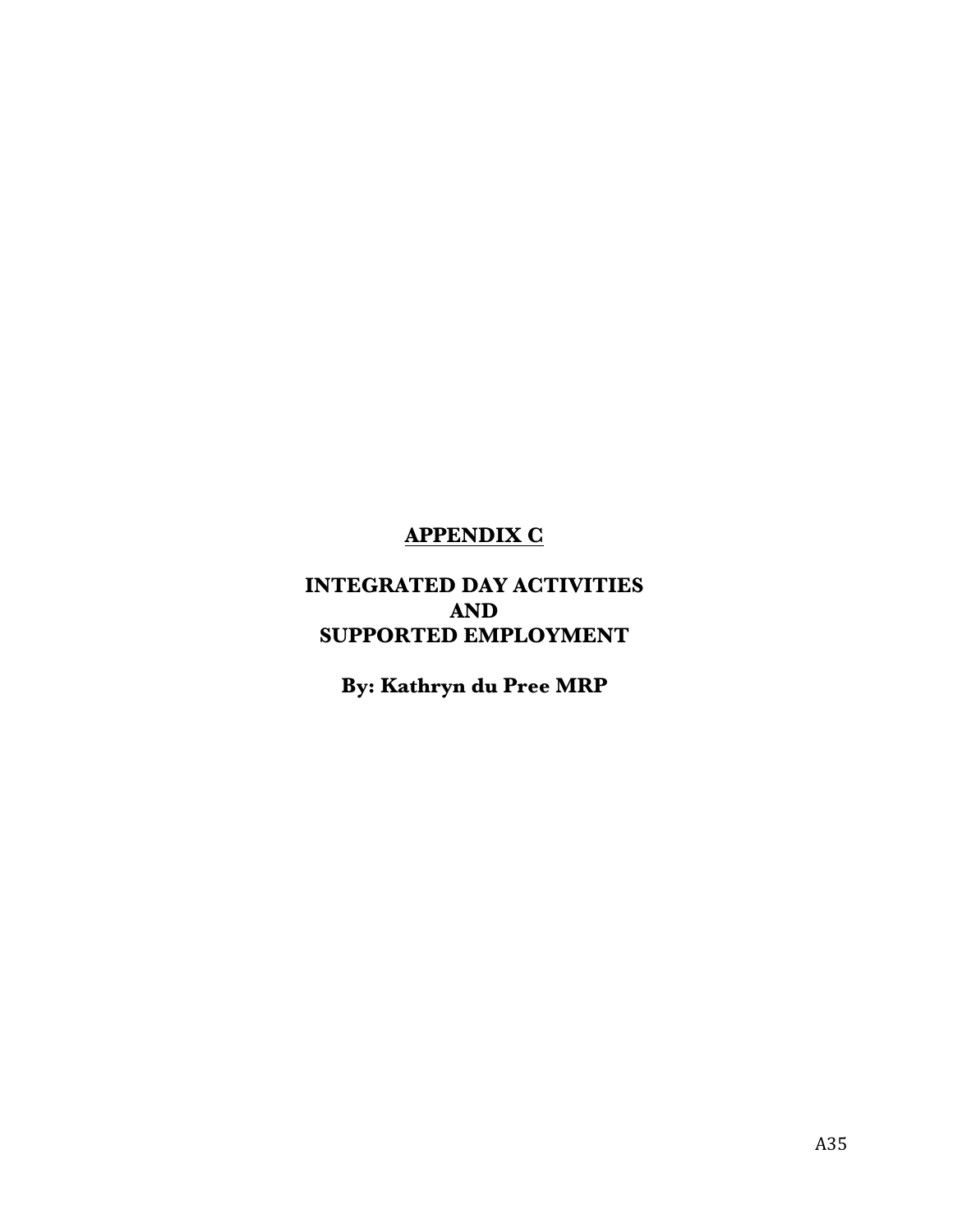# **2014 REVIEW OF THE INTEGRATED DAY ACTIVITIES AND EMPLOYMENT SUPPORTS REQUIREMENTS OF THE US v COMMONWEALTH OF VIRGINIA'S SETTLEMENT AGREEEMENT**

**REVIEW PERIOD: APRIL 7, 2013 – APRIL 6, 2014**

**SUBMITTED TO DONALD FLETCHER INDEPENDENT REVIEWER**

**PREPARED BY: KATHRYN DU PREE, MPS EXPERT REVIEWER APRIL 15, 2014**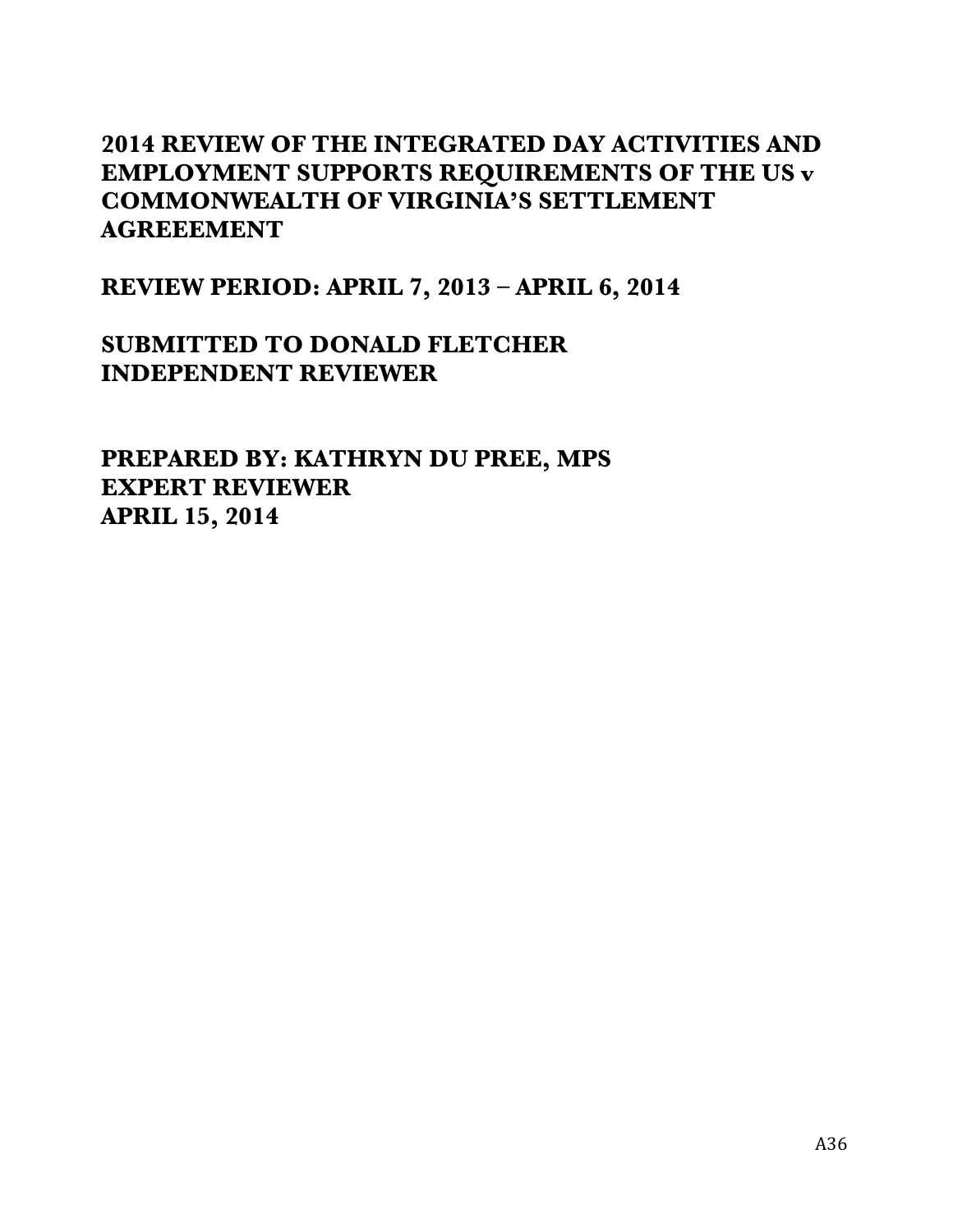## **TABLE OF CONTENTS**

| <b>Section I: Overview of Requirements</b>                  | $\boldsymbol{\mathcal{P}}$ |
|-------------------------------------------------------------|----------------------------|
| <b>Section II: Purpose of the Review</b>                    | $\overline{\mathbf{4}}$    |
| <b>Section III: The Review Process</b>                      | $5^{\circ}$                |
| <b>Section IV: Setting the Employment Targets</b>           | 6                          |
| <b>Section V: The Plan for Increasing Opportunities for</b> |                            |
| <b>Integrated Day Activities</b>                            | 11                         |
| Section VI: Review of the SELN and the Inclusion of         |                            |
| <b>Employment in the Person-Centered ISP Process</b>        | 18                         |
| <b>Section VII: Summary</b>                                 | 25                         |

## **SECTION VIII: CONFIDENTIAL APPENDIX**

**Table 1: Individuals in Supported Employment and Pre-Vocational Services and Those Who Remain 12 or More Months 8 Table 2: Progress Towards Meeting the Employment First Target of the Number of ISE Participants 9 Table 3: Progress Towards Meeting the Employment First Target of Increasing the Length of Time in ISE** 9 **Table 4: Employment Targets for FY15 – FY19**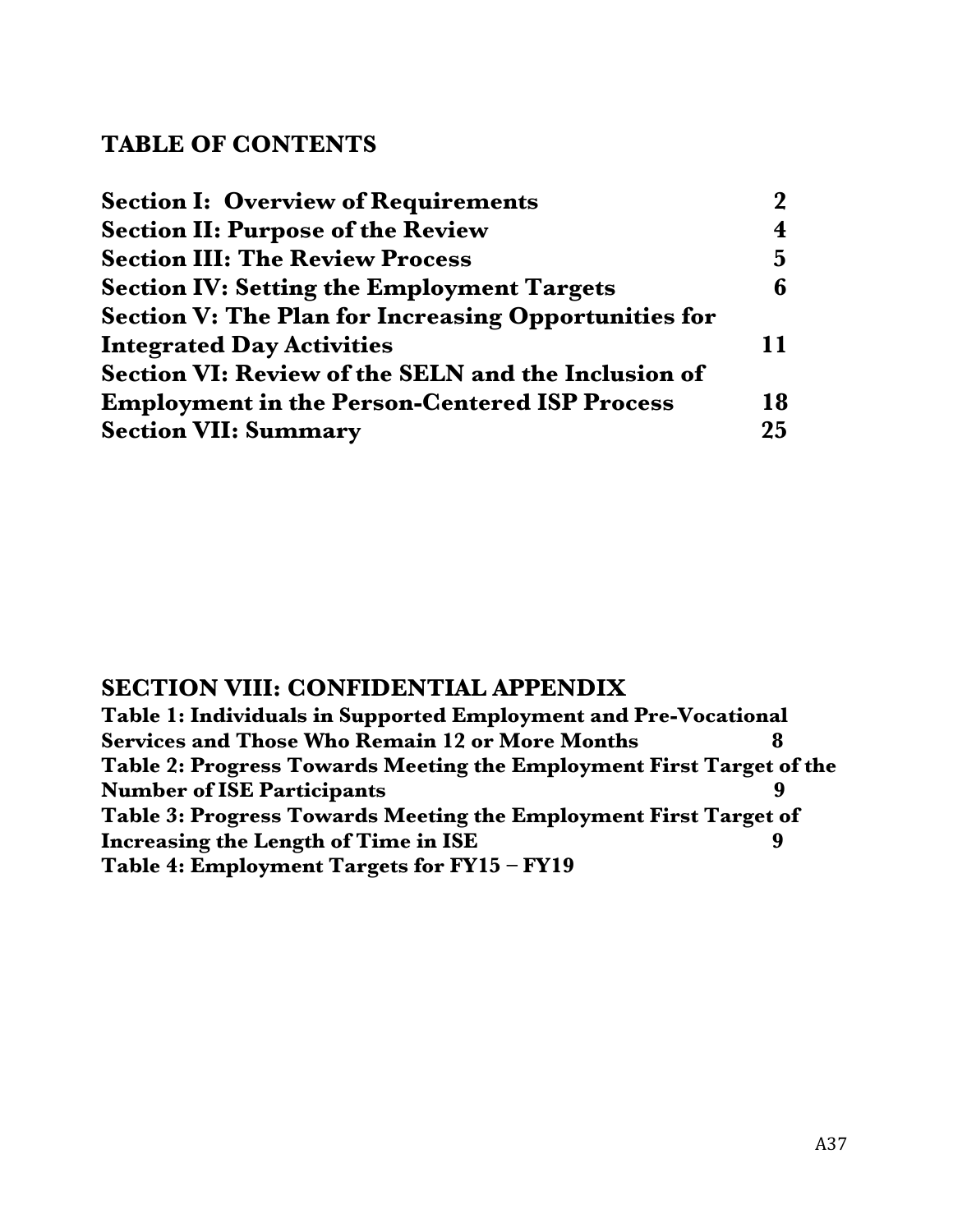## **I. OVERVIEW OF REQUIREMENTS**

Donald Fletcher, the Independent Reviewer has contracted with Kathryn du Pree as the Expert Consultant to perform the review of the employment services requirements of the Settlement Agreement for the time period 476/13-4/6/14. The review will determine the Commonwealth of Virginia's compliance with the following requirements:

*7.a. To the greatest extent practicable the Commonwealth shall provide individuals in the target population receiving services under this agreement with integrated day opportunities, including supported employment. 7.b. The Commonwealth shall maintain its membership in the State Employment Leadership Network (SELN) established by NASDDDS; establish state policy on Employment First for the target population and include a term in the CSB Performance Contract requiring application of this policy; [use] the principles of employment first include offering employment as the first and priority service option; providing integrated work settings with a goal to pay individuals minimum wage; discussing and developing employment services and goals with individuals through the person- centered planning process at least annually; and employ at least one employment services coordinator to monitor the implementation of employment first practices.*

*7.b.i. Within 180 days the Commonwealth shall develop an employment implementation plan to increase integrated day opportunities for individuals in the target population including supported employment, community volunteer activities, and other integrated day activities. The plan shall:* 

- *A. Provide regional training on the Employment First policy and strategies throughout the Commonwealth; and*
- *B. Establish, for individuals receiving services through the HCBS waivers:* 
	- *1. Annual baseline information regarding:*
- *a. The number of individuals receiving supported employment;*
- *b. The length of time people maintain employment in integrated work settings;*
- *c. The amount of earnings from supported employment;*
- *d. The number of individuals in pre-vocational services as defined in 12 VAC 30-120-211 in effect on the effective date of this Agreement; and*
- *e. The lengths of time individuals remain in pre-vocational services*
	- *2. Targets to meaningfully increase:*

*a. The number of individuals who enroll in supported employment in each year; and* 

*b. The number of individuals who remain employed in integrated work settings at least 12 months after the start of supported employment*

## **II. PURPOSE OF THE REVIEW**

This review will build off the review completed last spring for the review period through 4/6/13 and the recommendations the Independent Reviewer made in his last Report as a result of the conclusions and findings of that review. At that time the Independent Reviewer determined that the Commonwealth was in compliance with Section III.C.7.b, but not with Section III.C.7.b.i because it had not developed an implementation plan to increase integrated day activities for individuals in the target population. The Commonwealth was also not in compliance with the provisions of Section III.C.7.b.i.B.2.a and b, as it did not develop targets to meaningfully increase the number of individuals who enroll in supported employment and maintain their employment.

This review will cover all areas of compliance to make sure the Commonwealth has sustained compliance in areas achieved during the last reporting period. It will focus on those areas that were not in compliance and the Independent Reviewer's related recommendations. This focus will be on: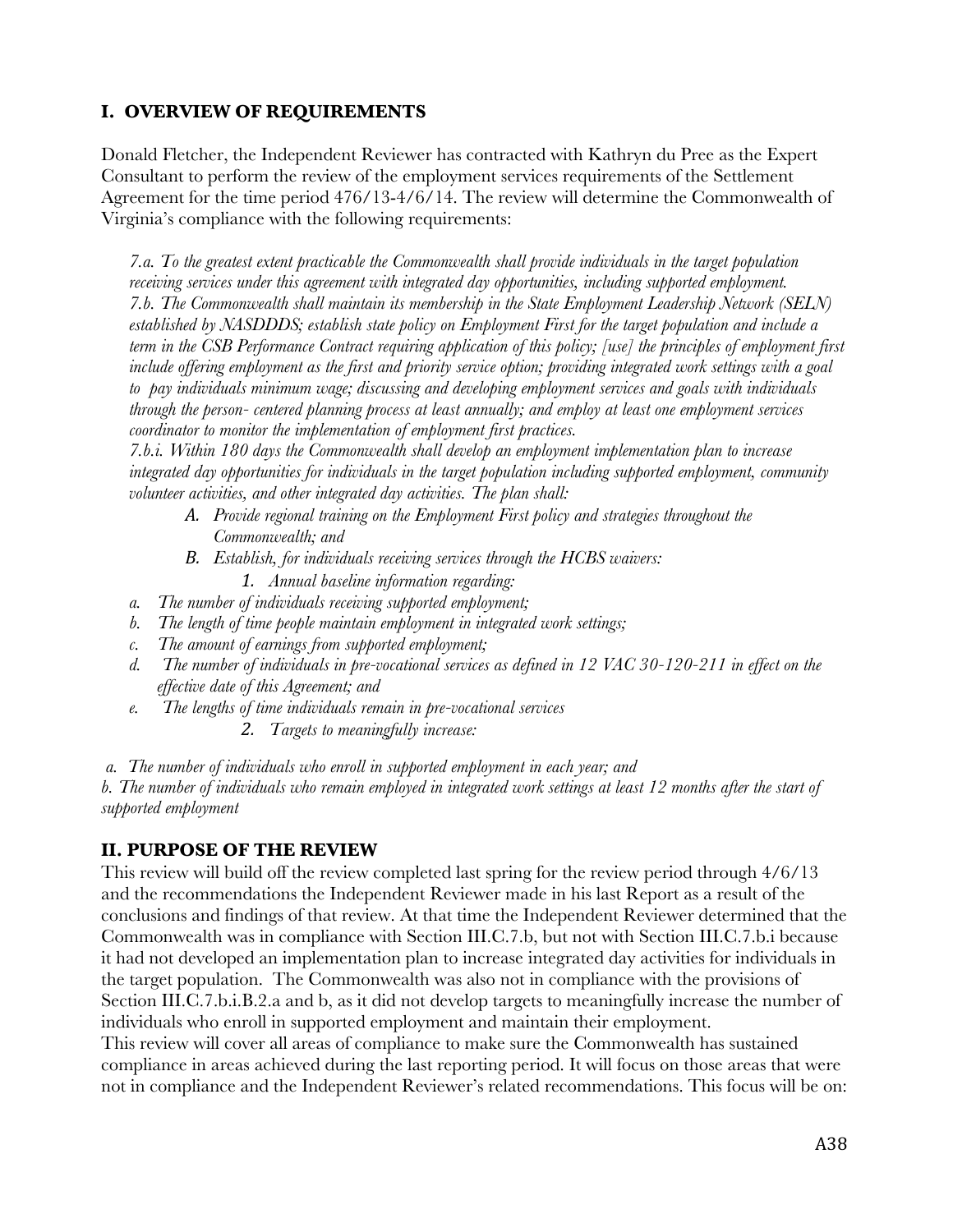- The Commonwealth's ability to meet the targets it set to be achieved by  $3/31/14$  for the number of people in supported employment, those who remain for at least twelve months, and the average earnings for those in supported employment
- The expectation that the Commonwealth set meaningful targets to increase the number of individuals with ID/DD enrolled in supported employment by 3/31/14
- The development of an implementation plan to increase integrated day activities for members of the target population including strategies, goals, action plans, interim milestones, resources, responsibilities, and a timeline for statewide implementation by 3/31/14
- The continued involvement of the SELN in developing the plan and reviewing the status of its implementation
- The DBHDS' status to address waiver employment service definitions, rates, and provider incentives to increase the number of individuals in the target population who become and remain employed
- The expectation that individuals in the target population are offered employment as the first option by Service Coordinators and their teams during the individual planning process in which they discuss and develop employment goals

## **III. REVIEW PROCESS**

The Expert Reviewer reviewed relevant documents and interviewed key administrative staff of DBHDS, members of the SELN, and a member of the HSRI team, to provide the data and information necessary to complete this review and determine compliance with the requirements of the Settlement Agreement. Initially a kickoff meeting was held on February 14, 2014 with the Independent Reviewer, the Expert Reviewer, the Assistant Commissioner and the Employment Services Specialist to review the process and clarify any components before initiating the review. *Document Review*: Documents reviewed include:

- 1. Virginia's Plan to Increase Employment Opportunities for Individuals with Intellectual and Developmental Disabilities: FY2013-2015: Goals, Strategies, and Action Items
- 2. The Commonwealth's Plan to develop integrated day services including volunteer activities and community recreation
- 3. New Targets set for the target population
- 4. Quarterly Reports for the time period 4/7/13-4/6/14
- 5. SELN Work Group meeting minutes relevant to the areas of focus for this review
- 6. Summary of Quarterly Employment Training Events
- 7. Employment Services Training Module for Case Managers

*Interviews*: The Expert Reviewer interviewed the Employment Services Specialist from DBHDS, members of the SELN, Rie Kennedy-Lizotte (NASDDS, HSRI team member); Connie Cochran, Assistant Commissioner for Developmental Services, DBHDS; Dee Keenan, Case Management Program Manager, DBHDS, and Sam Pierno, DD Program Manager, DBHDS; and Grant Revell of VCU.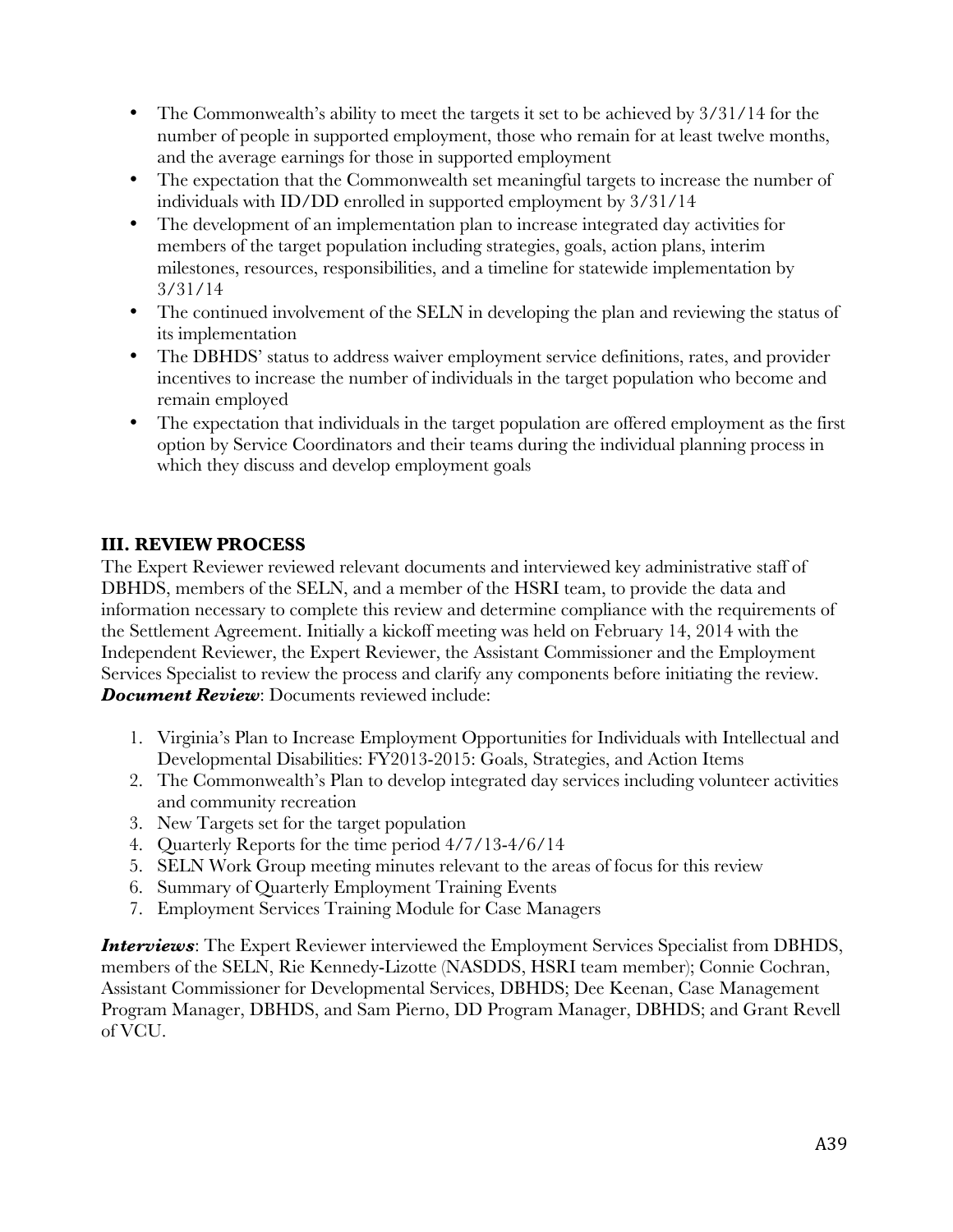*Review of Individual Service Plans (ISPs*): The Expert Reviewer reviewed a random sample of ISPs to determine if employment is being offered as the first option to individuals in the target population. This was accomplished by randomly selecting a sample of twenty-one individuals from three of the five regions for a total of 63 ISPs, from the following groups: individuals who have been on the Waiting List and are receiving funding for day services (7); individuals transitioning from the Training Centers to community services (7); and individuals already in a Group Supported Employment or Sheltered Workshop day setting (7). Individuals were randomly selected from those individuals who have been in these target groups since 2012. Unfortunately DBHDS was unable to provide all sixty-three ISPs. Four individuals selected from the Training Centers who were transitioning were excluded. Three have significant medical conditions that preclude them from participating in day programs and one person is deceased. An additional twenty-seven were not submitted from the CSBs.

The purpose of reviewing these plans is to provide a sense of the DBHDS' progress in meeting the requirement of the Settlement Agreement to offer members of the class employment as the first option for day services using the person-centered planning process. The following are the indicators to make this determination:

- Has the Case Manager and planning team discussed the availability of employment supports with the person and the guardian?
- Has the Case Manager determined the individual's interest in employment?
- Has the person been asked what type of job he or she would prefer or choose?
- Has there been a discussion of the initial steps the team needs to take to assist the person to become employed?
- Has a vocational assessment been requested and conducted if the individual, guardian or team recommends it?
- Has the Case Manager made referrals to employment service providers if the individual is interested in supported employment?
- Have employment services been developed and initiated for the individual in the time period recommended by the team?
- •

## **IV. THE EMPLOYMENT IMPLEMENTATION PLAN**

*7.b.i. Within 180 days the Commonwealth shall develop an employment implementation plan to increase integrated day opportunities for individuals in the target population, including supported employment, community volunteer and recreational activities, and other integrated day activities. The plan shall: A. Provide regional training on the Employment First policy and strategies throughout the Commonwealth:*

Adam Sass, Employment Specialist, DBHDS continues to provide extensive training on the Employment First Initiative in Virginia. In this reporting period, April 7, 2013-April 6, 2014 Mr. Sass has presented to 500 individuals at twenty-eight meetings, conferences and regional summit. He made another presentation to twenty-seven ID Case Managers on April 8, 2014. Presentations have been made to ID and DD Case Managers; new and existing providers including a few that plan to convert to the ISE model; DARS regional managers and staff; CSB staff; employers; and advocates. It does not appear that families have been a target group to receive this training during the reporting period.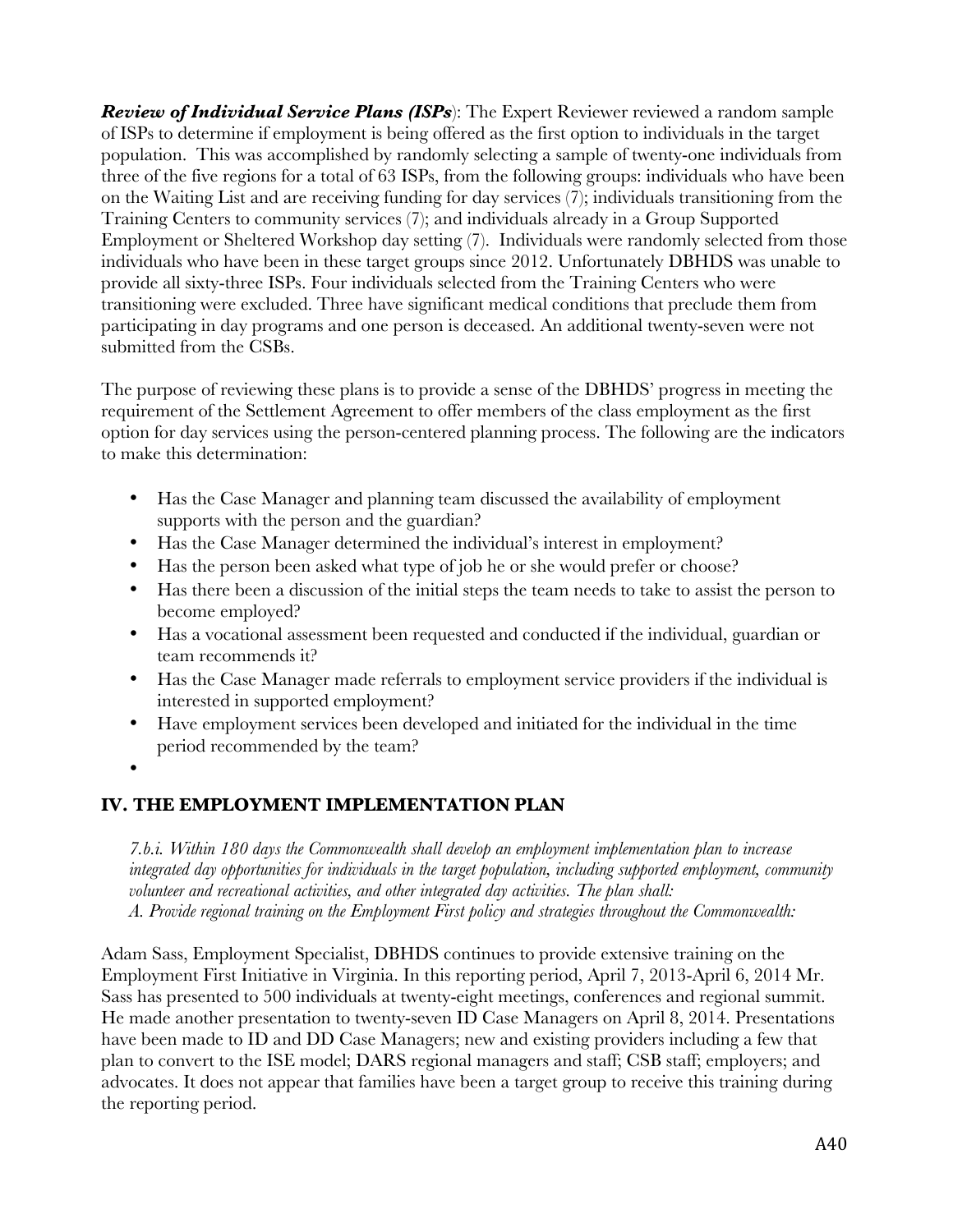The handout materials and talking points indicate that the philosophy of employment first and its tenets are addressed. Mr. Sass reports that at recent presentations the audiences focus more on questions and issues of how to make this transition than to question why the Commonwealth is promoting employment first. Mr. Sass uses the opportunities for these presentations to create community linkages and partnerships that will further the acceptance of the employment first philosophy and encourage implementation.

The SELN sub-committee recently completed a training module on employment for case managers. I have reviewed this training and determine that it will provide case managers with the basic information they need understand employment first and begin to discuss employment with their consumers. Case Managers will not be required to take the training although it will be available on the DBHDS website.

**Conclusions:** I do not find evidence that ID Case Managers understand their responsibility to introduce employment options as part of the planning meetings to develop the ISP. The Case Management Employment Training is a first step in imparting this information. DBHDS is in compliance with provision *7.b.i.A* that it provides regional training on the Employment First policy and strategies.

*Recommendations*: The Commonwealth should report to the Independent Reviewer how it provides guidelines to families that include how to access employment supports and how it will ensure that case managers understand their essential role. One approach is to incorporate the employment module into required training for ID and DD case managers.

*7.b.i.B.a-e: The Commonwealth is to develop an employment implementation plan to increase integrated day opportunities for individuals in the target population including supported employment, community volunteer activities, and other integrated day activities. The plan shall establish, for individuals receiving services through the HCBS waivers:*

*Annual baseline information regarding:* 

- *a. The number of individuals receiving supported employment;*
- *b. The length of time people maintain employment in integrated work settings;*
- *c. The amount of earning from supported employment;*
- *d. The number of individuals in pre-vocational services; and*
- *e. The lengths of time individuals remain in pre-vocational services*.

The DBHDS has provided information regarding the number of individuals in Individual Supported Employment (ISE), Group Supported Employment (GSE), and in Pre-Vocational Services. The department also produced data about the number of individuals remaining in ISE and pre-vocation for twelve months or more which is depicted in Table 1 and 3, with Table 3 focusing on the changes in ISE only compared to the target goal set by the DBHDS. These data are not tracked for GSE. Information about the number of new participants is provided in ISE and is depicted in Table 2 and is compared to the target goal set by DBHDS. The department cannot provide data about wages for individuals in ISE and is out of compliance with this requirement. DBHDS can only report through the second quarter of FY14 that ended 12/31/13. They are unable to provide information at this time or before this report must be completed for the third quarter  $(1/1/14 - 3/31/14)$ . Therefore the analysis is somewhat preliminary since the progress is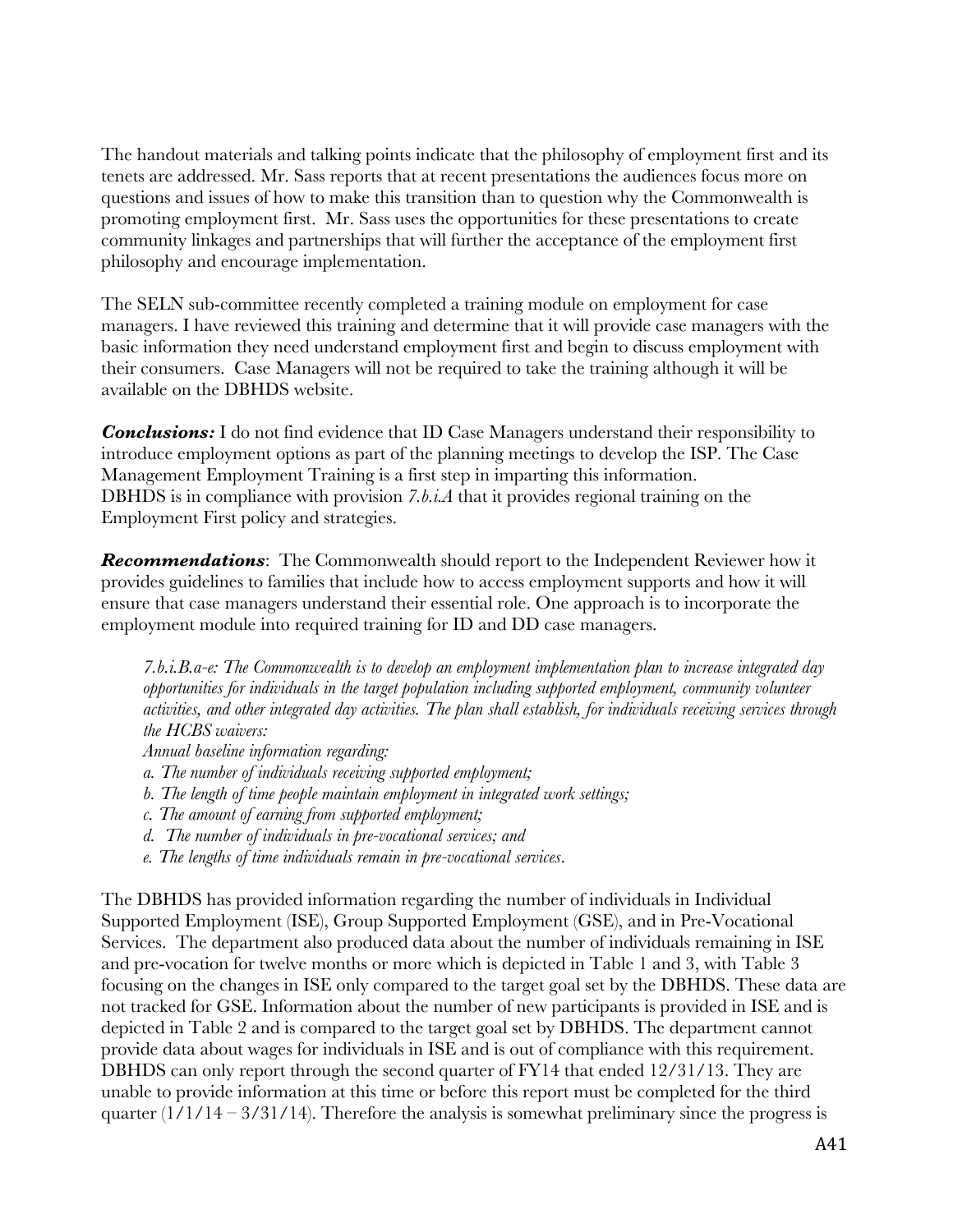being measured against the targets set for March 31, 2013. DBHDS should provide the data from the third quarter as soon as it is available to the Independent Reviewer so a conclusive determination of compliance can be made.

### **Individuals in Supported Employment and Pre-Vocational Services**

The increase in the number of individuals in ISE has only increased by six individuals at the end of the second quarter of  $FY14$ , which is only  $3\%$  of the baseline number. The number had actually increased to 204 from 176 at the end of the first quarter of FY14 but dropped significantly from 204 to 182 by 12/31/13.

The overall number of individuals in Supported Employment has increased by fifty- nine individuals as a result of the increase in participation in GSE. The Commonwealth is interested in decreasing the participation in Pre-vocational services but that number continues to increase with 28 additional people in pre-vocational services since the baseline was set for 3/31/13. Table 1 also includes information about individuals remaining in ISE and Pre-Vocational services. The number of individuals maintaining ISE for twelve months or more dropped in the three quarters the DBHDS was able to report. However the first quarter saw the largest decline and the number is steadily increasing through the other two quarters. It was 119 individuals as of 12/31/13, which remains below the baseline number of 133.

*Table 1: Individuals in Supported Employment and Pre-Vocational Services and Those Remaining 12 or More Months*

| Data                 | Individuals | Individuals  | Individuals | Individuals |
|----------------------|-------------|--------------|-------------|-------------|
| element<br>enrolled/ |             | enrolled/    | enrolled/   | enrolled/   |
|                      | remaining   | remaining 12 | remaining   | remaining   |
|                      | 12 months   | months       | 9/30/13     | 12/31/13    |
|                      | 3/31/13     | 6/30/13      |             |             |
| <b>ISE</b>           | 176/133     | 180/97       | 204/111     | 182/119     |
| <b>GSE</b>           | 634         | 661          | 660         | 687         |
| <b>SE</b> Total      | 810         | 841          | 864         | 869         |
| Pre-voc              | 819/675     | 805/679      | 828/692     | 847/680     |

**Increasing the number of individuals in ISE:** The DBHDS goal for this fiscal year is to increase the number of newly enrolled participants in ISE apart from the overall change to the total number in ISE as that number accounts for individuals who remain, leave and newly enroll. The target the DBHDS set to achieve by 3/31/14 is to newly enroll 162 individuals. Table 2 depicts the progress made. For this goal to be met an additional 58 individuals will need to be enrolled in ISE as of 3/31/14. This may prove to be ambitious since the most who were enrolled was 49 and that dropped to 23 in the last quarter the department reported.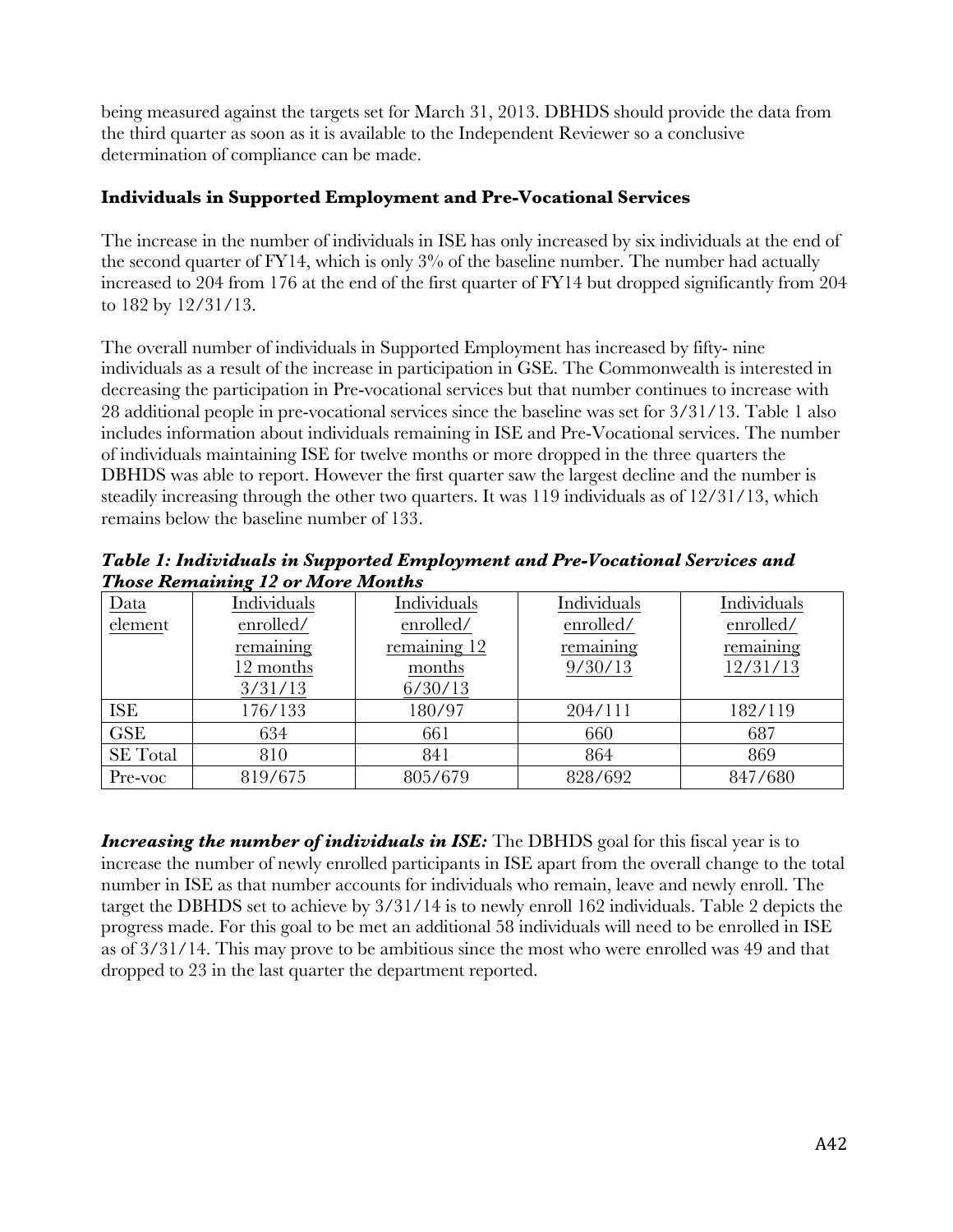*Table 2: Progress Towards Meeting The Employment First Target of Increasing the Number of ISE Participants*

| $\ldots$ . $\ldots$ $\ldots$ $\ldots$ $\ldots$ $\ldots$ |          |            |          |               |                   |  |
|---------------------------------------------------------|----------|------------|----------|---------------|-------------------|--|
| 3/31/13                                                 | 6/30/13  | 9/30/13    | 12/31/13 | 3/31/14       |                   |  |
| Baseline                                                |          |            |          | <b>Target</b> | <b>Difference</b> |  |
| 35                                                      | 20<br>JZ | (49)<br>81 | 104(23)  | 162           | 58                |  |

*Increasing the length of time individuals remain employed through ISE*: The DBHDS reports on the number of individuals who remain employed for 12 or more months in each quarter. Table 3 includes these totals and the percentage of the total number of individuals in ISE that remain employed for 12 or more months. The goal is to reach 85% of the total number of individuals in ISE who remain employed for 12 or more months. The DBHDS reported on three quarters as depicted in Table 3. The greatest number and percentage of individuals maintaining employment was 119 individuals (65% of the total) in the second quarter of FY14, showing an improvement over the previous quarters but below the baseline set in March 2013. The data will need to be reviewed for the third quarter, period ending 3/31/14, to determine if this target is met.

*Table 3: Progress Towards Meeting The Employment First Target of Increasing The Length of Time in ISE*

| . .<br>$3 - 31 - 13$ | $6 - 30 - 15$ | $9 - 30 - 13$ | $12 - 31 - 13$ | $3 - 31 - 14$ |
|----------------------|---------------|---------------|----------------|---------------|
| Baseline             |               |               |                | l arget       |
| $(76\%)$<br>133      | $(53\%_{0})$  | $(54\%)$      | $119(65\%)$    | 85%           |

The data presented in the three tables presents a somewhat curious picture of employment for individuals with I/DD in Virginia. There is information about the total number in ISE, the number who have twelve or more months of continuous employment, and the number who have newly enrolled during the quarter. For the quarter ending 6/30/13, thirty two (32) newly enrolled, ninety seven (97) stayed and there was a total of 180 in ISE indicating that fifty-one (51) stayed in ISE for less than twelve months. By the end of the next quarter, 9/30/13, 111 individuals remained employed for more than twelve months, forty-nine (49) were newly enrolled during the quarter and a total of 204 individuals were in ISE, indicating that forty-four (44) individuals stayed employed for less than twelve months. In the last quarter reviewed that ended 12/21/13, there was a total of 182 individuals enrolled of whom twenty-three (23) were newly enrolled and 119 maintained employment for twelve months or more, indicating that only forty (40) individuals maintained employment for three to twelve months. This is a lower number than the cumulative number of eighty-one (81) individuals who were newly enrolled during the first two quarters.

The DBHDS should review this data to determine whether there is a reporting problem, or if there are a high number of people who have started to work but are not maintaining employment. This is reflected to some degree in Table 3 that depicts the number and percentage of individuals who retain employment for longer than 12 months. The DBHDS goal is to have 85% of individuals achieve this. Only a little more than 50% are currently employed after 12 months. This figure does not fully tell the story about those who newly enroll and what their experience is within the first 12 months of employment, but it indicates that a number of them are losing employment during that first year, some within 3-6 months. The way in which these data are collected does not track individuals so DBHDS does not know if individuals start ISE and lose a job but find another one or lose a job and are not re-employed during the reporting period.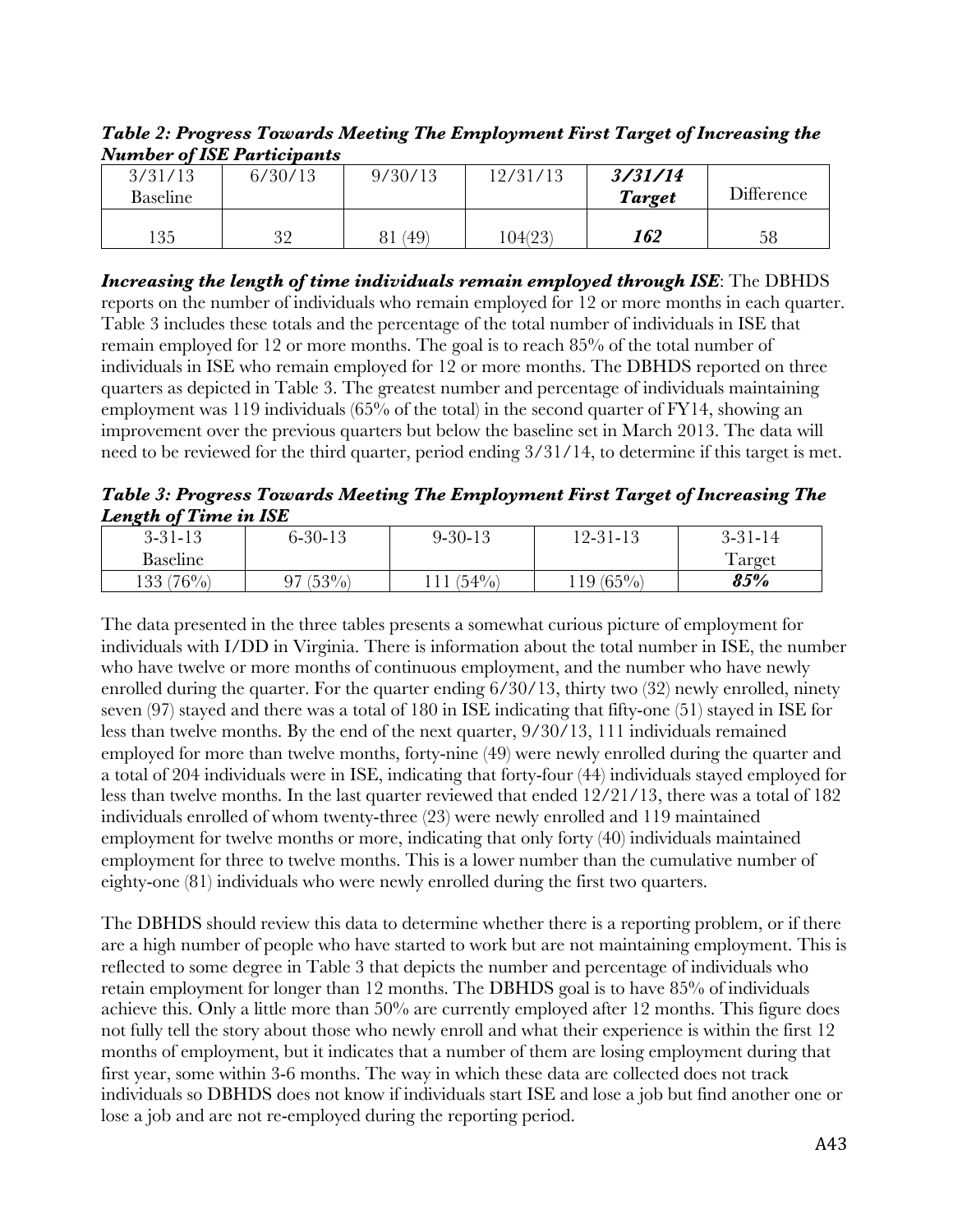*Conclusions*: The DBHDS is in compliance with *7.b.i.B.a, b, d,* and e, as these provisions only require DBHDS to set baseline information and report on each category. DBHDS is not in compliance with *7.b.i.c*. as it is unable to provide information about the amount of earnings individuals in ISE receive.

The data that are available does not conclude that DBHDS has met its targets for the number of newly enrolled individuals in ISE or the percentage that remains employed for 12 or more months. However a final determination cannot be made until the data through 3/31/14 is available for review and analysis.

DBHDS is making progress towards enrolling more individuals in ISE.

**Recommendations:** The SELN should be involved in reviewing these data on a regular basis and assisting the DBHDS to analyze the continued growth in GSE and Pre-Vocational Services to determine if there are strategies that can be put in place prior to the completion of the waiver redesign that will start to turn the curve in Virginia away from other vocational options and towards greater individualized employment for the target population. This is an important undertaking if the DBHDS is going to be able to meet the more assertive targets it has set for the next five years to increase the number of people in ISE by five percent of the total of everyone in adult day services through the HCBS waivers in each of the next five fiscal years.

The DBHDS should report separately in future reporting periods about the ID and DD waivers and the numbers of individuals in ISE so that the impact of the Settlement Agreement on both populations can be followed and tracked.

The DBHDS should also include in its reporting the number of individuals who are in the target population who receive individual supported employment through DARS. DARS does serve this population and many individuals apply directly to DARS to receive employment support and assistance. This was validated at least in small part by my review of the ISPs to determine if individuals in the target population are offered employment as the first option for day support. Individuals who are considered ready for ISE are referred to DARS. The target population is defined *as "individuals receiving services through the HCBS waivers."* However it appears that CSBs do refer these individuals to DARS as a first option for employment support especially individuals who are initially interested in individualized employment support and demonstrate ability to work fairly independently, but who need career planning and job coaching. The Commonwealth is not tracking the number of people who are in the target population and become employed with assistance and funding from DARS. This seems to be a missed opportunity to have a more comprehensive understanding of employment trends, opportunities and barriers for the population as a whole.

As discussed this provision relates to the creation of baseline information and ongoing reporting. Future reviews of employment services will determine if DBHDS achieves its targets for increasing the number of individuals in ISE and the number that maintain employment for at least twelve months. The Parties should decide what if any outcomes are expected and required in the following areas: the amount of earnings; the number of individuals in pre-vocational services; and the length of time individuals are in pre-vocational services.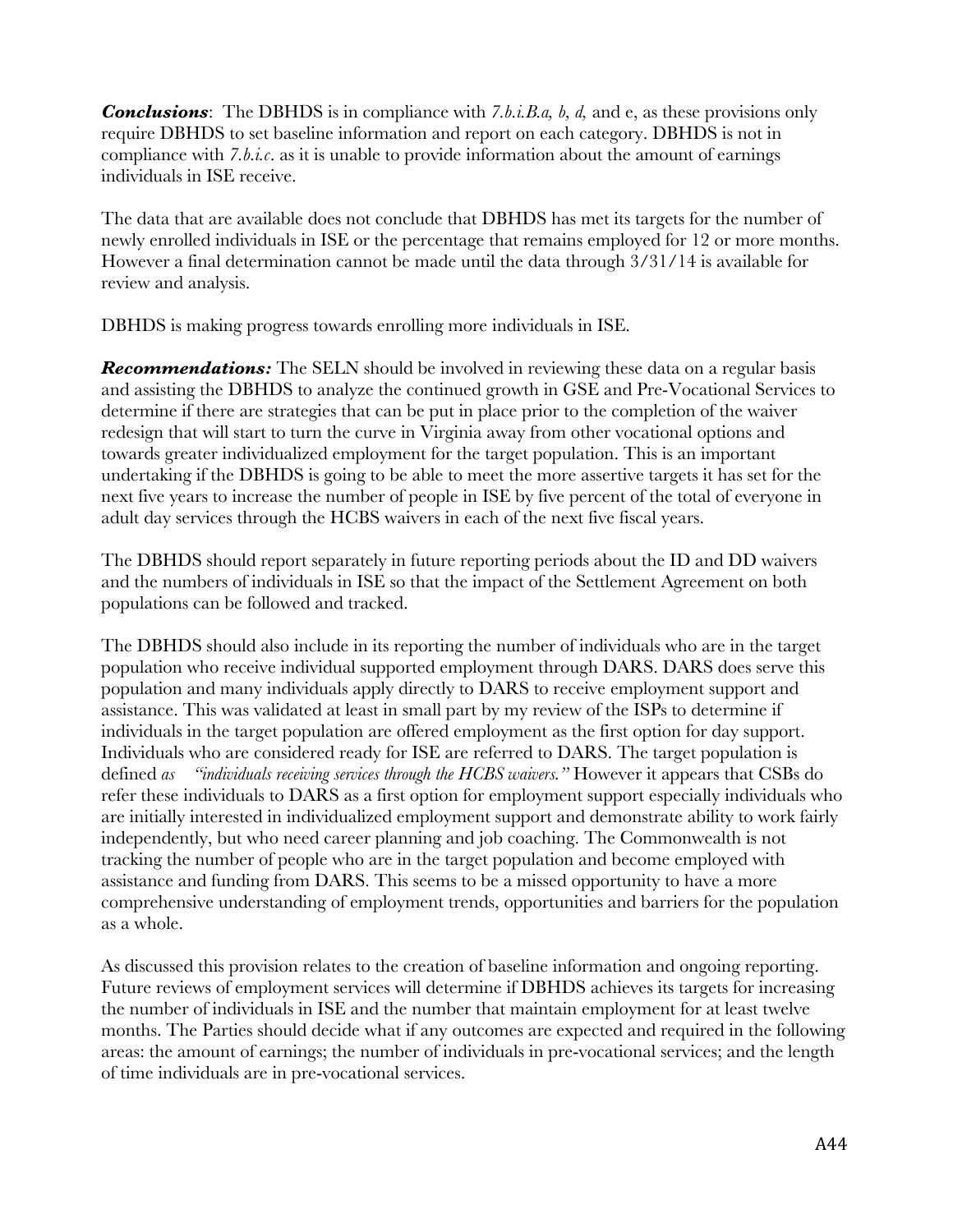### **V. SETTING EMPLOYMENT TARGETS**

*Sections 7.i.B.2.a and b. require the Commonwealth to set targets to meaningfully increase the number of individuals who enroll in supported employment in each year and the number of individuals who remain employed in integrated work settings at least 12 months after the start of supported employment.* 

At the time of the last review 176 individuals had participated in ISE in the past year and 133 individuals had remained in ISE for at least 12 months. DBHDS worked with the SELN to develop targets for increasing the number of individuals who would receive ISE by 3/31/14. The target set at that time was for 162 new enrollees and an expectation that 138 would remain employed for at least 12 months. Data has been provided through the 2nd quarter of 2014. As of 12/31/13, 182 individuals were enrolled in ISE of which 104 were newly enrolled and 119 maintained employment for 12 months or more.

This is an increase of only 6 individuals over the baseline of 176. The DBHDS reports that there are 9648 adults who are enrolled in one of the waivers serving individuals with ID or DD. This level of enrollment in ISE represents only 1.88% of the adult wavier population. Thus is a slight reduction in the percentage of waiver participants in ISE compared to previous years.

This year's target was set for the number of individuals who would be newly enrolled not the total number enrolled in ISE. This goal is 162 and was not met by 12/31/14 the last reporting period data were available for this review.

The Independent Reviewer directed the DBHDS to set more meaningful employment targets. DBHDS has developed targets for FY15-FY19. The state SELN was consulted in setting the new targets and an independent expert assisted the department and SELN to construct the methodology used. Table 4 below summarizes the targets the DBHDS has established for the next 5 years.

These targets are significantly more ambitious than the target set for FY14. Setting the targets begins with the assumption that the Commonwealth will be providing ISE for 204 individuals by the beginning of FY15 (July 1, 2014), which represents 2.79% of the total number of individuals receiving day services in one of the HCBS waivers. The total number of individuals is now set at 7,292 rather than the previous waiver total of 9,648 to reflect only the number of waiver participants who are of adult age. The plan is then to increase the number of individuals in ISE by 5% each year. This results in a cumulative percentage of 22.79% of waiver participants receiving day supports participating in ISE by the end of FY19. This would translate to 2,026 individuals with either ID or DD being individually employed through one of the HCBS waivers.

The Commonwealth has set targets to meaningfully increase the number of individuals who enroll in supported employment each year. However, it may not meet the less ambitious target it set for itself for 3/31/14 that was based on increasing the number of participants newly enrolled in ISE. The new targets depicted in Table 4 are for the total number of individuals in ISE for each of the next five fiscal years. DBHDS projects starting FY15 with 204 individuals enrolled in ISE. This was the number enrolled as of 9/30/13 although it decreased to 182 by 12/31/13. It is very possible that DBHDS will reach this number of ISE participants again by June 30, 3014. However, the target the department has set for the end of FY15 is 568 individuals which more than doubles the expectation of serving 204 by the start of FY15 and is triple the number of individuals who were enrolled as of 12/31/13. As indicated earlier the DBHDS has to take timely and well-planned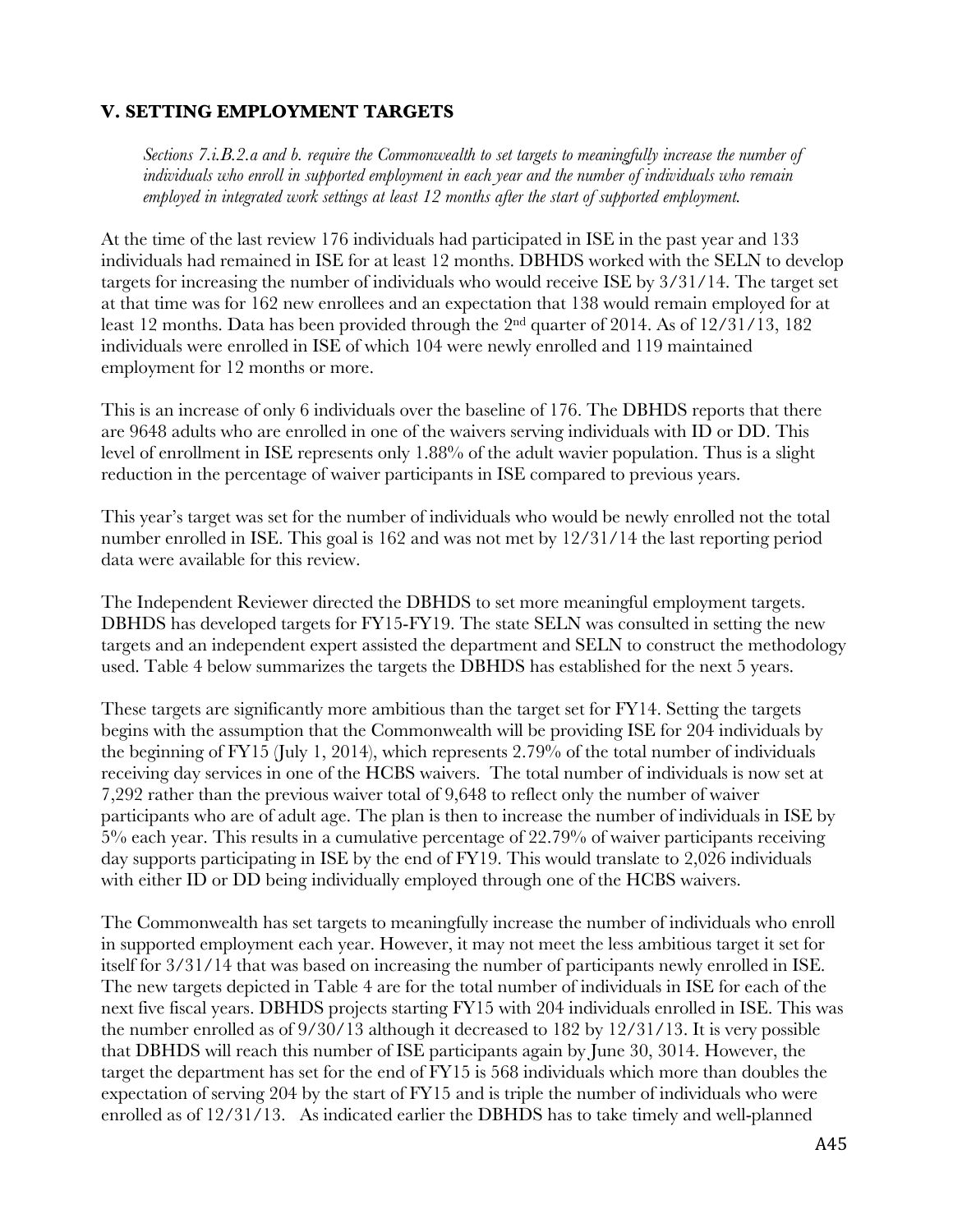action to address the various barriers that exist to achieving these targets if the goal of more individuals being employed in integrated work settings is to be realized. The work underway to redesign the waivers is a critical step. The DBHDS and SELN should continue to define what else needs to be put in place and what can be accomplished before the redesign is completed and implemented so that progress towards achieving and sustaining compliance is made.

The DBHDS Employment Specialist reports that the department plans to continue to use the target of eight-five (85) percent for the number of individuals who remain employed in integrated work settings at least twelve months after the start of supported employment. This was not included in the target setting proposal I received to review. If the DBHDS formally commits to this target then they are in compliance with *Section 1.B.2.b* to set a meaningful target for the number of individuals who remain employed for one year or longer. However, the current level of 65% of individuals who remain employed for 12 or more months indicates that DBHDS will need to analyze and address why the target is not currently met.

|     | <b>SE</b> Total | Total           | $\%$ in SE at | $\%$ in SE by | <b>SE</b> Total | Increase in |
|-----|-----------------|-----------------|---------------|---------------|-----------------|-------------|
| FY. | Start of FY     | int. day/       | Start of FY   | End of FY     | End of FY       | Base %      |
|     |                 | Employment      |               |               |                 |             |
|     |                 | <b>Services</b> |               |               |                 |             |
| 15  | 204             | 7292            | $2.79\%$      | $7.79\%$      | 568             | $5\%$       |
| 16  | 568             | 7292            | 7.79%         | 12.79%        | 932             | $5\%$       |
| 17  | 932             | 7292            | 12.79%        | 17.79%        | 1297            | $5\%$       |
| 18  | 1297            | 7292            | 17.79%        | 22.79%        | 1661            | $5\%$       |
| 19  | 1661            | 7292            | 22.79%        | 27.79%        | 2026            | $5\%$       |

## *Table 4: EMPLOYMENT TARGETS FOR FY15 – FY19*

The SELN and DBHDS used national data that indicates that presently about 20% of the ID/DD population enrolled in HCBS waivers are engaged in individual employment.

*Conclusions and Recommendations*: The Commonwealth is substantially in compliance with *Section 7.i.B.2.a* as it has set targets to meaningfully increase the number of individuals who enroll in supported employment each year. This is significantly more aggressive than the target set for 2014 and reflects the Commonwealth's commitment to its Employment First policy. It includes targets for both the ID and DD waivers and if achieved will provide many more individuals with meaningful employment and hopefully greater economic independence.

It does not project for any growth in the overall number of waiver participants although growth is expected as the Settlement Agreement is implemented. It will be important for the DBHDS and SELN to track progress towards the implementation of this plan to increase employment for individuals with ID and DD and to revise the targets to continue to achieve the same percentage goals as the number of waiver participants increases overall. I recommend that DBHDS tracks the progress towards meeting the targets that separately identifies individuals with ID and DD who participate in ISE to enable the Commonwealth and the Independent Reviewer to determine if DBHDS is successfully both groups that are part of the target population.

The Commonwealth needs to report on its goal of increasing the number of individuals newly enrolled in ISE to 162 by March 31,2014 to the Independent Reviewer as soon as this information is available.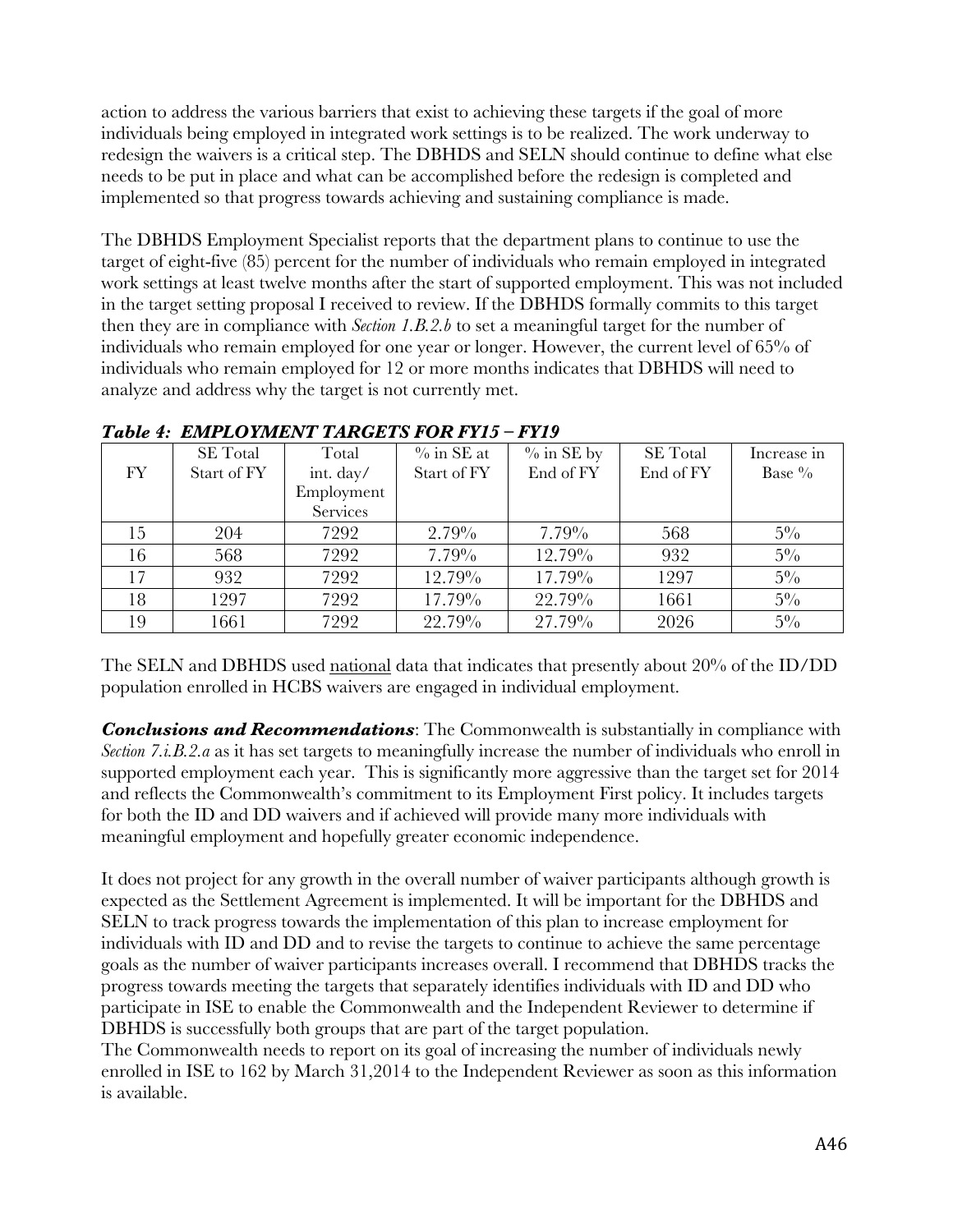In order for the Commonwealth to reach the targets set for FY15-FY19 the DBHDS will need to concentrate its efforts on completing its waiver redesign plan to address employment service definitions and revise its rate structure, focus on building provider capacity, considering offering individuals the opportunity to self-direct their employment supports, and ensure case managers are trained in the Employment First policy and using the principles of person-centered planning to help individuals and their families identify and pursue their employment goals and aspirations. The Expert Reviewer suggests that the Commonwealth further refine these targets by indicating the number of individuals it hopes to provide ISE to from the following groups: individuals currently participating in GSE or pre-vocational programs; individuals in the target population who are leaving the Training Centers; and individuals in the target population who become waiver participants during the implementation of the Settlement Agreement. Through discussions between the DBHDS and the SELN as to how to target these specific groups realistic and successful marketing and training approaches can be developed to reach out to families, Service Coordinators, CSBs, Schools, Training Center staff, and ESOs to assist the DBHDS achieve its overall targets in each of the next five fiscal years.

The DBHDS needs to formally set its targets for the number of individuals who will maintain employment for at least twelve months as required in Section 7.i.B.2.b of the Settlement Agreement.

### **VI. The Plan for Increasing Opportunities for Integrated Day Activities**

*7.a. To the greatest extent practicable the Commonwealth shall provide individuals in the target population receiving services under this agreement with integrated day opportunities, including supported employment.*

**Waiver Redesign:** The Commonwealth is undertaking a significant redesign of its HCBS waivers. HSRI has been hired to assist Virginia with this task which will encompass redefining waiver services for integrated day activities including supported employment, restructuring the rates for waiver services and redesigning the implementation of the SIS as it is used as an initial assessment tool and an indicator of the individual's level of need for support. Various work groups are underway and focus groups are convened to assure broad input from stakeholders. The initial report and analysis is due in July 2014. The Commonwealth plans to submit its new waiver design in FY16. The Commonwealth did submit new definitions for its recent waiver renewal for the ID waiver. These definitions promotes integrated day activities, requires skill building in pre-vocational programs and sets a time limit on a person's participation in pre-vocational services, and redefines supported employment for both ISE and GSE. Services will be designed using the person-centered planning process. The leadership of both DMAS and DBHDS are actively involved in the redesign process. Stakeholders who represent CSBs, advocacy, provider and family groups are included and some of the work group representatives are also members of the SELN.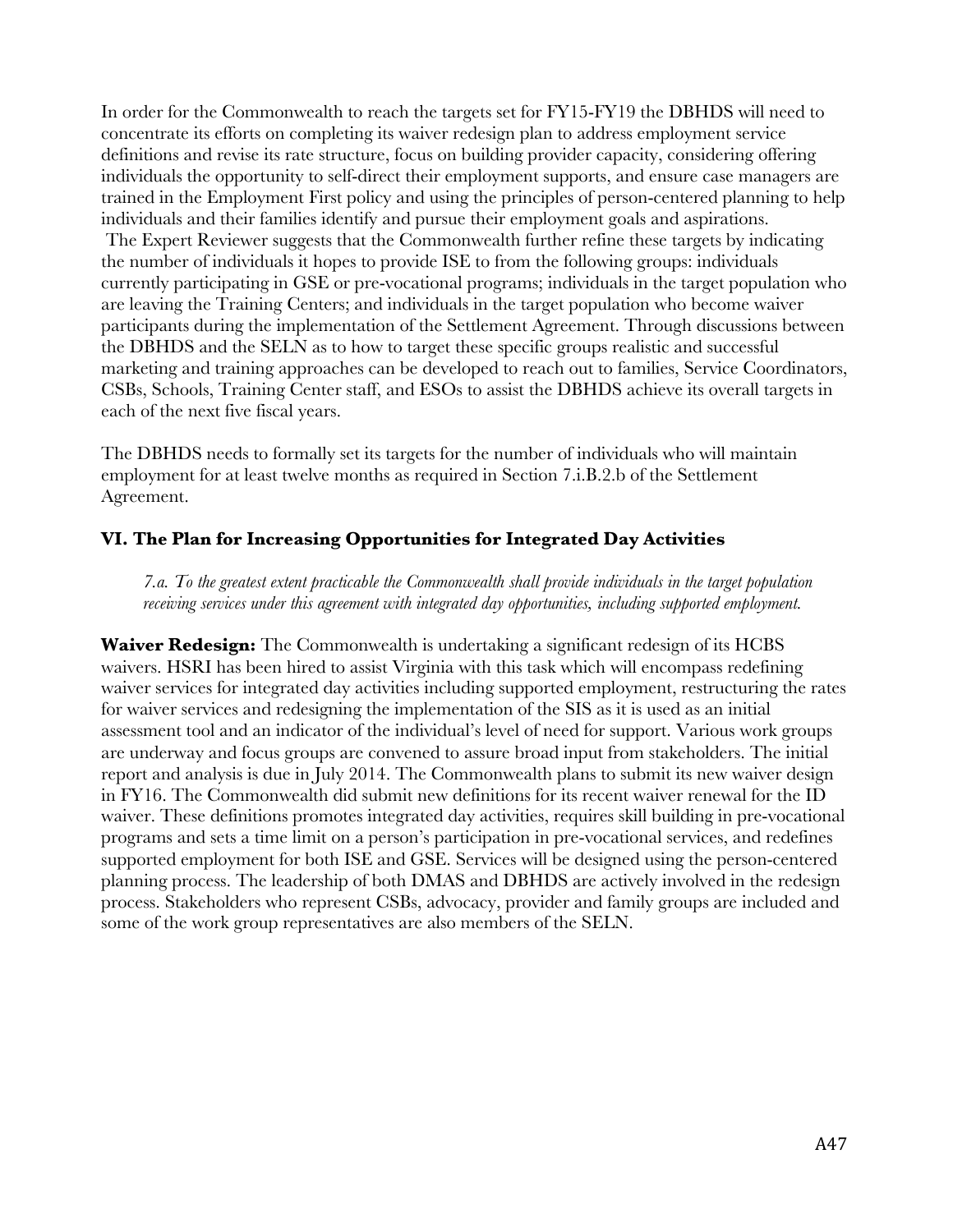**Integrated Day Activity Plan:** The DBHDS is required to provide integrated day activities, including supported employment for the target population. The Settlement Agreement states: *To the greatest extent practicable, the Commonwealth shall provide individuals in the target population receiving services under the Agreement with integrated day opportunities, including supported employment.*

Since the Commonwealth of Virginia entered into the Settlement Agreement with the US DOJ, DBHDS has focused its work and activities on increasing employment opportunities for individuals with ID and DD. With rare exception providers in Virginia do not offer individuals who are not employed other types of integrated day activities. DBHDS was directed by the Independent Reviewer to develop a plan by March 31,2014, that describes its implementation plan to increase integrated day opportunities.

DBHDS submitted a preliminary plan describing the "strategies and activities necessary to create a blueprint." The plan includes Virginia's vision for integrated day activity, three goals with related objectives, strengths and challenges, and the project approach. I will review each section. Virginia's vision is to have an array of integrated service opportunities available for individuals with disabilities. It wants individuals to be able to choose to have services delivered to them in the least restrictive and most integrated setting. The definition the plan offers of integrated day activities assures they are meaningful, offered at times to benefit the person to have an active communitybased daily routine, and include leisure activities. Integrated day activities are to complement employment for individuals who are employed and want leisure activities as well, are employed only part time *or for those who continue to chose congregate care services* (italics added). DBHDS is to be complimented for recognizing the value and need for integrated day activities both as a supplement to employment and for individuals who do not have or wish to engage in employment. The definition should align with the Agreement, "integrated day activities include community volunteer activities, community recreation opportunities, and other integrated activities."

DBHDS has included individuals who continue to choose congregate care services in its vision of who these services are intended to benefit. The use of the term congregate care activities sends a mixed message in terms of the Commonwealth's intention in promoting integrated day activities. Congregate day settings may continue to exist for some time as DBHDS transitions to a system that expands the offering of integrated day activities. Providers will need time to design new program models and DBHDS will need to address infrastructure support and staffing ratios to encourage and support meaningful integration into community-based services that are not offered in congregate settings. The intent and coherence of the definition would be strengthened if the definition were reworded to instead include individuals who are not currently employed and who have retired from employment, rather than those who choose congregate care settings. Since the choice of individuals has in large part been limited to congregate day service settings a person's participation in this type of program does not necessarily reflect informed choice.

The goals and objectives focus on developing a common understanding; ensuring policies, procedures and funding promote integrated day activities, and developing a plan to transform existing structures to support the delivery of integrated day activities. It is important to undertake activities to address these goals. However the plan lacks any specificity or depth as to how this will be accomplished. The plan projects that a common understanding and philosophy about integrated day activities will be achieved by June 2015 with work not starting until July 2014. Having policies and funding in place will be initiated in October, 2014 and completed by January 2015. These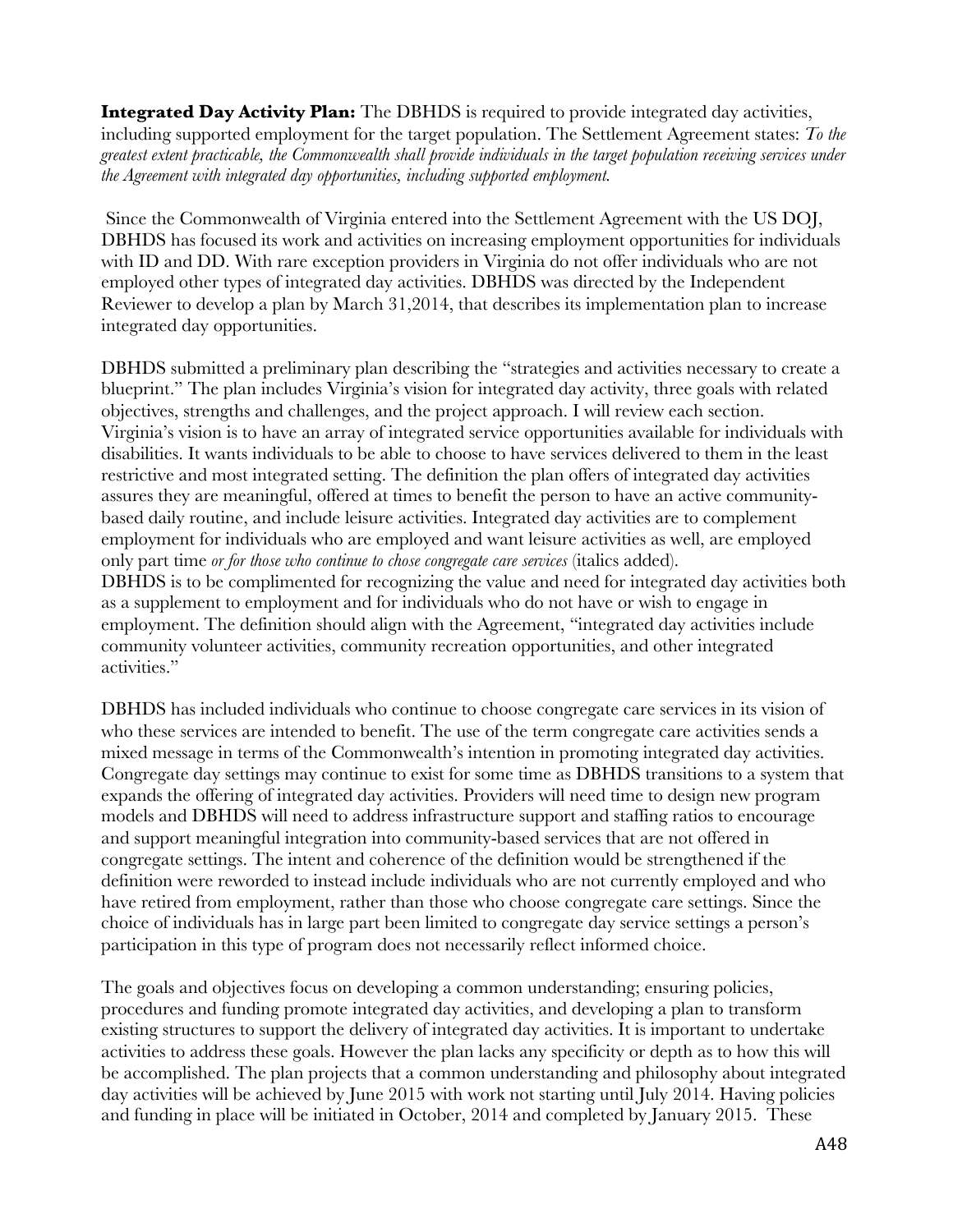goals seem out of sequence. It seems DBHDS needs to have its service definitions completed prior to addressing policy and funding changes. The plan indicates the SELN will be responsible for the review of policies and procedures. The SELN has a similar responsibility to review existing policies across the state agencies that might impede employment for individuals with ID or DD. To date the sub-group for this policy review has not met on a regular basis to accomplish this task according to members of the SELN.

Stakeholder involvement will be key to the successful implementation of integrated day activities. The section in the plan to list key stakeholders is left blank. No specific strategies are included for outreach or training in the plan. There is only a vague short-term objective to educate all stakeholders about integrated day activities.

It is a concern that work will not be initiated until July 2014. DBHDS has had the requirement to offer individuals integrated employment since the inception of the Agreement. Because a plan had not been developed as required "within 180 days" of the Agreement, the Independent Reviewer subsequently required an implementation plan by March 31,2014. What has been submitted is a very preliminary plan. It does not include the planning elements or implementation specifics as to how objectives will be accomplished. There are also no measures of progress included.

The last goal is for system transformation. "Structures, both state level and provider level, will support delivery of day activities in the least restrictive and most integrated settings." The DBHDS wants to ensure funding sources that promote and support integrated settings, ensure provider capacity, develop a guidebook for transformation, and develop a system of outcome tracking. All of these are important components of the development process. These are stated as short- term objectives with the outcome being "a logical replicable and measurable model of integrated day activities." This is to be completed by December 2015. It appears it will be almost two additional years before DBHDS expects to have a model of integrated day services. The plan does not address when individuals in the target population can expect to be offered integrated day activities or how many individuals will be targeted to receive these integrated services. The plan also does not specifically address:

- $\checkmark$  How need for these services will be assessed
- $\checkmark$  Whether the service delivery model will include a self-directed option
- $\checkmark$  What the anticipated impact is on providers of congregate day services or how this will be determined and what the DBHDS policy will be about this service delivery model
- $\checkmark$  How teams will be instructed to use the person-centered planning process to introduce this service option and plan appropriate goals and objectives for the individual
- $\checkmark$  Outreach to families, individuals and schools
- $\checkmark$  Training for CSBs and Case Managers
- $\checkmark$  Assessing existing provider capacity and determining how to expand this if necessary
- $\checkmark$  Qualifying providers

**Conclusion and Recommendations**: The Commonwealth is not in compliance with 7.a.i. The DBHDS needs to develop an implementation plan with more specific objectives, measurable interim milestones, and an indication of the resources it will commit to complete the implementation plan within the timeframes established. This should be submitted to the Independent Reviewer by July 31, 2014. That plan should be evaluated using the SHAY evaluation tool to provide feedback and recommendations to the Independent Reviewer by August 31, 2014.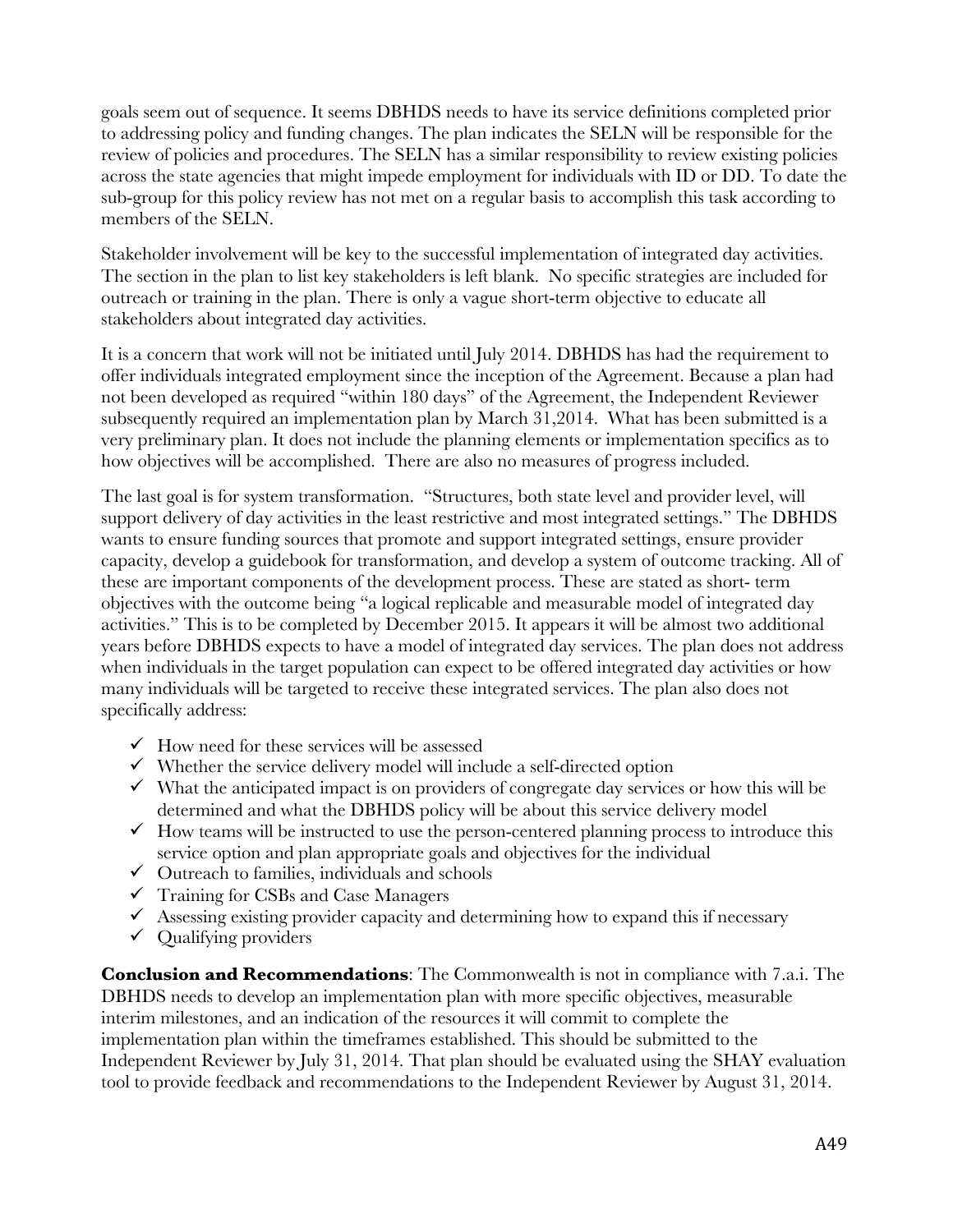### **VI. Review of the SELN and the Inclusion of Employment in the Person-Centered ISP Planning Process**

*b. The Commonwealth shall:*

- ü *Maintain its membership in the SELN established by NASDDDS.*
- $\checkmark$  Establish a state policy on Employment First (EF) for this target population and include a term in the CSB *Performance Contract requiring application of this policy.*
- ü *The principles of the Employment First Policy include offering employment as the first and priority service option; providing integrated work settings that pay individuals minimum wage; discussing employment options with individuals through the person-centered planning process at least annually.*
- ü *Employ at least one Employment Services Coordinator to monitor the implementation of the employment first practices.*

The Commonwealth did develop and promulgate the Employment First policy during the previous reporting period. Additionally, the Governor issued an Executive Order 55 on November 12, 2012 to bring to bear the efforts of both government and the business community to facilitate and advance opportunities for individual with disabilities to be gainfully employed. Various state agencies led this effort organizing a series of events beginning with a kick-off summit held on June 27, 2013. The summit was followed by six regional workshops involving state and business leaders and the Services Solution Teams of the local Workforce Investment Boards. Recommendations have been made to continue this initiative and DBHDS, DARS and the other involved agencies are awaiting approval from the Governor. This is an important initiative to continue the education, partnership building and support of the business community in Virginia to increase the employment opportunities for individuals in this target population.

Virginia has maintained its membership in the SELN and issued a policy on Employment First. DBHDS continues to employ the Employment Services Coordinator. This review will explore the work of the SELN and focus on whether employment is being offered as the first option to individuals in the target population.

**ISPS That Include Employment**: Part of this review is to determine if the expectation that individuals in the target population are offered employment as the first option by Case Managers and their teams during the individual planning process in which they discuss and develop employment goals. I have reviewed a random sample of 31 ISPs of individuals who have transitioned from the Training Centers, individuals receiving waiver services for the first time, and individuals already enrolled in pre-vocational services or Group Supported Employment (GSE). A review of a larger number of ISPs was planned, however, DBHDS was not able to provide them, reportedly because of the unresponsiveness of some CSBs. This added to the time required to complete this review and, if repeated, could undermine the effectiveness of future reviews.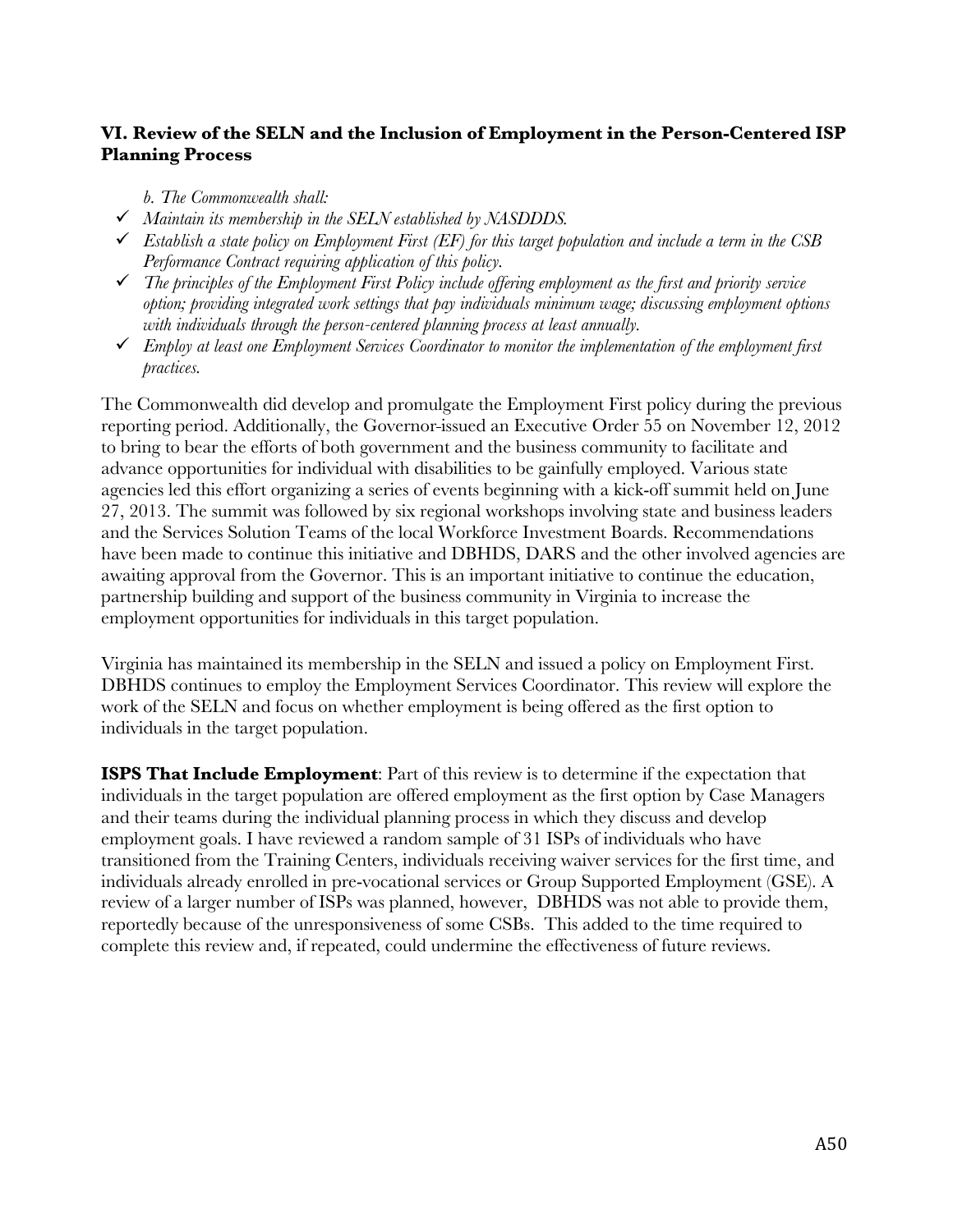### **SUMMARY OF THE ISP REVIEW OF TEAM DISCUSSIONS OF EMPLOYMENT**

Of the 31 ISPs reviewed, 27 (87%) involved no discussion of employment and no mention of a vocational assessment.

The ISPs reviewed do not indicate that the person or guardian was asked to discuss:

- the individual's preferences and interest in employment,
- employment opportunities available to consider and explore, or
- employment services and goals.

The ISPs did not indicate discussion or support of individuals in group supported employment to pursue individualized supported or competitive employment.

The ISPs did not include goals and implementation strategies to increase the individual's employability.

To date there has been no report of specific direction given by DBHDS to the CSBs to help Case Managers and their Supervisors understand how they are expected to fulfill this responsibility, what to discuss and include in the ISPs, and how they will be held accountable.

DBHDS has met with several CSBs to offer targeted training about Employment First, but has not provided this to all CSBs.

CSBs use different formats for the Person-Centered Individual Service Plans. Generally these formats do not focus on employment. The planning templates do not emphasize or include a section that would prompt a discussion of a person's true work dreams, preferences, and work interests, or how to align the annual objectives with these interests and preferences.

Many of the ISPs have a section in which the consumer or guardian indicates whether the plan meets the person's expectations and dreams. Every ISP reviewed that included this section had all boxes checked including that "the plan meets the person's work dreams".

During the last reporting period DBHDS reported that there is a provision in the FY13 and FY14 Community Services Performance Contract that requires the CSBs to comply with *Section III.C.7.b* of the Settlement Agreement. DBHDS informed this reviewer that a reformatted planning form would be implemented so that employment would be the first topic discussed with each individual and ISP team. The case manager was also going to submit a report that confirms that employment options were discussed. Workgroup 8 was charged to verify that case managers were in compliance with this requirement.. No evidence has been provided that these practices have been implemented.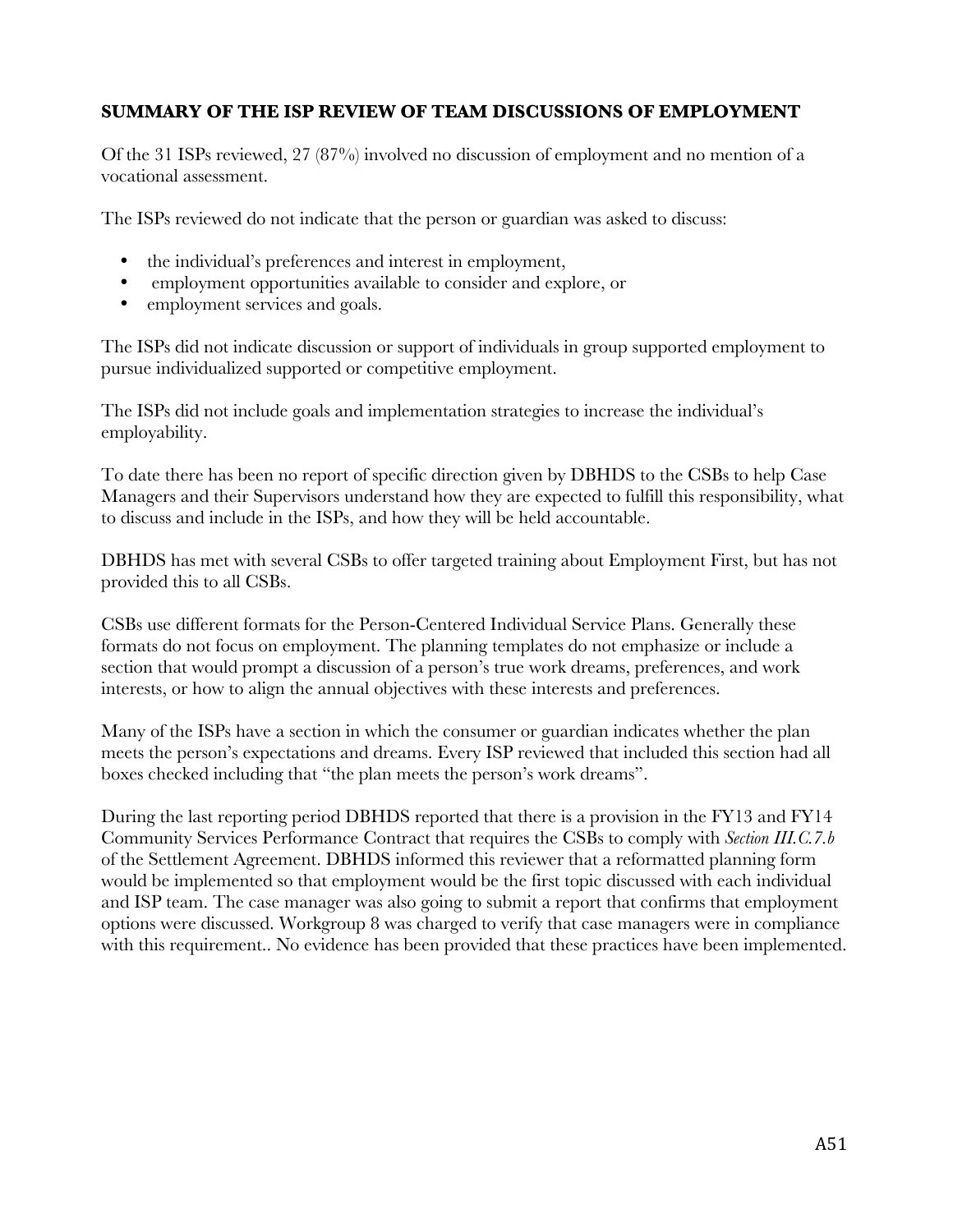### *Conclusions:*

The Commonwealth is not in compliance with *III.C.7.*a. It is not providing individuals in the target population integrated day opportunities to the greatest extent possible. The review of ISPs indicates a pattern of minimal, and frequently no discussion of employment by teams. This remained true for individuals who expressed liking to work and for whom increasing earnings is an aspiration.

From the sample of ISPs I reviewed there is no indication that CSBs are in compliance with the Performance Contract regarding employment planning for members of the target population. The process of checking boxes to indicate that essential steps have occurred appears to be a pro forma process and not reflective of a meaningful discussion of the individual's goals and aspirations at least in the area of employment.

The sample of 31 ISPs validates the need for more formal communication and direction to the CSBs from DBHDS.

### *Recommendations:*

It would be helpful if specific direction were formally communicated to the CSBs that could be reviewed with Case Managers and used as a guide for Supervisors to continue to mentor Case Managers related to supported employment.

It would be helpful if the DBHDS issued guidance on its expectations for the person-centered planning process including a basic outline of how to address employment as the first option for individuals to consider.

The DBHDS must also determine how to impart this information to all DD Case Managers. DBHDS should provide reports about its supported employment initiatives to the Independent Reviewer "*to document that the requirements of the Agreement are being properly implemented ".* (Section IX.C.)

**The Engagement of the SELN**: The VA SELN Advisory Group was established to assist DBHDS to develop its strategic employment plan, set the targets for the number of individuals in the target population who will be employed, and provide ongoing assistance to implement the plan and the Employment First Policy. This past year input was sought from SELN members to revise the definitions of employment services and to define integrated day opportunities which are also required as part of the Settlement Agreement. The VA SELN Advisory Group was established in 2008. It includes self-advocates, family members, advocacy organization members, CSB staff, state agency administrators, educators, and employment providers.

I interviewed nine members as part of the review of Employment Services in 2013. The interviews included representatives of CSBs, educators, families, advocates, state agencies and providers. In light of concerns interviewees expressed about the operation of the SELN and the group's ability to have meaningful input into the employment planning process I chose to interview as many of the same members as were available. Additionally I interviewed a self-advocate, an additional representative of a state agency and a representative of an advocacy organization. I asked all of the members interviewed about the operation of the SELN and the opportunity for input into the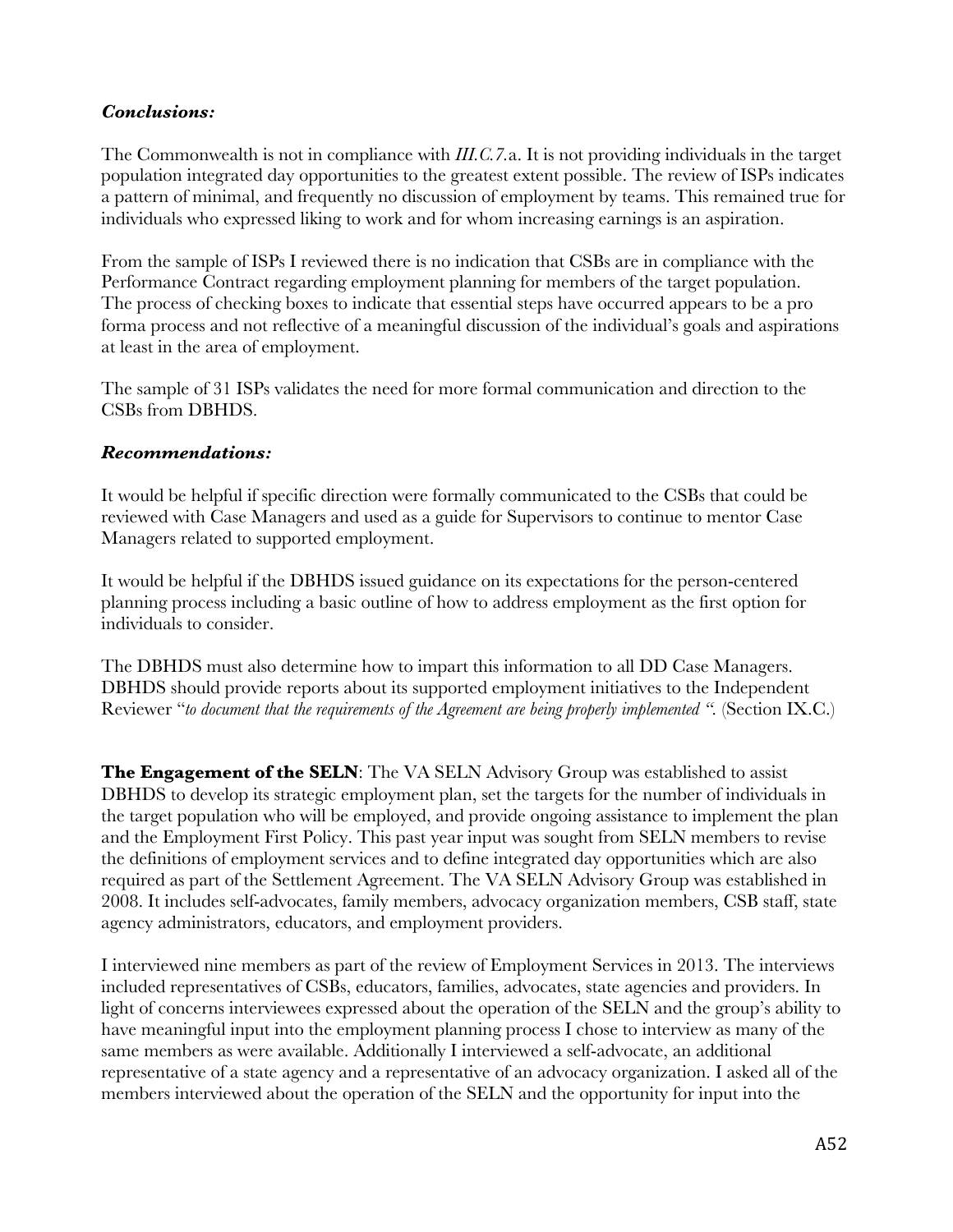DBHDS planning process; target setting; training for case managers; the development of the plan for integrated day services; and outreach to the DD community.

1. *The operations of the SELN and the opportunity afforded to its members to have input into the planning process.* The vast majority of the SELN members interviewed spoke of improvements in the organization of the SELN committee meetings. During the last 5-6 months of calendar year 2013 the meetings ran very smoothly which was attributed to the co-leadership of Adam Sass and Heidi Dix. Ms. Dix was in a position to speak for the administration of DBHDS and was able to support the direction being set by Mr. Sass. Since Ms. Dix's departure from DBHDS, Connie Cochran, Assistant Commissioner, DBHDS has been involved and members hope that he is able to make a similar commitment to the group so that progress on topics and decisions can be made.

Members report having greater opportunity for input and are pleased that the group is making progress. All members reported that the SELN actively participated in creating the employment targets. Various sub-committees have been formed providing a structure that can assist the SELN to continue to move forward with its work. One sub-committee was charged with developing employment modules that will be added to the training offered to the case managers. The training presentation was recently completed and shared with DBHDS. This training is discussed in another section of this report.

Although there was acknowledgement that progress had been made during the last year to improve the SELN's effectiveness some of the members interviewed believe the group can be further strengthened by formalizing the membership and advisory group structure. Some of those interviewed recommended that a charter and by-laws be developed and that members be more formally appointed. This would enable the group to be constituted with consistent membership and meet on a regular, predictable basis. There is no set annual schedule and there have been cancellations and re-scheduling. There have been improvements in getting agendas and documents shared prior to a meeting but this is not yet consistent. At the last meeting the plan to develop integrated day services was shared only the night before the meeting. Members also reported not getting written copies of the final proposal setting employment targets.

Members also report that there is still repeated discussion of certain topics without resolution. They credit this to being the result of inconsistent membership and attendance. Suggestions were made to rotate the location of the meetings and use webinars to help members participate remotely. As the DBHDS continues to address the efficiency and effectiveness of the Advisory Group the coordination of the membership's diverse perspective, knowledge and expertise will contribute to the development and implementation of strategies that will have broad stakeholder support to advance employment services in Virginia.

Goal 6 of Virginia's Plan to Increase Employment Opportunities for Individuals with Intellectual and Developmental Disabilities FY2013-2015 addresses this issue. It states that the SELN will have formalized structure with clearly defined roles and responsibilities for members. The recommended actions include agreeing on representation, developing by-laws, appointing members and orienting new members. Members do not report that there is a formal appointment process or by-laws developed yet. The DBHDS projected it would develop by-laws and formalize appointments by 1/31/14, and 3/31/14 respectively. It has recently been delayed.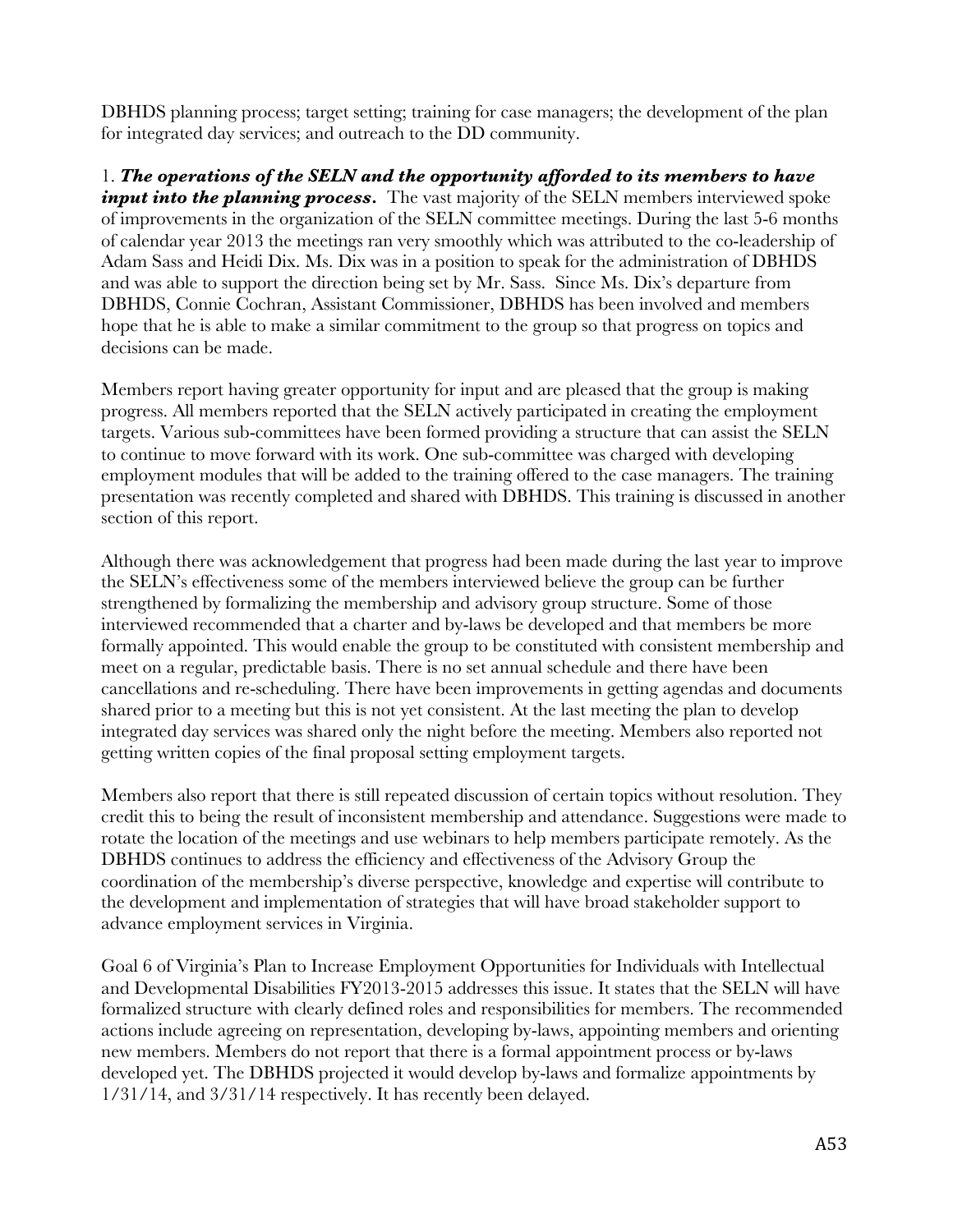*2. Development of the Employment targets for FY15-FY19*: All SELN Advisory Group members interviewed reported that the members had the chance for meaningful input into the creation of the targets and ample time to discuss the implications of setting the targets at the level established. While some members wanted to see more aggressive targets those who were interviewed believed that these increases represent a reasonable but challenging goal for Virginia. Some members expressed concern that the targets assume no growth in the waivers overall and support adjusting the targets each year to reflect the real number of waiver slots that are funded. All of the members are aware that VA DBHDS and its stakeholders need to address many aspects of the existing employment service delivery system and identified barriers for the Commonwealth to achieve these targets. Some of the advocacy groups that are represented on the SELN proposed language for the Legislative budget that would have provided legislative intent for the increases to the number of individuals who were in supported employment but it was not adopted in the Commonwealth's budget for FY15. Some of the members hope to see DBHDS concentrate on young people who are transitioning to adult services as a group to target for employment opportunities. The SELN members want DBHDS to take ownership of these targets and promote these goals with all stakeholder groups.

*3. Case Management Training:* The SELN formed a sub-group to assist the DBHDS to develop a curriculum to train case managers about the Employment First Initiative and how to present employment as an option to individuals regardless of their service needs. This was to be completed by 1/31/2014. It was recently finalized and submitted to the Case Management Coordinator of DBHDS. SELN members reported the sub-committee had significant input into the design of this module. SELN members report that training is needed if Case Managers are to understand and fulfill their responsibilities to meaningfully offer employment as an option to individuals in the target population. Some members believe this training has to be required of both ID and DD Case Managers. The DBHDS plans to review the module and make it available on its website, but not require it of Case Managers. I discuss case management training and review this curriculum in an earlier section of the report.

*4. Outreach to the DD Community*: SELN members interviewed were not aware of any specific outreach efforts to individuals with developmental disabilities or their families. This is not a topic that has been discussed or addressed by the SELN. Members report some frustration that there is not an organized outreach effort to individuals with intellectual disabilities and their families. They appreciate, however, the efforts made by the DBHDS to present employment information at various regional forums across the state. They do recommend that there be dialogue with the CSBs to more formally provide information to individuals and their families about employment services and that DBHDS share information more consistently with school systems. Now that the DBHDS has responsibility for the DD waiver it may be timely for a specific outreach plan to be developed for participants and their families. Individuals on waiting lists for the waivers could be informed of vocational support that is available through DARS. The DBHDS recently developed a DD Newsletter. This form of communication was viewed favorably by some members of the SELN and could be used for ongoing communication about the employment initiative. It will be available on the DBHDS website, but DBHDS does not have the funding to mail it directly to families. The SELN might benefit from including more representatives of the DD Community to assist the department with outreach strategies to reach this target population.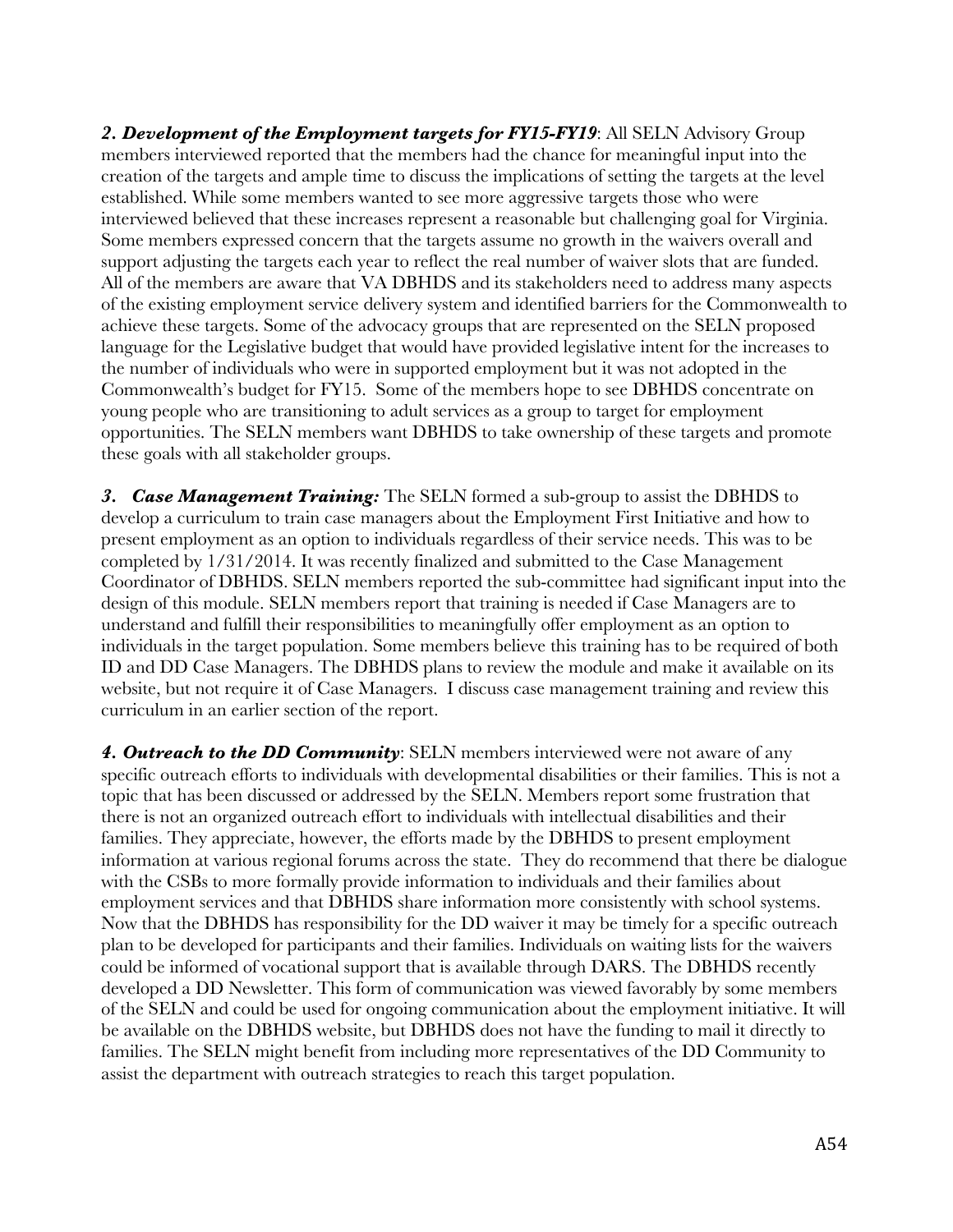*5. Development of the Plan for Integrated Day Activities*: There have been initial discussions with the SELN regarding the DBHDS' responsibility to develop integrated day activities. The SELN has had some input into the definition of these services and discussed the need to offer integrated day activities to both individuals who are employed part time and also for individuals who are either not interested in employment or currently employed. Members are pleased that the waiver application submitted in March expanded the definition of day supports. However, the SELN has not created a sub-group to address this responsibility. The preliminary plan for integrated day activities that was submitted for this review was first shared at the recent SELN meeting (3/31/14). Members received a copy the day before the meeting. Some members want more time to review the plan and provide feedback.

*6. System Redesign*: Some members shared their concern and perspectives about the redesign of the waiver system. All agree that this essential infrastructure change is critical to successfully employing more individuals with ID and DD. The members feel strongly that all current barriers to employment need to be examined and addressed through system redesign. This includes expanding service definitions, establishing appropriate rates for supported employment, addressing the true costs providers incur offering supported employment, funding all supports related to employment, determining adequate wages for employment staff, addressing the qualification process for providers, and determining how ESO providers will be monitored. An essential support service related to employing individuals is transportation. Currently the waiver does not reimburse for transporting an individual to work unless the job coach is present. As the need for the job coach to be onsite fades it is essential that the individual can still benefit from transportation support. The SELN had understood that this was to be addressed in the recent waiver renewal, but recently was informed that this was not possible. Connie Cochran reports it will be addressed in the waiver redesign. The ESOs currently receive funding for some employment related supports through DARS that are not yet reimbursable through the HCBS waivers. DARS also qualifies and monitors these providers. DBHDS will need to analyze how best to approach these issues to create an environment that encourages ESO providers to expand employment supports to individuals in the HCBS waivers.

*Conclusion and Recommendation*: The DBHDS is in compliance with maintaining the SELN and maintaining an Employment Services Coordinator, but is not in overall compliance with *III.C.7.b.* It does not comply with the requirements to share employment as the first day service option using a person-centered process. The DBHDS cannot report on paying minimum wages in employment settings, which is another requirement of *III.C*.*7.b* and is not holding the CSBs responsible for their compliance with this provision of the Settlement Agreement. The DBHDS should continue to work collaboratively with the SELN and develop by-laws and guidance for appointing the SELN members.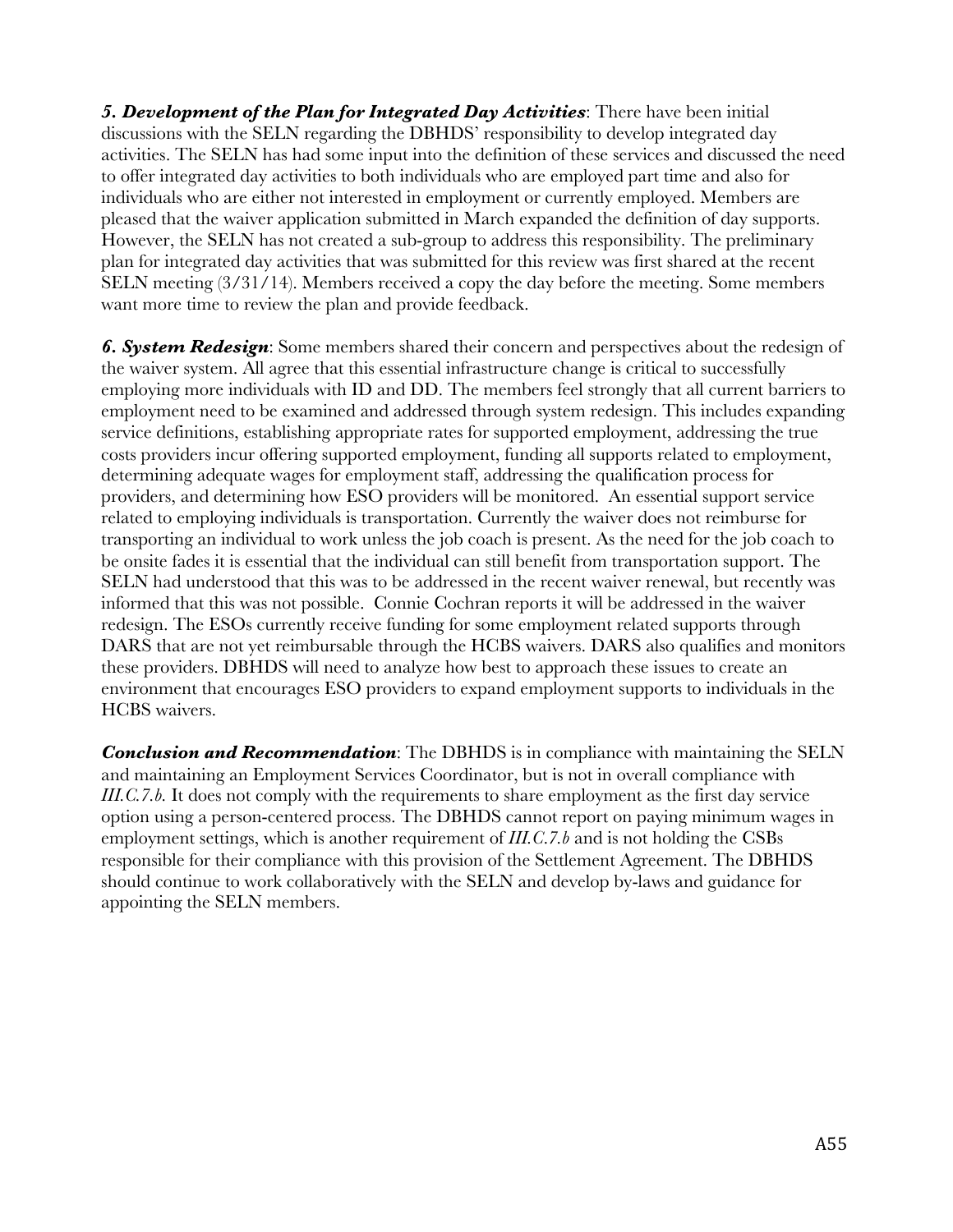### **VII. Summary**

The Commonwealth of Virginia has made strides toward implementing the employment services requirements of the Agreement since the review in the spring of 2013. The SELN is more organized and has more input into planning to improve and increase employment for individuals with ID and DD. The Employment Services Coordinator remains committed and passionate about enhancing employment services and continues to provide strong technical assistance to the SELN and is engaged in effective training and work with stakeholders. The new administration is committed to employment for individuals with ID and DD, the continued engagement with the SELN, and the waiver redesign. Providing administrative leadership and support for DBHDS's work in the area of employment will be critical to the success of the initiative. It is encouraging that DBHDS has set meaningful targets to increase the number of individuals who are employed and has outlined a plan to increase opportunities for integrated day activities.

The Commonwealth is not in compliance with *III.C.7.*a. It is not providing individuals in the target population integrated day opportunities to the greatest extent possible. The review of ISPs indicates a pattern of minimal or no discussion of employment by teams. The implementation plan to increase integrated day activities has not yet been developed or implemented.

The Commonwealth is not in compliance with Section C.7.b.i. It has developed a very preliminary plan, rather than the required implementation plan, for integrated day activities. It is currently not offering integrated day activities other than supported employment to the target population. I recommend a more detailed plan be written by June 30, 2014 and submitted to the Independent Reviewer. DBHDS needs to indicate when these options will be available to individuals and how data will be tracked and reported.

The Commonwealth is in compliance with Section C.7.b. It has maintained its SELN membership, has established the required state policy on Employment First, has included a term in its performance contract with CSBs, and has an employment services coordinator. It is a significant concern that the review of ISP indicated that case managers are not implementing that term of the contract. It is recommended that DBHDS determine how it will monitor, document, and report to the Independent Reviewer that the Employment First policy is being properly implemented (Section IX.C.)

The Commonwealth is in compliance with Section C.7.b.i.A and with Sections C.7.b.i.B.1.a, b, d, and e. It is not in compliance with Section C.7.b.i.B.1.c, as it cannot produce information regarding the wages of individuals in supported employment.

The Commonwealth is in compliance with Section C.7.b.B.2.a. It has now set meaningful targets for ISE and for the number (85% of the supported employment target) maintaining employment for twelve months for FY15- FY19.

There are numerous recommendations offered throughout this report for serious consideration by the Commonwealth. Most important is creating a meaningful and accurate data reporting system, training both ID and DD case managers in employment first and their responsibilities to the individuals they serve, holding the CSBs accountable for implementation of the employment initiative, and effectively reaching out to individuals with developmental disabilities and their families.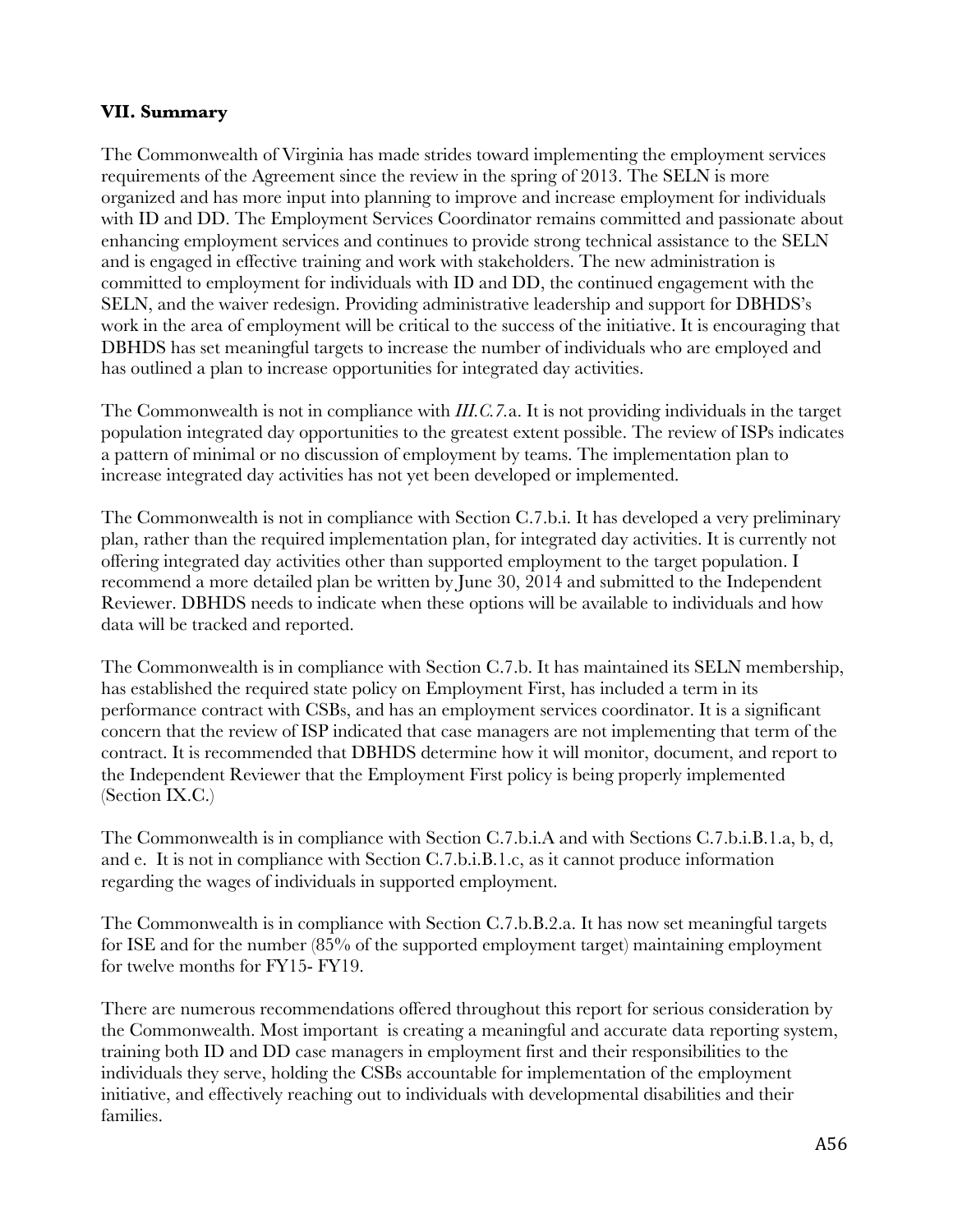# **APPENDIX D**

## **COMMUNITY LIVING OPTIONS**

# **By: Patrick Rafter**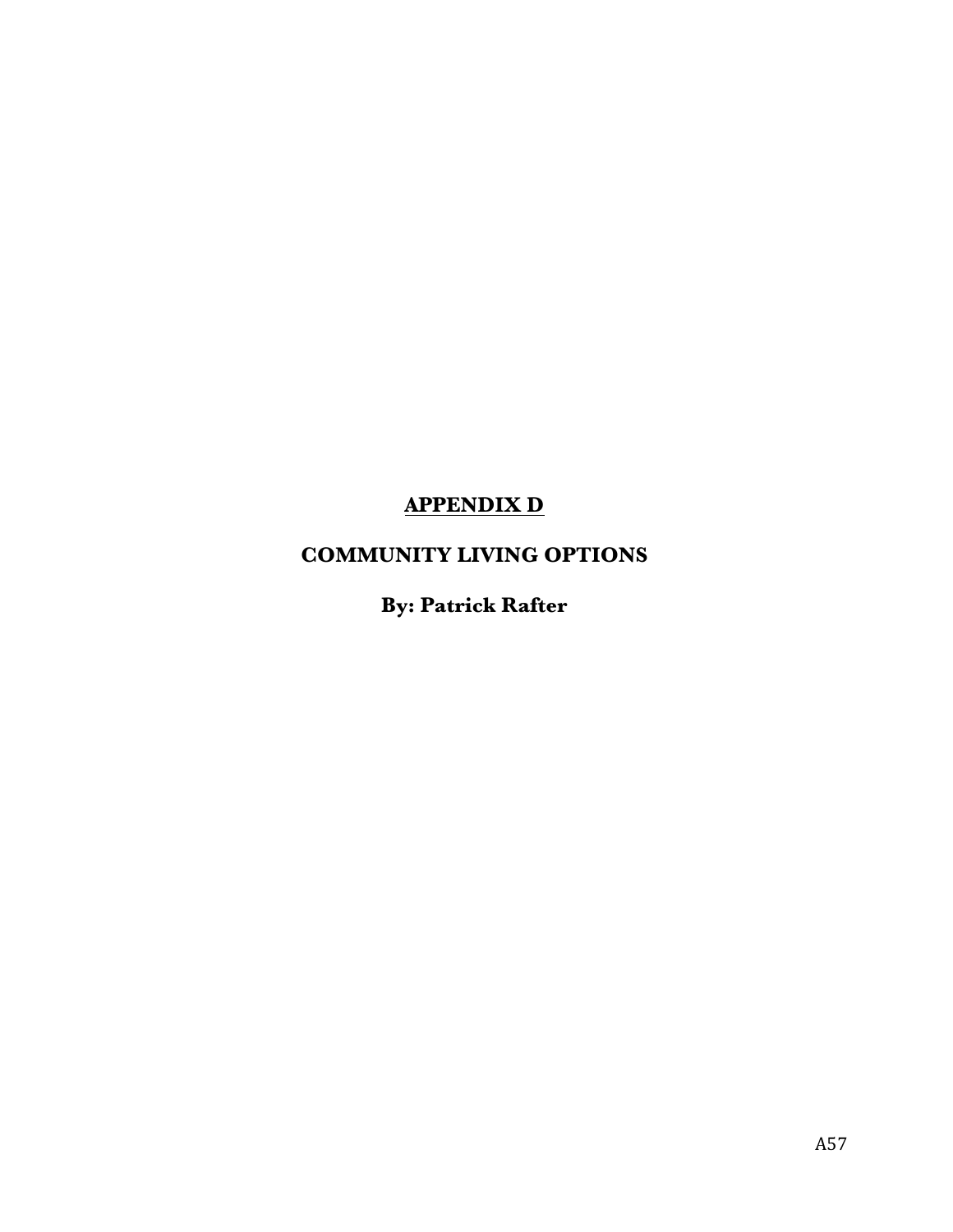# **MEMORANDUM**

**To:** Donald Fletcher, Independent Reviewer /Virginia **From:** Patrick Rafter, CEO, Creative Housing Inc. **Re:** Review of Consent Decree Housing Activities

At your request I reviewed "Virginia's *Plan to Increase Independent Living Options",* associated progress reports, and staff meeting minutes. I then had the opportunity to discuss the plan directly with team members involved in the plan development and implementation. I appreciate the willingness of all parties to be generous with their time and candid in their discussions.

## **General Observations:**

Separation of Housing & Supports:The Virginia Plan designates the separation of housing and supports as its "cornerstone". I encourage the Virginia team stay in touch with this cornerstone as they move forward developing increased housing capacity as a parallel activity to projected waiver development. Having worked in a system where almost all new development over the last 20 years mandates a separation of housing and supports, I can attest that; while a bit traumatic at first, few, if any of us would want to revert to the system in which the residential support provider controlled housing. This separation allows for providers to focus on the care, support and growth of people with disabilities as their core competency. Most importantly, positioning people with disabilities as lessees with independent landlords; empowers these individuals and their families to select (and deselect) their preferred support provider agency. What emerges over time is a true customer-centered free market system for people with disabilities.

Waiver Reform:Team members generally concede that the existing Medicaid waiver does not adequately encourage the movement of individuals from congregant care situations to more independent consumer controlled living environments. DBHDS staff outlined the issues in the Virginia plan and is working to amend the existing waiver. Until amended, the waiver will serve as a burden to, and even a barrier to, helping individuals move from congregant care group homes to more independent living.

DBHDS staff also noted that the current waiver restrictions on sharing supports may result in the unintended consequence of keeping individuals in congregate care settings. Through discussions with colleagues working in other states I believe the time is ripe in the evolution of waivers to engage CMS in discussions focused on allowing consumers the option of choosing to pool their support dollars. It is important that CMS not see this proposal as a restriction on free choice of provider. Rather, it is an additional option for consumers to choose to live nearby or with each other, to collectively select the same provider, or to enable some individuals to live independently who might otherwise not have the support package to do so.

Page | 1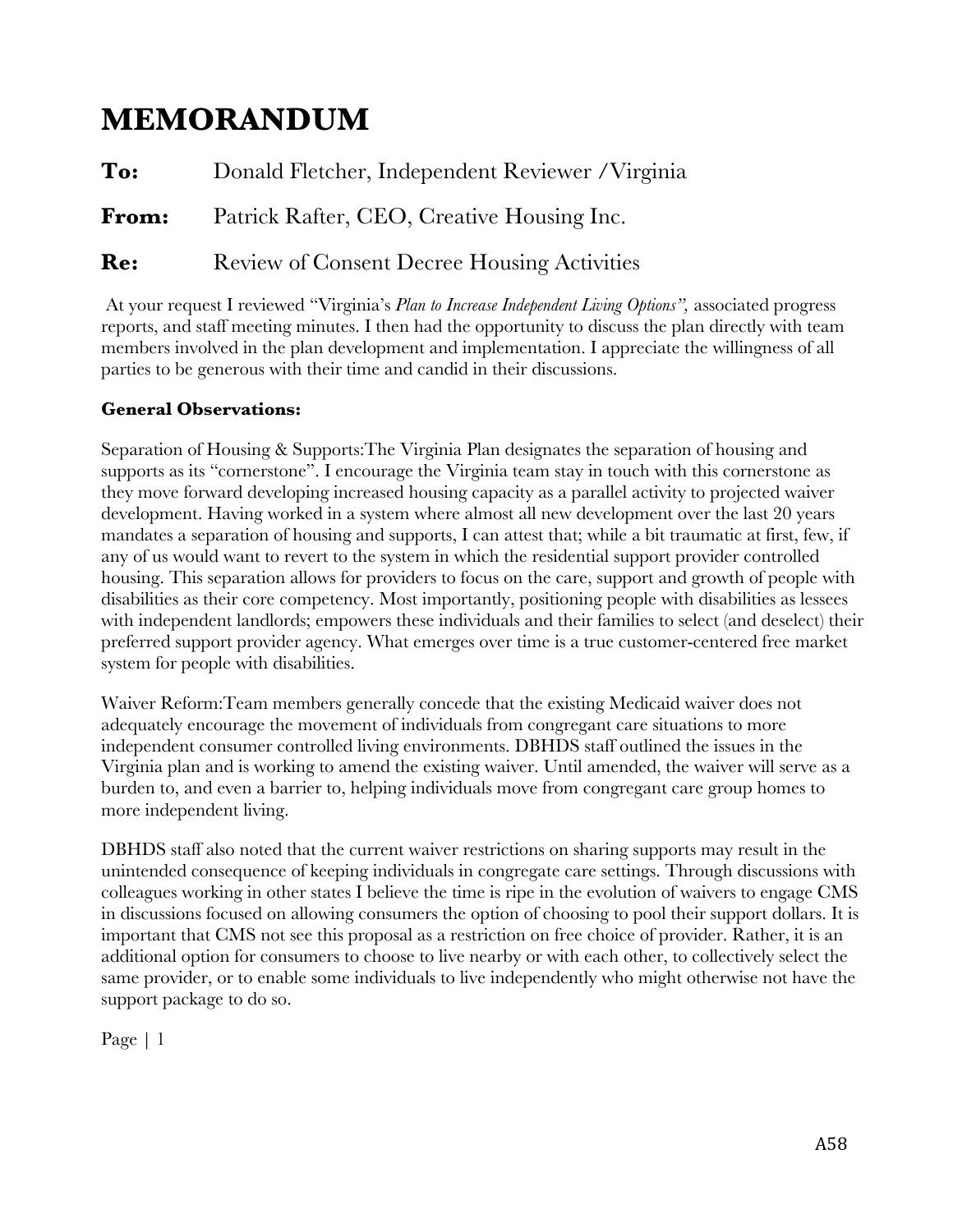Potential Federal Assistance:The Virginia team is cognizant of federal programs (i.e. HUD 811, Section 8) that provide housing options for people with disabilities. The team has outlined efforts to secure potential funding from these federal sources. While these funding options have yet to be pursued, Plan updates should be realistic with projections of available housing resources within existing and projected federal budget cuts. With the HUD 811 program engaged in slow motion reform, and Section 8 waiting lists closed, I anticipate that traditional federal housing programs will be, at best, minor contributors to the housing development for the target group and of no material benefit for at least the next two to three years.

## **The Virginia Plan:**

The Virginia Plan provides a thorough situational analysis of the challenges facing the Virginia team as they work to increase housing capacity to meet the needs of the expanding pool of waiver recipients. In addition, the Virginia Plan outlines and demonstrates tracking a broad range of administrative activities and processes. In terms of actual deliverables (i.e. specific schedules/numbers for increased housing capacity meeting the cornerstone de-coupling principle) there are significant concerns with the Plan's actual capacity to develop community-based housing for the target population. There are only two elements of the Plan that appear to have solid funding behind them: Low Income Housing Tax Credit Development (LIHTC) and the Rent Subsidy Pilot. Both programs have problematic elements.

LIHTC:The plan to develop 150 accessible/affordable units on an annual basis has no direct linkage to the waiver slots being created. That is, they will be made available in the general housing market where the development is completed. This will begin no sooner than two years from now. The units may or may not be located in areas of the state that have the most need for housing for the target population. I questioned representatives from the state housing authority about setting aside these units directly for individuals in the target population, and they indicated it was considered not possible. If these units were set aside for the target population, or, to allow other individuals to move from congregate settings to create vacancies for the target population, it would require a careful choreography with DD service providers working with housing developers. This coordination is essential for individuals with DD to access these housing resources with the supports needed to meet their essential needs. Such coordination is not addressed in the plan.

Time limitations prevented an assessment of the availability of subsidies and external funding resources that could make housing available to individuals with incomes significantly lower than those traditionally housed in LIHTC developments.

I recommend that the proposed LIHTC development for low income accessible units be restructured with a clear focus on the target population. Absent a restructuring it should be eliminated from the housing plan, as it gives the false appearance of offering housing options for the target group.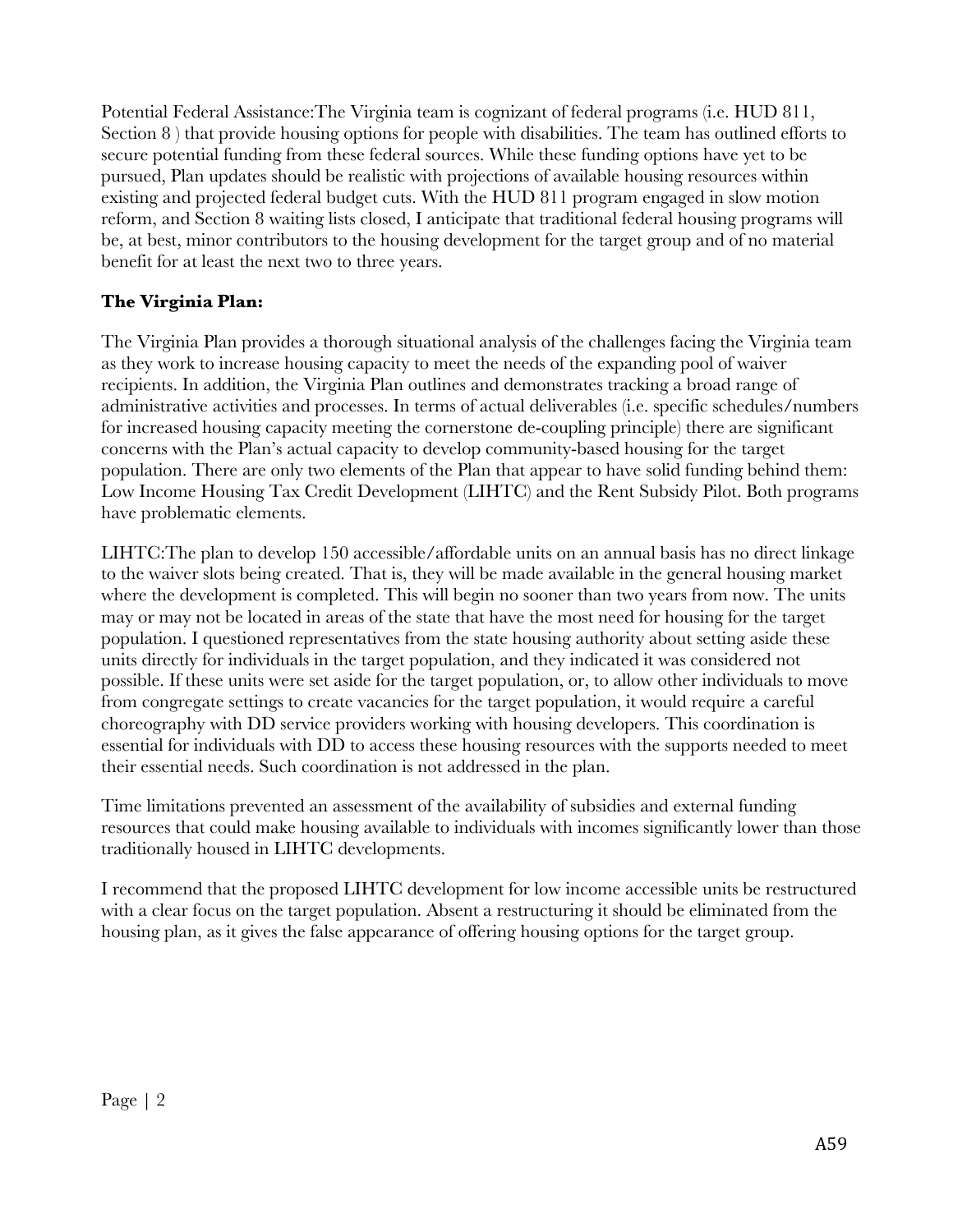Rent Subsidy Pilot:I was able to spend some time with the team at Fairfax – Falls Church CSB. While the first person had yet to be placed, it is evident that the team, working with DBHDS staff, has put together a thoughtful implementation plan. The pilot project team is focused on the right issues and is enthusiastic regarding implementation.

The limited resources devoted to rent subsidies and its compartmentalization as a "Pilot Project" essentially takes off the table what could be one of the most useful tools in the housing plan. An expanded rent subsidy program will not require development sophistication, can move rapidly to access the existing housing market, and can be directed to specific areas of the state where individuals in the target population choose to relocate.

Given there are a number of individuals with disabilities already living in subsidized apartments in Virginia, the data is already available to move beyond this small pilot and go to scale. I encourage the Virginia team to do this as rapidly as possible to keep abreast of waiver development. As you expand the program I encourage you to think about the following issues:

o Single Point of Contact with Landlords: Some of your clients may have initial adjustment problems to apartment living. There should have one contact person in your system that will reach out to support staff for problem resolution when contacted by a landlord. Many issues are quickly resolved if rapidly attended to. If not addressed, they can result in lease termination by the landlord.

o Funding Flexibility: Administrators of the program should have the ability to step and make rent payments to the landlords on behalf of a tenant who may be temporarily financially struggling. This is in fact a cost savings option compared to the overall expense of having to relocate someone who has been evicted for not paying their rent. There will also be occasions when tenants are not able to pay for damages. Stepping in and making the payments develops tremendous good will with landlords whose patience may be required in the future.

o Avoid Evictions: Once a client has an eviction on their record it restricts their access to decent housing. If a rental placement is not working out, negotiating an exit strategy with tenant and landlord is definitely preferable to leaving it up to the landlord to proceed through an eviction process.

o Informed Decision Making: Prospective Tenants should be exposed to and visit various types of apartment living before being asked to make an apartment choice and sign an annual lease.

o Landlord Development: The program right now excludes individuals with poor rental history. At some point you will need to serve these people. As you develop ongoing relationships with landlords you will need to find landlords who are willing to work with you to take on "tougher customers" with evictions or criminal convictions on their records.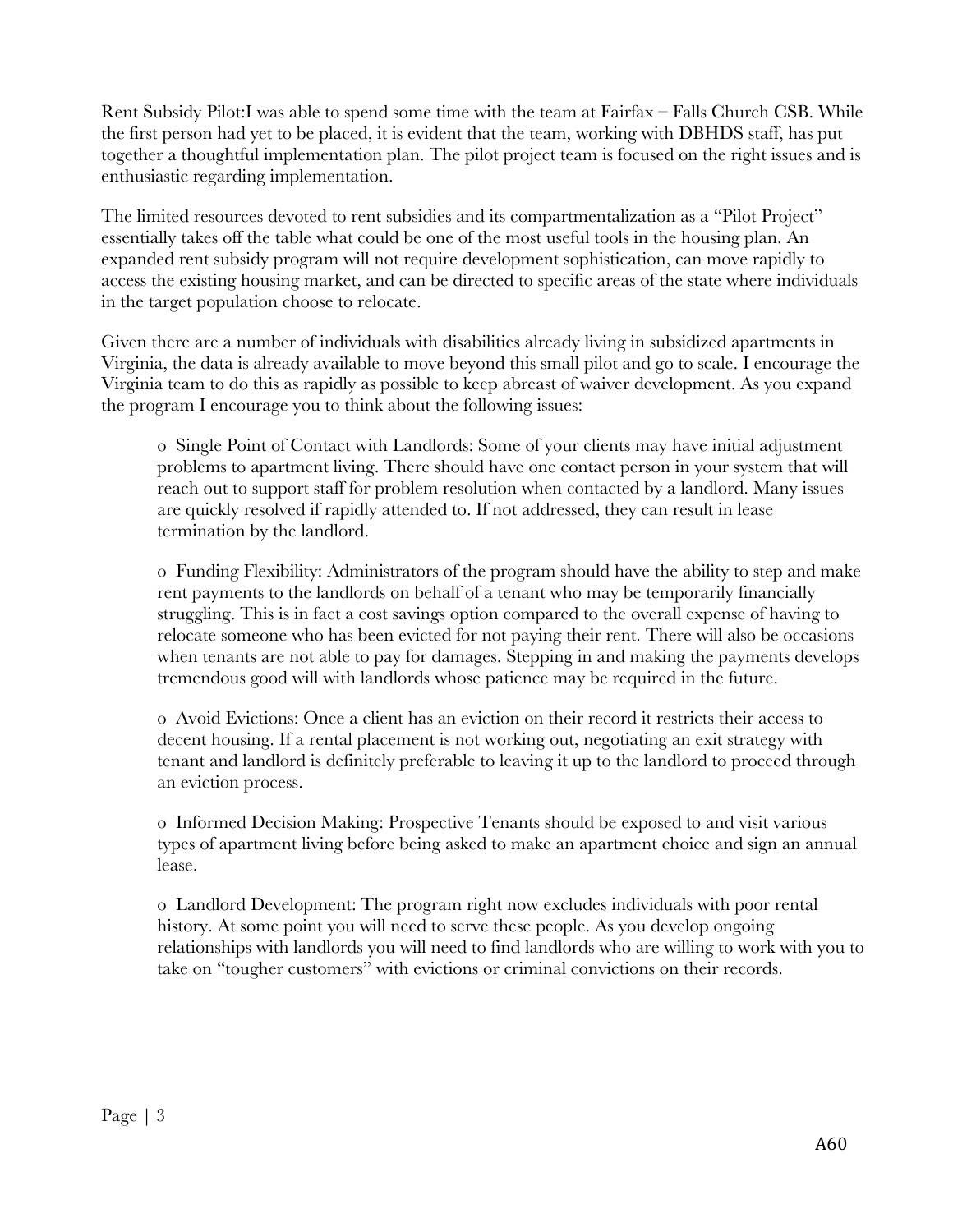Plan Implementation Comment:The current Virginia Plan as written calls for the development of an additional housing dimension of consumer-controlled owned or rented properties, which is a new paradigm distinct from provider- owned and operated group facilities. At the present time the new dimension has not been implemented. The individuals from the Training Centers are primarily moving to existing or expanded group home capacity. This approach may well be the necessary first step in providing post institutional placements for some individuals with extremely complex needs, but there should also be a resulting movement out of group homes into independent living situations. As it now stands Virginia is expanding capacity of congregate living facilities, but seemingly unable to come up with the resources to truly develop independent living alternatives.

### **Additional Issues for Consideration:**

Broaden Housing Options:I would encourage the Housing Plan Team to continue to broaden the range of future housing options beyond the apartment living offered in LIHTC programs. There will be a number of individuals who will be better served (or prefer to live) in single family homes in residential neighborhoods utilizing a single support provider. A robust rent subsidy program opens the door to this possibility. Nonetheless finding landlords who will produce accessibility renovations and are able to deal with behavior issues is exceptionally challenging. Some states have provided grants, financed by state bonds, to nonprofit housing corporations to meet this need.

Waiver Funded Accessibility Renovations:I was not able to review the environmental modification elements of the existing waiver program. Many states have reduced potential benefits in this area in a misguided attempt at cost containment. In my experience it can represent a front end investment which pays for itself in reducing long term staffing costs. I encourage the Team to thoughtfully examine this aspect of the Waiver. Automatic door openers, track lift systems, drive-in showers and home automation systems can open the world for individuals who need wheel chairs for mobility. In many states the lack of a comprehensive accessibility program has unnecessarily kept many nonambulatory individuals in more expensive congregate care settings. Waivers can represent a funding stream to support both housing developers and families having physically disabled individuals in their homes instead of the more costly residential system.

I am more than happy to make myself available to Virginia team members for follow up questions and clarification. I appreciate the courtesy extended to me in my visit.

Patrick Rafter Creative Housing Inc. Columbus, Ohio 43219 Phone: (614) 418-7725 Ext. 22 E-Mail: prafter@creativehousing.org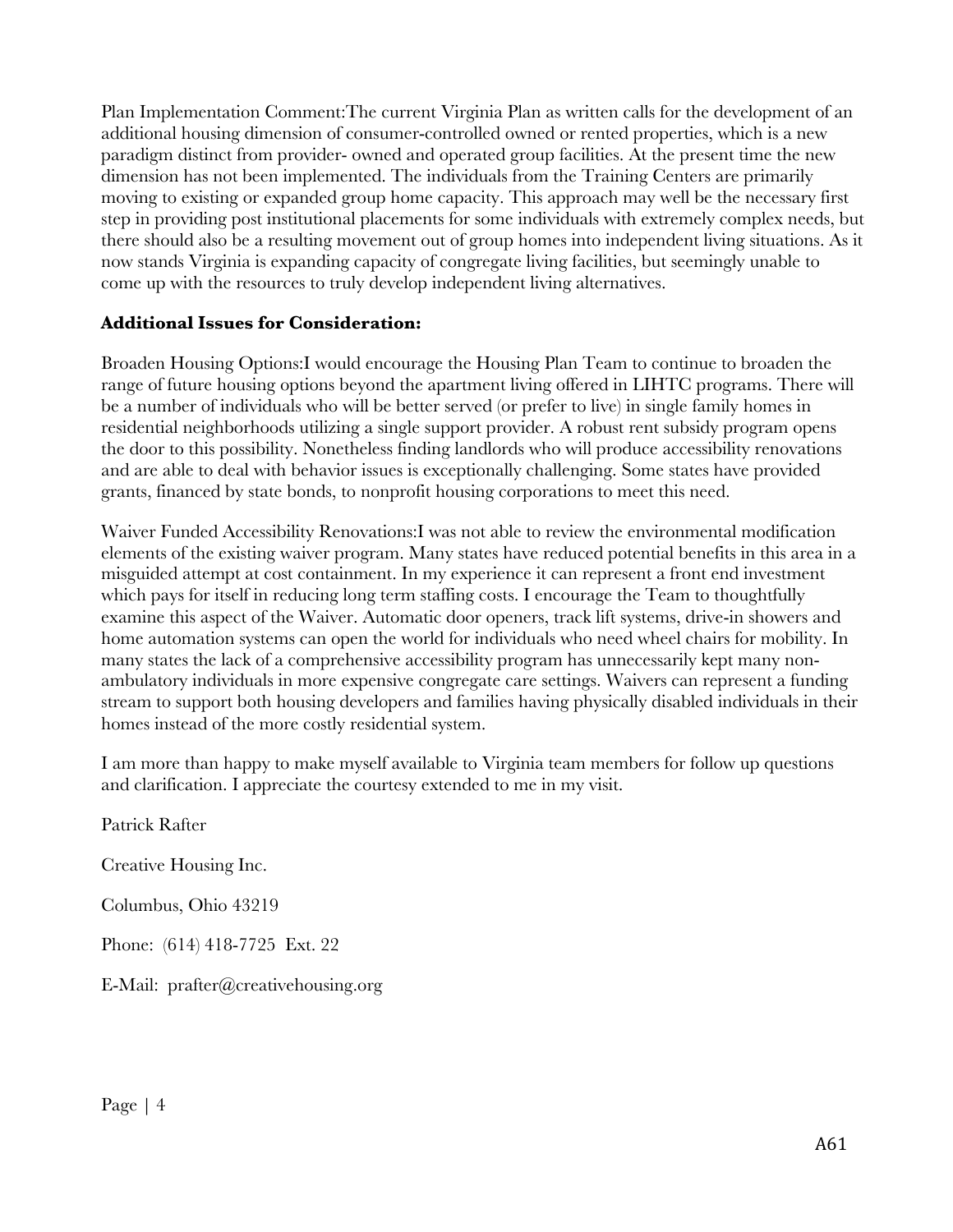# **APPENDIX E**

## **LICENSING**

**By: Ric Zaharia Ph.D.**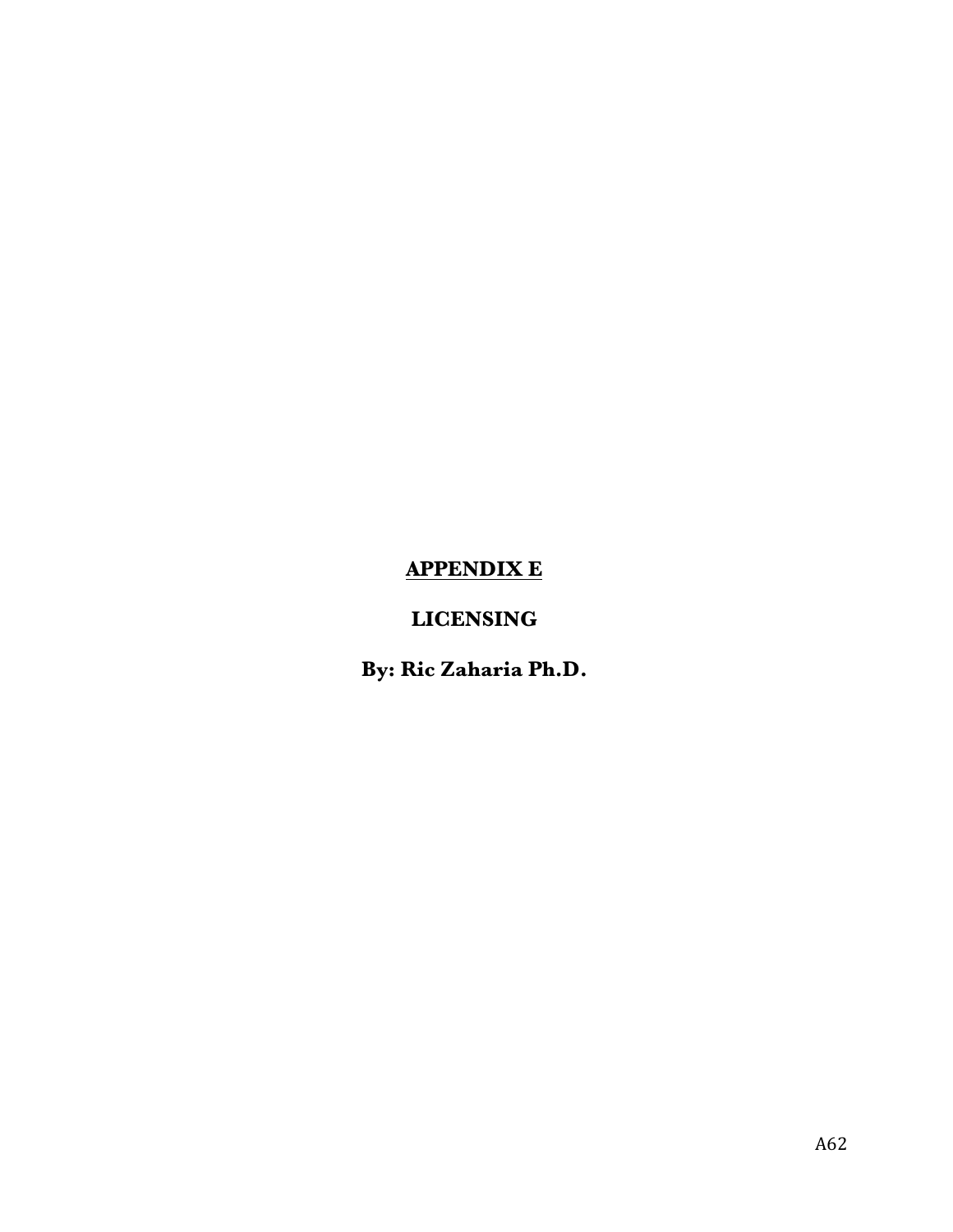

# Report to the Independent Reviewer *United States v. Commonwealth of Virginia*

# Licensing Requirements of the Settlement Agreement

By

Ric Zaharia, Ph.D., FAAIDD Vice-President Consortium on Innovative Practices

April 28, 2014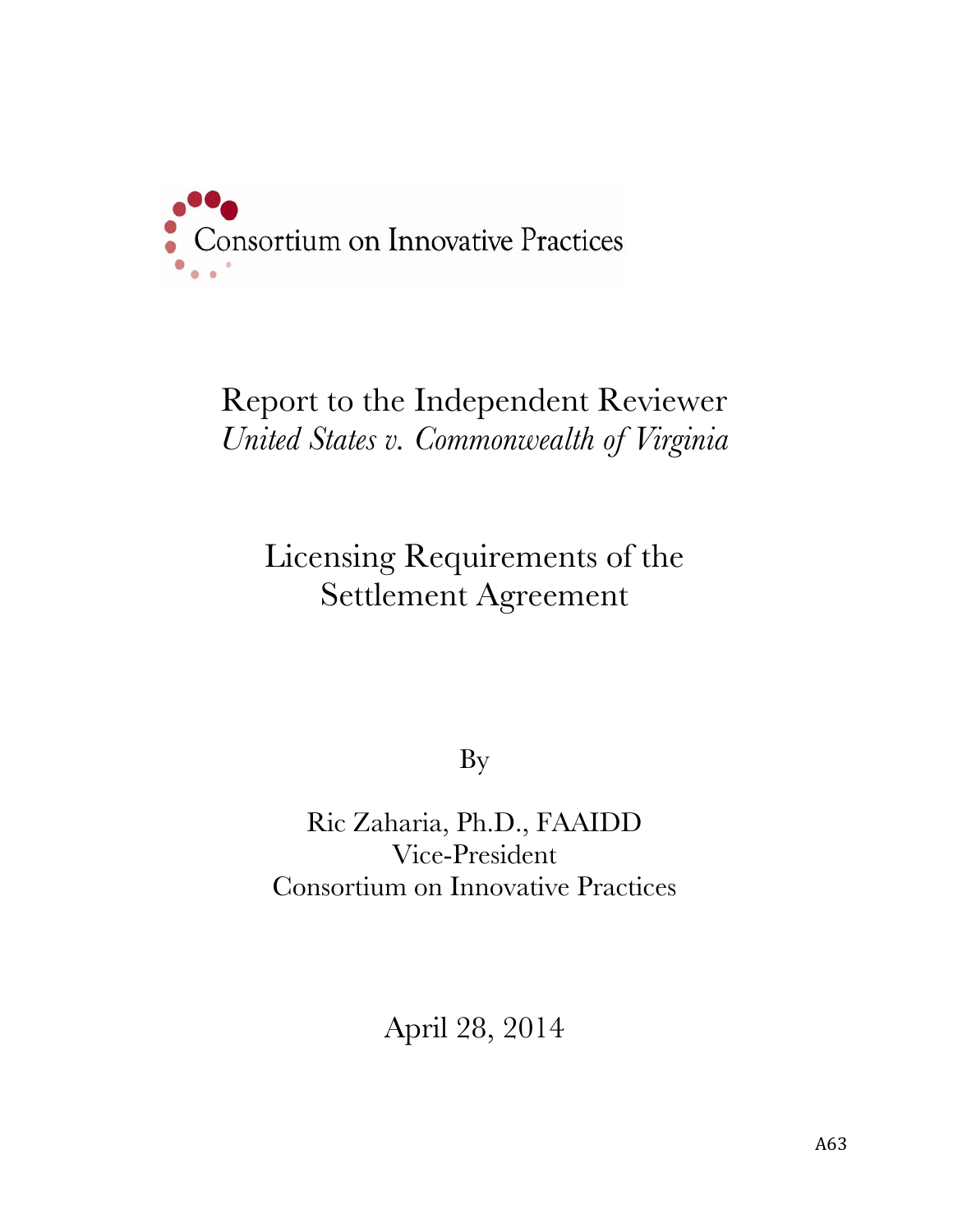### **Introduction**

The Independent Reviewer for the *US v Commonwealth of Virginia* Settlement Agreement requested a review of the Licensing requirements of the Agreement. This review was based on the need to assess key indicators that would produce a baseline assessment of the effectiveness of licensing processes and the more frequent licensure visitation schedules.

Licensing services in Virginia are administered through the Office of Licensing Services (OLS) at DBHDS (Department of Behavioral Health and Developmental Services). OLS operates with 32 Licensing Specialists in the field and with a central office of five (5) staff. It is the Commonwealth's primary system for regulating the conduct of provider agencies by ensuring minimum standards compliance. DBHDS also regards the Licensing system as the primary compliance mechanism for Community Service Board (CSB) case management performance under their contracts with the Commonwealth. Therefore, the effective functioning of OLS in accordance with the requirements of the Agreement is critical to the goal of improving the lives of people with intellectual and developmental disabilities in Virginia.

This report is organized in a way that parallels the two major requirements around Licensing in the Agreement: case management performance and provider performance. In each section the Methodology used is described, the findings from this evaluation are reported, and recommendations to achieve full compliance are made; suggestions are offered where an area might be improved.

Many important aspects of Licensing are not part of this review. Effectiveness of incident investigations, successful provider implementation of corrective action plans, and the management of substandard or poor performing providers via the Licensing process were not examined in this review but are proposed for evaluation in later cycles.

Les Saltzberg has been helpful in supplying materials, facilitating access, and making connections to interviewees. Appreciation is expressed to the Licensing Specialists, provider staff and CSB staff who made themselves available for telephone interviews.

### **Case Management**

Agreement:

- *III.C. Serving Individuals with Developmental Disabilities in the Most Integrated Setting 5. Case Management*
	- *d. The Commonwealth shall establish a mechanism to monitor compliance with performance standards.*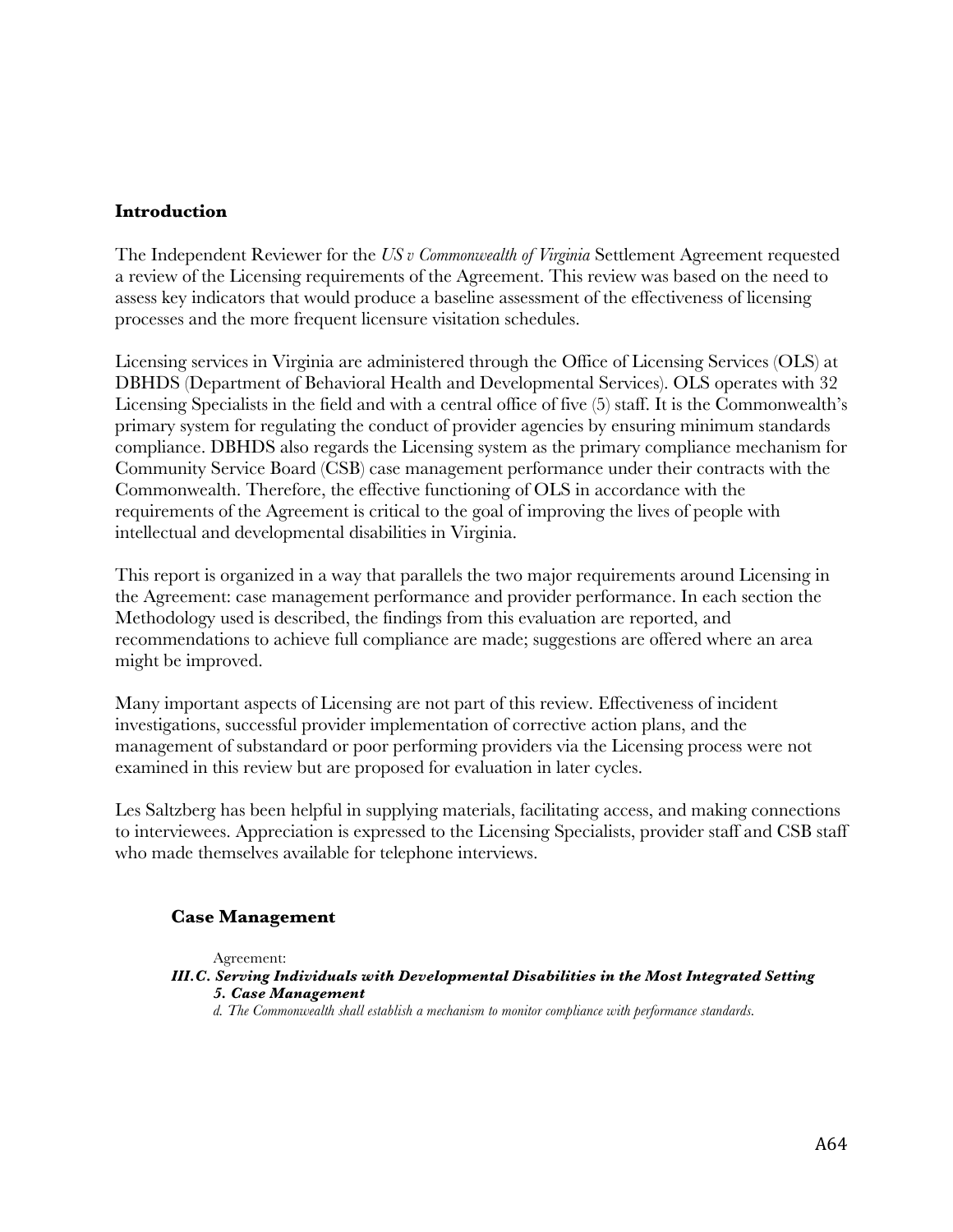### Review Methodology

- 1) Reviewed current licensing standards, regulations and all licensing tools/protocols covering CSB reviews.
- 2) Reviewed all licensure survey reports with corrective action plans (19) and all *ad hoc* investigations (20) for two quarters in FY 2014.
- 3) Reviewed the survey schedule for CY 2013 for three (3) Licensing Specialists. Two were selected by OLS, one was selected by the author.
- 4) Reviewed available reports for licensing results across CSBs.

### Findings

Licensing regulations (12VAC35-105-10 to 105 1410) align generally with the case management expectations in the Agreement. The regulations do not align specifically as to the case management expectations detailed in the Agreement (i.e. regularized face to face meetings with the individual being served, enhanced visit frequency, identifying risks to the individual, offering choice among providers, assembling professionals and non-professionals who provide supports, identifying risks). Licensing protocols (e.g. checklists) align with the Licensing regulations but also do not align with the same specific requirements of the Agreement mentioned above. Per the Department's *Guidance Document for Additional Case Management Data Elements* (12/11/13 version), the role of OLS is to verify individual data elements in the enhanced case management performance documentation reported via the automated information system, CCS3. Although there was evidence in specific CSB corrective action plans that this occurs, it is not formalized in checklists or the OLS Office Protocol, which may leave it to the discretion of individual Licensing Specialists.

The current protocol for reviewing CSB case management calls for Licensing review visits "every 6 months, with a minimum sample of 10 cases". There is evidence (through a cumbersome tracking system) of CSB case management visits every six months. The majority of case management licensing reviews examined in this sample, however, resulted in a "No Violations" determination (12 of 19 CSBs). The implication is that in a review of 120 case management records out of 190 no documentation deficiencies were identified. Given the complexity of documentation requirements of case managers in general, this outcome is extraordinary for case managers who have caseloads usually over 30 individuals. Furthermore, pulling a sample of ten (10) cases to review documentation provides a) an inadequate sample at some CSBs (e.g. for a CSB with 650 clients, a sample of ten represents less that 2%, which is too low an amount on which to make a licensing judgment) and b) a review of paper and not an examination of the impacts of good (or substandard) case management. Focus on case management documentation in a Licensing review may result in problems being overlooked, substandard performance not being discovered and opportunities for improvement being missed. OLS is considering assessing case management services while it is examining services at the provider level. Some Licensing Specialists are already doing this.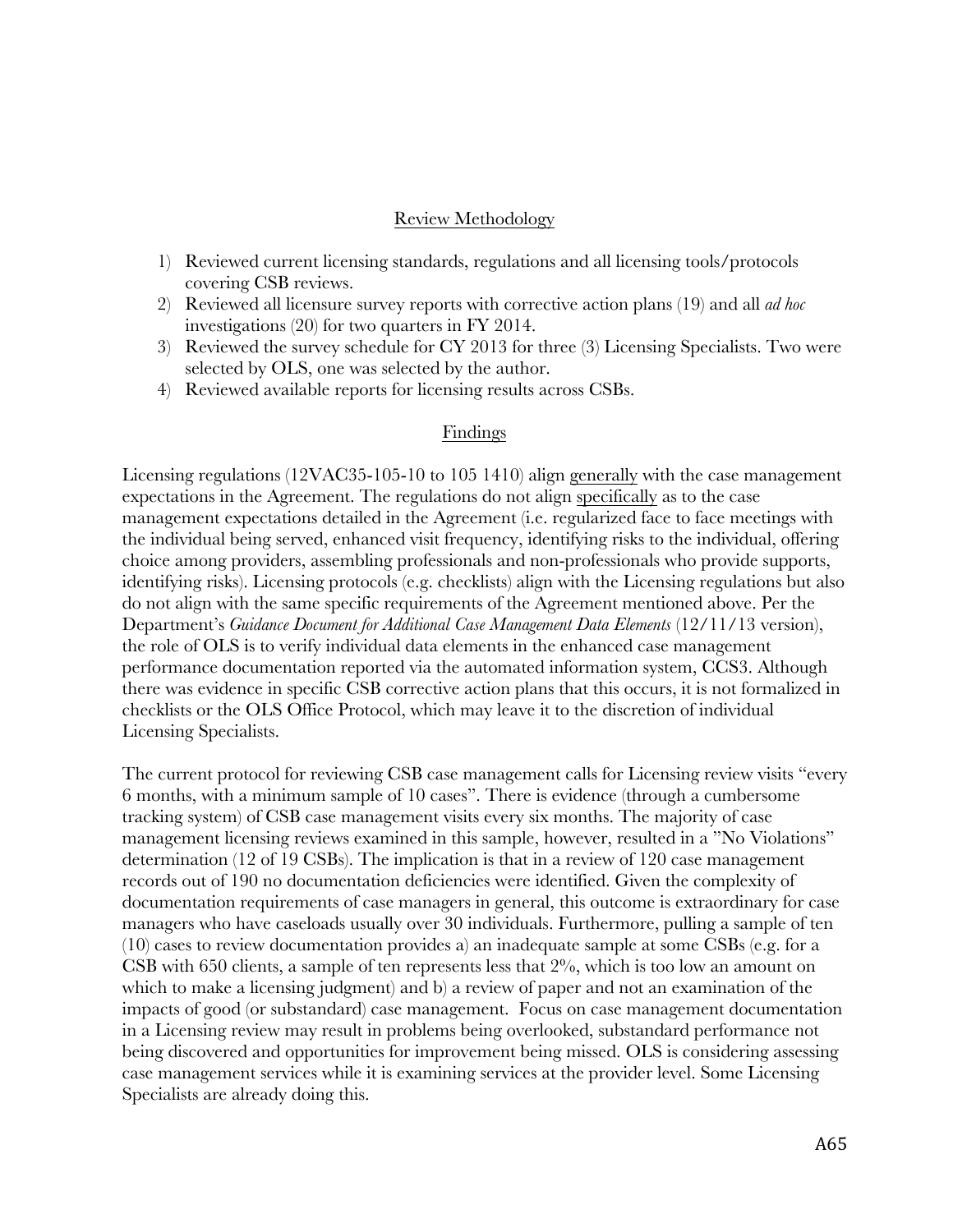OLS does not regularly compile the results of licensing reviews into a report on trends related to compliance patterns across CSBs. However, alerts and system guidances are generated by DBHDS in a way that potentially increases awareness for individuals, family members, providers, caregivers and case managers of risks and problems that may occur while someone is receiving services (e.g., constipation, choking, psychotropic medications, emergency room criteria, etc.). Nonetheless, a rich data source for other system improvements is overlooked when the results of licensing visits are not aggregated and analyzed for trends and patterns.

### Conclusion

DBHDS is not currently in compliance with the requirement to have a mechanism to monitor CSB compliance with performance standards, because the Commonwealth's monitoring protocols and regulations do not align with Agreement requirements and the OLS review process is not adequate to determine compliance with performance standards. Section IX.C requires that there be "…sufficient records to document that the requirements of the Agreement are being properly implemented…"

### Recommendations to Achieve Full Compliance

OLS should create a supplement to the case management checklist that operationalizes the expectations of the Agreement. This supplement should be outcome focused (versus documentation focused) and specifically include probes of: regularized face to face meetings with the individual being served, enhanced visit frequency, offering choice among providers, assembling professionals and non-professionals who provide supports, and identifying risks to the individual.

The OLS review protocol should require Licensing Specialists to also assess case management services while they are examining services at the provider level. The root cause of service delivery problems is often the poor coordination of services, the absence of monitoring by an outside party, or the absence of leadership/advocacy on behalf of the individual. Therefore, adding a requirement to every person-centered citation that the work of the case manager be concurrently scrutinized, will ensure the causes of many service delivery problems are addressed and not just the symptoms.

OLS sampling will be improved if the current ten (10) case sample review expectation of Licensing Specialists is modified to a 10% sample with a 10 case minimum for future CSB reviews.

### Suggestions for Departmental Consideration

OLS might consider compiling an annual trend report on licensing results for case management. Detecting and reporting patterns and frequencies in the results of licensing reviews across CSBs ensures system improvements are discovered and identified.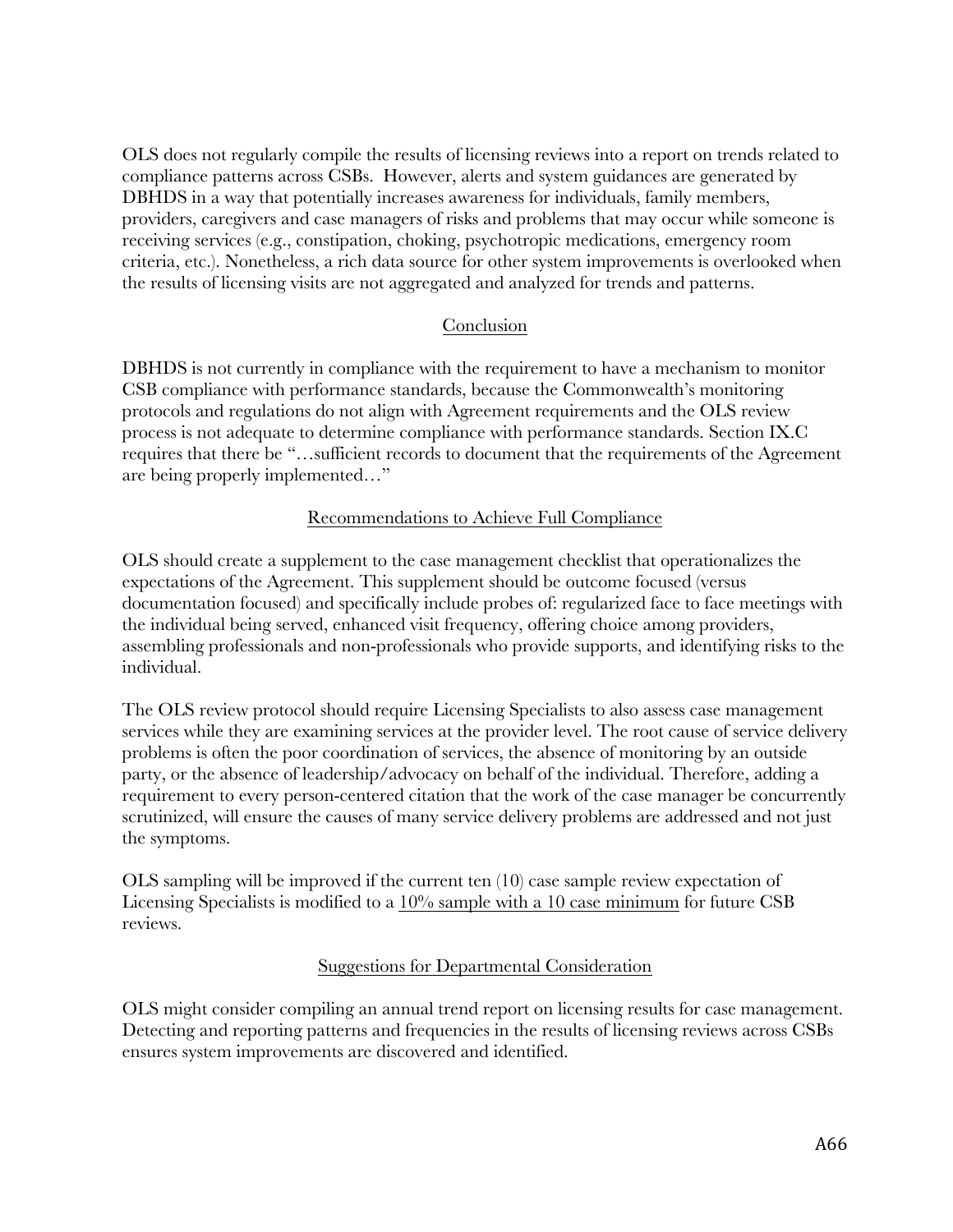The goal of updating automation systems within OLS should continue, so that information retrieval and the "connecting of dots" across systems, services, and geography are done efficiently.

### **Provider Licensing**

Agreement*:*

#### *V. Quality and Risk Management System*

 *G. Licensing*

- *1. The Commonwealth shall conduct regular, unannounced licensing inspections of community providers serving individuals receiving services under this Agreement.*
- *2. Within 12 months of the effective date of this Agreement, the Commonwealth shall have and implement a process to conduct more frequent licensure inspections of community providers serving individuals under this Agreement, including:*
	- *a. Providers who have a conditional or provisional license;*
	- *b. Providers who serve individuals with intensive medical and behavioral needs as defined by the SIS category representing the highest level of risk to individuals;*
	- *c. Providers who serve individuals who have an interruption of service greater than 30 days;*

 *d. Providers who serve individuals who encounter the crisis system for a serious crisis or for multiple less serious crises within a three-month period;*

- *e. Providers who serve individuals who have transitioned from a Training Center within the previous 12 months; and*
- *f. Providers who serve individuals in congregate settings of 5 or more individuals.*

 *3. Within 12 months of the effective date of this Agreement, the Commonwealth shall ensure that the licensure process assesses the adequacy of the individualized supports and services provided to persons receiving services under this Agreement in each of the domains listed in Section V.D.3 above and that these data and assessments are reported to DBHDS.*

### Review Methodology

1) Reviewed current licensing standards, regulations and all licensing tools/protocols.

2) Reviewed minutes of the Licensing Stakeholders Workgroup.

3) Interviewed the Director of the Office of Licensing three (3) times.

4) Reviewed a sample of licensure survey reports with corrective action plans (44) and all *ad hoc* investigations (20) for two quarters in FY 2014.

5) Reviewed survey schedules for CY 2013 for three (3) Licensing Specialists. Two were selected by OLS, one was selected by the author.

6) Reviewed available reports for licensing results across providers.

7) Interviewed and reviewed the qualifications and experience of the six (6) last hired OLS Licensing Specialists.

8) Interviewed nine (9) provider representatives who were selected by the author (three inhome, three day support, three residential), who have experienced a recent licensing review.

9) Reviewed seven (7) complaint investigations from individuals/family

members/guardians/anonymous sources who have made formal complaints to DBHDS.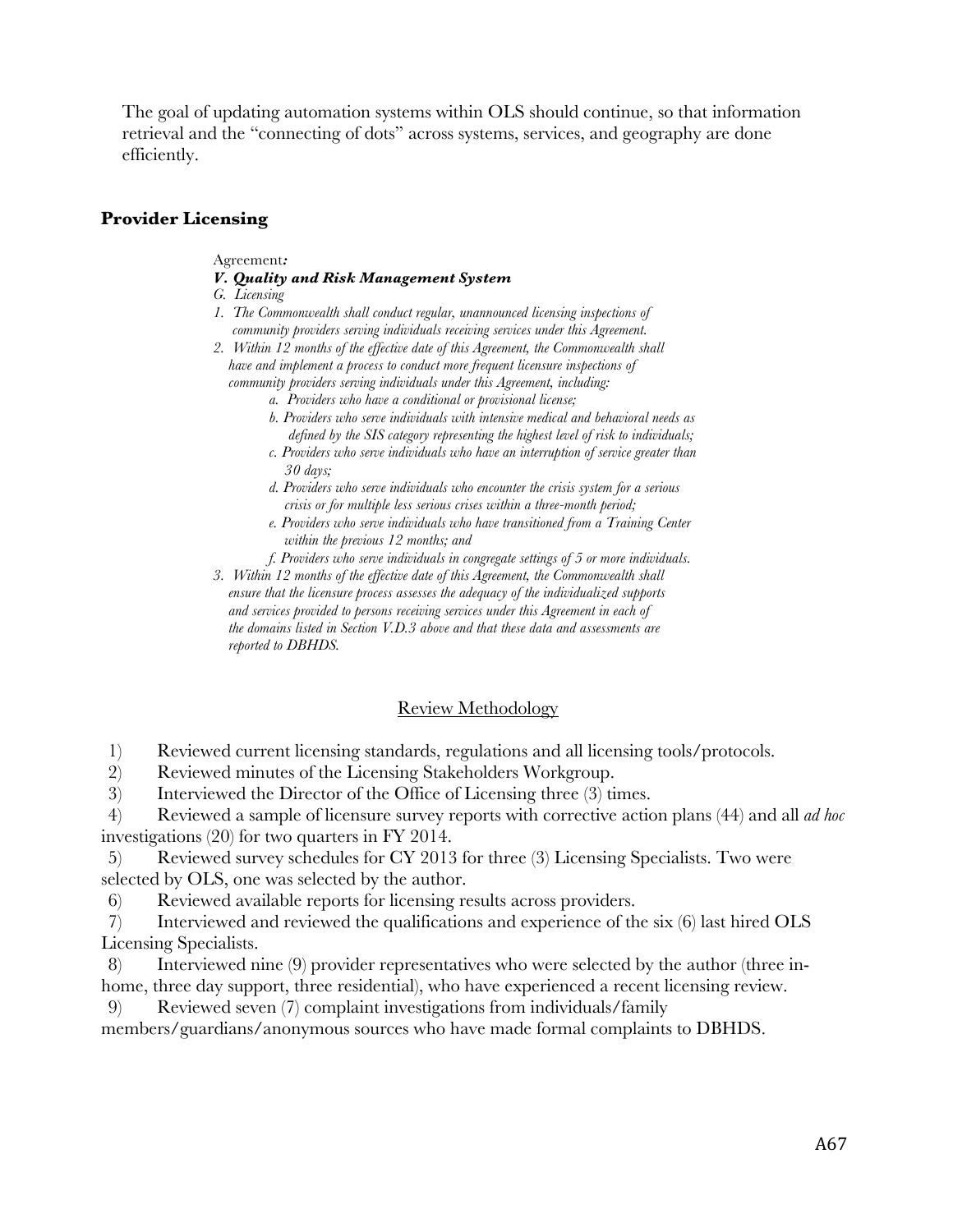#### Findings

Licensing regulations (12VAC35-105-10 to 105 1410) align generally with the expectations in the Agreement. Licensing protocols (checklists) align with the Licensing regulations in most areas except for the Services and Supports area of the regulations, which are the heart of the Agreement (Section V.D.3). This gap leaves assessment up to individual Licensing Specialist discretion and may contribute to reliability problems in interpretation.

Provider feedback suggests confusion at the agency level as to how a variety of items are interpreted by Licensing Specialists. Although it has been utilized during the past 6 months, the recently formalized "dispute resolution process" does not necessarily reassure providers. For example, the regulation for "Monitoring and evaluating service" at 12VAC35-105-620 covers a body of work for providers that is potentially substantial, but it is described in only sixty three words and there appear to be no supplemental materials for providers or Licensing Specialists to reference in order to interpret this significant requirement. The Licensing Stakeholders Workgroup has begun work on a) clarifying current regulations, in order to address provider concerns and to potentially increase reliability among Licensing Specialists, and b) identifying needed changes in the regulations.

The sampling methodology for unannounced provider visits described in the latest Office Protocol requires that Licensing Specialists review "a representative sample (more than two) of client records…interviews staff and clients". This low sample number and the apparent absence of a checklist for interviewing reduce confidence in the thoroughness of Licensing reviews. For example, at a provider serving 100 clients this is a sample of about 3%, which is an inadequate number on which to make a licensing judgment. The absence of a checklist for interviewing staff and clients ensures there will be variability in interpretation between Specialists.

The sample of Licensing Specialists who were interviewed for this study appeared mission- driven, well trained and appropriately qualified. There is a generally positive high regard for Licensing Specialists among providers with exceptions usually centered on contested citations where the concern is the "fair" application of a regulation. OLS has made extensive efforts to enable informal collaboration among Licensing Specialists as to the appropriate interpretation of a regulation. In addition, the Department has made available sufficient resources to support the Specialists with in depth clinical, healthcare and medical consultation.

Over the past five years the number of providers licensed by OLS has increased from 552 (FY08) to 844 (FY13), a 53% increase. During the same period licensed service locations (perhaps a more accurate indicator of workload for Licensing Specialists) has increased from 3,357 to 7,063, a 110% increase.

The Licensing reviews that were examined for this study include clear statements of provider problems and appropriate corrective action plans. Four ID providers have been moved to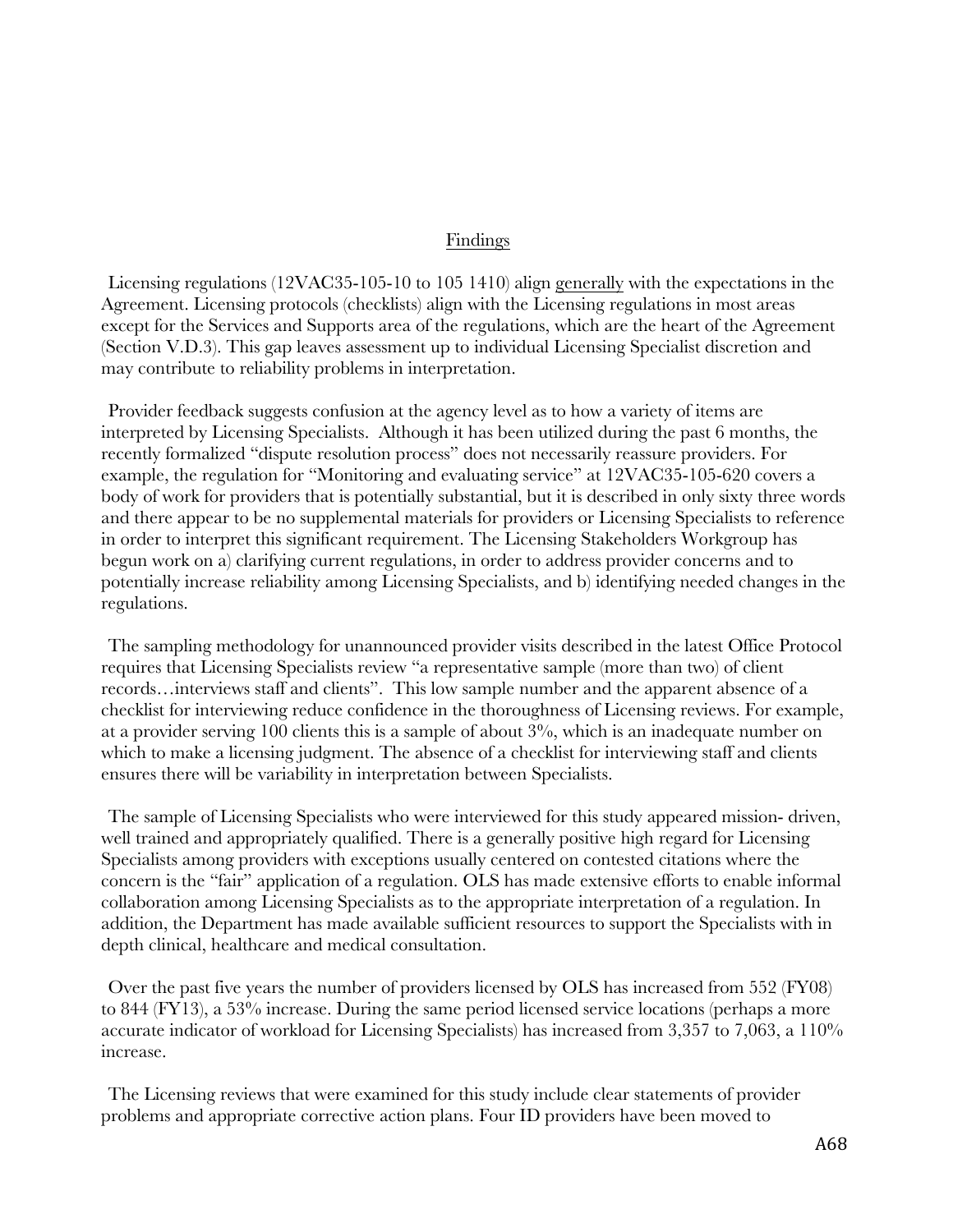provisional licenses during FY14. Again the website is unreliable: of three current ID providers with provisional licenses, only one is listed under the link "Providers with Provisional Licenses"**.** Providers, for the most part, agreed in retrospect with the validity of problems identified at their agencies. The reviews examined for this study also suggest that the enhanced Licensing visit frequency requirements of the Agreement are being achieved. In addition, there is evidence that some Licensing Specialists are assessing the adequacy of services and citing inadequate services or plans. The posting of the corrective action plans to the DBHDS website demonstrates a commendable effort to inform the consumer public, but the site does not reliably display all inspections (e.g. Licensee #325, 7-11-13).

The review of a sample of ad hoc investigations conducted by Licensing Specialists suggests appropriate attention to detail and fact-gathering. Investigations that reveal regulatory compliance problems evolve into corrective action plan requirements of the provider. This review of these seven (7) complaint investigations suggest investigators are thorough and appear to go to root causes. Three (3) of the seven investigations identified problems with and resulted in corrective action plans for "adequacy of services". Investigations that result in corrective action plans are posted to the DBHDS website. Again, this posting demonstrates a commendable effort to inform the consumer public, but the site does not reliably display all investigations (e.g. Licensee #016, 7-16-13). Finally, near unanimous feedback from providers was that Licensing Specialists are professional and respectful when conducting follow-up investigations on the deaths of individuals.

The "Submit a Complaint about a Licensed Provider" link for the DBHDS website was not functioning at the time of this review. It is located on the OLS tab and is not on the DBHDS Home page; it is two clicks into the OLS page from the Home page.

OLS does not regularly compile the results of licensing reviews and report trends and patterns across providers. DBHDS is consequently relying on the memories and subjective impressions of OLS staff to know what Licensing reviews reveal about the strengths and weaknesses in the provider system. A rich data source for other system improvements is overlooked when the results of over 1500 formal licensing visits a year are not aggregated and analyzed for trends and patterns.

The work of OLS is generally respected by the provider community. In response to the query, "The Office of Licensing's involvement in my program helps me provide high quality services," the nine (9) providers gave it an average 4.2 rating out of 5. In the words of one provider, "their visits keep you on your toes."

DBHDS has available in statute sufficient authority to enforce its regulations, but it appears reticent in recent years to have utilized those authorities. OLS has the necessary regulatory tools to force improvements among substandard providers and to eliminate substandard providers who have demonstrated a refusal to improve their services. These tools include mandatory training, fines up to \$500 per violation, provisional licensing, revocation, summary suspension in emergencies, probation, reduced licensed capacity, admission freeze, and funds withholding (Va. Code. §37.2- 418 & 419). The use of provisional status with four (4) ID providers over the past year appears to be a modest enforcement effort in a system with 844 providers. OLS reports that it is planning to increase the use of fines in the next year. However, the lack of use of the other half dozen tools suggests continued attention and emphasis on enforcement is necessary. Finally, due process and regulatory protections appear sufficient and appropriate to ensure that actions OLS might take are based on substantive issues and only after multiple attempts to clarify, assist and support a provider.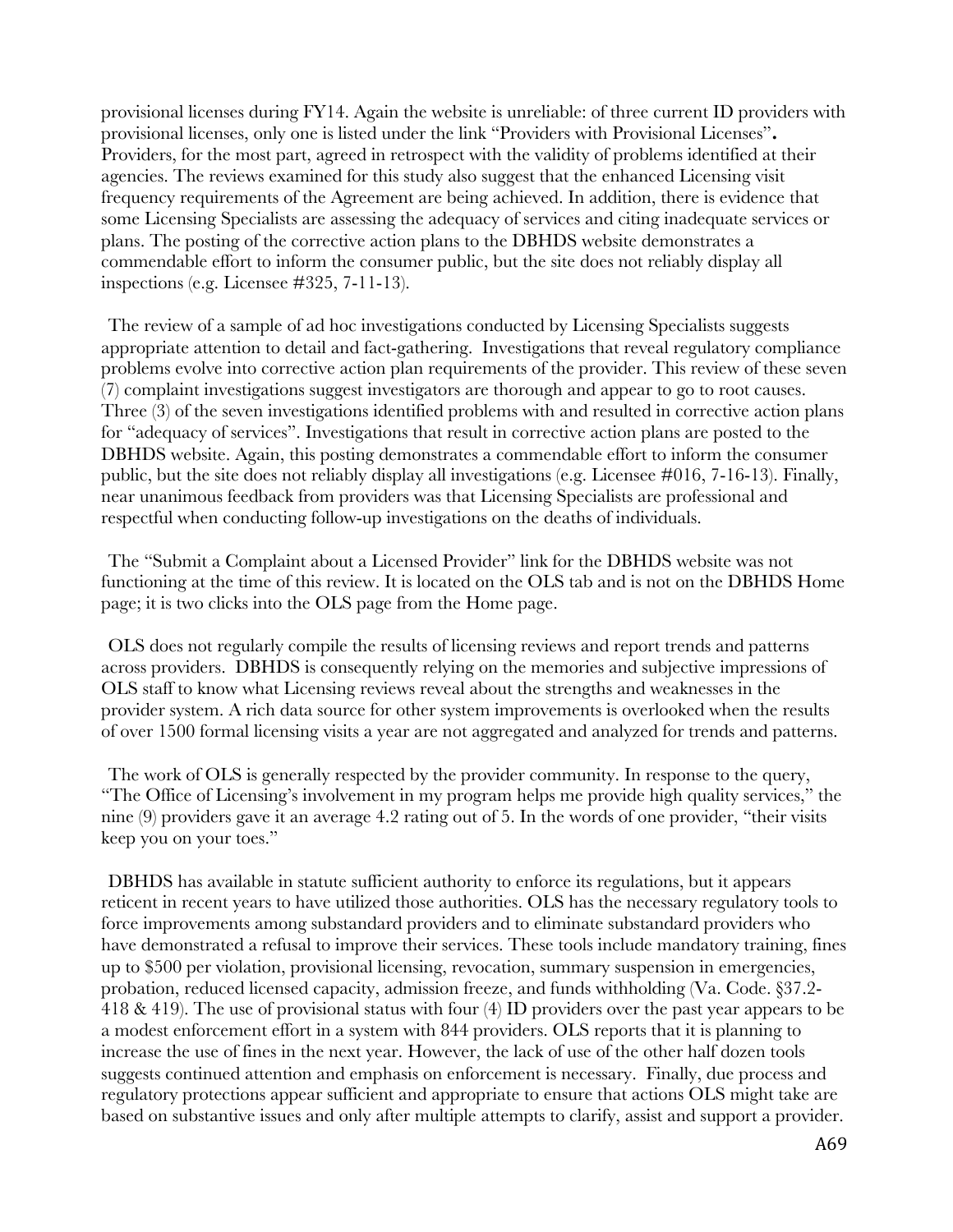## Conclusions

DBHDS appears to be in compliance with Section V.G.1. and 2. The schedules of Licensing Specialists, provider reports, and corrective action plans examined for this study indicate that the enhanced Licensing visit frequency requirements of the Agreement are being achieved.

DBHDS is not currently in compliance with the requirements of Section V.G.3. DBHDS does not have evidence at the policy level that OLS is producing reliable licensing data that would allow it to identify systemic patterns of compliance problems with the Agreement, including its "data and assessments" across the eight (8) domains at Section V.D.3. Weaknesses in the sampling methodology, the absence of a Licensing tool/checklist for the Services and Supports section of the regulations, and the absence of a structured approach to the outcome focus of staff and client interviews indicates policy level activity that needs to be completed before an "in compliance" determination can be reached.

## Recommendations to Achieve Full Compliance

OLS should fulfill the requirement of systemic analysis of the "adequacy of individualized supports and services" by compiling regularly, at least annually, a trend report on licensing results for ID provider services. Detecting and reporting patterns and frequencies in the results of licensing reviews across agencies and services not only ensure system improvements are discovered, but it will also allow for a continuing source for the identification of needed guidance instructions, alerts, trainings, etc.

OLS will improve the thoroughness of provider reviews if it modifies its sampling methodology to a 10% sample with a minimum of three, and it develops an outcomes focused checklist and a robust sampling methodology for interviews with staff and clients.

Implementation of a tool that all Licensing Specialists use to review providers in the Services and Supports area will improve the reliability and consistency of OLS assessments and consequently the data available to evaluate trends and patterns.

The Licensing Stakeholders Workgroup should continue its work on updating regulations, in order to formalize the requirements of the Agreement in the regulations.

The Licensing Stakeholders Workgroup should continue its work on clarifying current regulations, in order to ensure the provision of reliable results and to reassure all parties that DBHDS is committed to clear and transparent practice standards.

## Suggestions for Departmental Consideration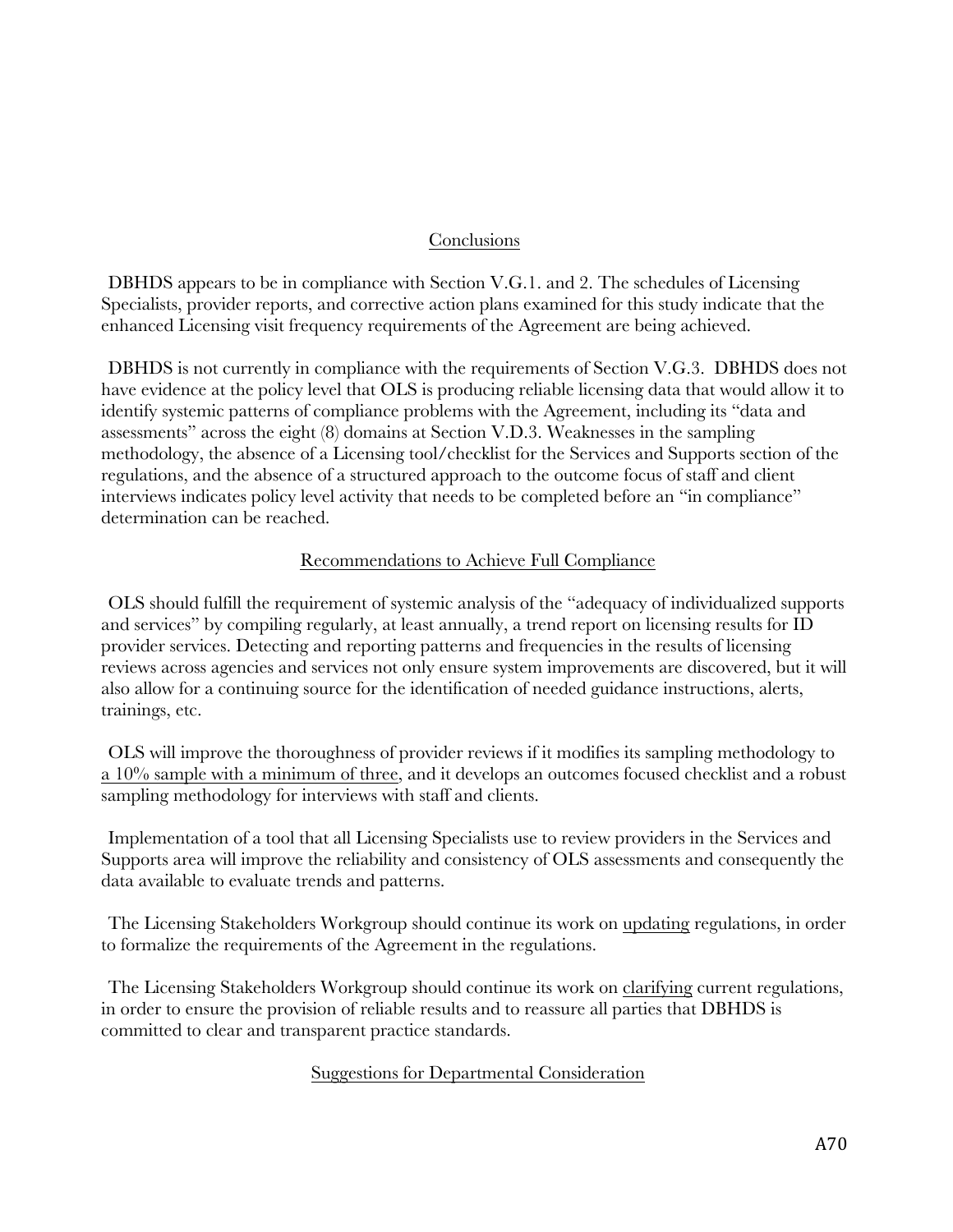OLS might consider convening an advisory committee of providers and Licensing Specialists to do a monthly or quarterly review of disputed citations or questions about regulatory interpretation. An approach such as this would amplify provider input and create an anonymous source to identify the need for regulatory clarification. This could result in less time being spent on dispute resolution and informal discussions, and would address the sentiment of a few providers that Licensing Specialists can be "intimidating" and may be feared for "retaliation" for disputing citations.

OLS might consider a formal, annual inter-rater reliability check for each Licensing Specialist as part of their personnel performance evaluation. This may inspire increased confidence among providers who are skeptical about the "fair" application of the regulations.

DBHDS might consider adopting a formula for Licensing Specialists that will assure that OLS capacity is expanded with increased workload in the future. For example, one (1) Licensing Specialist per thirty-two (32) licensed provider agencies or one (1) Licensing Specialist per 220 licensed service locations.

Given the increased complexity of scheduling, OLS might consider adopting a template for the individual organization of the visit workload of Licensing Specialists; for example, an Excel spreadsheet could be adapted to allow for the retrieval of past visit dates, as well as the planning of unannounced visits. This scheduling format could then be examined in real time (e.g. files on shared drives) by central office managers to ensure retrospectively and prospectively that the required frequencies of visits are being followed.

DBHDS should assess the legal counsel resources available to OLS in the pursuit of increased enforcement activity. The ability of Licensing staff to proceed with enforcement activities is heavily based on the ready availability of legal counsel, who ultimately determines the vigor with which enforcement activities will be pursued.

DBHDS might consider refreshing the "Submit a Complaint about a Licensed Provider" link on the website and moving it to the Home page, in order to improve consumer access.

OLS should consider investing administrative support resources to ensure website accuracy. The unreliability of the data on the Licensing pages makes them virtually useless for consumers or family members to research a provider they may be selecting for services.

## **Next Steps**

In subsequent reviews of Licensing the following should be considered for assessment:

1) Section *V.C.3,6 Quality and Risk Management System\** identifies Licensing as the Commonwealth's primary investigative body for abuse, neglect and other human rights violations; a sample of investigations should again be assessed to ensure a focus on root causes, as opposed to those causes that are most obvious and generally offered first. This might be accomplished by retracing the investigatory process by interviews with Licensing Specialists and involved provider parties.

2) CSB licensing results around case management requirements should be assessed longitudinally for multiple years, in order to verify that agency shortcomings are resolved and not